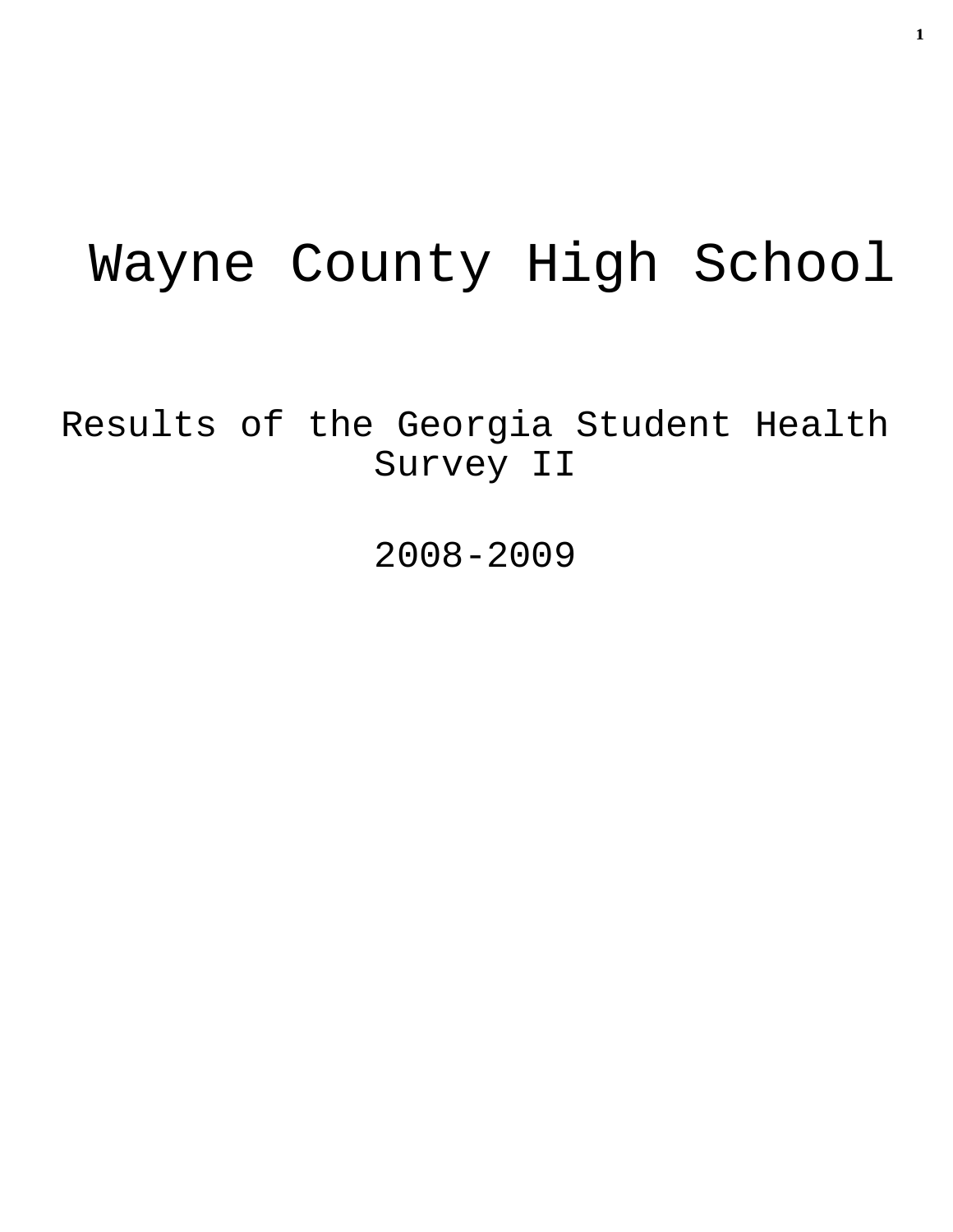# *Demographics* **2**

| Grade                    |     |  |  |  |
|--------------------------|-----|--|--|--|
| <b>Grade   Frequency</b> |     |  |  |  |
| 10                       | 330 |  |  |  |
| 12                       | 280 |  |  |  |

| Frequency      | <b>Table of Gender by Grade</b> |              |              |              |  |  |
|----------------|---------------------------------|--------------|--------------|--------------|--|--|
| <b>Col Pct</b> |                                 | Grade(Grade) |              |              |  |  |
|                | Gender(Gender)                  | 10           | 12           | <b>Total</b> |  |  |
|                | <b>Female</b>                   | 191<br>57.88 | 146<br>52.14 | 337          |  |  |
|                | <b>Male</b>                     | 139<br>42.12 | 134<br>47.86 | 273          |  |  |
|                | <b>Total</b>                    | 330          | 280          | 610          |  |  |

| Frequency<br>Col Pct |
|----------------------|

| <b>Table of Ethnicity by Grade</b> |              |              |              |  |  |  |
|------------------------------------|--------------|--------------|--------------|--|--|--|
|                                    | Grade(Grade) |              |              |  |  |  |
| <b>Ethnicity</b> (Ethnicity)       | 10           | 12           | <b>Total</b> |  |  |  |
| <b>Black</b>                       | 68<br>20.61  | 62<br>22.14  | 130          |  |  |  |
| <b>Hispanic</b>                    | 14<br>4.24   | 13<br>4.64   | 27           |  |  |  |
| White                              | 233<br>70.61 | 198<br>70.71 | 431          |  |  |  |
| <b>Asian</b>                       | 4<br>1.21    | 3<br>1.07    | 7            |  |  |  |
| <b>Other</b>                       | 11<br>3.33   | 4<br>1.43    | 15           |  |  |  |
| <b>Total</b>                       | 330          | 280          | 610          |  |  |  |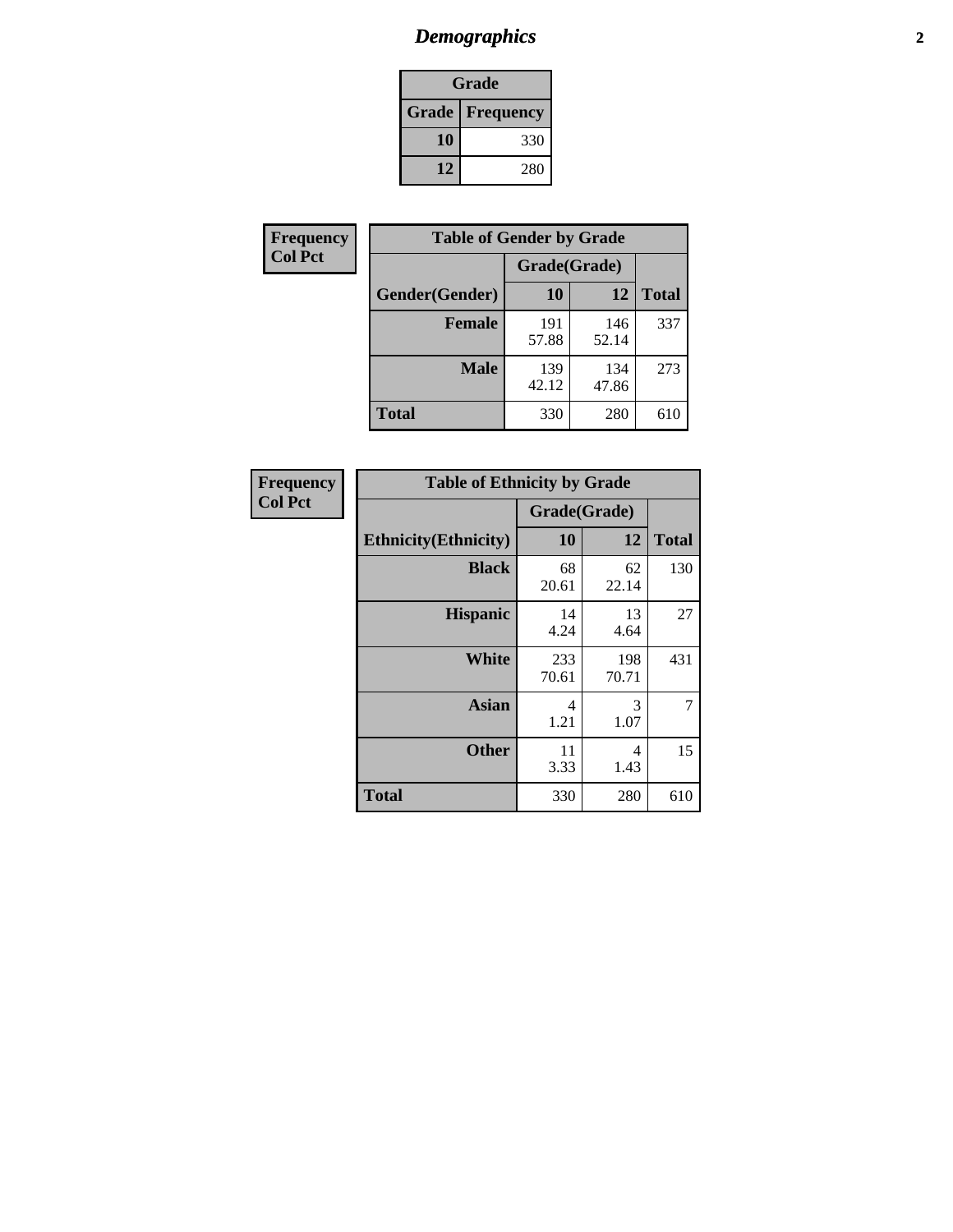### *Title IV, Part A, Schedule A* **3** *Goal 1: Ensure that all schools are drug-free Baseline Data: Year 2008-2009 Prevalence of Drug Use*

| Frequency<br><b>Col Pct</b> | <b>Table of AlcoholAlt by Grade</b> |              |              |              |  |  |
|-----------------------------|-------------------------------------|--------------|--------------|--------------|--|--|
|                             | AlcoholAlt(Alcohol                  | Grade(Grade) |              |              |  |  |
|                             | use, past 30 days)                  | 10           | 12           | <b>Total</b> |  |  |
|                             | Yes                                 | 115<br>34.85 | 88<br>31.43  | 203          |  |  |
|                             | N <sub>0</sub>                      | 215<br>65.15 | 192<br>68.57 | 407          |  |  |
|                             | <b>Total</b>                        | 330          | 280          | 610          |  |  |

| Frequency<br><b>Col Pct</b> | <b>Table of TobaccoAny by Grade</b> |              |              |              |  |  |
|-----------------------------|-------------------------------------|--------------|--------------|--------------|--|--|
|                             | TobaccoAny(Tobacco                  | Grade(Grade) |              |              |  |  |
|                             | use, past 30 days)                  | 10           | 12           | <b>Total</b> |  |  |
|                             | Yes                                 | 77<br>23.33  | 83<br>29.64  | 160          |  |  |
|                             | N <sub>0</sub>                      | 253<br>76.67 | 197<br>70.36 | 450          |  |  |
|                             | <b>Total</b>                        | 330          | 280          | 610          |  |  |

| Frequency<br><b>Col Pct</b> | <b>Table of MarijuanaAlt by Grade</b> |              |              |              |  |
|-----------------------------|---------------------------------------|--------------|--------------|--------------|--|
|                             | MarijuanaAlt(Marijuana                | Grade(Grade) |              |              |  |
|                             | use, past 30 days)                    | <b>10</b>    | 12           | <b>Total</b> |  |
|                             | <b>Yes</b>                            | 53<br>16.06  | 49<br>17.50  | 102          |  |
|                             | N <sub>0</sub>                        | 277<br>83.94 | 231<br>82.50 | 508          |  |
|                             | <b>Total</b>                          | 330          | 280          | 610          |  |

| <b>Frequency</b> | <b>Table of OtherDrugAny by Grade</b>                  |              |              |              |  |
|------------------|--------------------------------------------------------|--------------|--------------|--------------|--|
| <b>Col Pct</b>   | <b>OtherDrugAny(Other</b><br>Grade(Grade)<br>drug use, |              |              |              |  |
|                  | past 30 days)                                          | 10           | 12           | <b>Total</b> |  |
|                  | Yes                                                    | 35<br>10.61  | 32<br>11.43  | 67           |  |
|                  | N <sub>0</sub>                                         | 295<br>89.39 | 248<br>88.57 | 543          |  |
|                  | <b>Total</b>                                           | 330          | 280          | 610          |  |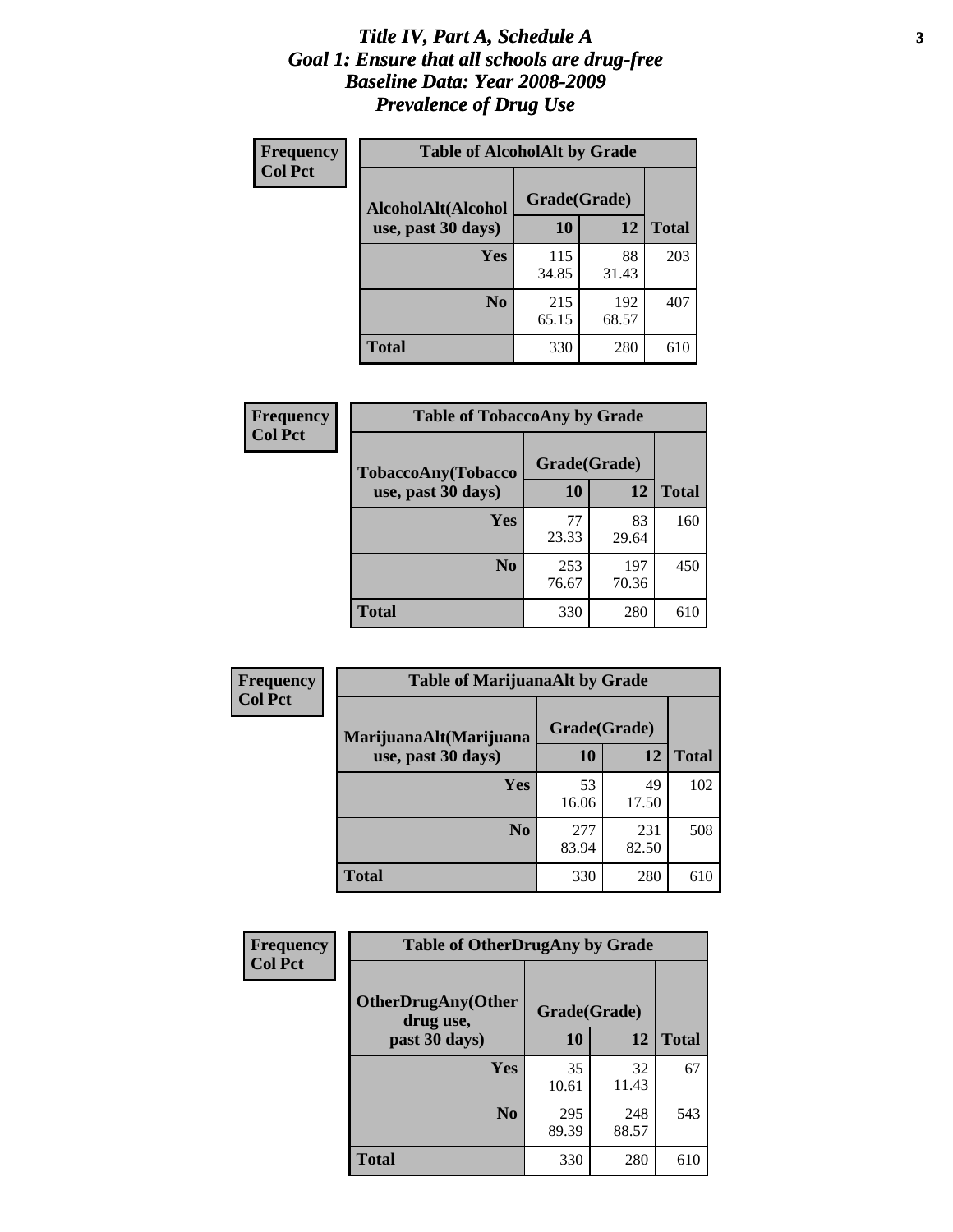### *Average Age of Onset of Use* **4** *Results for "Average Age of Onset of Use" questions exclude students who said they did not use that substance*

| <b>Variable</b>       | Label                                                              | <b>Mean</b> |
|-----------------------|--------------------------------------------------------------------|-------------|
| Alcoholinit2          | I started using alcohol when I was                                 | 13.65       |
| Cigarettesinit2       | I started smoking tobacco when I was                               | 13.45       |
| Smokelessinit2        | I started chewing tobacco when I was                               | 13.42       |
| Marijuanainit2        | I started using marijuana when I was                               | 14.02       |
| Cocaineinit2          | I started using cocaine when I was                                 | 14.15       |
| Inhalantsinit2        | I started using inhalants when I was                               | 12.36       |
| Steroidsinit2         | I started using steroids when I was                                | 14.19       |
| Ecstasyinit2          | I started using ecstasy when I was                                 | 14.35       |
| Methinit <sub>2</sub> | I started using methamphetamines when I was                        | 14.11       |
| Hallucinogensinit2    | I started using hallucinogens when I was                           | 13.50       |
| Prescriptioninit2     | I started using prescription drugs not prescribed to me when I was | 13.63       |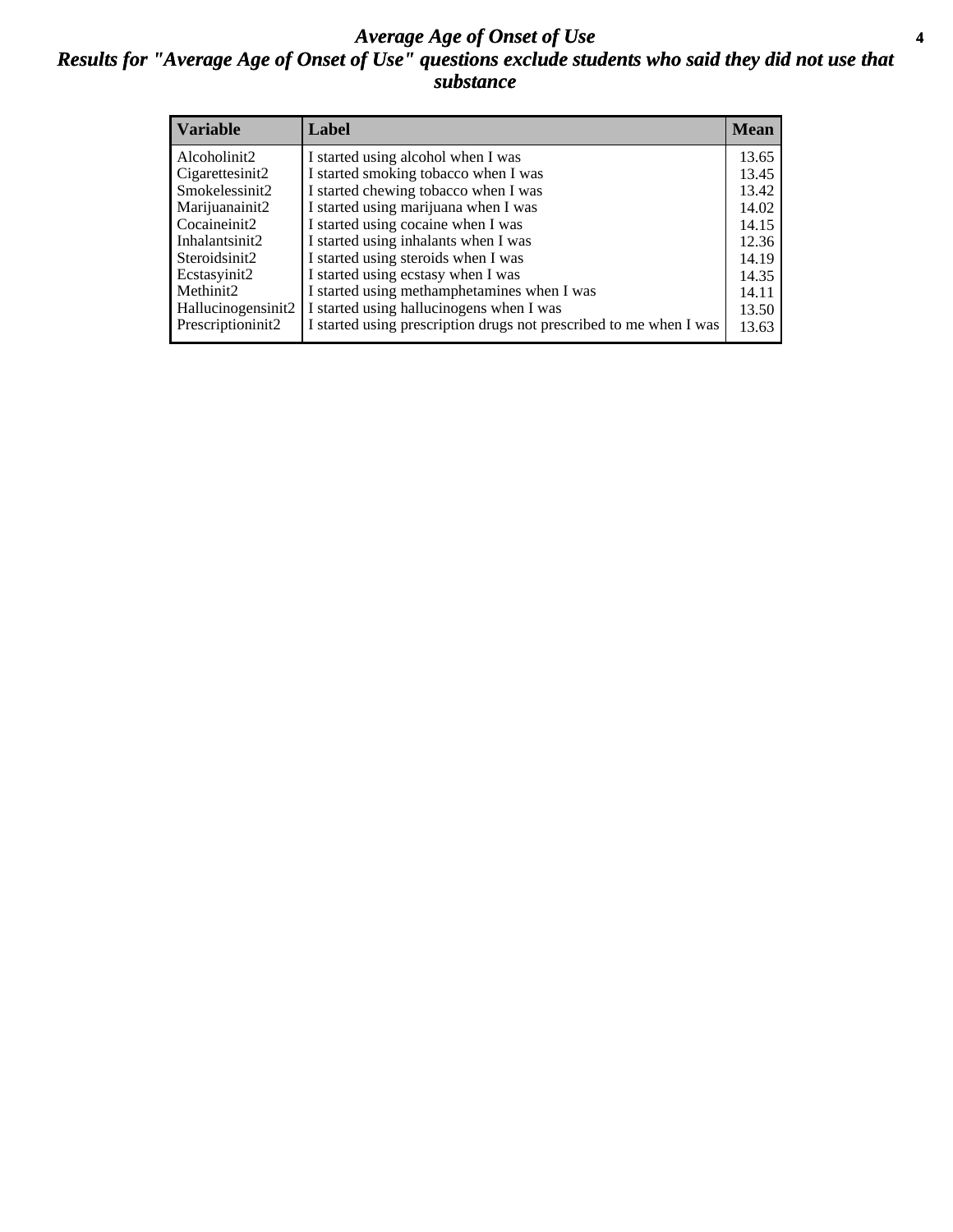# *Perception of Health Risk* **5**

| Frequency      | <b>Table of Alcoholharmdich by Grade</b> |              |              |              |  |
|----------------|------------------------------------------|--------------|--------------|--------------|--|
| <b>Col Pct</b> | Alcoholharmdich(I<br>think alcohol is    | Grade(Grade) |              |              |  |
|                | harmful)                                 | 10           | 12           | <b>Total</b> |  |
|                | Yes                                      | 266<br>80.61 | 216<br>77.14 | 482          |  |
|                | N <sub>0</sub>                           | 64<br>19.39  | 64<br>22.86  | 128          |  |
|                | <b>Total</b>                             | 330          | 280          | 610          |  |

| <b>Frequency</b> | <b>Table of Tobaccoharmdich by Grade</b> |              |              |              |
|------------------|------------------------------------------|--------------|--------------|--------------|
| <b>Col Pct</b>   | Tobaccoharmdich(I<br>think tobacco is    | Grade(Grade) |              |              |
|                  | harmful)                                 | 10           | 12           | <b>Total</b> |
|                  | Yes                                      | 304<br>92.12 | 257<br>91.79 | 561          |
|                  | N <sub>0</sub>                           | 26<br>7.88   | 23<br>8.21   | 49           |
|                  | Total                                    | 330          | 280          | 610          |

| <b>Frequency</b> | <b>Table of Marijuanaharmdich by Grade</b> |              |              |              |  |  |
|------------------|--------------------------------------------|--------------|--------------|--------------|--|--|
| <b>Col Pct</b>   | Marijuanaharmdich(I<br>think marijuana is  |              | Grade(Grade) |              |  |  |
|                  | harmful)                                   | 10           | 12           | <b>Total</b> |  |  |
|                  | Yes                                        | 259<br>78.48 | 199<br>71.07 | 458          |  |  |
|                  | N <sub>0</sub>                             | 71<br>21.52  | 81<br>28.93  | 152          |  |  |
|                  | <b>Total</b>                               | 330          | 280          | 610          |  |  |

| Frequency      | <b>Table of Otherdrugharmdich by Grade</b>   |              |              |              |  |  |  |  |
|----------------|----------------------------------------------|--------------|--------------|--------------|--|--|--|--|
| <b>Col Pct</b> | Otherdrugharmdich(I<br>think other drugs are |              | Grade(Grade) |              |  |  |  |  |
|                | harmful)                                     | 10           | 12           | <b>Total</b> |  |  |  |  |
|                | <b>Yes</b>                                   | 305<br>92.42 | 261<br>93.21 | 566          |  |  |  |  |
|                | N <sub>0</sub>                               | 25<br>7.58   | 19<br>6.79   | 44           |  |  |  |  |
|                | <b>Total</b>                                 | 330          | 280          | 610          |  |  |  |  |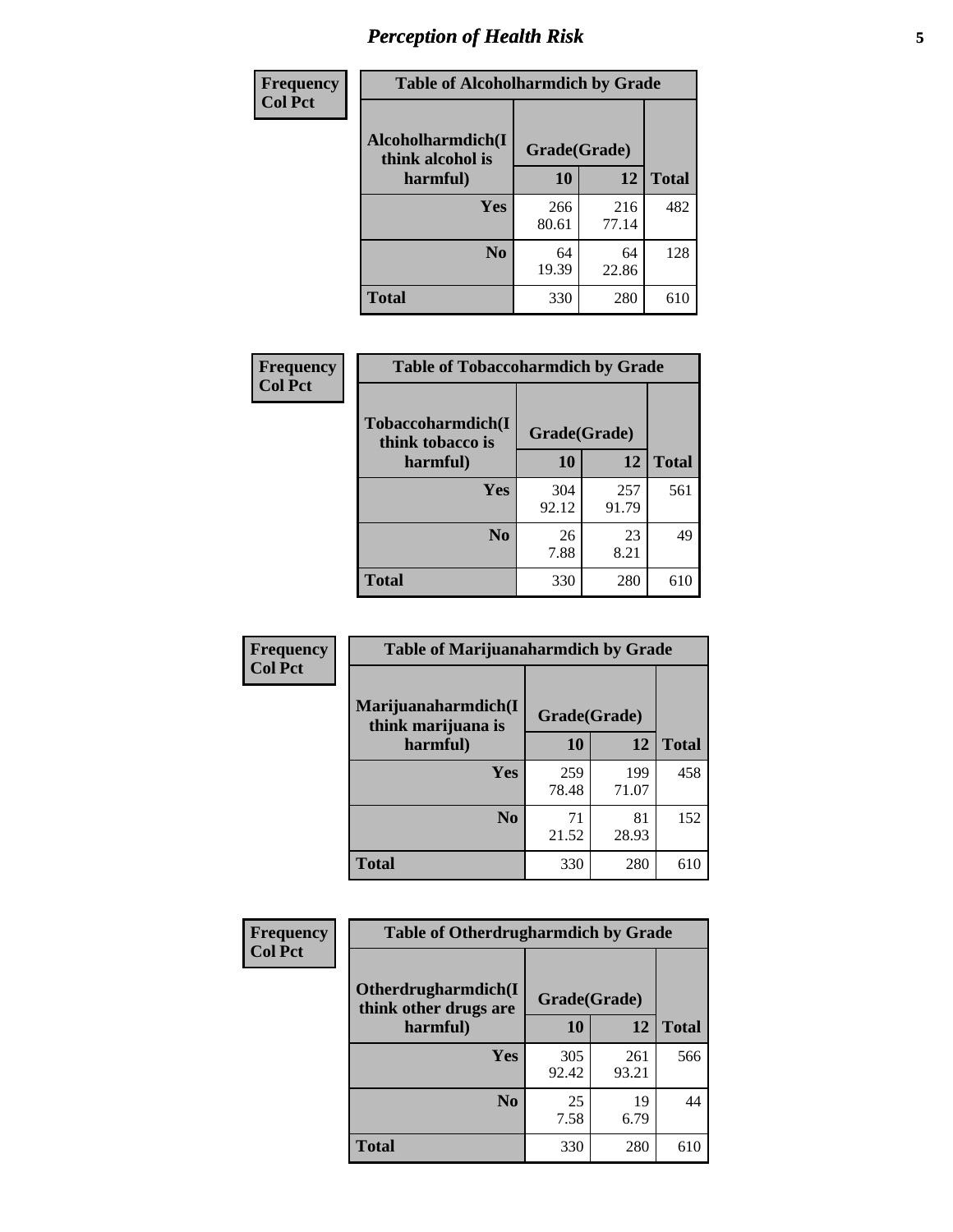# *Social Disapproval* **6**

| Frequency      | <b>Table of Alcoholpeerdich by Grade</b>                    |              |              |     |
|----------------|-------------------------------------------------------------|--------------|--------------|-----|
| <b>Col Pct</b> | Alcoholpeerdich(My<br>friends would<br>disapprove if I used | Grade(Grade) |              |     |
|                | alcohol)                                                    | 10           | <b>Total</b> |     |
|                | <b>Yes</b>                                                  | 139<br>42.12 | 117<br>41.79 | 256 |
|                | N <sub>0</sub>                                              | 191<br>57.88 | 163<br>58.21 | 354 |
|                | Total                                                       | 330          | 280          | 610 |

| <b>Frequency</b> |
|------------------|
| <b>Col Pct</b>   |

| <b>Table of Tobaccopeerdich by Grade</b>                    |              |              |              |  |  |  |
|-------------------------------------------------------------|--------------|--------------|--------------|--|--|--|
| Tobaccopeerdich(My<br>friends would<br>disapprove if I used | Grade(Grade) |              |              |  |  |  |
| tobacco)                                                    | 10           | 12           | <b>Total</b> |  |  |  |
| Yes                                                         | 174<br>52.73 | 146<br>52.14 | 320          |  |  |  |
| N <sub>0</sub>                                              | 156<br>47.27 | 134<br>47.86 | 290          |  |  |  |
| Total                                                       | 330          | 280          |              |  |  |  |

| Frequency      | <b>Table of Marijuanapeerdich by Grade</b>                    |              |              |              |  |  |  |  |
|----------------|---------------------------------------------------------------|--------------|--------------|--------------|--|--|--|--|
| <b>Col Pct</b> | Marijuanapeerdich(My<br>friends would<br>disapprove if I used | Grade(Grade) |              |              |  |  |  |  |
|                | marijuana)                                                    | 10           | 12           | <b>Total</b> |  |  |  |  |
|                | <b>Yes</b>                                                    | 187<br>56.67 | 168<br>60.00 | 355          |  |  |  |  |
|                | N <sub>0</sub>                                                | 143<br>43.33 | 112<br>40.00 | 255          |  |  |  |  |
|                | <b>Total</b>                                                  | 330          | 280          | 610          |  |  |  |  |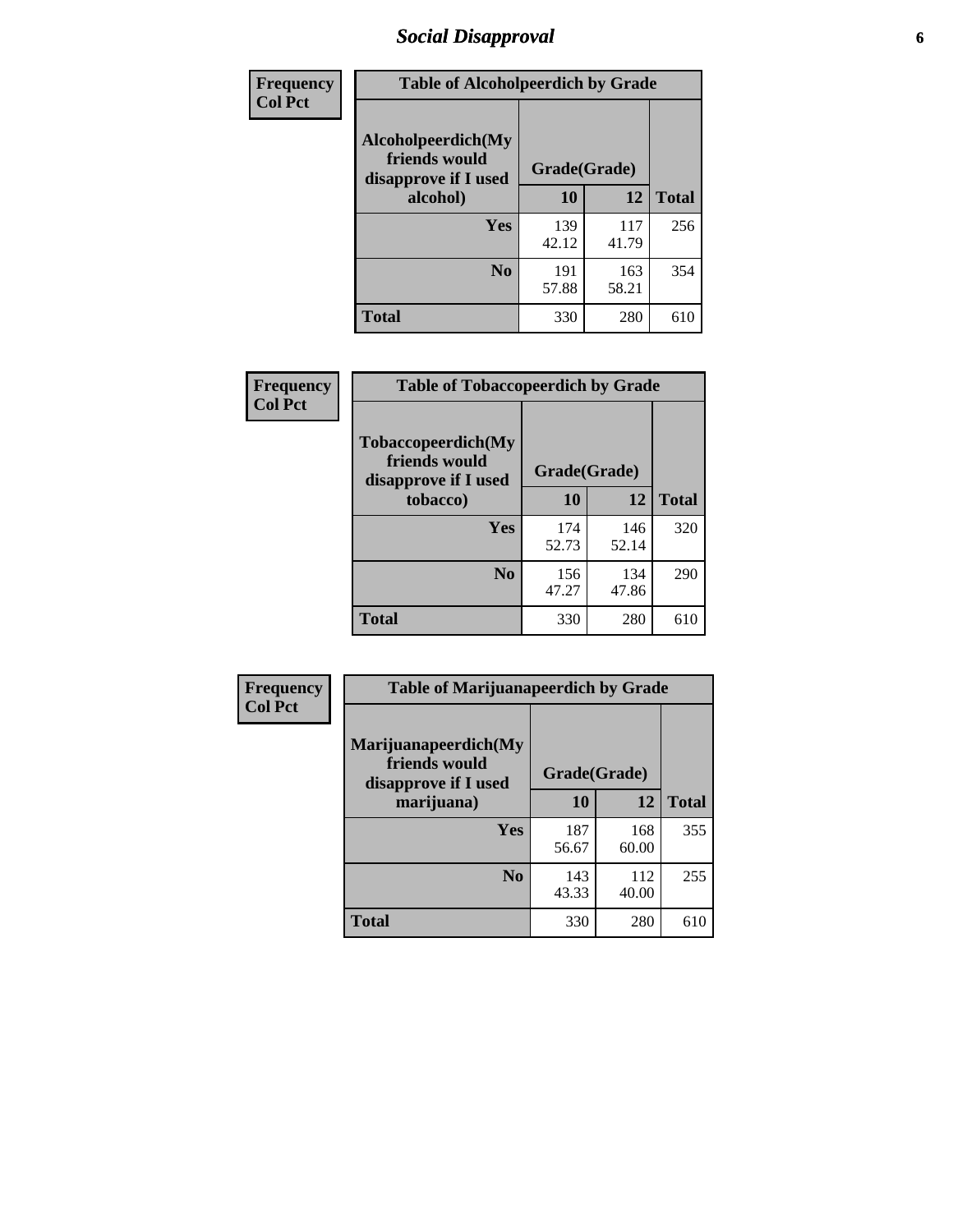# *Social Disapproval* **7**

| Frequency      | <b>Table of Otherdrugpeerdich by Grade</b>                    |              |              |              |  |  |  |  |
|----------------|---------------------------------------------------------------|--------------|--------------|--------------|--|--|--|--|
| <b>Col Pct</b> | Otherdrugpeerdich(My<br>friends would<br>disapprove if I used | Grade(Grade) |              |              |  |  |  |  |
|                | other drugs)                                                  | 10           | 12           | <b>Total</b> |  |  |  |  |
|                | Yes                                                           | 238<br>72.12 | 212<br>75.71 | 450          |  |  |  |  |
|                | N <sub>0</sub>                                                | 92<br>27.88  | 68<br>24.29  | 160          |  |  |  |  |
|                | <b>Total</b>                                                  | 330          | 280          | 610          |  |  |  |  |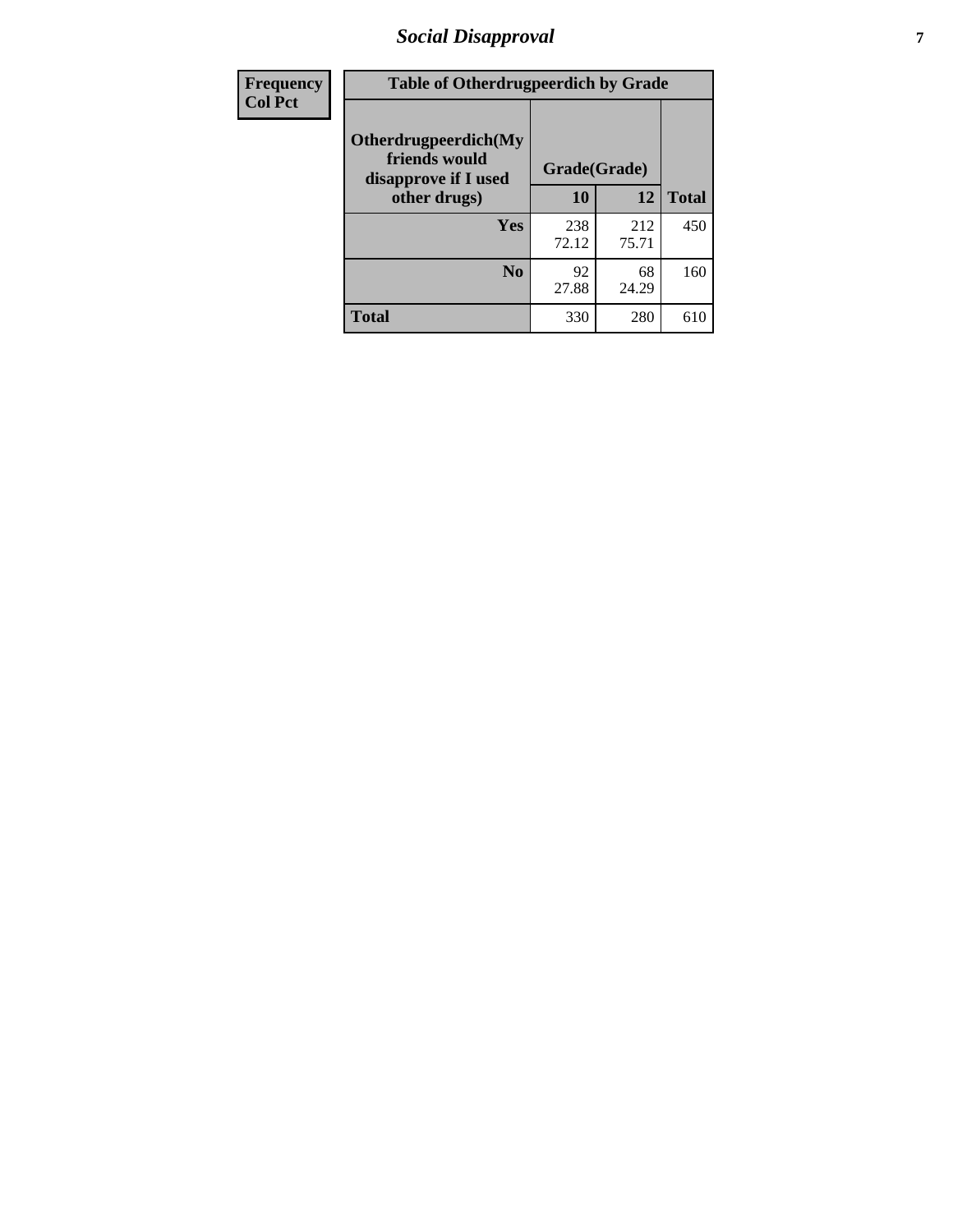### Title IV, Part A, Schedule A **8** *Goal 2: To help ensure that all schools are safe and disciplined Baseline Data: Year 2008-2009 Student Involvement in Gang Activity*

| Frequency      | <b>Table of Gangself by Grade</b>                                                                 |                    |              |              |
|----------------|---------------------------------------------------------------------------------------------------|--------------------|--------------|--------------|
| <b>Col Pct</b> | Gangself(I<br>have<br>participated<br>in illegal<br>gang<br>activities in<br>the past 30<br>days) | Grade(Grade)<br>10 | 12           | <b>Total</b> |
|                | Yes                                                                                               | 26<br>7.88         | 22<br>7.86   | 48           |
|                | N <sub>0</sub>                                                                                    | 304<br>92.12       | 258<br>92.14 | 562          |
|                | <b>Total</b>                                                                                      | 330                | 280          | 610          |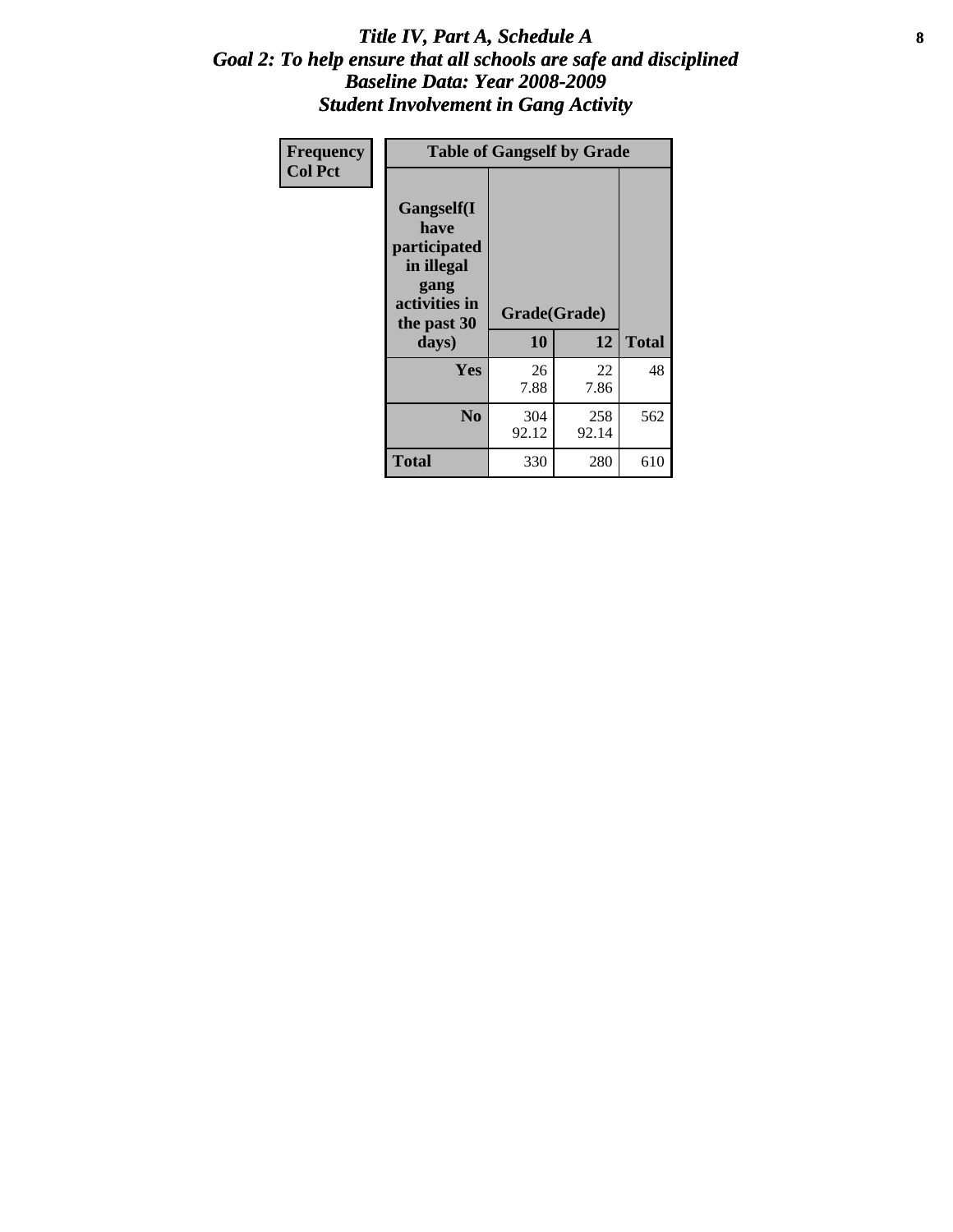# *Student Perception of School Safety* **9**

| <b>Frequency</b><br>Row Pct |
|-----------------------------|
|                             |

| <b>Table of Grade by Safeschool</b> |                                                                                                                      |                                                        |             |             |     |  |  |
|-------------------------------------|----------------------------------------------------------------------------------------------------------------------|--------------------------------------------------------|-------------|-------------|-----|--|--|
|                                     |                                                                                                                      | Safeschool (School is a place at which I feel<br>safe) |             |             |     |  |  |
| Grade(Grade)                        | Somewhat<br>Somewhat  <br><b>Strongly</b><br><b>Strongly</b><br><b>Disagree</b><br>Agree<br><b>Disagree</b><br>Agree |                                                        |             |             |     |  |  |
| 10                                  | 46<br>13.94                                                                                                          | 165<br>50.00                                           | 72<br>21.82 | 47<br>14.24 | 330 |  |  |
| 12                                  | 33<br>11.79                                                                                                          | 162<br>57.86                                           | 52<br>18.57 | 33<br>11.79 | 280 |  |  |
| <b>Total</b>                        | 79                                                                                                                   | 327                                                    | 124         | 80          | 610 |  |  |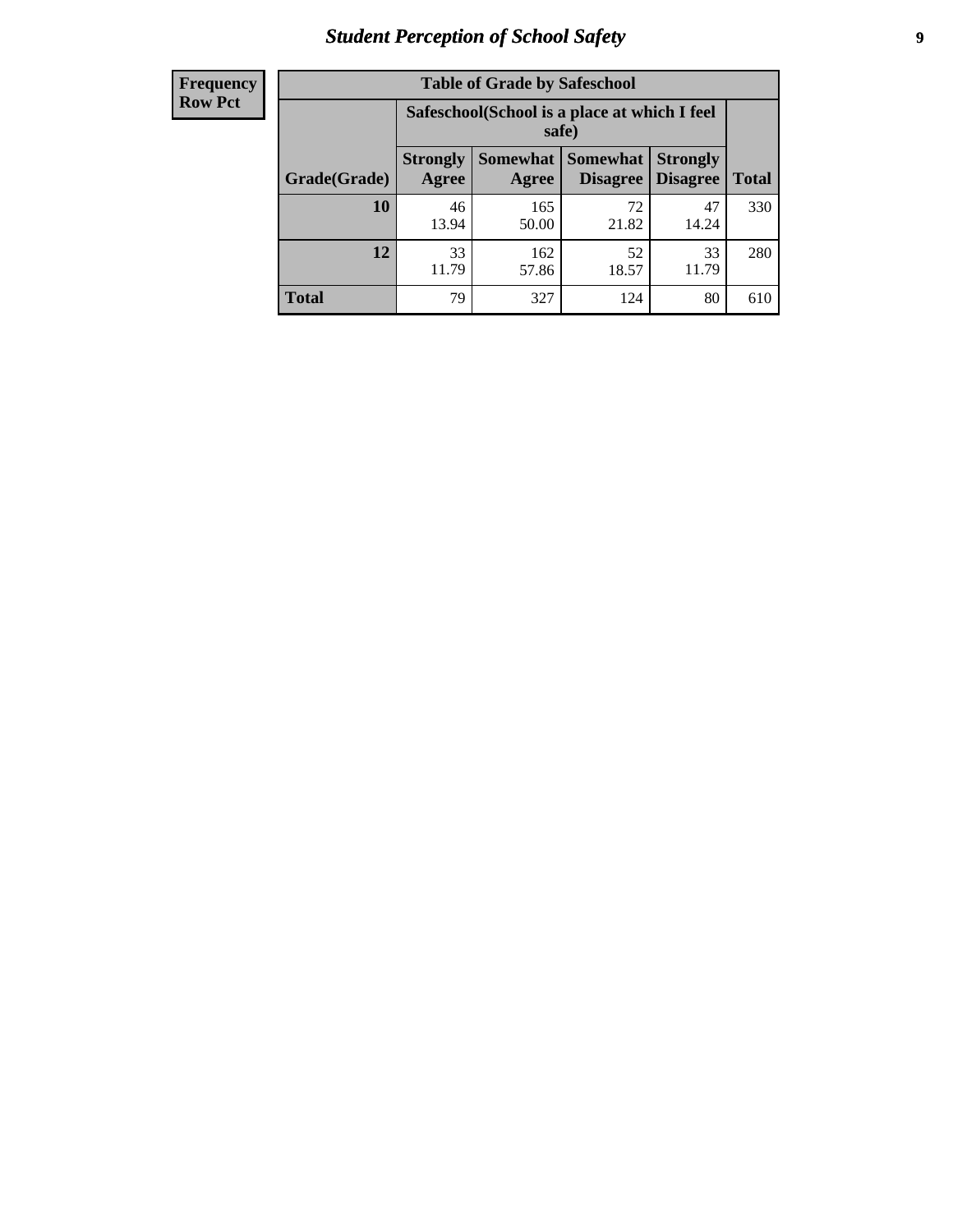### *Students Who Have Been Bullied* **10**

| <b>Frequency</b> |
|------------------|
| Row Pct          |

| <b>Table of Grade by Bullied</b> |                         |                                                                               |                              |                        |                        |                        |                          |              |
|----------------------------------|-------------------------|-------------------------------------------------------------------------------|------------------------------|------------------------|------------------------|------------------------|--------------------------|--------------|
|                                  |                         | <b>Bullied</b> (I have been bullied by other<br>students in the past 30 days) |                              |                        |                        |                        |                          |              |
| Grade(Grade)                     | $\bf{0}$<br><b>Days</b> | 1 or<br>2<br>days                                                             | 3 <sub>to</sub><br>5<br>days | 6 to<br>9<br>days      | 10<br>to<br>19<br>days | 20<br>to<br>29<br>days | All<br><b>30</b><br>days | <b>Total</b> |
| 10                               | 293<br>88.79            | 6<br>1.82                                                                     | 9<br>2.73                    | $\overline{2}$<br>0.61 | 10<br>3.03             | 6<br>1.82              | 4<br>1.21                | 330          |
| 12                               | 249<br>88.93            | 2.50                                                                          | 3<br>1.07                    | 3<br>1.07              | 9<br>3.21              | 6<br>2.14              | 3<br>1.07                | 280          |
| <b>Total</b>                     | 542                     | 13                                                                            | 12                           | 5                      | 19                     | 12                     | 7                        | 610          |

 $\blacksquare$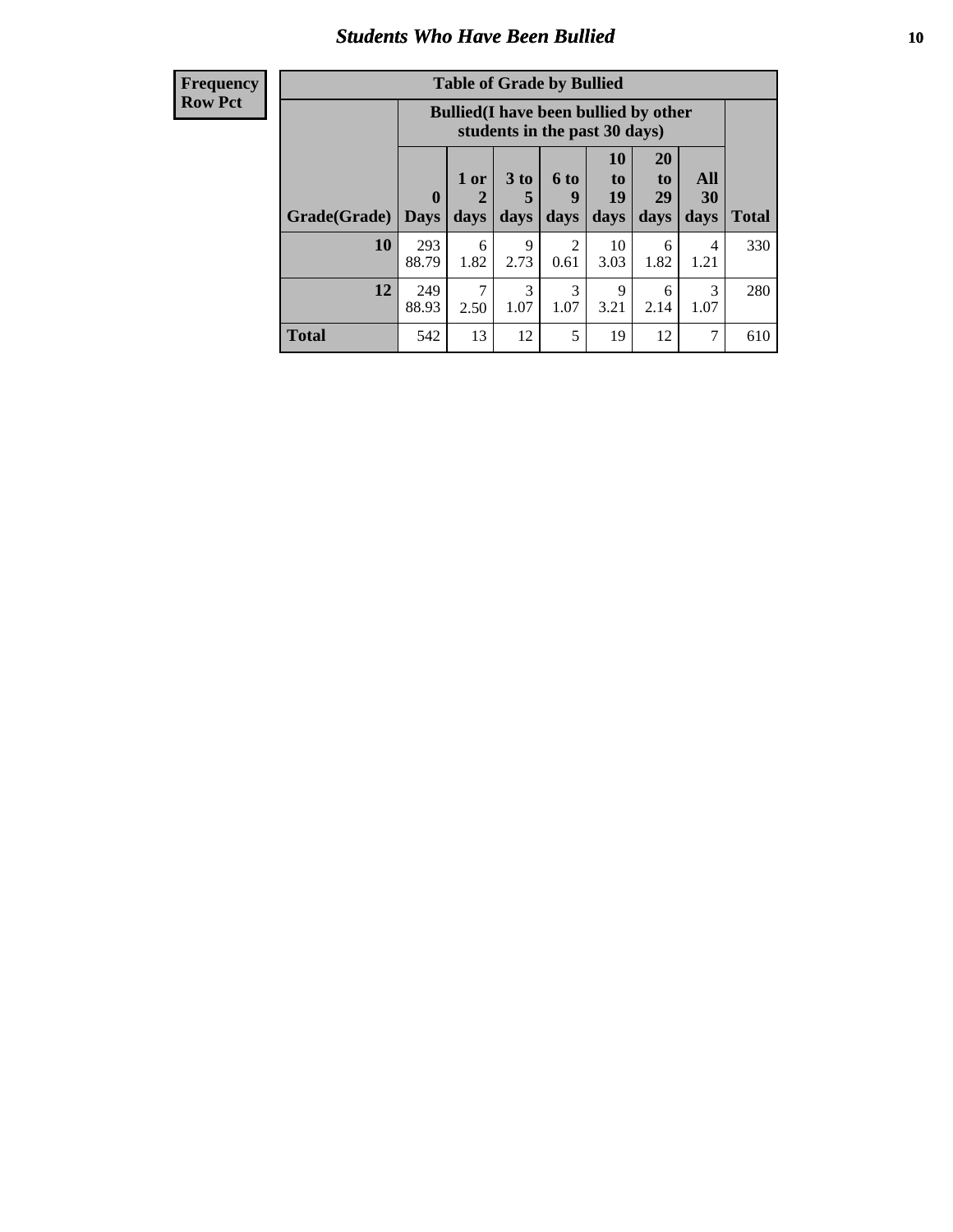### *School Climate* **11**

| Frequency      | <b>Table of SchoolClimate1 by Grade</b> |                    |              |              |  |  |  |
|----------------|-----------------------------------------|--------------------|--------------|--------------|--|--|--|
| <b>Col Pct</b> | SchoolClimate1(I<br>like school)        | Grade(Grade)<br>10 | 12           | <b>Total</b> |  |  |  |
|                | <b>Strongly Agree</b>                   | 37<br>11.21        | 45<br>16.07  | 82           |  |  |  |
|                | <b>Somewhat Agree</b>                   | 203<br>61.52       | 151<br>53.93 | 354          |  |  |  |
|                | <b>Somewhat Disagree</b>                | 38<br>11.52        | 40<br>14.29  | 78           |  |  |  |
|                | <b>Strongly Disagree</b>                | 52<br>15.76        | 44<br>15.71  | 96           |  |  |  |
|                | <b>Total</b>                            | 330                | 280          | 610          |  |  |  |

| Frequency      | <b>Table of SchoolClimate2 by Grade</b>           |                    |              |              |
|----------------|---------------------------------------------------|--------------------|--------------|--------------|
| <b>Col Pct</b> | SchoolClimate2(I<br>feel successful at<br>school) | Grade(Grade)<br>10 | 12           | <b>Total</b> |
|                | <b>Strongly Agree</b>                             | 93<br>28.18        | 81<br>28.93  | 174          |
|                | <b>Somewhat Agree</b>                             | 198<br>60.00       | 180<br>64.29 | 378          |
|                | <b>Somewhat Disagree</b>                          | 22<br>6.67         | 10<br>3.57   | 32           |
|                | <b>Strongly Disagree</b>                          | 17<br>5.15         | 9<br>3.21    | 26           |
|                | <b>Total</b>                                      | 330                | 280          | 610          |

| Frequency | <b>Table of SchoolClimate3 by Grade</b>                                      |                           |              |              |  |
|-----------|------------------------------------------------------------------------------|---------------------------|--------------|--------------|--|
| Col Pct   | <b>SchoolClimate3(My</b><br>school has high<br>standards for<br>achievement) | Grade(Grade)<br><b>10</b> | 12           | <b>Total</b> |  |
|           | <b>Strongly Agree</b>                                                        | 96                        | 62           | 158          |  |
|           |                                                                              | 29.09                     | 22.14        |              |  |
|           | <b>Somewhat Agree</b>                                                        | 139<br>42.12              | 144<br>51.43 | 283          |  |
|           | <b>Somewhat Disagree</b>                                                     | 64<br>19.39               | 53<br>18.93  | 117          |  |
|           | <b>Strongly Disagree</b>                                                     | 31<br>9.39                | 21<br>7.50   | 52           |  |
|           | Total                                                                        | 330                       | 280          | 610          |  |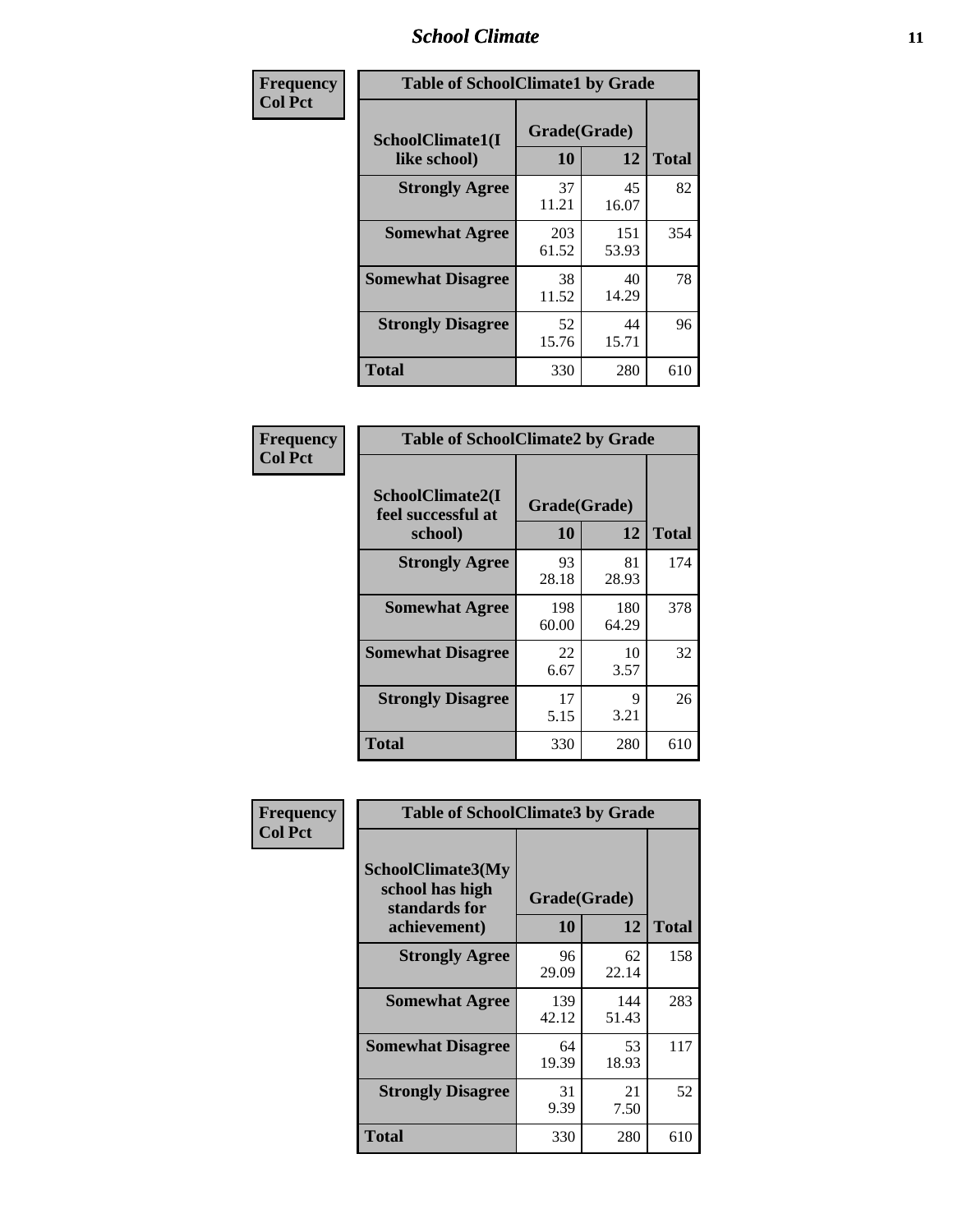### *School Climate* **12**

| Frequency      |                                                               | <b>Table of SchoolClimate4 by Grade</b> |              |              |  |
|----------------|---------------------------------------------------------------|-----------------------------------------|--------------|--------------|--|
| <b>Col Pct</b> | SchoolClimate4(My<br>school sets clear<br>rules for behavior) | Grade(Grade)<br>10                      | 12           | <b>Total</b> |  |
|                | <b>Strongly Agree</b>                                         | 187<br>56.67                            | 178<br>63.57 | 365          |  |
|                | <b>Somewhat Agree</b>                                         | 102<br>30.91                            | 75<br>26.79  | 177          |  |
|                | <b>Somewhat Disagree</b>                                      | 25<br>7.58                              | 18<br>6.43   | 43           |  |
|                | <b>Strongly Disagree</b>                                      | 16<br>4.85                              | 9<br>3.21    | 25           |  |
|                | <b>Total</b>                                                  | 330                                     | 280          | 610          |  |

| <b>Table of SchoolClimate5 by Grade</b>                   |              |              |              |  |  |  |
|-----------------------------------------------------------|--------------|--------------|--------------|--|--|--|
| SchoolClimate5(I<br>know what to do in<br>an emergency at | Grade(Grade) |              |              |  |  |  |
| school)                                                   | 10           | 12           | <b>Total</b> |  |  |  |
| <b>Strongly Agree</b>                                     | 188<br>56.97 | 166<br>59.29 | 354          |  |  |  |
| <b>Somewhat Agree</b>                                     | 101<br>30.61 | 93<br>33.21  | 194          |  |  |  |
| <b>Somewhat Disagree</b>                                  | 23<br>6.97   | 12<br>4.29   | 35           |  |  |  |
| <b>Strongly Disagree</b>                                  | 18<br>5.45   | 9<br>3.21    | 27           |  |  |  |
| Total                                                     | 330          | 280          | 610          |  |  |  |

| Frequency      | <b>Table of SchoolClimate6 by Grade</b>                  |                    |              |              |
|----------------|----------------------------------------------------------|--------------------|--------------|--------------|
| <b>Col Pct</b> | <b>SchoolClimate6(Teachers</b><br>treat me with respect) | Grade(Grade)<br>10 | 12           | <b>Total</b> |
|                | <b>Strongly Agree</b>                                    | 96<br>29.09        | 77<br>27.50  | 173          |
|                | <b>Somewhat Agree</b>                                    | 136<br>41.21       | 132<br>47.14 | 268          |
|                | <b>Somewhat Disagree</b>                                 | 52<br>15.76        | 53<br>18.93  | 105          |
|                | <b>Strongly Disagree</b>                                 | 46<br>13.94        | 18<br>6.43   | 64           |
|                | <b>Total</b>                                             | 330                | 280          | 610          |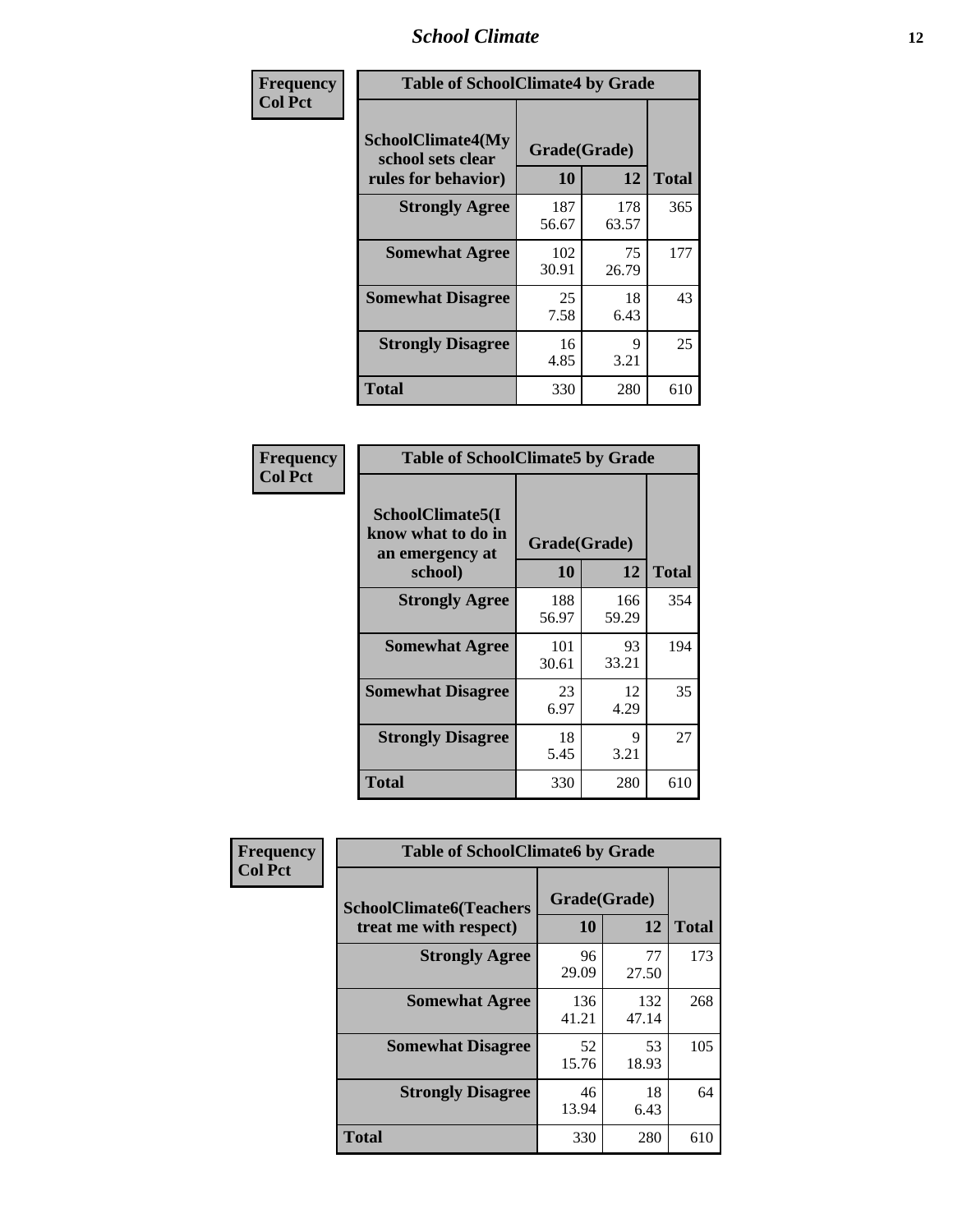### *School Climate* **13**

| Frequency      | <b>Table of SchoolClimate7 by Grade</b>                                       |                           |              |              |
|----------------|-------------------------------------------------------------------------------|---------------------------|--------------|--------------|
| <b>Col Pct</b> | <b>SchoolClimate7(Behaviors</b><br>in my class allow the<br>teacher to teach) | Grade(Grade)<br><b>10</b> | 12           | <b>Total</b> |
|                | <b>Strongly Agree</b>                                                         | 61<br>18.48               | 59<br>21.07  | 120          |
|                | <b>Somewhat Agree</b>                                                         | 161<br>48.79              | 147<br>52.50 | 308          |
|                | <b>Somewhat Disagree</b>                                                      | 68<br>20.61               | 49<br>17.50  | 117          |
|                | <b>Strongly Disagree</b>                                                      | 40<br>12.12               | 25<br>8.93   | 65           |
|                | <b>Total</b>                                                                  | 330                       | 280          | 610          |

| Frequency      | <b>Table of SchoolClimate8 by Grade</b>                                              |                    |              |              |
|----------------|--------------------------------------------------------------------------------------|--------------------|--------------|--------------|
| <b>Col Pct</b> | <b>SchoolClimate8(Students</b><br>are frequently<br>recognized for good<br>behavior) | Grade(Grade)<br>10 | 12           | <b>Total</b> |
|                | <b>Strongly Agree</b>                                                                | 28<br>8.48         | 21<br>7.50   | 49           |
|                | <b>Somewhat Agree</b>                                                                | 117<br>35.45       | 100<br>35.71 | 217          |
|                | <b>Somewhat Disagree</b>                                                             | 75<br>22.73        | 95<br>33.93  | 170          |
|                | <b>Strongly Disagree</b>                                                             | 110<br>33.33       | 64<br>22.86  | 174          |
|                | <b>Total</b>                                                                         | 330                | 280          | 610          |

| Frequency      | <b>Table of SchoolClimate9 by Grade</b>                            |              |              |              |
|----------------|--------------------------------------------------------------------|--------------|--------------|--------------|
| <b>Col Pct</b> | SchoolClimate9(School<br>counselor would be<br>helpful if I needed |              | Grade(Grade) |              |
|                | assistance)                                                        | 10           | 12           | <b>Total</b> |
|                | <b>Strongly Agree</b>                                              | 135<br>40.91 | 111<br>39.64 | 246          |
|                | <b>Somewhat Agree</b>                                              | 106<br>32.12 | 102<br>36.43 | 208          |
|                | <b>Somewhat Disagree</b>                                           | 49<br>14.85  | 33<br>11.79  | 82           |
|                | <b>Strongly Disagree</b>                                           | 40<br>12.12  | 34<br>12.14  | 74           |
|                | Total                                                              | 330          | 280          | 610          |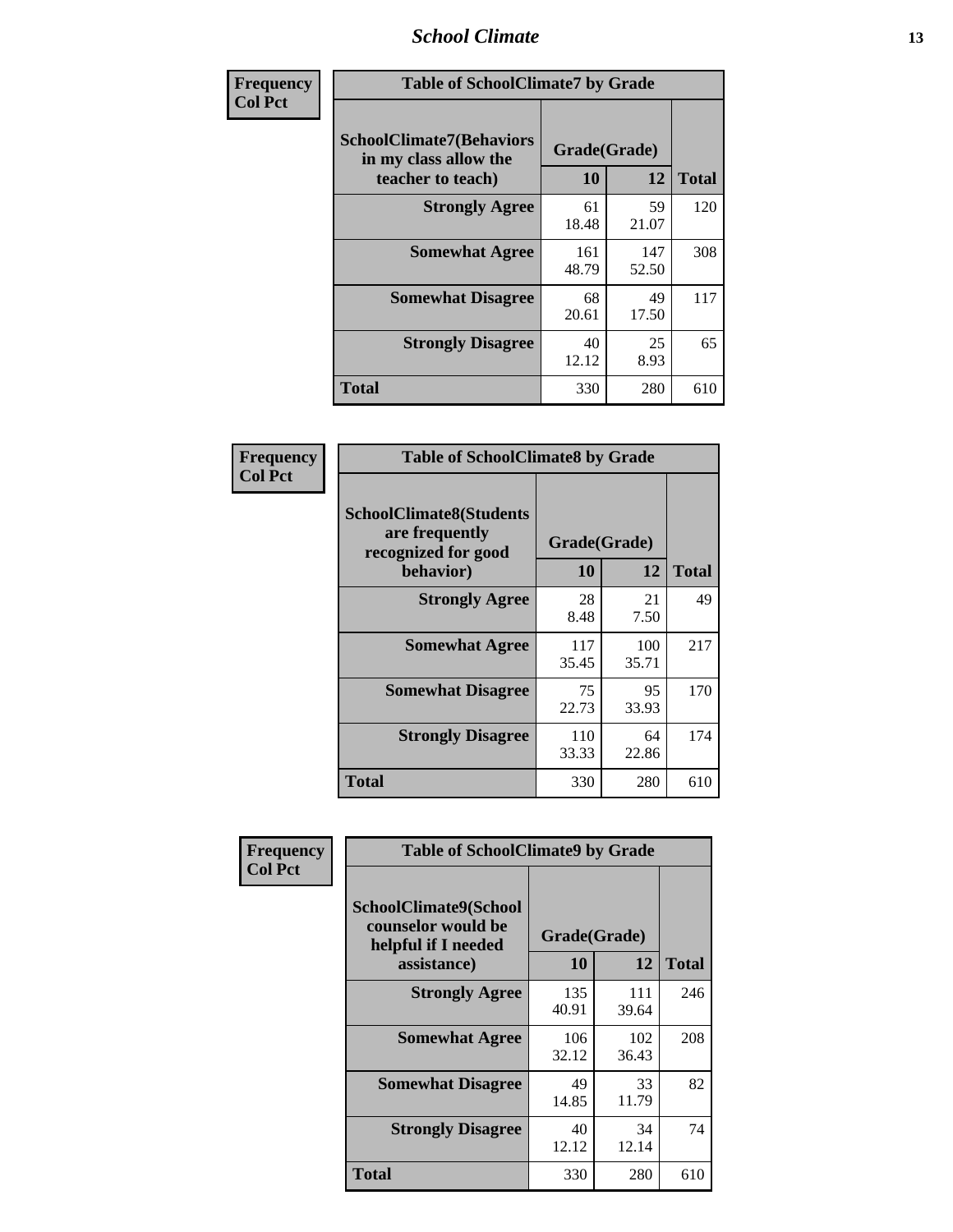### *Reasons for Dropping Out* **14**

| Frequency      | <b>Table of Dropoutreason by Grade</b>                                   |              |                    |              |
|----------------|--------------------------------------------------------------------------|--------------|--------------------|--------------|
| <b>Col Pct</b> | Dropoutreason(If<br>I dropped out the<br>reason would<br>most likely be) | 10           | Grade(Grade)<br>12 | <b>Total</b> |
|                | Won't Drop out                                                           | 178<br>53.94 | 162<br>57.86       | 340          |
|                | <b>Bored</b>                                                             | 66<br>20.00  | 37<br>13.21        | 103          |
|                | <b>Family Reasons</b>                                                    | 24<br>7.27   | 20<br>7.14         | 44           |
|                | <b>Being Bullied</b>                                                     | 4<br>1.21    | 9<br>3.21          | 13           |
|                | <b>Other</b>                                                             | 58<br>17.58  | 52<br>18.57        | 110          |
|                | <b>Total</b>                                                             | 330          | 280                | 610          |

| Frequency<br><b>Col Pct</b> | <b>Table of Dropout by Grade</b>                                       |                    |              |     |  |
|-----------------------------|------------------------------------------------------------------------|--------------------|--------------|-----|--|
|                             | Dropout(I<br>have<br>thought<br>about<br>dropping<br>out of<br>school) | Grade(Grade)<br>10 | <b>Total</b> |     |  |
|                             |                                                                        |                    |              |     |  |
|                             | Yes                                                                    | 116<br>35.15       | 86<br>30.71  | 202 |  |
|                             | N <sub>0</sub>                                                         | 214<br>64.85       | 194<br>69.29 | 408 |  |
|                             | <b>Total</b>                                                           | 330                | 280          | 610 |  |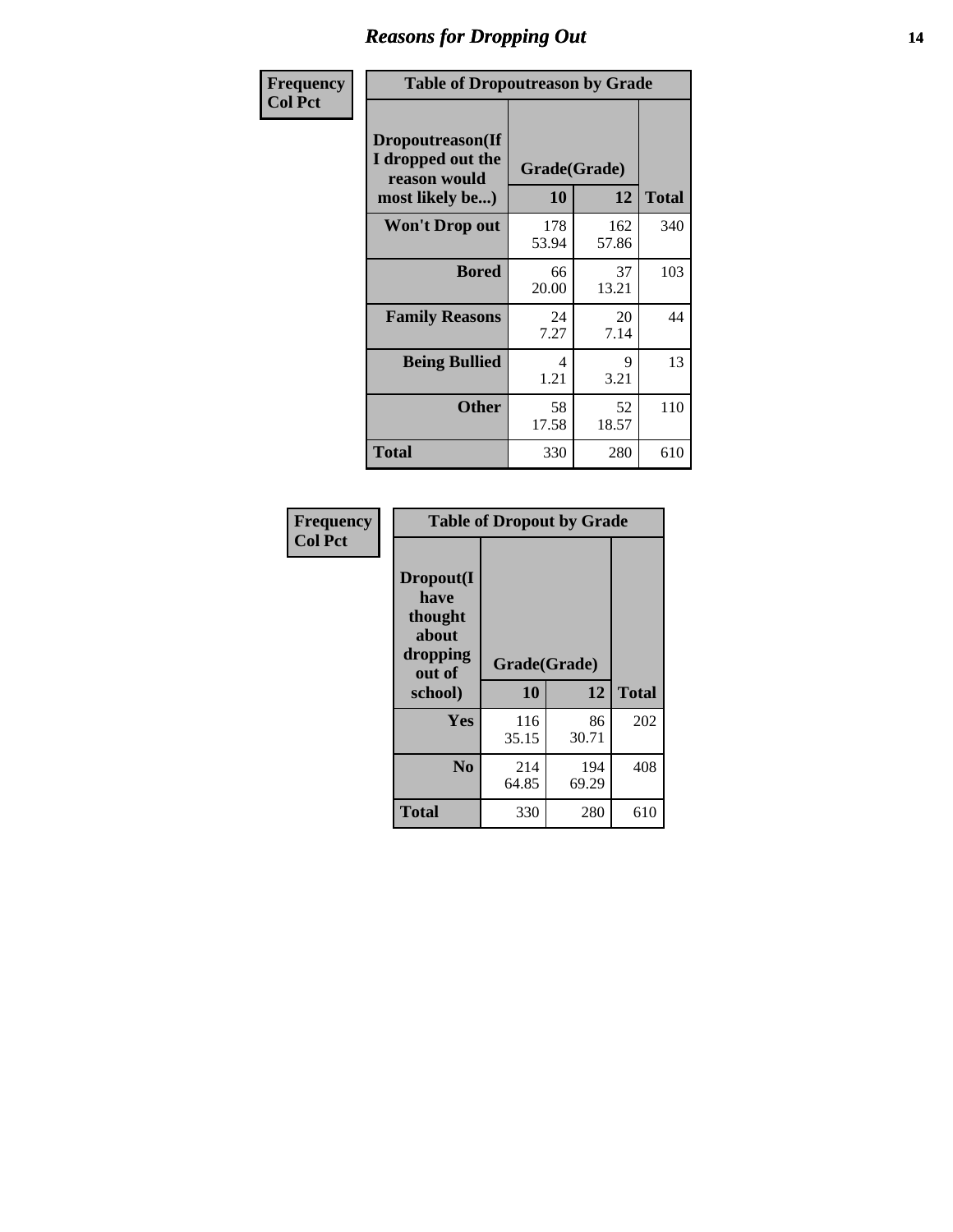*School Safety* **15**

| Frequency      | <b>Table of Gangself by Grade</b>                                                                 |                    |              |              |
|----------------|---------------------------------------------------------------------------------------------------|--------------------|--------------|--------------|
| <b>Col Pct</b> | Gangself(I<br>have<br>participated<br>in illegal<br>gang<br>activities in<br>the past 30<br>days) | Grade(Grade)<br>10 | 12           | <b>Total</b> |
|                | Yes                                                                                               | 26<br>7.88         | 22<br>7.86   | 48           |
|                | N <sub>o</sub>                                                                                    | 304<br>92.12       | 258<br>92.14 | 562          |
|                | <b>Total</b>                                                                                      | 330                | 280          | 610          |

| Frequency<br><b>Col Pct</b> | <b>Table of Gangpeers by Grade</b>                                                                                             |                    |              |              |
|-----------------------------|--------------------------------------------------------------------------------------------------------------------------------|--------------------|--------------|--------------|
|                             | <b>Gangpeers</b> (I<br>have friends<br>who have<br>participated<br>in illegal<br>gang<br>activities in<br>the past 30<br>days) | Grade(Grade)<br>10 | 12           | <b>Total</b> |
|                             | Yes                                                                                                                            | 88<br>26.67        | 54<br>19.29  | 142          |
|                             | N <sub>0</sub>                                                                                                                 | 242<br>73.33       | 226<br>80.71 | 468          |
|                             | <b>Total</b>                                                                                                                   | 330                | 280          | 610          |

| Frequency      | <b>Table of Pickedon by Grade</b>                                   |              |             |              |  |  |  |  |  |
|----------------|---------------------------------------------------------------------|--------------|-------------|--------------|--|--|--|--|--|
| <b>Col Pct</b> | <b>Pickedon</b> (I have<br>been picked on or<br>teased at school in | Grade(Grade) |             |              |  |  |  |  |  |
|                | the past 30 days)                                                   | 10           | 12          | <b>Total</b> |  |  |  |  |  |
|                | <b>Strongly Agree</b>                                               | 47<br>14.24  | 28<br>10.00 | 75           |  |  |  |  |  |
|                | <b>Somewhat Agree</b>                                               | 68<br>20.61  | 39<br>13.93 | 107          |  |  |  |  |  |
|                | <b>Somewhat Disagree</b>                                            | 47<br>14.24  | 42<br>15.00 | 89           |  |  |  |  |  |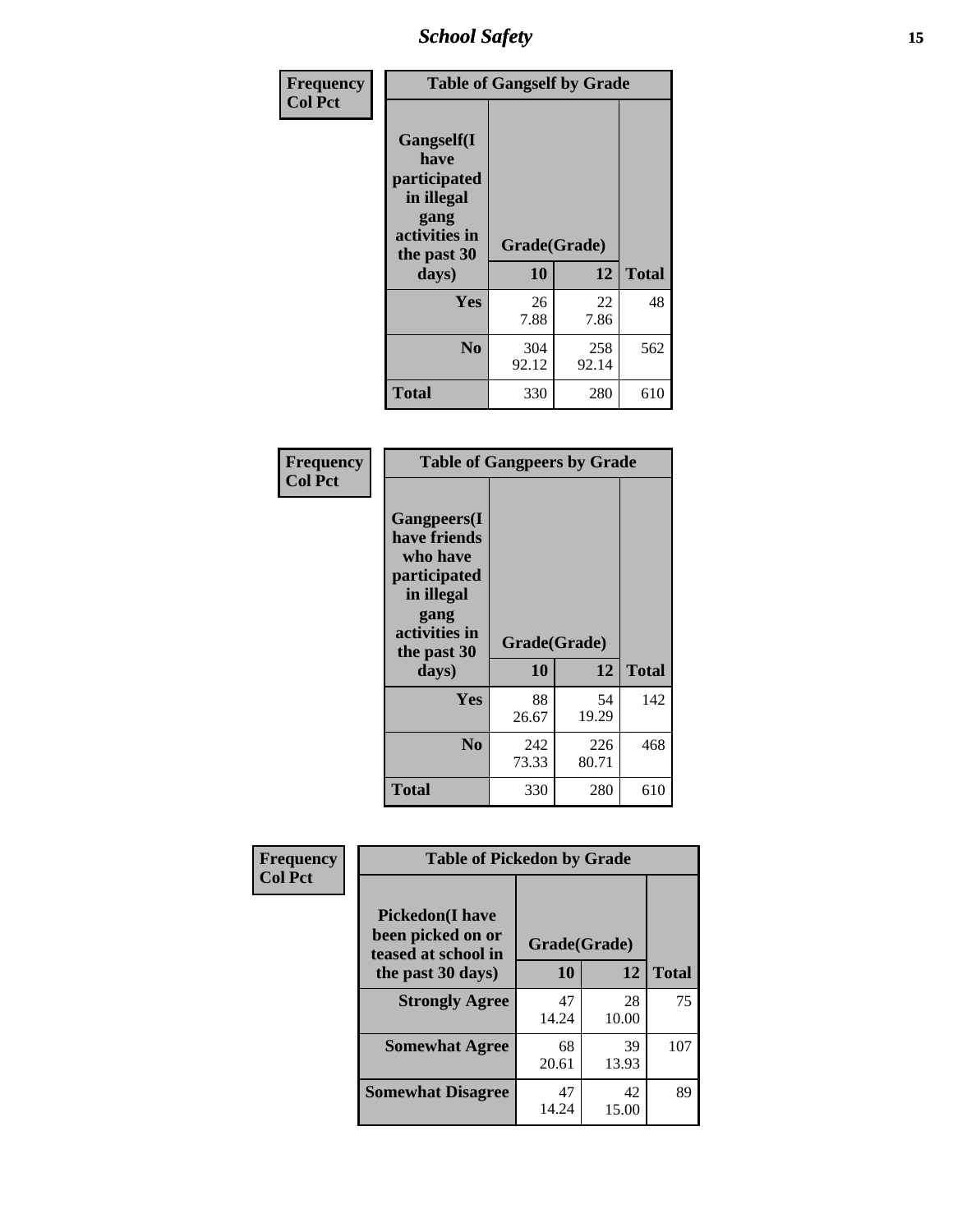# *School Safety* **16**

| <b>Frequency</b> | <b>Table of Pickedon by Grade</b>                                                        |                    |              |              |
|------------------|------------------------------------------------------------------------------------------|--------------------|--------------|--------------|
| <b>Col Pct</b>   | <b>Pickedon</b> (I have<br>been picked on or<br>teased at school in<br>the past 30 days) | Grade(Grade)<br>10 | 12           | <b>Total</b> |
|                  | <b>Strongly Disagree</b>                                                                 | 168<br>50.91       | 171<br>61.07 | 339          |
|                  | Total                                                                                    | 330                | 280          | 610          |

| Frequency      | <b>Table of Safeschool by Grade</b>                      |                    |              |     |  |  |  |  |  |
|----------------|----------------------------------------------------------|--------------------|--------------|-----|--|--|--|--|--|
| <b>Col Pct</b> | Safeschool(School<br>is a place at which I<br>feel safe) | Grade(Grade)<br>10 | <b>Total</b> |     |  |  |  |  |  |
|                | <b>Strongly Agree</b>                                    | 46<br>13.94        | 33<br>11.79  | 79  |  |  |  |  |  |
|                | <b>Somewhat Agree</b>                                    | 165<br>50.00       | 162<br>57.86 | 327 |  |  |  |  |  |
|                | <b>Somewhat Disagree</b>                                 | 72<br>21.82        | 52<br>18.57  | 124 |  |  |  |  |  |
|                | <b>Strongly Disagree</b>                                 | 47<br>14.24        | 33<br>11.79  | 80  |  |  |  |  |  |
|                | <b>Total</b>                                             | 330                | 280          | 610 |  |  |  |  |  |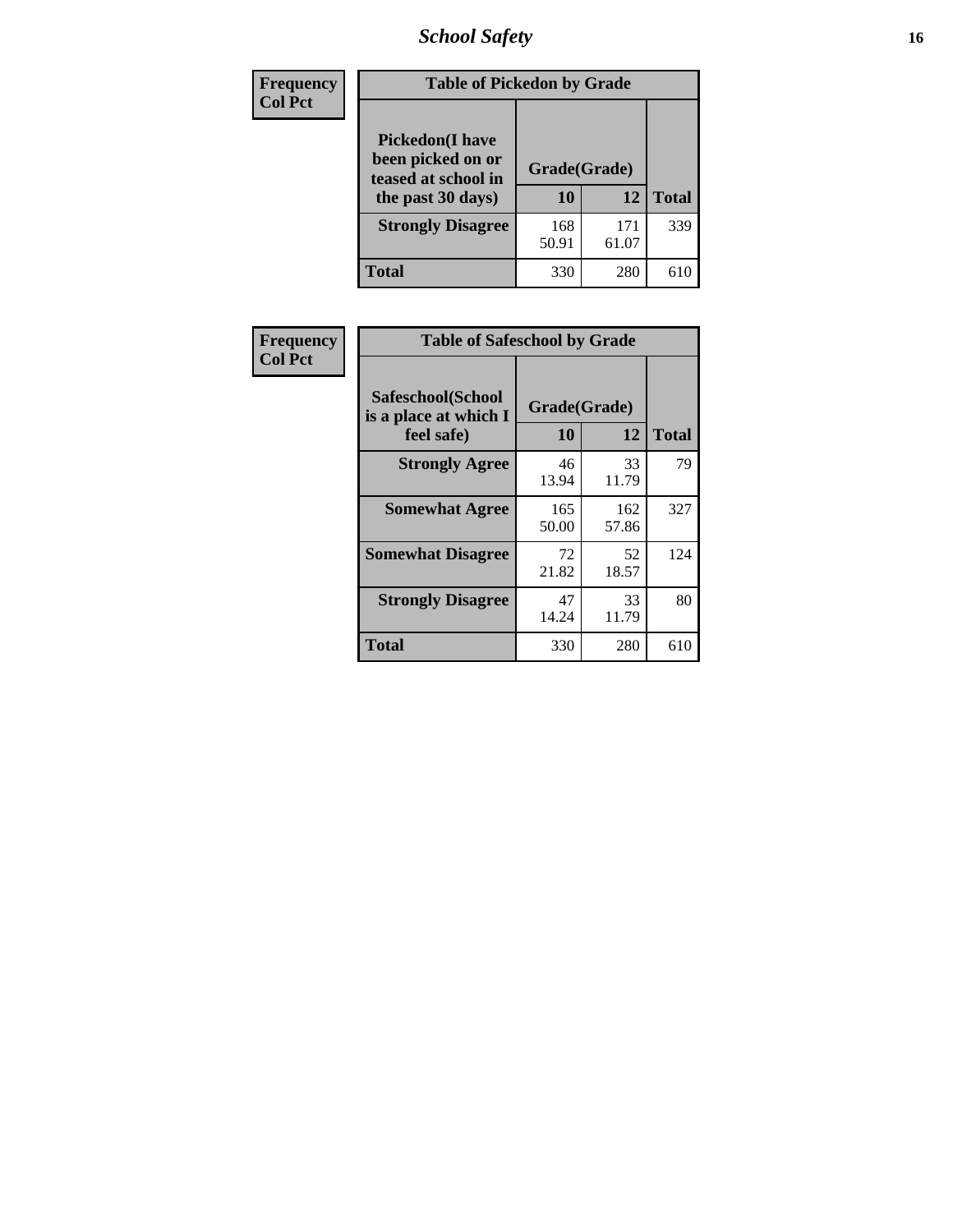*School Safety* **17**

| Frequency      |
|----------------|
| <b>Row Pct</b> |

| <b>Table of Grade by Bullied</b> |              |                                                                               |                      |                  |                |                |           |              |  |  |  |
|----------------------------------|--------------|-------------------------------------------------------------------------------|----------------------|------------------|----------------|----------------|-----------|--------------|--|--|--|
|                                  |              | <b>Bullied</b> (I have been bullied by other<br>students in the past 30 days) |                      |                  |                |                |           |              |  |  |  |
|                                  | $\mathbf{0}$ | $1$ or $ $<br>$\mathcal{D}$                                                   | 3 <sub>to</sub><br>5 | <b>6 to</b><br>9 | 10<br>to<br>19 | 20<br>to<br>29 | All<br>30 |              |  |  |  |
| Grade(Grade)                     | Days         | days                                                                          | days                 | days             | days           | days           | days      | <b>Total</b> |  |  |  |
| <b>10</b>                        | 293<br>88.79 | 6<br>1.82                                                                     | 9<br>2.73            | 2<br>0.61        | 10<br>3.03     | 6<br>1.82      | 4<br>1.21 | 330          |  |  |  |
| 12                               | 249<br>88.93 | 2.50                                                                          | 3<br>1.07            | 3<br>1.07        | 9<br>3.21      | 6<br>2.14      | 3<br>1.07 | 280          |  |  |  |
| Total                            | 542          | 13                                                                            | 12                   | 5                | 19             | 12             |           | 610          |  |  |  |

| <b>Frequency</b> | <b>Table of Grade by Bulliedothers</b> |                         |                                                    |                |                          |                        |                               |                   |              |  |  |
|------------------|----------------------------------------|-------------------------|----------------------------------------------------|----------------|--------------------------|------------------------|-------------------------------|-------------------|--------------|--|--|
| <b>Row Pct</b>   |                                        |                         | <b>Bulliedothers</b> (I bullied others in the past |                | $30 \text{ days}$        |                        |                               |                   |              |  |  |
|                  | Grade(Grade)                           | $\bf{0}$<br><b>Days</b> | 1 or<br>days                                       | $3$ to<br>days | <b>6 to</b><br>9<br>days | 10<br>to<br>19<br>days | <b>20</b><br>to<br>29<br>days | All<br>30<br>days | <b>Total</b> |  |  |
|                  | 10                                     | 294<br>89.09            | 11<br>3.33                                         | 6<br>1.82      | 0.30                     | 11<br>3.33             | 4<br>1.21                     | 3<br>0.91         | 330          |  |  |
|                  | 12                                     | 249<br>88.93            | 7<br>2.50                                          | 3<br>1.07      | 0.36                     | 6<br>2.14              | 7<br>2.50                     | 2.50              | 280          |  |  |
|                  | <b>Total</b>                           | 543                     | 18                                                 | 9              | $\overline{c}$           | 17                     | 11                            | 10                | 610          |  |  |

| Frequency      | <b>Table of Grade by Weaponschool</b> |                             |                                                                    |                              |                        |                        |                        |                   |              |  |
|----------------|---------------------------------------|-----------------------------|--------------------------------------------------------------------|------------------------------|------------------------|------------------------|------------------------|-------------------|--------------|--|
| <b>Row Pct</b> |                                       |                             | Weaponschool (I brought a weapon to<br>school in the past 30 days) |                              |                        |                        |                        |                   |              |  |
|                | Grade(Grade)                          | $\mathbf{0}$<br><b>Days</b> | $1$ or<br>days                                                     | 3 <sub>to</sub><br>5<br>days | 6 to<br>9<br>days      | 10<br>to<br>19<br>days | 20<br>to<br>29<br>days | All<br>30<br>days | <b>Total</b> |  |
|                | 10                                    | 318<br>96.36                | 4<br>1.21                                                          | 0.30                         | $\mathfrak{D}$<br>0.61 | $\left($<br>0.00       | 3<br>0.91              | 2<br>0.61         | 330          |  |
|                | 12                                    | 268<br>95.71                | 7<br>2.50                                                          | $\Omega$<br>0.00             | $\Omega$<br>0.00       | $\mathcal{D}$<br>0.71  | 0.36                   | 2<br>0.71         | 280          |  |
|                | <b>Total</b>                          | 586                         | 11                                                                 |                              | $\mathfrak{D}$         | $\mathfrak{D}$         | 4                      | 4                 | 610          |  |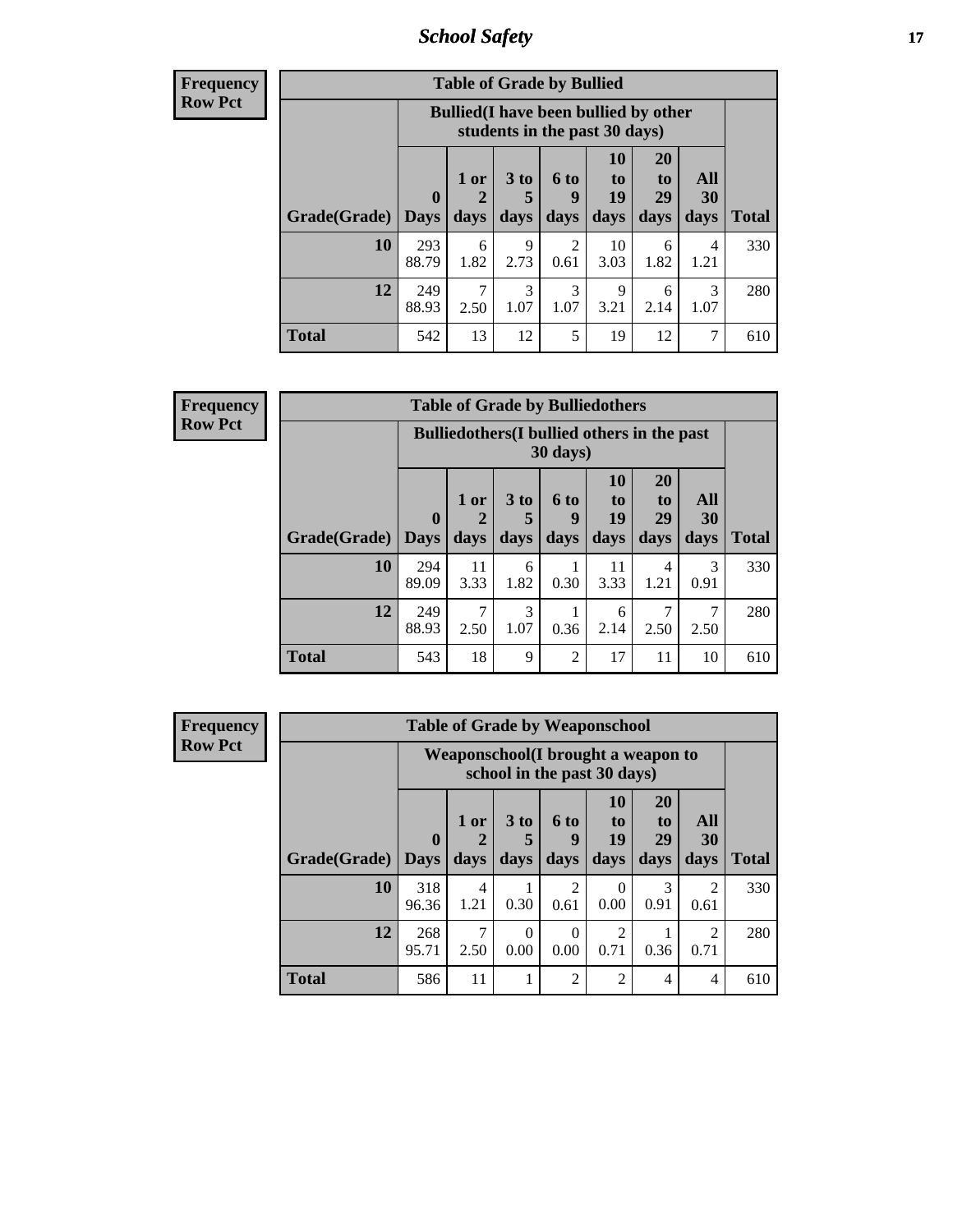*School Safety* **18**

| <b>Frequency</b> | <b>Table of Grade by Absentunsafe</b> |                                                                                 |           |                      |                  |                |                       |                  |              |  |
|------------------|---------------------------------------|---------------------------------------------------------------------------------|-----------|----------------------|------------------|----------------|-----------------------|------------------|--------------|--|
| <b>Row Pct</b>   |                                       | Absentunsafe(I have missed school<br>because I felt unsafe in the past 30 days) |           |                      |                  |                |                       |                  |              |  |
|                  |                                       | $\boldsymbol{0}$                                                                | 1 or<br>2 | 3 <sub>to</sub><br>5 | <b>6 to</b>      | 10<br>to<br>19 | <b>20</b><br>to<br>29 | All<br>30        |              |  |
|                  | Grade(Grade)                          | <b>Days</b>                                                                     | days      | days                 | days             | days           | days                  | days             | <b>Total</b> |  |
|                  | 10                                    | 316<br>95.76                                                                    | 3<br>0.91 | 0.30                 | $\Omega$<br>0.00 | 0.30           | 4<br>1.21             | 5<br>1.52        | 330          |  |
|                  | 12                                    | 271<br>96.79                                                                    | 5<br>1.79 | $\Omega$<br>0.00     | 0.36             | 0.36           | 2<br>0.71             | $\Omega$<br>0.00 | 280          |  |
|                  | <b>Total</b>                          | 587                                                                             | 8         |                      |                  | $\overline{2}$ | 6                     | 5                | 610          |  |
|                  |                                       |                                                                                 |           |                      |                  |                |                       |                  |              |  |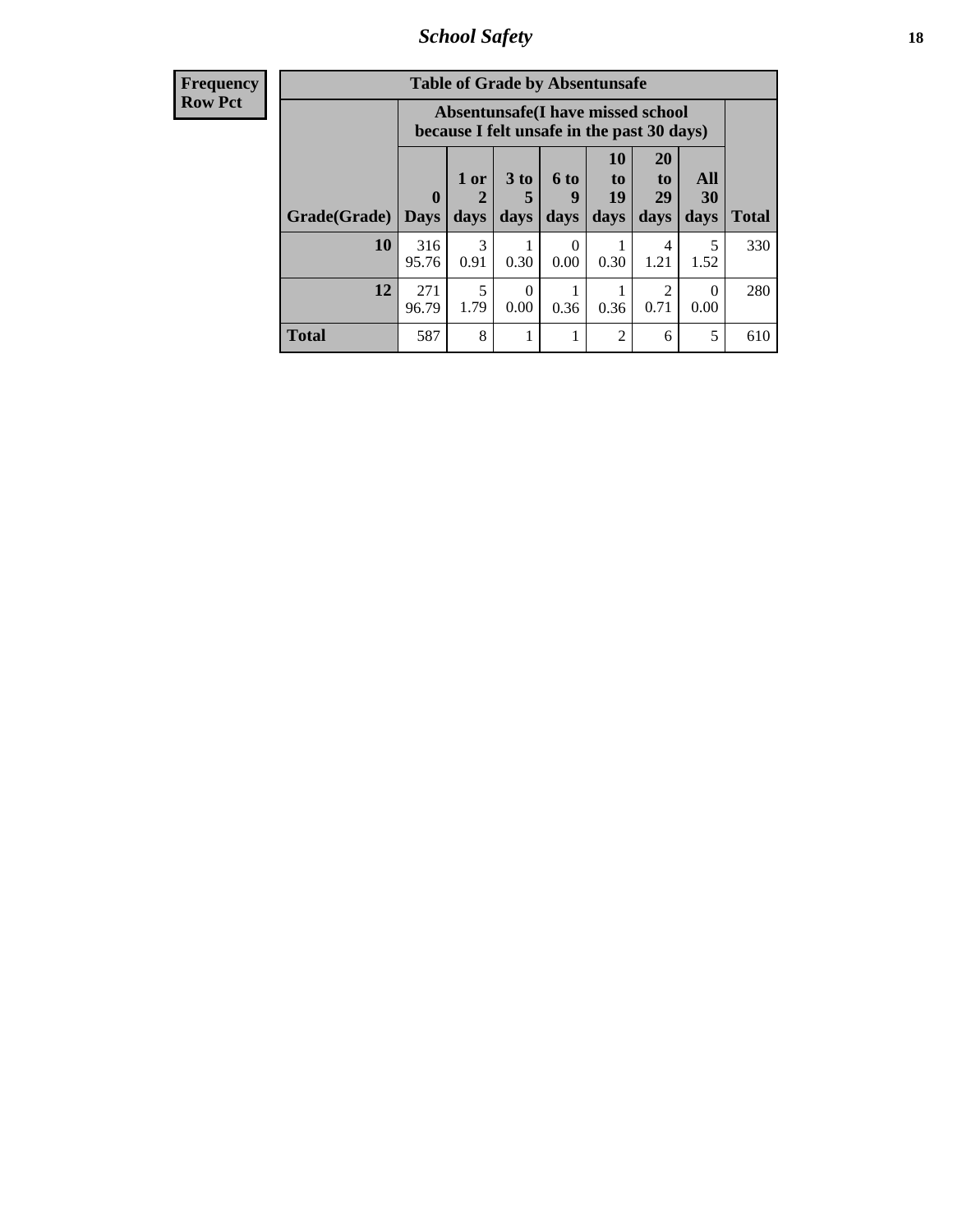#### **Frequency Row Pct**

| <b>Table of Grade by Alcohol</b> |                                 |                                     |                 |               |                 |               |                     |              |  |  |  |
|----------------------------------|---------------------------------|-------------------------------------|-----------------|---------------|-----------------|---------------|---------------------|--------------|--|--|--|
|                                  |                                 | Alcohol (Alcohol use, past 30 days) |                 |               |                 |               |                     |              |  |  |  |
| Grade(Grade)                     | <b>Did</b><br>not<br><b>use</b> | $1 - 2$<br>days                     | $3 - 5$<br>days | $6-9$<br>days | $10-19$<br>days | 20-29<br>days | <b>Every</b><br>day | <b>Total</b> |  |  |  |
| 10                               | 215<br>65.15                    | 29<br>8.79                          | 33<br>10.00     | 18<br>5.45    | 12<br>3.64      | 14<br>4.24    | 9<br>2.73           | 330          |  |  |  |
| 12                               | 192<br>68.57                    | 20<br>7.14                          | 23<br>8.21      | 17<br>6.07    | 15<br>5.36      | 8<br>2.86     | 5<br>1.79           | 280          |  |  |  |
| <b>Total</b>                     | 407                             | 49                                  | 56              | 35            | 27              | 22            | 14                  | 610          |  |  |  |

#### **Frequency Row Pct**

| <b>Table of Grade by Cigarettes</b> |                                 |                                                |                 |               |                 |               |              |       |  |  |  |  |
|-------------------------------------|---------------------------------|------------------------------------------------|-----------------|---------------|-----------------|---------------|--------------|-------|--|--|--|--|
|                                     |                                 | Cigarettes (Smoking tobacco use, past 30 days) |                 |               |                 |               |              |       |  |  |  |  |
| Grade(Grade)                        | <b>Did</b><br>not<br><b>use</b> | $1 - 2$<br>days                                | $3 - 5$<br>days | $6-9$<br>days | $10-19$<br>days | 20-29<br>days | Every<br>day | Total |  |  |  |  |
| 10                                  | 263<br>79.70                    | 27<br>8.18                                     | 10<br>3.03      | 3<br>0.91     | 8<br>2.42       | 8<br>2.42     | 11<br>3.33   | 330   |  |  |  |  |
| 12                                  | 206<br>73.57                    | 38<br>13.57                                    | 10<br>3.57      | 0.36          | 2<br>0.71       | 1.79          | 18<br>6.43   | 280   |  |  |  |  |
| <b>Total</b>                        | 469                             | 65                                             | 20              | 4             | 10              | 13            | 29           | 610   |  |  |  |  |

| Frequency |
|-----------|

п

| <b>Table of Grade by Smokeless</b> |                          |                                                        |                 |                 |                        |                     |              |  |  |  |  |
|------------------------------------|--------------------------|--------------------------------------------------------|-----------------|-----------------|------------------------|---------------------|--------------|--|--|--|--|
|                                    |                          | <b>Smokeless</b> (Chewing tobaccouse,<br>past 30 days) |                 |                 |                        |                     |              |  |  |  |  |
| Grade(Grade)                       | <b>Did</b><br>not<br>use | $1-2$<br>days                                          | $3 - 5$<br>days | $10-19$<br>days | $20 - 29$<br>days      | <b>Every</b><br>day | <b>Total</b> |  |  |  |  |
| 10                                 | 303<br>91.82             | 4<br>1.21                                              | 4<br>1.21       | 4<br>1.21       | 5<br>1.52              | 10<br>3.03          | 330          |  |  |  |  |
| 12                                 | 250<br>89.29             | 14<br>5.00                                             | 4<br>1.43       | 0.36            | $\mathfrak{D}$<br>0.71 | 9<br>3.21           | 280          |  |  |  |  |
| Total                              | 553                      | 18                                                     | 8               | 5               | 7                      | 19                  | 610          |  |  |  |  |

| <b>Frequency</b> |  |
|------------------|--|
| <b>Row Pct</b>   |  |

| <b>Table of Grade by Marijuana</b>      |                                 |               |                 |                 |                 |               |              |       |  |  |
|-----------------------------------------|---------------------------------|---------------|-----------------|-----------------|-----------------|---------------|--------------|-------|--|--|
| Marijuana (Marijuana use, past 30 days) |                                 |               |                 |                 |                 |               |              |       |  |  |
| Grade(Grade)                            | <b>Did</b><br>not<br><b>use</b> | $1-2$<br>days | $3 - 5$<br>days | $6 - 9$<br>days | $10-19$<br>days | 20-29<br>days | Every<br>day | Total |  |  |
| 10                                      | 277<br>83.94                    | 21<br>6.36    | 11<br>3.33      | 0.30            | 3<br>0.91       | 9<br>2.73     | 8<br>2.42    | 330   |  |  |
| 12                                      | 231<br>82.50                    | 18<br>6.43    | 7<br>2.50       | 6<br>2.14       | 6<br>2.14       | 8<br>2.86     | 4<br>1.43    | 280   |  |  |
| <b>Total</b>                            | 508                             | 39            | 18              | $\mathcal{I}$   | 9               | 17            | 12           | 610   |  |  |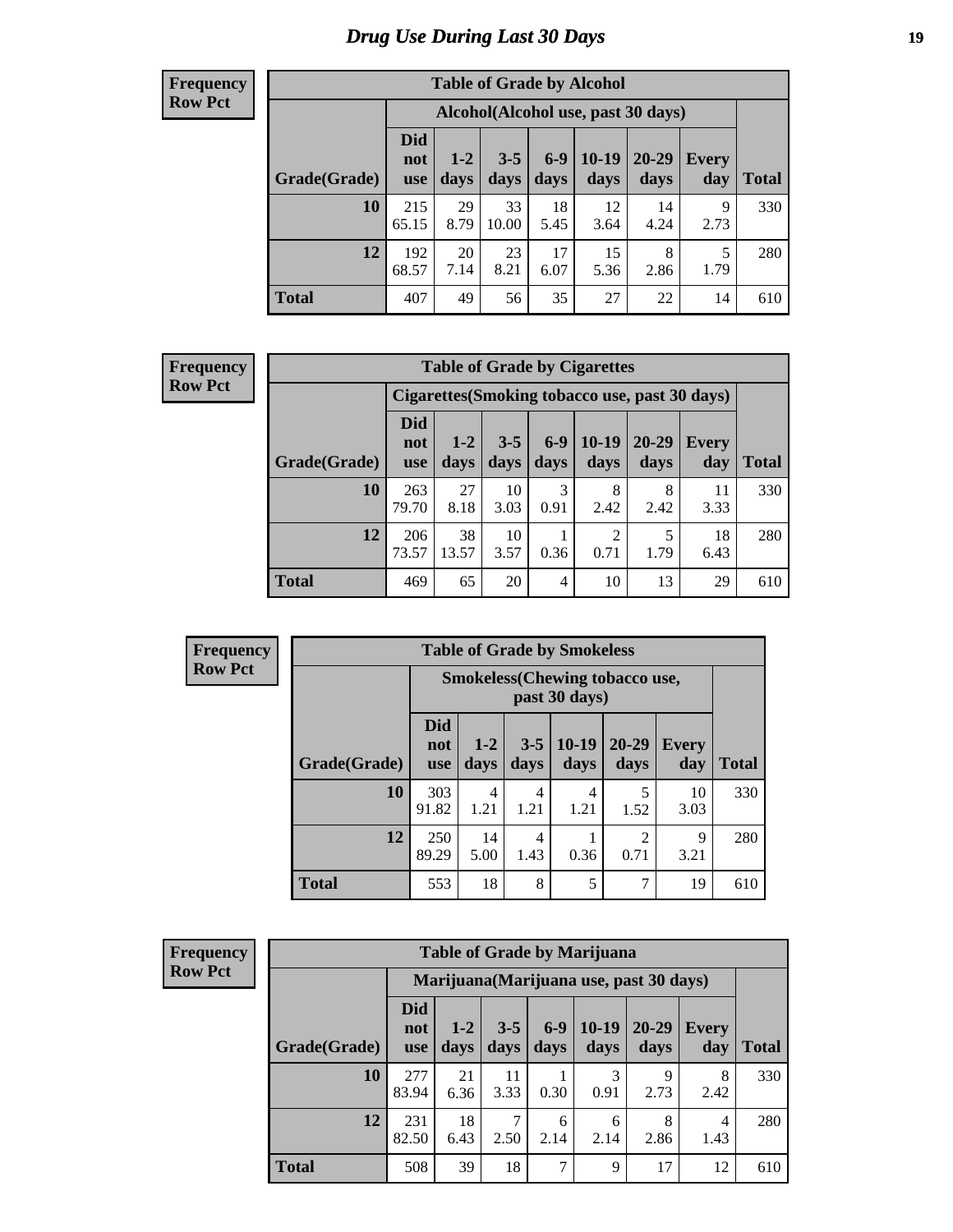#### **Frequency Row Pct**

| <b>Table of Grade by Cocaine</b> |                          |                                     |                 |                 |                   |                     |              |  |  |  |
|----------------------------------|--------------------------|-------------------------------------|-----------------|-----------------|-------------------|---------------------|--------------|--|--|--|
|                                  |                          | Cocaine (Cocaine use, past 30 days) |                 |                 |                   |                     |              |  |  |  |
| Grade(Grade)                     | <b>Did</b><br>not<br>use | $1-2$<br>days                       | $3 - 5$<br>days | $10-19$<br>days | $20 - 29$<br>days | <b>Every</b><br>day | <b>Total</b> |  |  |  |
| 10                               | 319<br>96.67             | 7<br>2.12                           | 0.30            | 0.30            | 2<br>0.61         | 0<br>0.00           | 330          |  |  |  |
| 12                               | 277<br>98.93             | $\theta$<br>0.00                    | 0.36            | 0.36            | 0<br>0.00         | 0.36                | 280          |  |  |  |
| <b>Total</b>                     | 596                      | 7                                   | $\overline{2}$  | $\overline{2}$  | 2                 |                     | 610          |  |  |  |

| <b>Frequency</b> | <b>Table of Grade by Inhalants</b> |                                        |                 |                 |                        |                 |                   |              |  |
|------------------|------------------------------------|----------------------------------------|-----------------|-----------------|------------------------|-----------------|-------------------|--------------|--|
| <b>Row Pct</b>   |                                    | Inhalants (Inhalant use, past 30 days) |                 |                 |                        |                 |                   |              |  |
|                  | Grade(Grade)                       | <b>Did</b><br>not<br><b>use</b>        | $1 - 2$<br>days | $3 - 5$<br>days | $6-9$<br>days          | $10-19$<br>days | $20 - 29$<br>days | <b>Total</b> |  |
|                  | 10                                 | 322<br>97.58                           | 0.30            | 2<br>0.61       | $\Omega$<br>0.00       | 3<br>0.91       | 2<br>0.61         | 330          |  |
|                  | 12                                 | 276<br>98.57                           | 0.36            | 0<br>0.00       | $\overline{2}$<br>0.71 | 0.00            | 0.36              | 280          |  |
|                  | <b>Total</b>                       | 598                                    | $\overline{2}$  | $\overline{2}$  | $\overline{2}$         | 3               | 3                 | 610          |  |

| <b>Frequency</b> | <b>Table of Grade by Steroids</b> |                                 |               |                 |                        |                     |              |
|------------------|-----------------------------------|---------------------------------|---------------|-----------------|------------------------|---------------------|--------------|
| <b>Row Pct</b>   |                                   |                                 |               | past 30 days)   | Steroids (Steroid use, |                     |              |
|                  | Grade(Grade)                      | <b>Did</b><br>not<br><b>use</b> | $1-2$<br>days | $6 - 9$<br>days | $20 - 29$<br>days      | <b>Every</b><br>day | <b>Total</b> |
|                  | 10                                | 320<br>96.97                    | 6<br>1.82     | 0.30            | 3<br>0.91              | 0<br>0.00           | 330          |
|                  | 12                                | 274<br>97.86                    | 2<br>0.71     | 0.36            | $\mathfrak{D}$<br>0.71 | 0.36                | 280          |
|                  | <b>Total</b>                      | 594                             | 8             | $\overline{2}$  | 5                      |                     | 610          |

| Frequency      |              | <b>Table of Grade by Ecstasy</b>    |                        |                       |                 |                   |                     |              |  |  |  |
|----------------|--------------|-------------------------------------|------------------------|-----------------------|-----------------|-------------------|---------------------|--------------|--|--|--|
| <b>Row Pct</b> |              | Ecstasy (Ecstasy use, past 30 days) |                        |                       |                 |                   |                     |              |  |  |  |
|                | Grade(Grade) | <b>Did</b><br>not<br><b>use</b>     | $1 - 2$<br>days        | $3-5$<br>days         | $10-19$<br>days | $20 - 29$<br>days | <b>Every</b><br>day | <b>Total</b> |  |  |  |
|                | 10           | 315<br>95.45                        | $\overline{4}$<br>1.21 | $\mathcal{D}$<br>0.61 | 4<br>1.21       | 3<br>0.91         | 2<br>0.61           | 330          |  |  |  |
|                | 12           | 272<br>97.14                        | $\Omega$<br>0.00       | $\Omega$<br>0.00      | 0.36            | 3<br>1.07         | 4<br>1.43           | 280          |  |  |  |
|                | <b>Total</b> | 587                                 | $\overline{4}$         | $\overline{2}$        | 5               | 6                 | 6                   | 610          |  |  |  |

ä,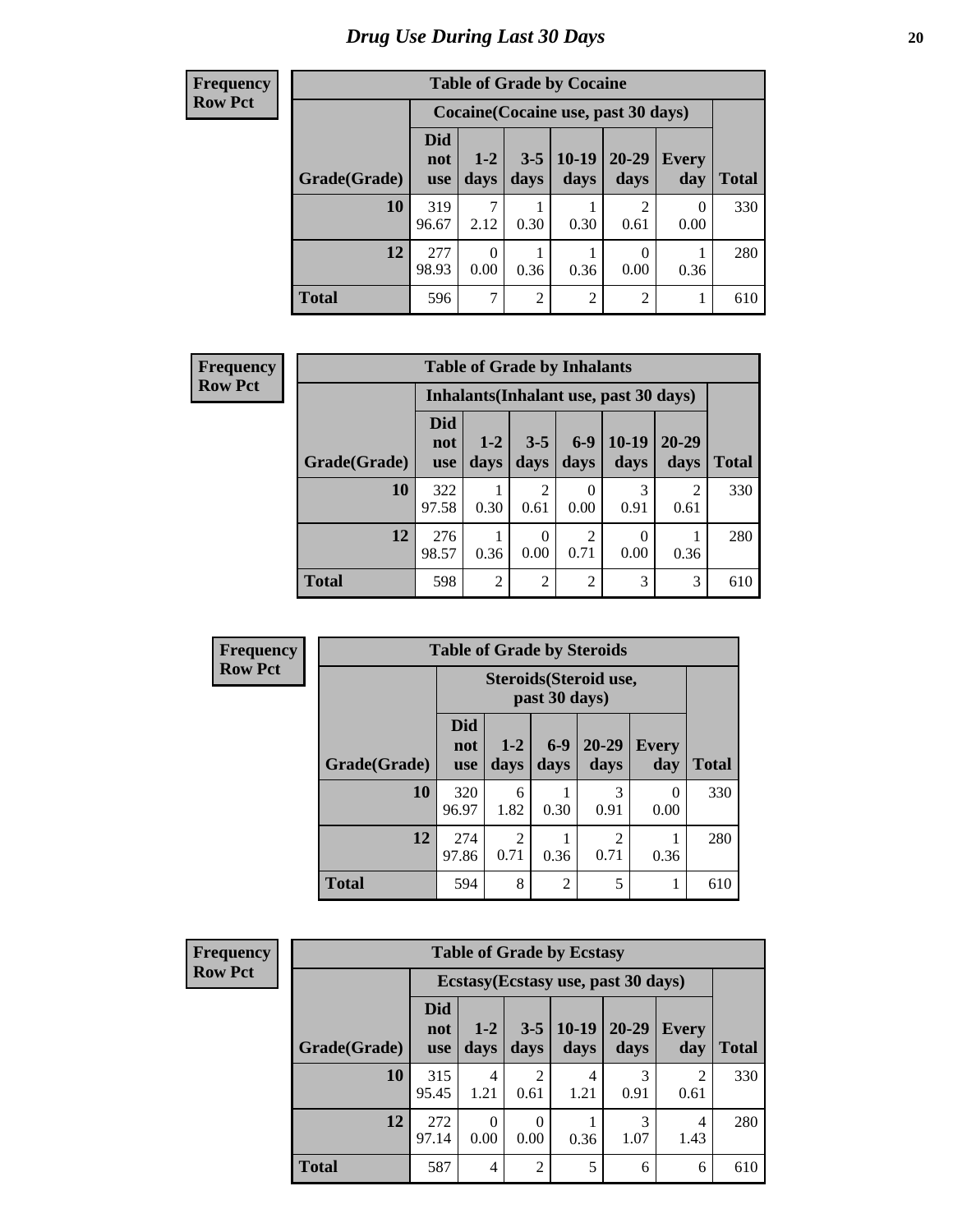# *Drug Use During Last 30 Days* **21**

| <b>Frequency</b> | <b>Table of Grade by Meth</b> |                       |                                                    |                        |              |  |  |  |  |
|------------------|-------------------------------|-----------------------|----------------------------------------------------|------------------------|--------------|--|--|--|--|
| <b>Row Pct</b>   |                               |                       | <b>Meth</b> (Methamphetamine<br>use, past 30 days) |                        |              |  |  |  |  |
|                  | Grade(Grade)                  | Did not<br><b>use</b> | $10-19$<br>days                                    | $20 - 29$<br>days      | <b>Total</b> |  |  |  |  |
|                  | 10                            | 327<br>99.09          | 0.30                                               | $\overline{2}$<br>0.61 | 330          |  |  |  |  |
|                  | 12                            | 279<br>99.64          | 0<br>0.00                                          | 0.36                   | 280          |  |  |  |  |
|                  | <b>Total</b>                  | 606                   |                                                    | 3                      | 610          |  |  |  |  |

| Frequency      |              |                                  |               |                 | <b>Table of Grade by Hallucinogens</b> |                        |                     |              |
|----------------|--------------|----------------------------------|---------------|-----------------|----------------------------------------|------------------------|---------------------|--------------|
| <b>Row Pct</b> |              | Hallucinogens (Hallucinogen use, |               |                 |                                        |                        |                     |              |
|                | Grade(Grade) | <b>Did</b><br>not<br><b>use</b>  | $1-2$<br>days | $3 - 5$<br>days | $10-19$<br>days                        | $20 - 29$<br>days      | <b>Every</b><br>day | <b>Total</b> |
|                | 10           | 322<br>97.58                     | 3<br>0.91     | 0.30            | 0.30                                   | $\mathfrak{D}$<br>0.61 | 0.30                | 330          |
|                | 12           | 278<br>99.29                     | 0<br>0.00     | 0.00            | $\Omega$<br>0.00                       | 0.36                   | 0.36                | 280          |
|                | <b>Total</b> | 600                              | 3             |                 |                                        | 3                      | $\overline{2}$      | 610          |

**Frequency Row Pct**

| <b>Table of Grade by Prescription</b> |                                 |                                                                                |                 |               |                 |                   |                        |              |  |  |
|---------------------------------------|---------------------------------|--------------------------------------------------------------------------------|-----------------|---------------|-----------------|-------------------|------------------------|--------------|--|--|
|                                       |                                 | <b>Prescription</b> (Prescription drugs not<br>prescribed to me, past 30 days) |                 |               |                 |                   |                        |              |  |  |
| Grade(Grade)                          | <b>Did</b><br>not<br><b>use</b> | $1 - 2$<br>days                                                                | $3 - 5$<br>days | $6-9$<br>days | $10-19$<br>days | $20 - 29$<br>days | <b>Every</b><br>day    | <b>Total</b> |  |  |
| 10                                    | 305<br>92.42                    | 9<br>2.73                                                                      | 3<br>0.91       | 3<br>0.91     | 4<br>1.21       | 4<br>1.21         | $\mathfrak{D}$<br>0.61 | 330          |  |  |
| 12                                    | 255<br>91.07                    | 4<br>1.43                                                                      | 0.36            | 5<br>1.79     | 5<br>1.79       | 0.36              | 9<br>3.21              | 280          |  |  |
| <b>Total</b>                          | 560                             | 13                                                                             | 4               | 8             | 9               | 5                 | 11                     | 610          |  |  |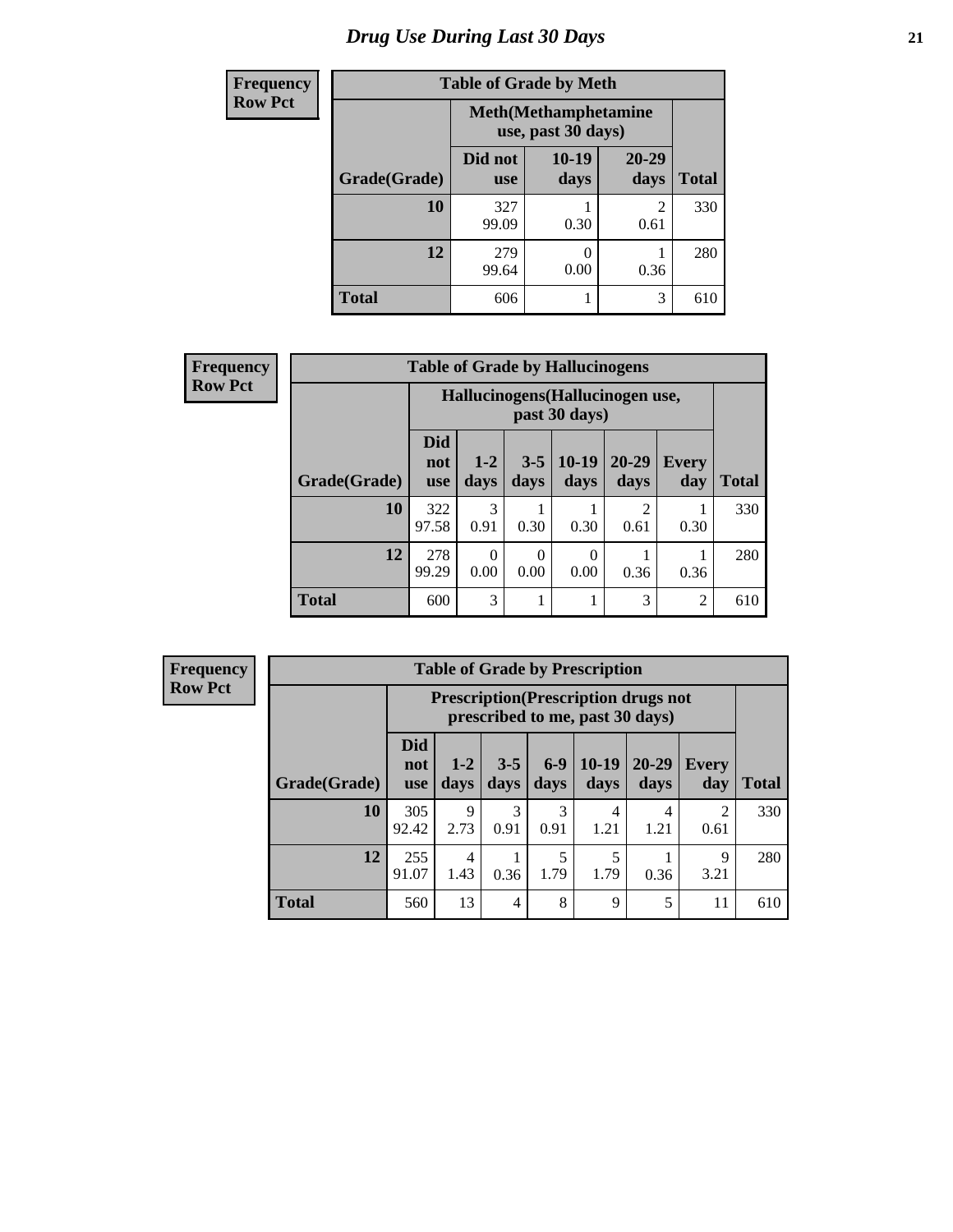| Frequency      | <b>Table of Alcoholease by Grade</b>              |                    |              |              |  |  |  |  |
|----------------|---------------------------------------------------|--------------------|--------------|--------------|--|--|--|--|
| <b>Col Pct</b> | <b>Alcoholease</b> (It is<br>easy to get alcohol) | Grade(Grade)<br>10 | 12           | <b>Total</b> |  |  |  |  |
|                | <b>Strongly Agree</b>                             | 142<br>43.03       | 134<br>47.86 | 276          |  |  |  |  |
|                | <b>Somewhat Agree</b>                             | 100<br>30.30       | 75<br>26.79  | 175          |  |  |  |  |
|                | <b>Somewhat Disagree</b>                          | 30<br>9.09         | 22<br>7.86   | 52           |  |  |  |  |
|                | <b>Strongly Disagree</b>                          | 58<br>17.58        | 49<br>17.50  | 107          |  |  |  |  |
|                | <b>Total</b>                                      | 330                | 280          | 610          |  |  |  |  |

| Frequency      |                                                          | <b>Table of Cigarettesease by Grade</b> |              |              |  |  |  |  |  |
|----------------|----------------------------------------------------------|-----------------------------------------|--------------|--------------|--|--|--|--|--|
| <b>Col Pct</b> | Cigarettesease (It is<br>easy to get smoking<br>tobacco) | Grade(Grade)<br>10                      | 12           | <b>Total</b> |  |  |  |  |  |
|                | <b>Strongly Agree</b>                                    | 159<br>48.18                            | 179<br>63.93 | 338          |  |  |  |  |  |
|                | <b>Somewhat Agree</b>                                    | 78<br>23.64                             | 47<br>16.79  | 125          |  |  |  |  |  |
|                | <b>Somewhat Disagree</b>                                 | 26<br>7.88                              | 11<br>3.93   | 37           |  |  |  |  |  |
|                | <b>Strongly Disagree</b>                                 | 67<br>20.30                             | 43<br>15.36  | 110          |  |  |  |  |  |
|                | <b>Total</b>                                             | 330                                     | 280          | 610          |  |  |  |  |  |

| Frequency      | <b>Table of Smokelessease by Grade</b>                         |                    |              |     |
|----------------|----------------------------------------------------------------|--------------------|--------------|-----|
| <b>Col Pct</b> | <b>Smokelessease</b> (It is<br>easy to get chewing<br>tobacco) | Grade(Grade)<br>10 | <b>Total</b> |     |
|                | <b>Strongly Agree</b>                                          | 156<br>47.27       | 169<br>60.36 | 325 |
|                | <b>Somewhat Agree</b>                                          | 61<br>18.48        | 47<br>16.79  | 108 |
|                | <b>Somewhat Disagree</b>                                       | 28<br>8.48         | 8<br>2.86    | 36  |
|                | <b>Strongly Disagree</b>                                       | 85<br>25.76        | 56<br>20.00  | 141 |
|                | <b>Total</b>                                                   | 330                | 280          | 610 |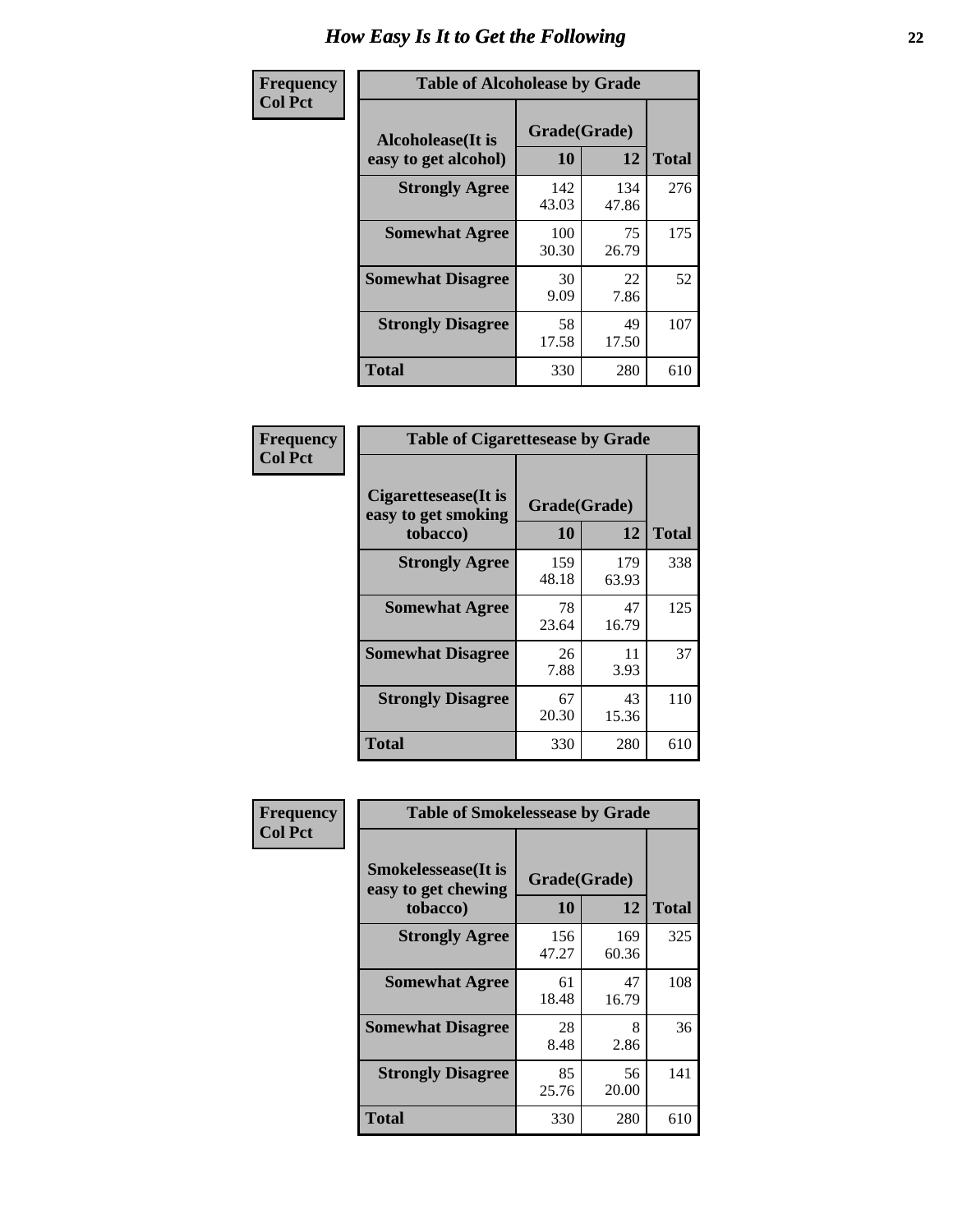| Frequency      | <b>Table of Marijuanaease by Grade</b>           |                    |              |              |  |  |  |  |  |  |
|----------------|--------------------------------------------------|--------------------|--------------|--------------|--|--|--|--|--|--|
| <b>Col Pct</b> | Marijuanaease(It is<br>easy to get<br>marijuana) | Grade(Grade)<br>10 | 12           | <b>Total</b> |  |  |  |  |  |  |
|                | <b>Strongly Agree</b>                            | 125<br>37.88       | 124<br>44.29 | 249          |  |  |  |  |  |  |
|                | <b>Somewhat Agree</b>                            | 75<br>22.73        | 74<br>26.43  | 149          |  |  |  |  |  |  |
|                | <b>Somewhat Disagree</b>                         | 41<br>12.42        | 30<br>10.71  | 71           |  |  |  |  |  |  |
|                | <b>Strongly Disagree</b>                         | 89<br>26.97        | 52<br>18.57  | 141          |  |  |  |  |  |  |
|                | <b>Total</b>                                     | 330                | 280          | 610          |  |  |  |  |  |  |

| <b>Table of Cocaineease by Grade</b> |                    |              |              |  |  |  |  |  |  |  |
|--------------------------------------|--------------------|--------------|--------------|--|--|--|--|--|--|--|
| <b>Cocaineease</b> (It is            | Grade(Grade)<br>10 | 12           | <b>Total</b> |  |  |  |  |  |  |  |
| easy to get cocaine)                 |                    |              |              |  |  |  |  |  |  |  |
| <b>Strongly Agree</b>                | 59<br>17.88        | 68<br>24.29  | 127          |  |  |  |  |  |  |  |
| <b>Somewhat Agree</b>                | 62<br>18.79        | 59<br>21.07  | 121          |  |  |  |  |  |  |  |
| <b>Somewhat Disagree</b>             | 68<br>20.61        | 52<br>18.57  | 120          |  |  |  |  |  |  |  |
| <b>Strongly Disagree</b>             | 141<br>42.73       | 101<br>36.07 | 242          |  |  |  |  |  |  |  |
| <b>Total</b>                         | 330                | 280          | 610          |  |  |  |  |  |  |  |

| Frequency      | <b>Table of Inhalantsease by Grade</b>     |              |              |              |  |  |  |  |  |  |
|----------------|--------------------------------------------|--------------|--------------|--------------|--|--|--|--|--|--|
| <b>Col Pct</b> | <b>Inhalantsease</b> (It is<br>easy to get | Grade(Grade) |              |              |  |  |  |  |  |  |
|                | inhalants)                                 | 10           | 12           | <b>Total</b> |  |  |  |  |  |  |
|                | <b>Strongly Agree</b>                      | 115<br>34.85 | 103<br>36.79 | 218          |  |  |  |  |  |  |
|                | <b>Somewhat Agree</b>                      | 50<br>15.15  | 64<br>22.86  | 114          |  |  |  |  |  |  |
|                | <b>Somewhat Disagree</b>                   | 34<br>10.30  | 27<br>9.64   | 61           |  |  |  |  |  |  |
|                | <b>Strongly Disagree</b>                   | 131<br>39.70 | 86<br>30.71  | 217          |  |  |  |  |  |  |
|                | Total                                      | 330          | 280          | 610          |  |  |  |  |  |  |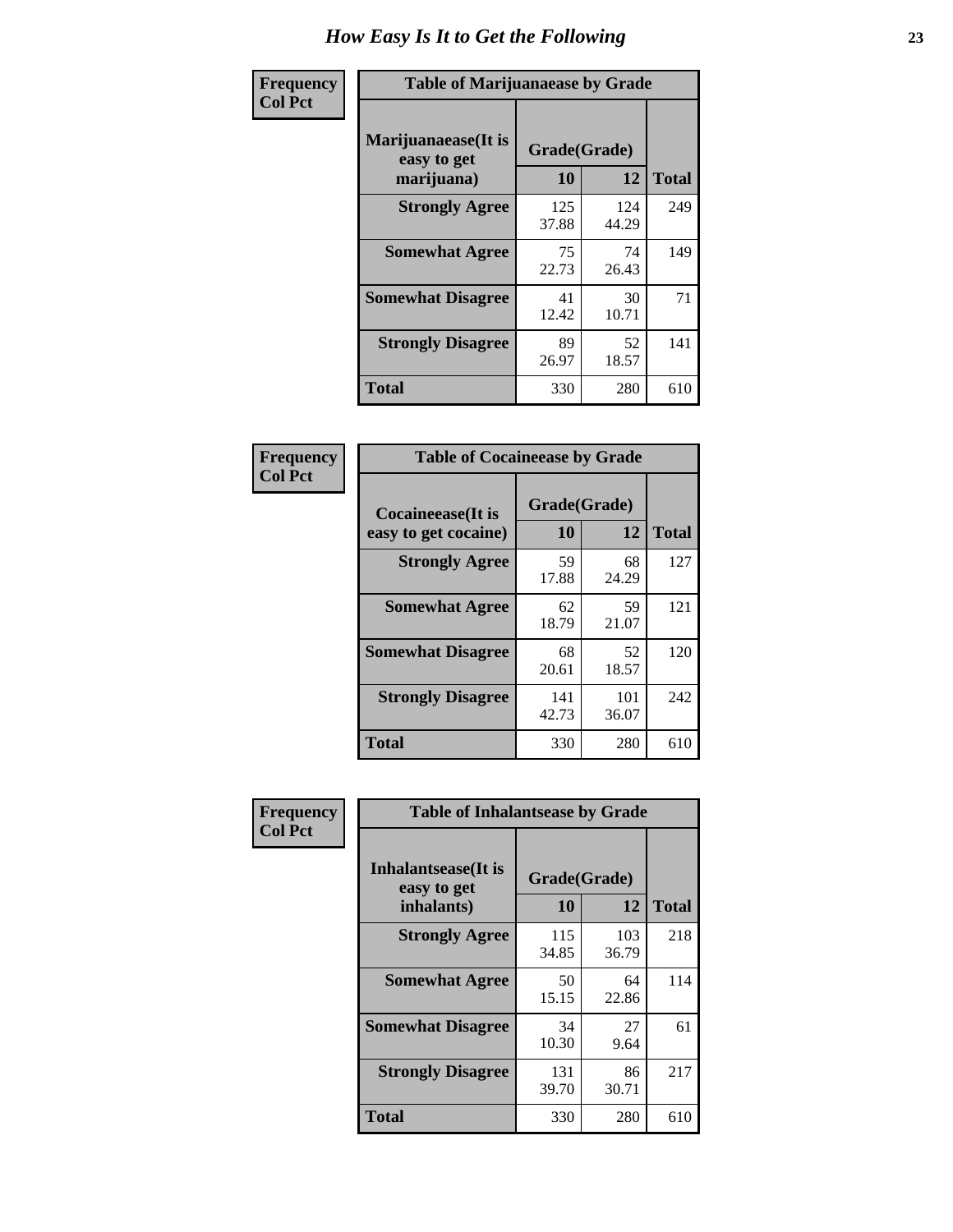| Frequency      | <b>Table of Steroidsease by Grade</b>               |                    |             |              |  |  |  |  |  |  |
|----------------|-----------------------------------------------------|--------------------|-------------|--------------|--|--|--|--|--|--|
| <b>Col Pct</b> | <b>Steroidsease</b> (It is<br>easy to get steroids) | Grade(Grade)<br>10 | 12          | <b>Total</b> |  |  |  |  |  |  |
|                | <b>Strongly Agree</b>                               | 61<br>18.48        | 57<br>20.36 | 118          |  |  |  |  |  |  |
|                | <b>Somewhat Agree</b>                               | 81<br>24.55        | 70<br>25.00 | 151          |  |  |  |  |  |  |
|                | <b>Somewhat Disagree</b>                            | 43<br>13.03        | 55<br>19.64 | 98           |  |  |  |  |  |  |
|                | <b>Strongly Disagree</b>                            | 145<br>43.94       | 98<br>35.00 | 243          |  |  |  |  |  |  |
|                | Total                                               | 330                | 280         | 610          |  |  |  |  |  |  |

| Frequency      | <b>Table of Ecstasyease by Grade</b>              |                    |              |              |  |  |  |  |  |  |
|----------------|---------------------------------------------------|--------------------|--------------|--------------|--|--|--|--|--|--|
| <b>Col Pct</b> | <b>Ecstasyease</b> (It is<br>easy to get ecstasy) | Grade(Grade)<br>10 | 12           | <b>Total</b> |  |  |  |  |  |  |
|                | <b>Strongly Agree</b>                             | 71<br>21.52        | 67<br>23.93  | 138          |  |  |  |  |  |  |
|                | <b>Somewhat Agree</b>                             | 55<br>16.67        | 70<br>25.00  | 125          |  |  |  |  |  |  |
|                | <b>Somewhat Disagree</b>                          | 53<br>16.06        | 43<br>15.36  | 96           |  |  |  |  |  |  |
|                | <b>Strongly Disagree</b>                          | 151<br>45.76       | 100<br>35.71 | 251          |  |  |  |  |  |  |
|                | <b>Total</b>                                      | 330                | 280          | 610          |  |  |  |  |  |  |

| Frequency      |                                                            | <b>Table of Methease by Grade</b> |              |              |  |  |  |  |  |  |
|----------------|------------------------------------------------------------|-----------------------------------|--------------|--------------|--|--|--|--|--|--|
| <b>Col Pct</b> | <b>Methease</b> (It is easy<br>to get<br>methamphetamines) | Grade(Grade)<br>10                | 12           | <b>Total</b> |  |  |  |  |  |  |
|                | <b>Strongly Agree</b>                                      | 60<br>18.18                       | 53<br>18.93  | 113          |  |  |  |  |  |  |
|                | <b>Somewhat Agree</b>                                      | 60<br>18.18                       | 61<br>21.79  | 121          |  |  |  |  |  |  |
|                | <b>Somewhat Disagree</b>                                   | 49<br>14.85                       | 48<br>17.14  | 97           |  |  |  |  |  |  |
|                | <b>Strongly Disagree</b>                                   | 161<br>48.79                      | 118<br>42.14 | 279          |  |  |  |  |  |  |
|                | <b>Total</b>                                               | 330                               | 280          | 610          |  |  |  |  |  |  |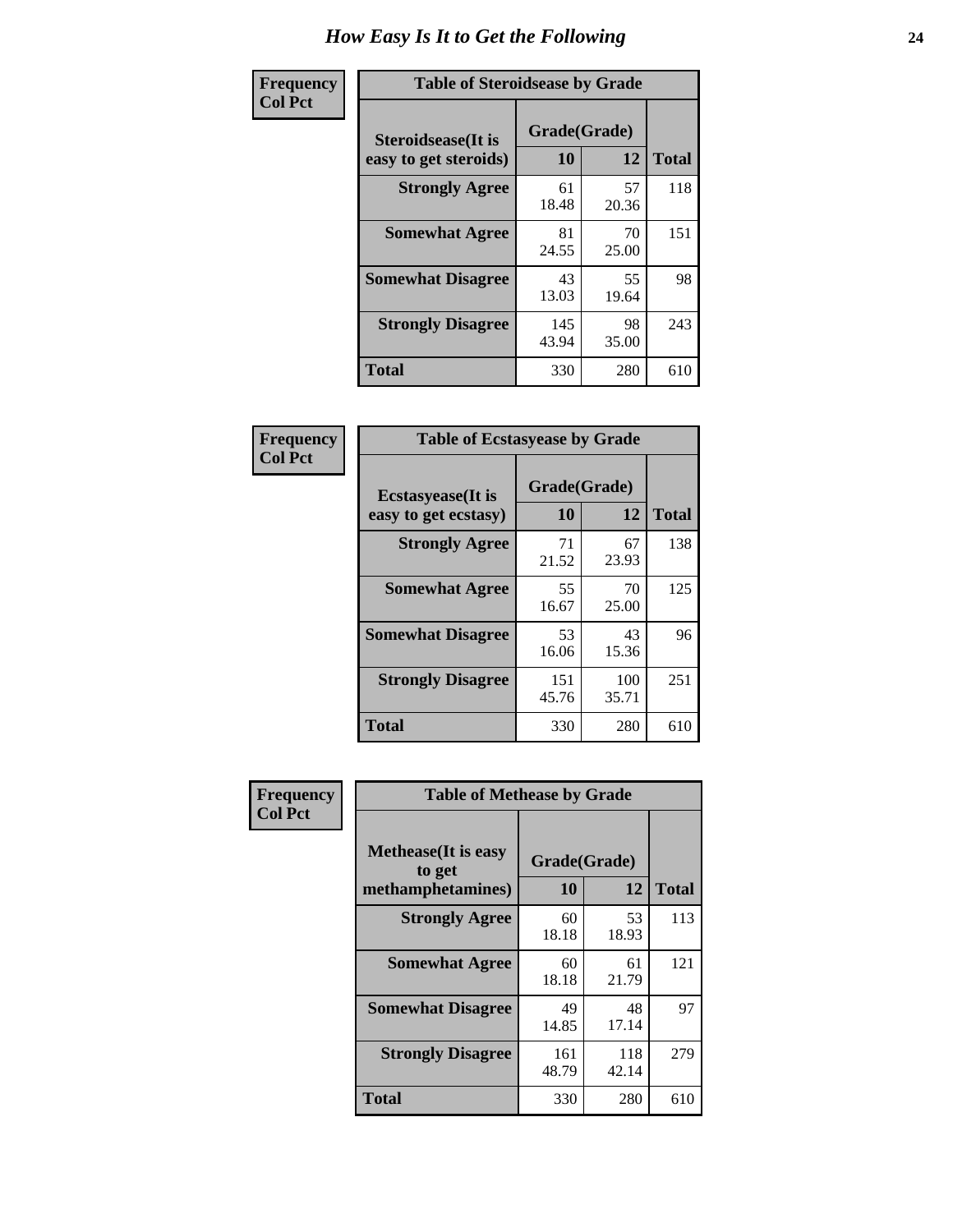| Frequency      | <b>Table of Hallucinogensease by Grade</b>               |                    |              |              |  |  |  |  |  |  |  |
|----------------|----------------------------------------------------------|--------------------|--------------|--------------|--|--|--|--|--|--|--|
| <b>Col Pct</b> | Hallucinogensease(It<br>is easy to get<br>hallucinogens) | Grade(Grade)<br>10 | 12           | <b>Total</b> |  |  |  |  |  |  |  |
|                | <b>Strongly Agree</b>                                    | 55<br>16.67        | 43<br>15.36  | 98           |  |  |  |  |  |  |  |
|                | <b>Somewhat Agree</b>                                    | 60<br>18.18        | 63<br>22.50  | 123          |  |  |  |  |  |  |  |
|                | <b>Somewhat Disagree</b>                                 | 56<br>16.97        | 56<br>20.00  | 112          |  |  |  |  |  |  |  |
|                | <b>Strongly Disagree</b>                                 | 159<br>48.18       | 118<br>42.14 | 277          |  |  |  |  |  |  |  |
|                | <b>Total</b>                                             | 330                | 280          | 610          |  |  |  |  |  |  |  |

| Frequency<br>Col Pct |
|----------------------|
|                      |

| <b>Table of Prescriptionease by Grade</b>                                                |              |              |              |  |  |  |  |  |  |  |
|------------------------------------------------------------------------------------------|--------------|--------------|--------------|--|--|--|--|--|--|--|
| <b>Prescriptionease</b> (It<br>is easy to get<br>prescription drugs<br>not prescribed to | Grade(Grade) |              |              |  |  |  |  |  |  |  |
| me)                                                                                      | 10           | 12           | <b>Total</b> |  |  |  |  |  |  |  |
| <b>Strongly Agree</b>                                                                    | 136<br>41.21 | 119<br>42.50 | 255          |  |  |  |  |  |  |  |
| <b>Somewhat Agree</b>                                                                    | 64<br>19.39  | 61<br>21.79  | 125          |  |  |  |  |  |  |  |
| <b>Somewhat Disagree</b>                                                                 | 29<br>8.79   | 21<br>7.50   | 50           |  |  |  |  |  |  |  |
| <b>Strongly Disagree</b>                                                                 | 101<br>30.61 | 79<br>28.21  | 180          |  |  |  |  |  |  |  |
| <b>Total</b>                                                                             | 330          | 280          | 610          |  |  |  |  |  |  |  |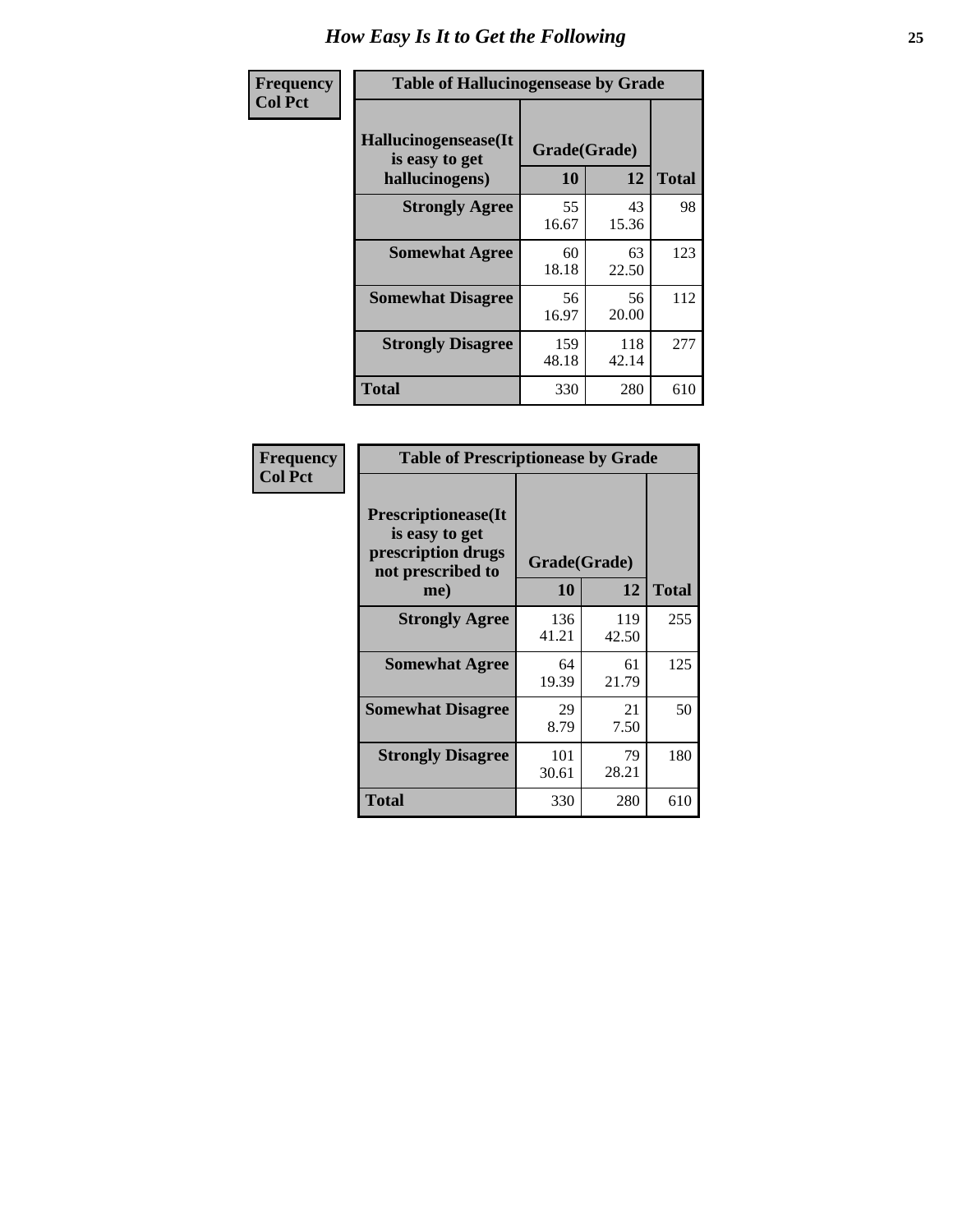*Age at Onset of Use* **26** *Results for "Age at Onset of Use" questions exclude students who said they did not use that substance*

| Frequency      | <b>Table of Grade by Alcoholinit</b> |                        |                                                  |           |           |            |                           |             |             |             |            |                        |              |
|----------------|--------------------------------------|------------------------|--------------------------------------------------|-----------|-----------|------------|---------------------------|-------------|-------------|-------------|------------|------------------------|--------------|
| <b>Row Pct</b> |                                      |                        | Alcoholinit (I started using alcohol when I was) |           |           |            |                           |             |             |             |            |                        |              |
|                | Grade(Grade)                         | <b>8 or</b><br>younger | 9                                                | <b>10</b> | 11        | 12         | 13                        | 14          | 15          | <b>16</b>   | 17         | <b>18 or</b><br>older  | <b>Total</b> |
|                | 10                                   | 16<br>10.32            | 3<br>1.94                                        | 7<br>4.52 | 1.29      | 15<br>9.68 | 39<br>25.16               | 31<br>20.00 | 34<br>21.94 | 7<br>4.52   | 0.65       | $\overline{0}$<br>0.00 | 155          |
|                | 12                                   | 6<br>4.29              | 0.71                                             | 0.71      | 8<br>5.71 | 12<br>8.57 | 11<br>7.86                | 20<br>14.29 | 20<br>14.29 | 44<br>31.43 | 13<br>9.29 | 4<br>2.86              | 140          |
|                | <b>Total</b>                         | 22                     | 4                                                | 8         | 10        | 27         | 50                        | 51          | 54          | 51          | 14         | 4                      | 295          |
|                |                                      |                        |                                                  |           |           |            | Frequency Missing $= 315$ |             |             |             |            |                        |              |

| <b>Frequency</b> | <b>Table of Grade by Cigarettesinit</b> |                        |                                                      |               |                           |             |             |             |             |             |                        |                       |       |
|------------------|-----------------------------------------|------------------------|------------------------------------------------------|---------------|---------------------------|-------------|-------------|-------------|-------------|-------------|------------------------|-----------------------|-------|
| <b>Row Pct</b>   |                                         |                        | Cigarettesinit(I started smoking tobacco when I was) |               |                           |             |             |             |             |             |                        |                       |       |
|                  | Grade(Grade)                            | <b>8 or</b><br>vounger | 9                                                    | 10            | 11                        | 12          | 13          | 14          | 15          | 16          | 17                     | <b>18 or</b><br>older | Total |
|                  | 10                                      | 7.53                   | 6<br>6.45                                            | 3<br>3.23     | 12<br>$12.90 \;$          | 11<br>11.83 | 15<br>16.13 | 12<br>12.90 | 22<br>23.66 | 5.38        | $\overline{0}$<br>0.00 | $\Omega$<br>0.00      | 93    |
|                  | 12                                      | 4.72                   | 4.72                                                 | 4<br>3.77     | 3.77                      | 6<br>5.66   | 16<br>15.09 | 4<br>3.77   | 17<br>16.04 | 28<br>26.42 | 14<br>13.21            | 3<br>2.83             | 106   |
|                  | <b>Total</b>                            | 12                     | 11                                                   | $\mathcal{I}$ | 16                        | 17          | 31          | 16          | 39          | 33          | 14                     | 3                     | 199   |
|                  |                                         |                        |                                                      |               | Frequency Missing $= 411$ |             |             |             |             |             |                        |                       |       |

**Frequency Row Pct**

| <b>Table of Grade by Smokelessinit</b> |                        |                                                      |           |                        |           |                           |                  |             |            |                  |                       |              |
|----------------------------------------|------------------------|------------------------------------------------------|-----------|------------------------|-----------|---------------------------|------------------|-------------|------------|------------------|-----------------------|--------------|
|                                        |                        | Smokelessinit (I started chewing tobacco when I was) |           |                        |           |                           |                  |             |            |                  |                       |              |
| Grade(Grade)                           | <b>8</b> or<br>younger | 9                                                    | 10        | <b>11</b>              | 12        | 13                        | 14               | 15          | 16         | 17               | <b>18 or</b><br>older | <b>Total</b> |
| 10                                     | 6<br>13.33             | 2<br>4.44                                            | 2<br>4.44 | $\overline{2}$<br>4.44 | 3<br>6.67 | 8<br>17.78                | 9<br>20.00       | 12<br>26.67 | 2.22       | $\Omega$<br>0.00 | $\Omega$<br>0.00      | 45           |
| 12                                     | 6<br>11.54             | 1.92                                                 | 3<br>5.77 | $\theta$<br>0.00       | 5<br>9.62 | 4<br>7.69                 | $\Omega$<br>0.00 | 10<br>19.23 | 9<br>17.31 | 13<br>25.00      | 1.92                  | 52           |
| <b>Total</b>                           | 12                     | 3                                                    | 5         | 2                      | 8         | 12                        | 9                | 22          | 10         | 13               |                       | 97           |
|                                        |                        |                                                      |           |                        |           | Frequency Missing $= 513$ |                  |             |            |                  |                       |              |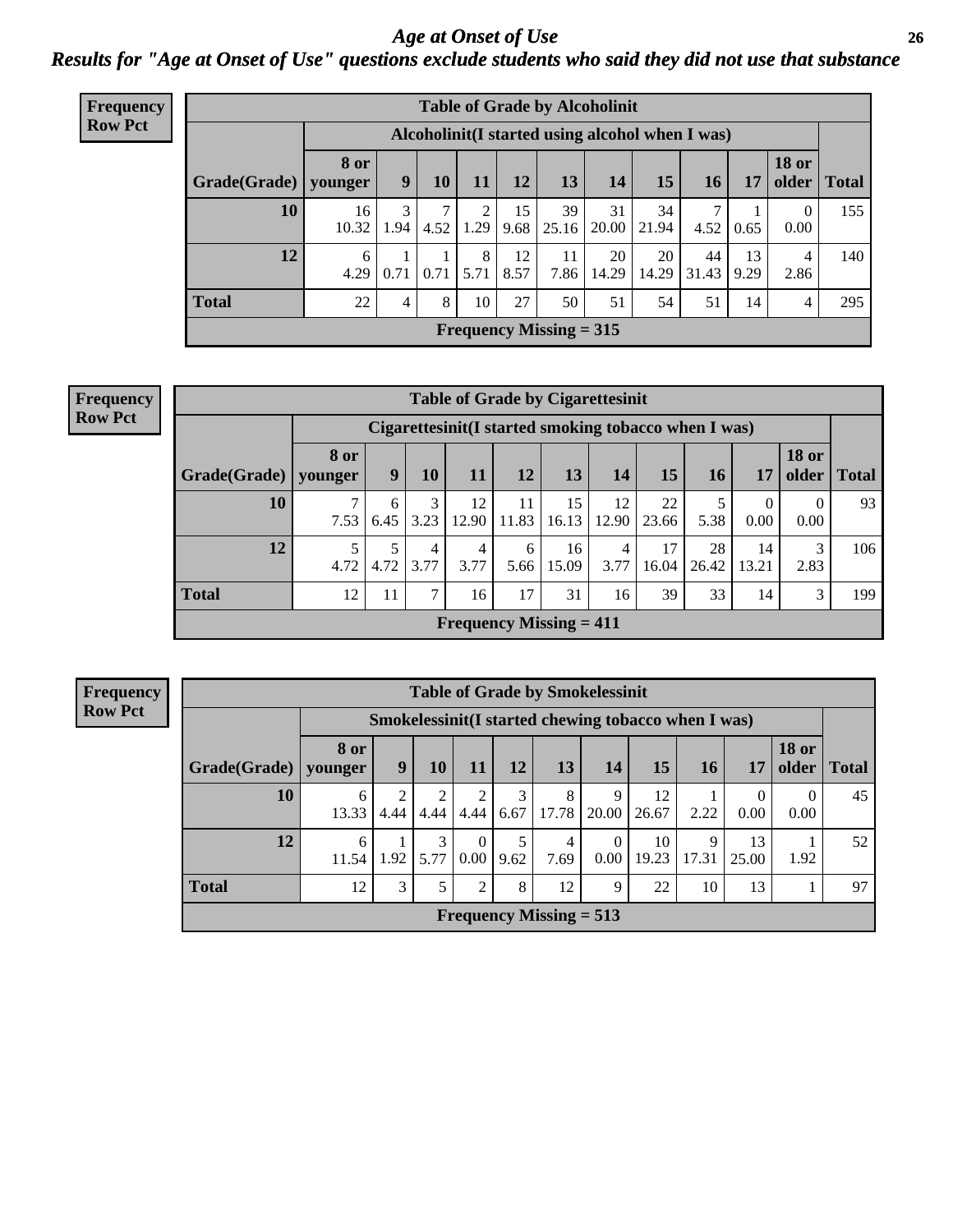### *Age at Onset of Use* **27**

*Results for "Age at Onset of Use" questions exclude students who said they did not use that substance*

| <b>Frequency</b> |              | <b>Table of Grade by Marijuanainit</b> |                                                      |                |           |               |                           |             |             |             |             |                        |              |
|------------------|--------------|----------------------------------------|------------------------------------------------------|----------------|-----------|---------------|---------------------------|-------------|-------------|-------------|-------------|------------------------|--------------|
| <b>Row Pct</b>   |              |                                        | Marijuanainit (I started using marijuana when I was) |                |           |               |                           |             |             |             |             |                        |              |
|                  | Grade(Grade) | <b>8 or</b><br>younger                 | 9                                                    | 10             | 11        | 12            | 13                        | 14          | 15          | 16          | 17          | <b>18 or</b><br>older  | <b>Total</b> |
|                  | 10           | 5<br>5.62                              | 1.12                                                 | 1.12           | 2.25      | 5.62          | 14<br>15.73               | 21<br>23.60 | 29<br>32.58 | 10<br>11.24 | 1.12        | $\theta$<br>0.00       | 89           |
|                  | 12           | 3<br>3.61                              | 1.20                                                 | 2.41           | 8<br>9.64 | ◠<br>2.41     | 9<br>10.84                | 12<br>14.46 | 19<br>22.89 | 14<br>16.87 | 11<br>13.25 | $\mathfrak{D}$<br>2.41 | 83           |
|                  | <b>Total</b> | 8                                      | 2                                                    | 3 <sub>1</sub> | 10        | $\mathcal{L}$ | 23                        | 33          | 48          | 24          | 12          | $\overline{c}$         | 172          |
|                  |              |                                        |                                                      |                |           |               | Frequency Missing $= 438$ |             |             |             |             |                        |              |

| Frequency      |              | <b>Table of Grade by Cocaineinit</b>      |                         |                           |            |            |                  |              |
|----------------|--------------|-------------------------------------------|-------------------------|---------------------------|------------|------------|------------------|--------------|
| <b>Row Pct</b> |              | Cocaineinit (I started using cocaine when |                         | I was)                    |            |            |                  |              |
|                | Grade(Grade) | 8 or<br>younger                           | 13                      | 14                        | 15         | <b>16</b>  | <b>17</b>        | <b>Total</b> |
|                | 10           | 20.00                                     | $\overline{2}$<br>20.00 | $\Omega$<br>0.00          | 3<br>30.00 | 3<br>30.00 | $\theta$<br>0.00 | 10           |
|                | 12           | 10.00                                     | 10.00                   | 10.00                     | 0<br>0.00  | 6<br>60.00 | 10.00            | 10           |
|                | <b>Total</b> | 3                                         | 3                       | 1                         | 3          | 9          |                  | 20           |
|                |              |                                           |                         | Frequency Missing $=$ 590 |            |            |                  |              |

**Frequency Row Pct**

| <b>Table of Grade by Inhalantsinit</b> |                 |                                                                |                         |                  |                         |                         |       |    |  |  |  |
|----------------------------------------|-----------------|----------------------------------------------------------------|-------------------------|------------------|-------------------------|-------------------------|-------|----|--|--|--|
|                                        |                 | Inhalantsinit (I started using inhalants when I<br>was)        |                         |                  |                         |                         |       |    |  |  |  |
| Grade(Grade)                           | 8 or<br>younger | 15<br><b>10</b><br>13<br>14<br><b>12</b><br><b>Total</b><br>16 |                         |                  |                         |                         |       |    |  |  |  |
| 10                                     | 3<br>21.43      | $\mathfrak{D}$<br>14.29                                        | $\overline{c}$<br>14.29 | 7.14             | $\mathfrak{D}$<br>14.29 | 3<br>21.43              | 7.14  | 14 |  |  |  |
| 12                                     | 12.50           | 0<br>0.00                                                      | 4<br>50.00              | $\Omega$<br>0.00 | $\theta$<br>0.00        | $\mathfrak{D}$<br>25.00 | 12.50 | 8  |  |  |  |
| <b>Total</b>                           | 4               | $\mathfrak{D}$                                                 | 6                       |                  | $\mathfrak{D}$          | 5                       | 2     | 22 |  |  |  |
| Frequency Missing $=$ 588              |                 |                                                                |                         |                  |                         |                         |       |    |  |  |  |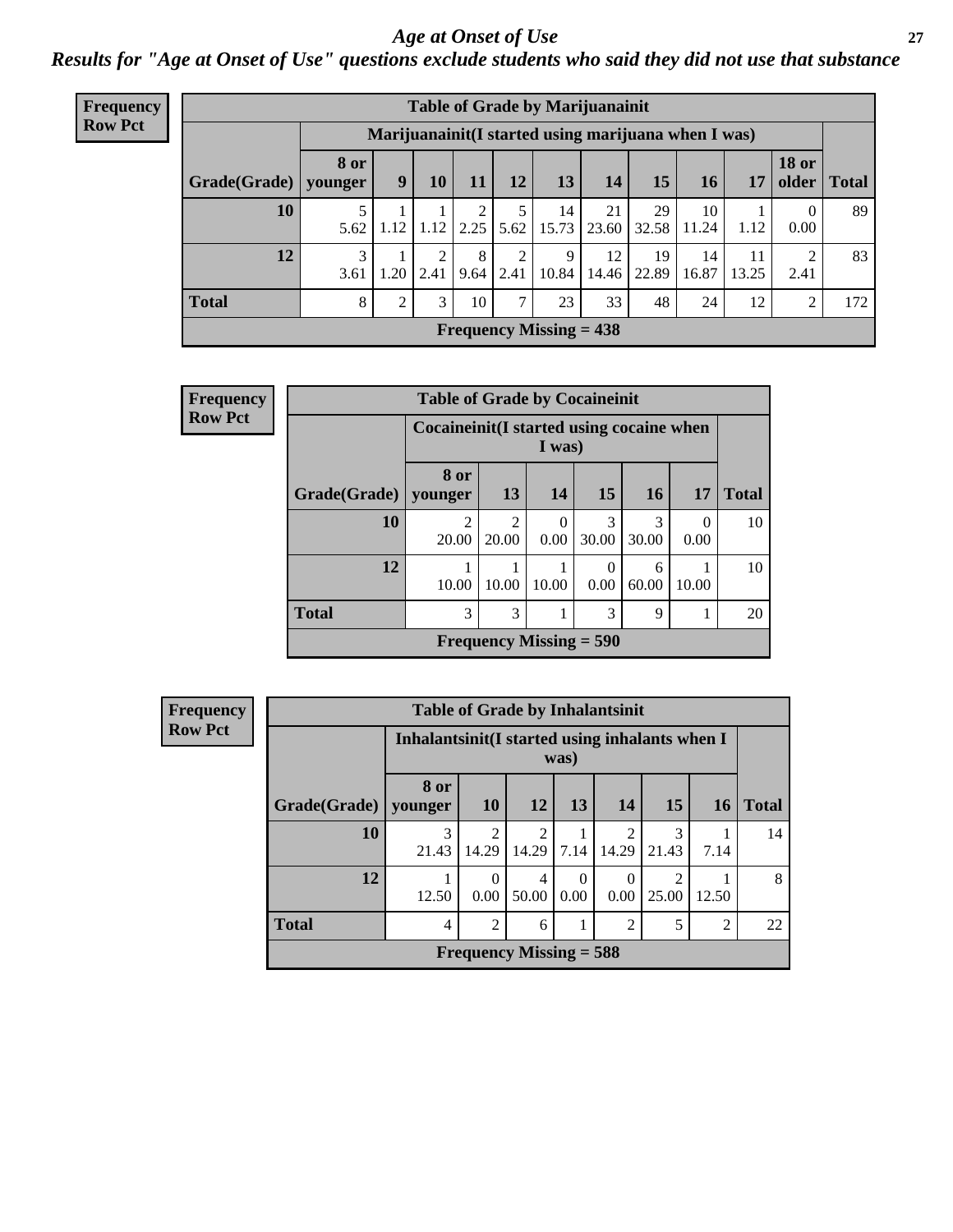### *Age at Onset of Use* **28**

*Results for "Age at Onset of Use" questions exclude students who said they did not use that substance*

| Frequency      |              | <b>Table of Grade by Steroidsinit</b> |                                                    |                                      |                |            |           |           |                                      |              |  |  |
|----------------|--------------|---------------------------------------|----------------------------------------------------|--------------------------------------|----------------|------------|-----------|-----------|--------------------------------------|--------------|--|--|
| <b>Row Pct</b> |              |                                       | Steroidsinit (I started using steroids when I was) |                                      |                |            |           |           |                                      |              |  |  |
|                | Grade(Grade) | 8 or<br>younger                       | <b>12</b>                                          | 13                                   | 14             | 15         | <b>16</b> | 17        | <b>18 or</b><br>older                | <b>Total</b> |  |  |
|                | 10           | $\overline{2}$<br>20.00               | 10.00                                              | $\mathcal{D}_{\mathcal{L}}$<br>20.00 | 10.00          | 3<br>30.00 | 10.00     | 0<br>0.00 | $\Omega$<br>0.00                     | 10           |  |  |
|                | 12           | $\theta$<br>0.00                      | $\theta$<br>0.00                                   | $\Omega$<br>$0.00^{\circ}$           | 16.67          | 16.67      | 16.67     | 16.67     | $\mathcal{D}_{\mathcal{L}}$<br>33.33 | 6            |  |  |
|                | <b>Total</b> | $\overline{c}$                        |                                                    | $\overline{2}$                       | $\overline{2}$ | 4          | 2         | 1<br>1.   | 2                                    | 16           |  |  |
|                |              |                                       |                                                    | <b>Frequency Missing = 594</b>       |                |            |           |           |                                      |              |  |  |

| <b>Frequency</b> |                        | <b>Table of Grade by Ecstasyinit</b>             |                  |                         |                           |            |       |                  |              |
|------------------|------------------------|--------------------------------------------------|------------------|-------------------------|---------------------------|------------|-------|------------------|--------------|
| <b>Row Pct</b>   |                        | Ecstasyinit (I started using ecstasy when I was) |                  |                         |                           |            |       |                  |              |
|                  | Grade(Grade)   younger | 8 or                                             | 12               | 13                      | 14                        | 15         | 16    | 17               | <b>Total</b> |
|                  | 10                     | っ<br>15.38                                       | 15.38            | $\overline{2}$<br>15.38 | 4<br>30.77                | 3<br>23.08 | 0.00  | $\theta$<br>0.00 | 13           |
|                  | 12                     | $\theta$<br>0.00                                 | $\Omega$<br>0.00 | 0<br>0.00               | $\theta$<br>$0.00\,$      | 38.46      | 38.46 | 3<br>23.08       | 13           |
|                  | <b>Total</b>           | $\mathcal{D}_{\mathcal{A}}$                      | $\overline{2}$   | $\overline{2}$          | 4                         | 8          | 5     | 3                | 26           |
|                  |                        |                                                  |                  |                         | Frequency Missing $=$ 584 |            |       |                  |              |

| Frequency      |              |                                                                     | <b>Table of Grade by Methinit</b> |            |              |  |  |  |  |
|----------------|--------------|---------------------------------------------------------------------|-----------------------------------|------------|--------------|--|--|--|--|
| <b>Row Pct</b> |              | <b>Methinit</b> (I started using<br>methamphetamines<br>when I was) |                                   |            |              |  |  |  |  |
|                | Grade(Grade) | 8 or<br>  younger                                                   | 15                                | <b>16</b>  | <b>Total</b> |  |  |  |  |
|                | 10           | $\mathfrak{D}$<br>66.67                                             | 0<br>0.00                         | 33.33      | 3            |  |  |  |  |
|                | 12           | 0<br>0.00                                                           | 16.67                             | 5<br>83.33 | 6            |  |  |  |  |
|                | <b>Total</b> | $\overline{2}$                                                      |                                   | 6          | 9            |  |  |  |  |
|                |              | Frequency Missing $= 601$                                           |                                   |            |              |  |  |  |  |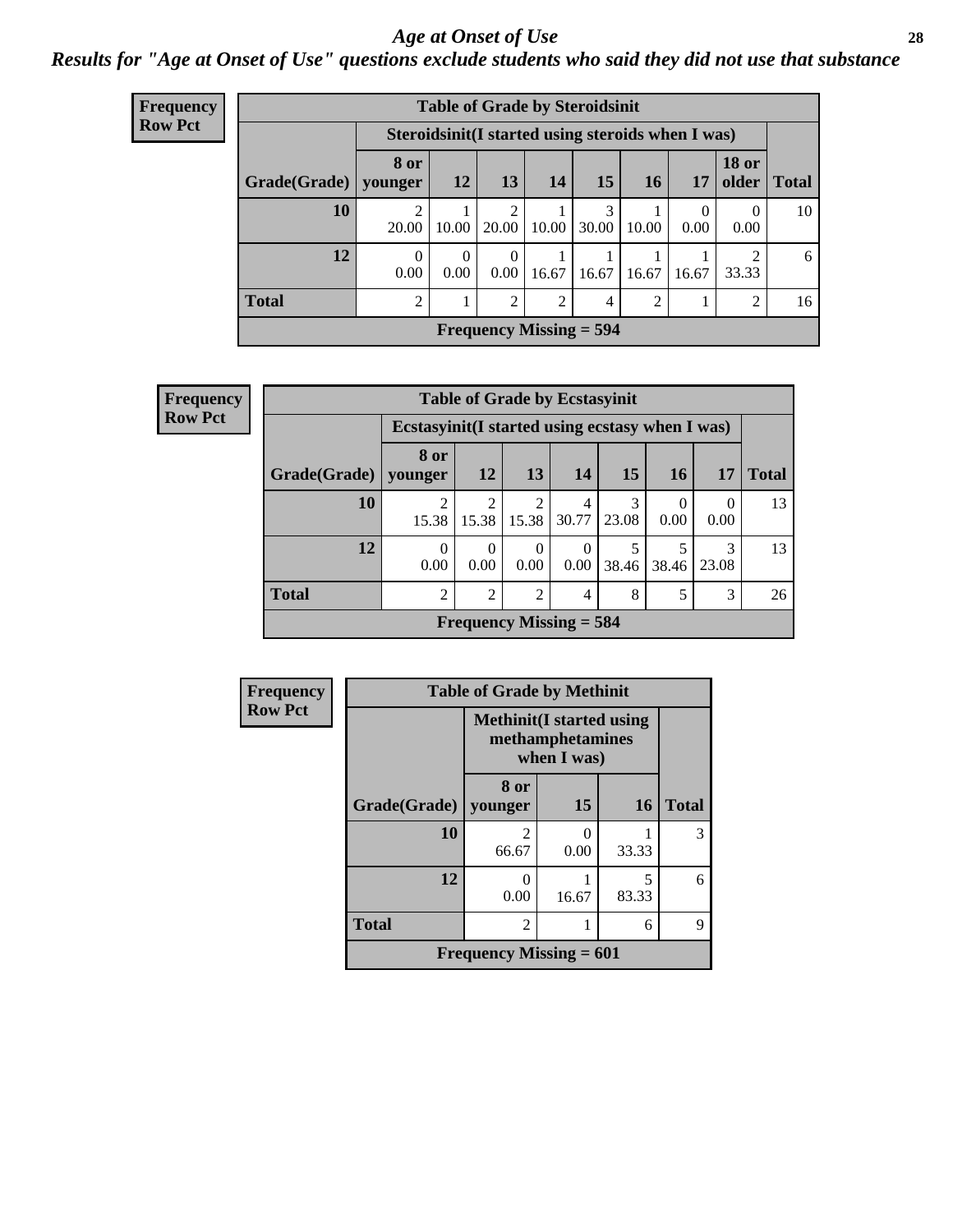### *Age at Onset of Use* **29**

### *Results for "Age at Onset of Use" questions exclude students who said they did not use that substance*

| Frequency      |              | <b>Table of Grade by Hallucinogensinit</b> |                           |           |                       |                          |                |
|----------------|--------------|--------------------------------------------|---------------------------|-----------|-----------------------|--------------------------|----------------|
| <b>Row Pct</b> |              | Hallucinogensinit (I started using         | hallucinogens when I was) |           |                       |                          |                |
|                | Grade(Grade) | 8 or<br>younger                            | 13                        | 14        | 15                    | <b>16</b>                | <b>Total</b>   |
|                | 10           | $\overline{c}$<br>25.00                    | 12.50                     | 12.50     | 4<br>50.00            | $\left( \right)$<br>0.00 | 8              |
|                | 12           | $\theta$<br>0.00                           | $\Omega$<br>0.00          | 0<br>0.00 | $\mathcal{O}$<br>0.00 | $\mathfrak{D}$<br>100.00 | $\mathfrak{D}$ |
|                | <b>Total</b> | $\overline{c}$                             |                           |           | 4                     | 2                        | 10             |
|                |              | Frequency Missing $= 600$                  |                           |           |                       |                          |                |

| <b>Frequency</b> |              |                                                                                            |                  |                        |           |                           | <b>Table of Grade by Prescriptioninit</b> |       |                  |                  |              |
|------------------|--------------|--------------------------------------------------------------------------------------------|------------------|------------------------|-----------|---------------------------|-------------------------------------------|-------|------------------|------------------|--------------|
| <b>Row Pct</b>   |              | Prescription in it (I started using prescription drugs not<br>prescribed to me when I was) |                  |                        |           |                           |                                           |       |                  |                  |              |
|                  | Grade(Grade) | <b>8 or</b><br>younger                                                                     | 9                | 10                     | 12        | 13                        | 14                                        | 15    | 16               | 17               | <b>Total</b> |
|                  | 10           | 3<br>10.71                                                                                 | $\Omega$<br>0.00 | $\overline{2}$<br>7.14 | 25.00     | 5<br>17.86                | 4<br>14.29                                | 25.00 | $\Omega$<br>0.00 | $\Omega$<br>0.00 | 28           |
|                  | 12           | $\Omega$<br>0.00                                                                           | 2.94             | $\overline{2}$<br>5.88 | າ<br>5.88 | 2.94                      | 10<br>29.41                               | 14.71 | 11<br>32.35      | 2<br>5.88        | 34           |
|                  | <b>Total</b> | 3                                                                                          | 1                | 4                      | 9         | 6                         | 14                                        | 12    | 11               | 2                | 62           |
|                  |              |                                                                                            |                  |                        |           | Frequency Missing $= 548$ |                                           |       |                  |                  |              |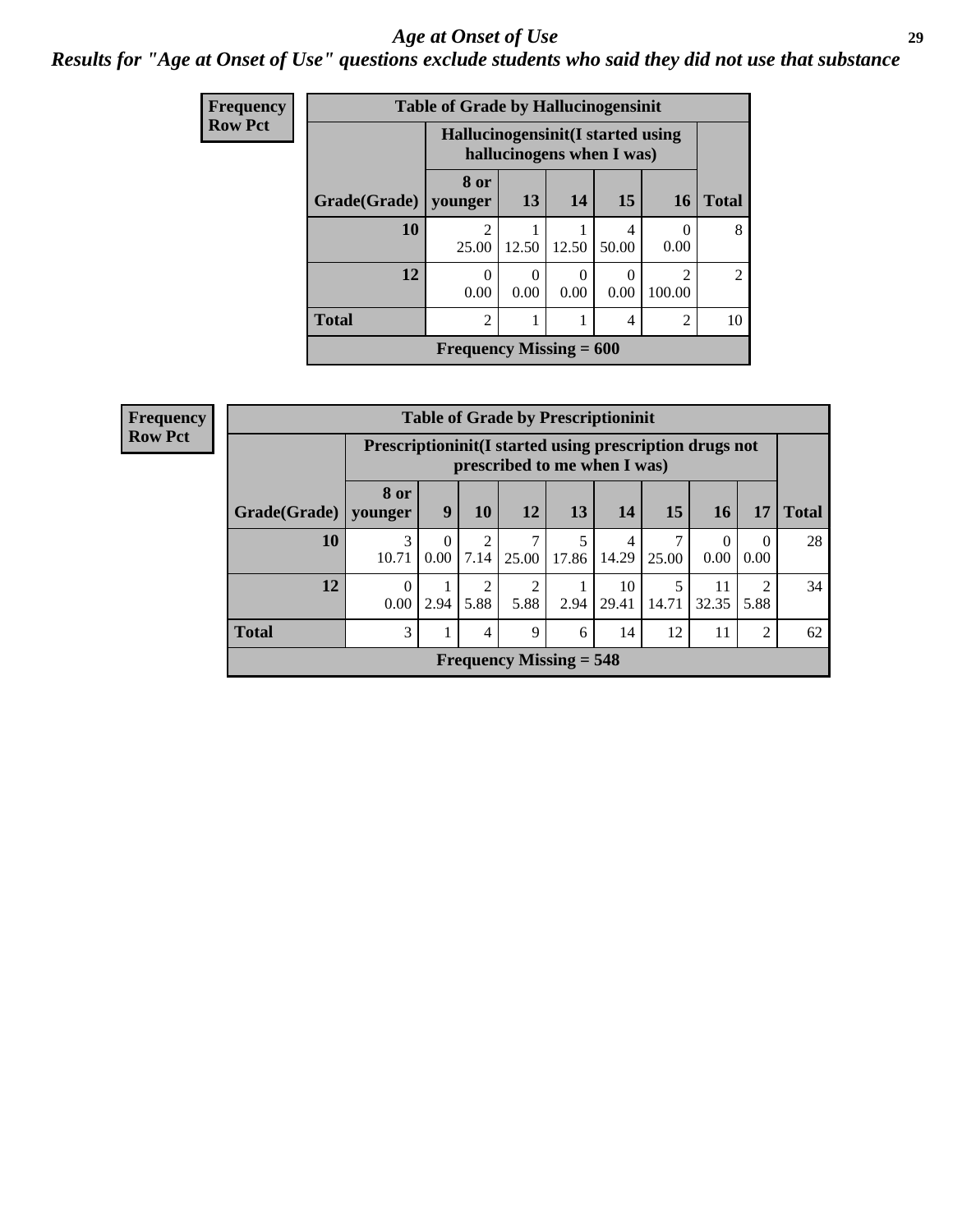| Frequency      |                                               | <b>Table of Alcoholharm by Grade</b> |              |              |  |  |  |  |  |
|----------------|-----------------------------------------------|--------------------------------------|--------------|--------------|--|--|--|--|--|
| <b>Col Pct</b> | Alcoholharm(I<br>think alcohol is<br>harmful) | Grade(Grade)<br>10                   | 12           | <b>Total</b> |  |  |  |  |  |
|                | <b>Strongly Agree</b>                         | 185<br>56.06                         | 152<br>54.29 | 337          |  |  |  |  |  |
|                | <b>Somewhat Agree</b>                         | 81<br>24.55                          | 64<br>22.86  | 145          |  |  |  |  |  |
|                | <b>Somewhat Disagree</b>                      | 33<br>10.00                          | 31<br>11.07  | 64           |  |  |  |  |  |
|                | <b>Strongly Disagree</b>                      | 31<br>9.39                           | 33<br>11.79  | 64           |  |  |  |  |  |
|                | Total                                         | 330                                  | 280          | 610          |  |  |  |  |  |

|                                                          | <b>Table of Cigarettesharm by Grade</b> |                    |     |  |  |  |  |  |  |
|----------------------------------------------------------|-----------------------------------------|--------------------|-----|--|--|--|--|--|--|
| Cigarettesharm(I<br>think smoking<br>tobacco is harmful) | 10                                      | Grade(Grade)<br>12 |     |  |  |  |  |  |  |
| <b>Strongly Agree</b>                                    | 262<br>79.39                            | 205<br>73.21       | 467 |  |  |  |  |  |  |
| <b>Somewhat Agree</b>                                    | 38<br>11.52                             | 45<br>16.07        | 83  |  |  |  |  |  |  |
| <b>Somewhat Disagree</b>                                 | 5<br>1.52                               | 12<br>4.29         | 17  |  |  |  |  |  |  |
| <b>Strongly Disagree</b>                                 | 25<br>7.58                              | 18<br>6.43         | 43  |  |  |  |  |  |  |
| <b>Total</b>                                             | 330                                     | 280                | 610 |  |  |  |  |  |  |

| Frequency      | <b>Table of Smokelessharm by Grade</b>                  |                           |              |              |  |  |  |  |  |
|----------------|---------------------------------------------------------|---------------------------|--------------|--------------|--|--|--|--|--|
| <b>Col Pct</b> | Smokelessharm(I<br>think chewing<br>tobacco is harmful) | Grade(Grade)<br><b>10</b> | 12           | <b>Total</b> |  |  |  |  |  |
|                | <b>Strongly Agree</b>                                   | 264<br>80.00              | 200<br>71.43 | 464          |  |  |  |  |  |
|                | <b>Somewhat Agree</b>                                   | 36<br>10.91               | 48<br>17.14  | 84           |  |  |  |  |  |
|                | <b>Somewhat Disagree</b>                                | 6<br>1.82                 | 8<br>2.86    | 14           |  |  |  |  |  |
|                | <b>Strongly Disagree</b>                                | 24<br>7.27                | 24<br>8.57   | 48           |  |  |  |  |  |
|                | <b>Total</b>                                            | 330                       | 280          | 610          |  |  |  |  |  |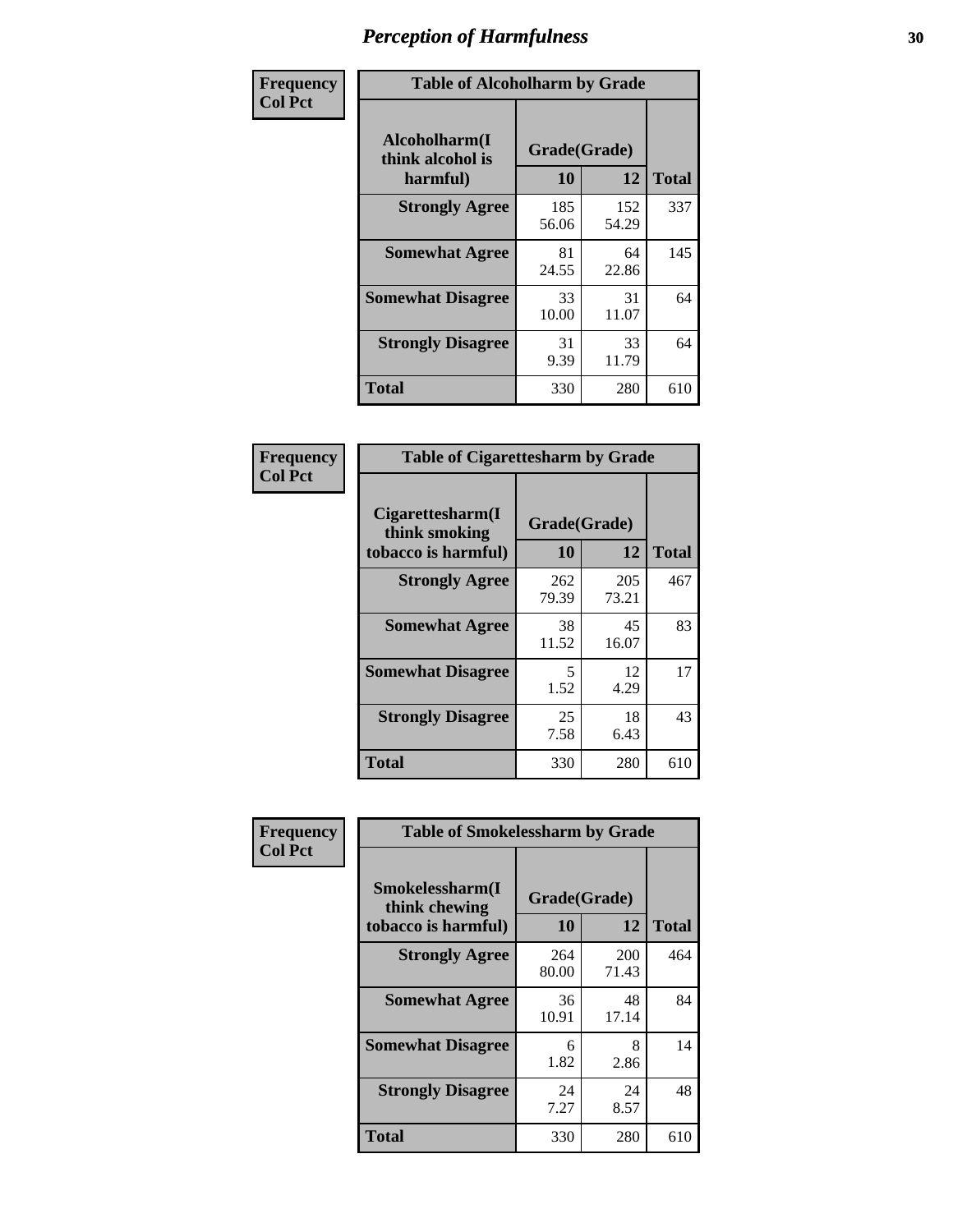| Frequency      |                                                   | <b>Table of Marijuanaharm by Grade</b> |              |              |  |  |  |  |  |  |
|----------------|---------------------------------------------------|----------------------------------------|--------------|--------------|--|--|--|--|--|--|
| <b>Col Pct</b> | Marijuanaharm(I<br>think marijuana is<br>harmful) | Grade(Grade)<br>10                     | 12           | <b>Total</b> |  |  |  |  |  |  |
|                | <b>Strongly Agree</b>                             | 238<br>72.12                           | 166<br>59.29 | 404          |  |  |  |  |  |  |
|                | <b>Somewhat Agree</b>                             | 21<br>6.36                             | 33<br>11.79  | 54           |  |  |  |  |  |  |
|                | <b>Somewhat Disagree</b>                          | 17<br>5.15                             | 23<br>8.21   | 40           |  |  |  |  |  |  |
|                | <b>Strongly Disagree</b>                          | 54<br>16.36                            | 58<br>20.71  | 112          |  |  |  |  |  |  |
|                | <b>Total</b>                                      | 330                                    | 280          | 610          |  |  |  |  |  |  |

| <b>Table of Cocaineharm by Grade</b>          |                    |              |              |  |  |  |
|-----------------------------------------------|--------------------|--------------|--------------|--|--|--|
| Cocaineharm(I<br>think cocaine is<br>harmful) | Grade(Grade)<br>10 | 12           | <b>Total</b> |  |  |  |
| <b>Strongly Agree</b>                         | 293<br>88.79       | 252<br>90.00 | 545          |  |  |  |
| <b>Somewhat Agree</b>                         | 9<br>2.73          | 6<br>2.14    | 15           |  |  |  |
| <b>Somewhat Disagree</b>                      | 0<br>0.00          | 3<br>1.07    | 3            |  |  |  |
| <b>Strongly Disagree</b>                      | 28<br>8.48         | 19<br>6.79   | 47           |  |  |  |
| <b>Total</b>                                  | 330                | 280          | 610          |  |  |  |

| Frequency      | <b>Table of Inhalantsharm by Grade</b>             |                    |              |              |
|----------------|----------------------------------------------------|--------------------|--------------|--------------|
| <b>Col Pct</b> | Inhalantsharm(I<br>think inhalants are<br>harmful) | Grade(Grade)<br>10 | 12           | <b>Total</b> |
|                | <b>Strongly Agree</b>                              | 286<br>86.67       | 249<br>88.93 | 535          |
|                | <b>Somewhat Agree</b>                              | 16<br>4.85         | 6<br>2.14    | 22           |
|                | <b>Somewhat Disagree</b>                           | 0.30               | 4<br>1.43    | 5            |
|                | <b>Strongly Disagree</b>                           | 27<br>8.18         | 21<br>7.50   | 48           |
|                | <b>Total</b>                                       | 330                | 280          | 610          |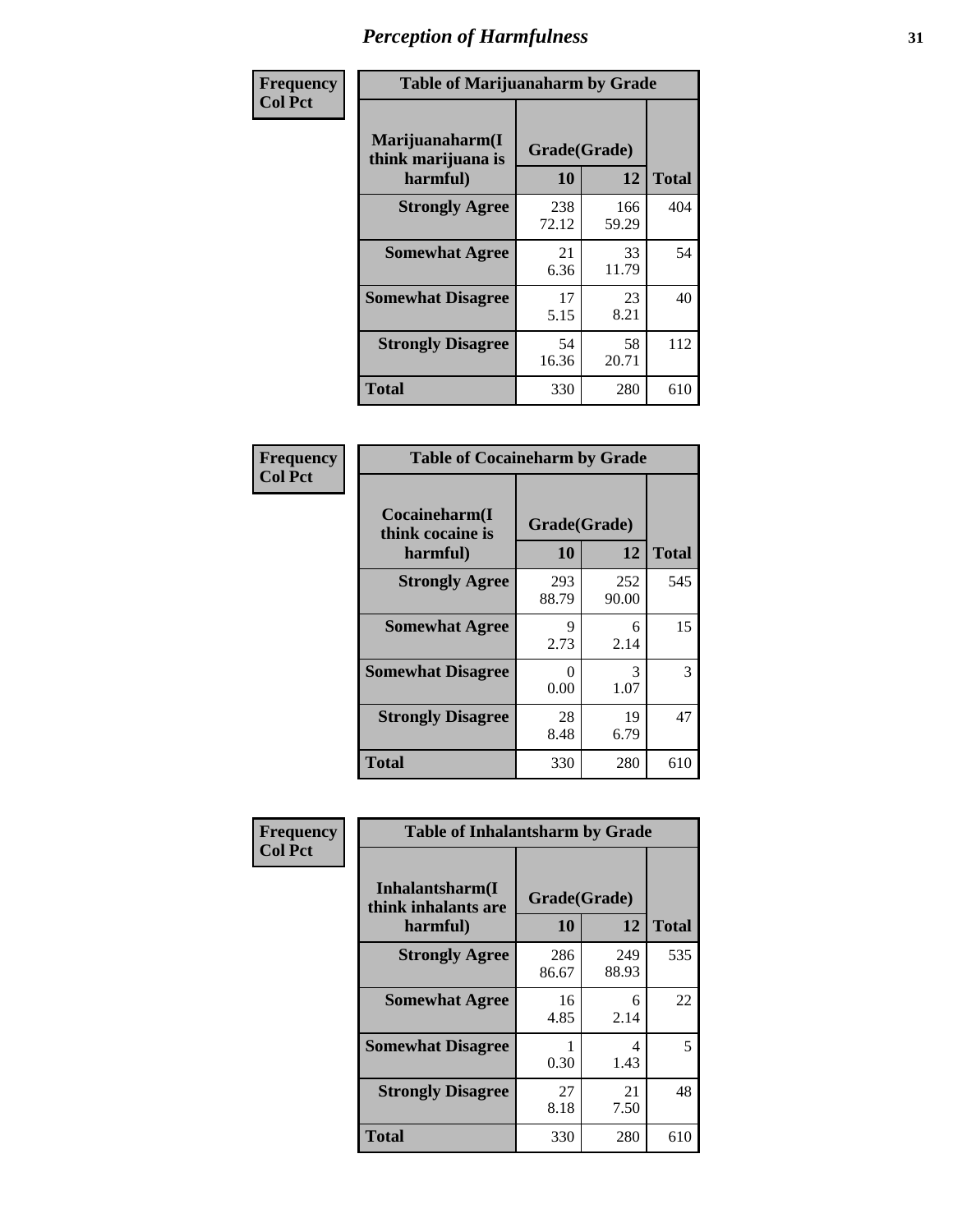| Frequency      | <b>Table of Steroidsharm by Grade</b>            |                    |              |              |
|----------------|--------------------------------------------------|--------------------|--------------|--------------|
| <b>Col Pct</b> | Steroidsharm(I<br>think steroids are<br>harmful) | Grade(Grade)<br>10 | 12           | <b>Total</b> |
|                | <b>Strongly Agree</b>                            | 268<br>81.21       | 236<br>84.29 | 504          |
|                | <b>Somewhat Agree</b>                            | 28<br>8.48         | 16<br>5.71   | 44           |
|                | <b>Somewhat Disagree</b>                         | 5<br>1.52          | 6<br>2.14    | 11           |
|                | <b>Strongly Disagree</b>                         | 29<br>8.79         | 22<br>7.86   | 51           |
|                | <b>Total</b>                                     | 330                | 280          | 610          |

| <b>Table of Ecstasyharm by Grade</b>          |                    |              |     |  |  |  |
|-----------------------------------------------|--------------------|--------------|-----|--|--|--|
| Ecstasyharm(I<br>think ecstasy is<br>harmful) | Grade(Grade)<br>10 | <b>Total</b> |     |  |  |  |
| <b>Strongly Agree</b>                         | 284<br>86.06       | 241<br>86.07 | 525 |  |  |  |
| <b>Somewhat Agree</b>                         | 15<br>4.55         | 11<br>3.93   | 26  |  |  |  |
| <b>Somewhat Disagree</b>                      | 5<br>1.52          | 7<br>2.50    | 12  |  |  |  |
| <b>Strongly Disagree</b>                      | 26<br>7.88         | 21<br>7.50   | 47  |  |  |  |
| <b>Total</b>                                  | 330                | 280          | 610 |  |  |  |

| Frequency      | <b>Table of Methharm by Grade</b>                            |                    |              |              |
|----------------|--------------------------------------------------------------|--------------------|--------------|--------------|
| <b>Col Pct</b> | <b>Methharm</b> (I think<br>methamphetamines<br>are harmful) | Grade(Grade)<br>10 | 12           | <b>Total</b> |
|                | <b>Strongly Agree</b>                                        | 290<br>87.88       | 248<br>88.57 | 538          |
|                | <b>Somewhat Agree</b>                                        | 12<br>3.64         | 8<br>2.86    | 20           |
|                | <b>Somewhat Disagree</b>                                     | 0.30               | 2<br>0.71    | 3            |
|                | <b>Strongly Disagree</b>                                     | 27<br>8.18         | 22<br>7.86   | 49           |
|                | <b>Total</b>                                                 | 330                | 280          | 610          |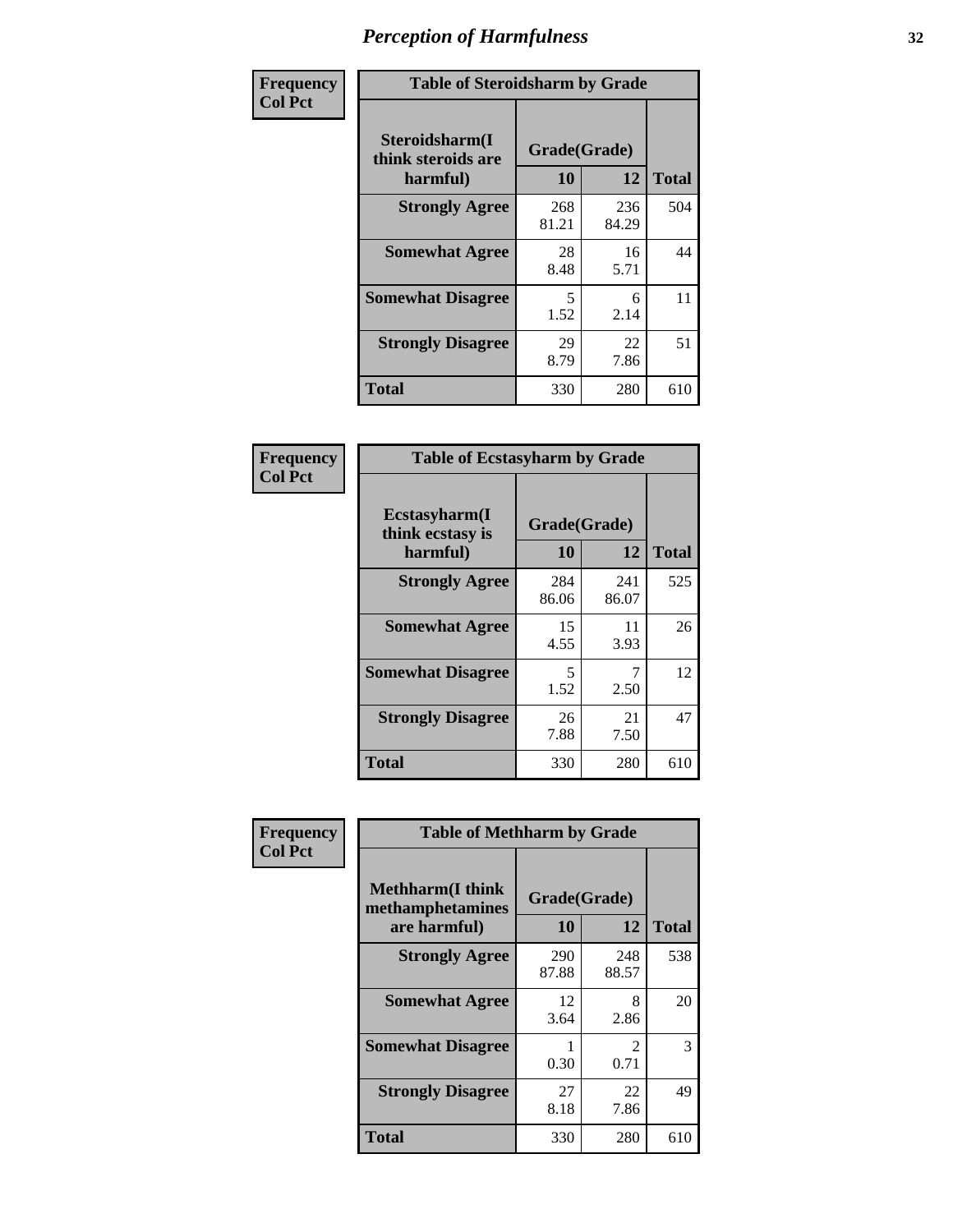| Frequency      | <b>Table of Hallucinogensharm by Grade</b>                 |                       |              |              |
|----------------|------------------------------------------------------------|-----------------------|--------------|--------------|
| <b>Col Pct</b> | Hallucinogensharm(I<br>think hallucinogens<br>are harmful) | Grade(Grade)<br>10    | 12           | <b>Total</b> |
|                | <b>Strongly Agree</b>                                      | 286<br>86.67          | 249<br>88.93 | 535          |
|                | <b>Somewhat Agree</b>                                      | 14<br>4.24            | 6<br>2.14    | 20           |
|                | <b>Somewhat Disagree</b>                                   | $\mathcal{R}$<br>0.91 | 3<br>1.07    | 6            |
|                | <b>Strongly Disagree</b>                                   | 27<br>8.18            | 22<br>7.86   | 49           |
|                | <b>Total</b>                                               | 330                   | 280          | 610          |

| <b>Table of Prescriptionharm by Grade</b>                                         |              |              |              |  |  |
|-----------------------------------------------------------------------------------|--------------|--------------|--------------|--|--|
| <b>Prescriptionharm(I)</b><br>think prescription<br>drugs not<br>prescribed to me | Grade(Grade) |              |              |  |  |
| are harmful)                                                                      | 10           | 12           | <b>Total</b> |  |  |
| <b>Strongly Agree</b>                                                             | 253<br>76.67 | 200<br>71.43 | 453          |  |  |
| <b>Somewhat Agree</b>                                                             | 34<br>10.30  | 35<br>12.50  | 69           |  |  |
| <b>Somewhat Disagree</b>                                                          | 10<br>3.03   | 25<br>8.93   | 35           |  |  |
| <b>Strongly Disagree</b>                                                          | 33<br>10.00  | 20<br>7.14   | 53           |  |  |
| <b>Total</b>                                                                      | 330          | 280          | 610          |  |  |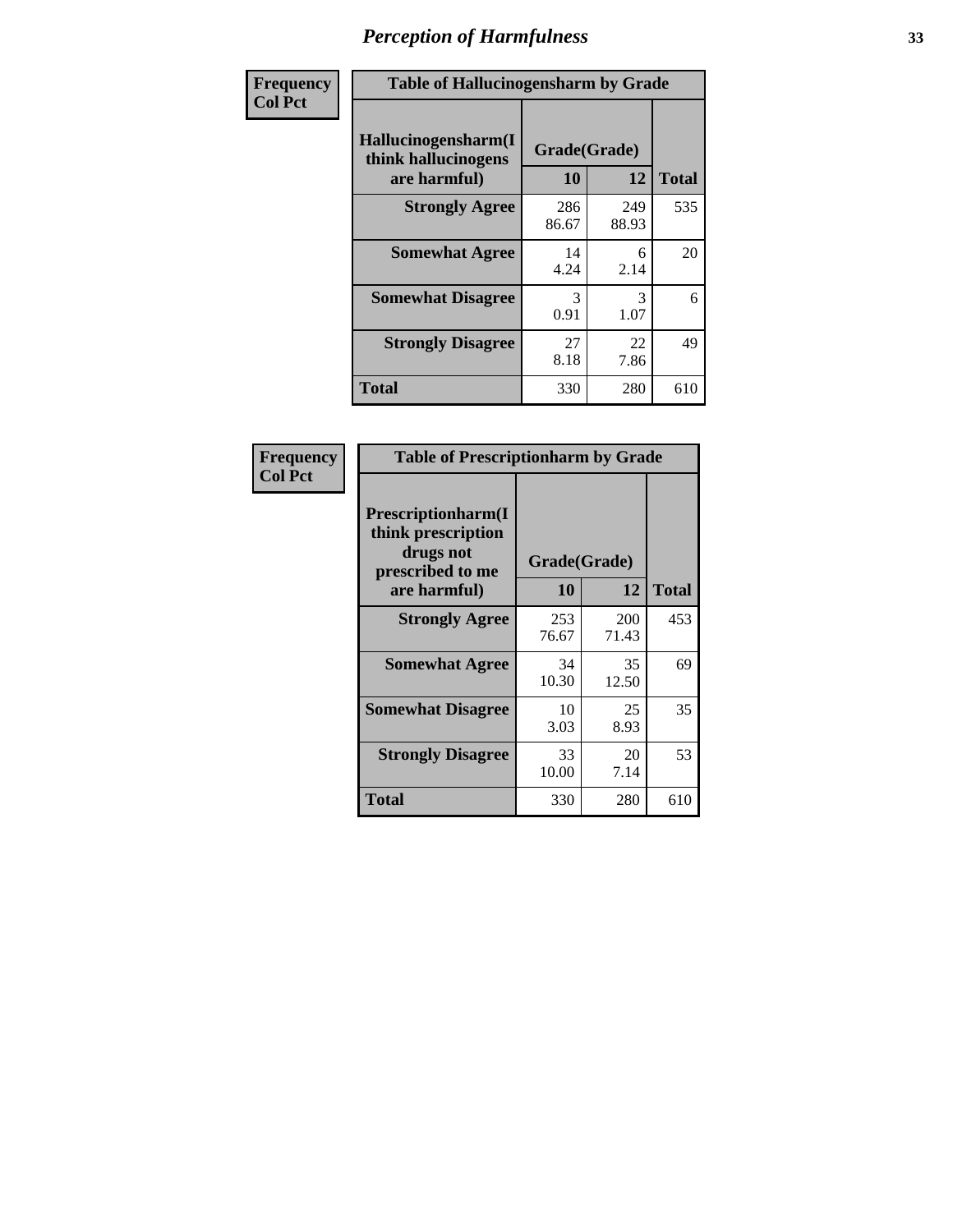# *Disapproval by Adults* **34**

| Frequency      |                                                                       | <b>Table of Alcoholadult by Grade</b> |              |              |
|----------------|-----------------------------------------------------------------------|---------------------------------------|--------------|--------------|
| <b>Col Pct</b> | <b>Alcoholadult</b> (Adults<br>would disapprove if<br>I used alcohol) | Grade(Grade)<br>10                    | 12           | <b>Total</b> |
|                | <b>Strongly Agree</b>                                                 | 188<br>56.97                          | 147<br>52.50 | 335          |
|                | <b>Somewhat Agree</b>                                                 | 65<br>19.70                           | 51<br>18.21  | 116          |
|                | <b>Somewhat Disagree</b>                                              | 47<br>14.24                           | 46<br>16.43  | 93           |
|                | <b>Strongly Disagree</b>                                              | 30<br>9.09                            | 36<br>12.86  | 66           |
|                | <b>Total</b>                                                          | 330                                   | 280          | 610          |

| <b>Table of Tobaccoadult by Grade</b>                                 |              |              |     |  |  |
|-----------------------------------------------------------------------|--------------|--------------|-----|--|--|
| <b>Tobaccoadult</b> (Adults<br>would disapprove if<br>I used tobacco) | <b>Total</b> |              |     |  |  |
| <b>Strongly Agree</b>                                                 | 229<br>69.39 | 172<br>61.43 | 401 |  |  |
| <b>Somewhat Agree</b>                                                 | 44<br>13.33  | 35<br>12.50  | 79  |  |  |
| <b>Somewhat Disagree</b>                                              | 27<br>8.18   | 26<br>9.29   | 53  |  |  |
| <b>Strongly Disagree</b>                                              | 30<br>9.09   | 47<br>16.79  | 77  |  |  |
| <b>Total</b>                                                          | 330          | 280          | 610 |  |  |

| Frequency<br><b>Col Pct</b> | <b>Table of Marijuanaadult by Grade</b>                           |                    |              |              |
|-----------------------------|-------------------------------------------------------------------|--------------------|--------------|--------------|
|                             | Marijuanaadult(Adults<br>would disapprove if I<br>used marijuana) | Grade(Grade)<br>10 | 12           | <b>Total</b> |
|                             | <b>Strongly Agree</b>                                             | 255<br>77.27       | 208<br>74.29 | 463          |
|                             | <b>Somewhat Agree</b>                                             | 24<br>7.27         | 16<br>5.71   | 40           |
|                             | <b>Somewhat Disagree</b>                                          | 18<br>5.45         | 21<br>7.50   | 39           |
|                             | <b>Strongly Disagree</b>                                          | 33<br>10.00        | 35<br>12.50  | 68           |
|                             | <b>Total</b>                                                      | 330                | 280          | 610          |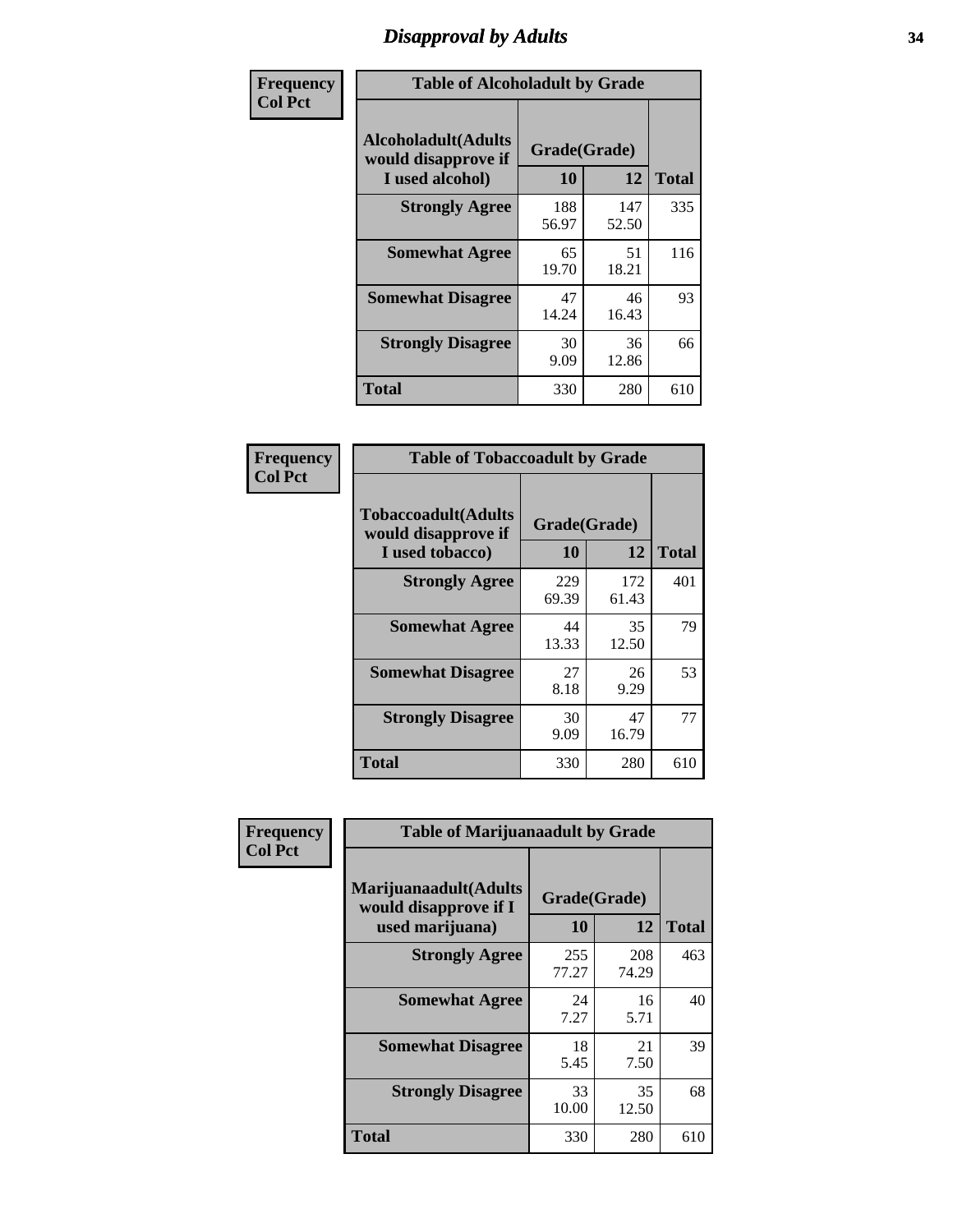# *Disapproval by Adults* **35**

| <b>Frequency</b> | <b>Table of Otherdrugadult by Grade</b>                |              |              |              |
|------------------|--------------------------------------------------------|--------------|--------------|--------------|
| <b>Col Pct</b>   | <b>Otherdrugadult</b> (Adults<br>would disapprove if I | Grade(Grade) |              |              |
|                  | used other drugs)                                      | 10           | 12           | <b>Total</b> |
|                  | <b>Strongly Agree</b>                                  | 274<br>83.03 | 238<br>85.00 | 512          |
|                  | <b>Somewhat Agree</b>                                  | 18<br>5.45   | 4<br>1.43    | 22           |
|                  | <b>Somewhat Disagree</b>                               | 4<br>1.21    | 3<br>1.07    | 7            |
|                  | <b>Strongly Disagree</b>                               | 34<br>10.30  | 35<br>12.50  | 69           |
|                  | <b>Total</b>                                           | 330          | 280          | 610          |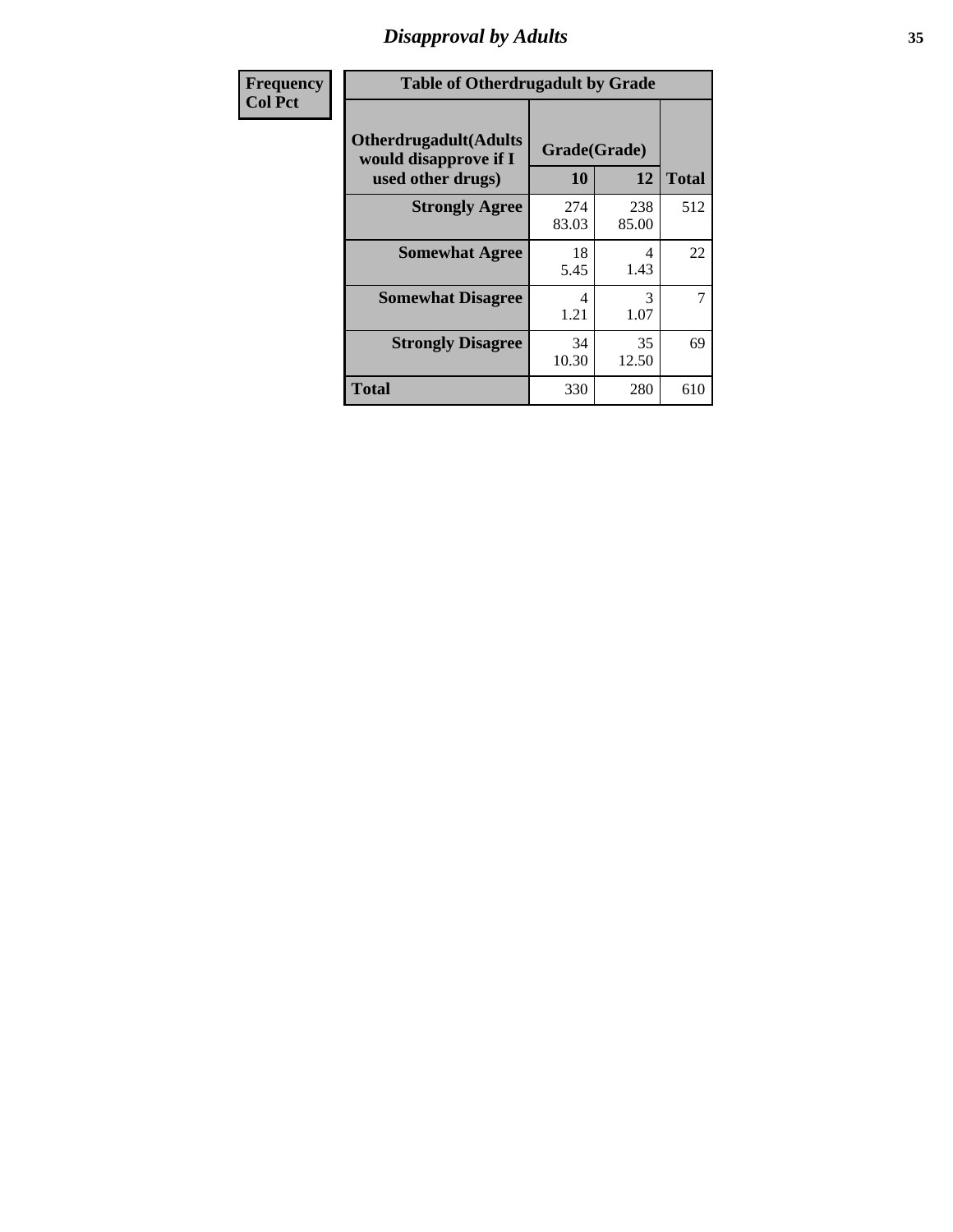# *Disapproval by Peers* **36**

| Frequency      | <b>Table of Alcoholpeer by Grade</b>                    |              |              |              |
|----------------|---------------------------------------------------------|--------------|--------------|--------------|
| <b>Col Pct</b> | Alcoholpeer(My<br>friends would<br>disapprove if I used | Grade(Grade) |              |              |
|                | alcohol)                                                | 10           | 12           | <b>Total</b> |
|                | <b>Strongly Agree</b>                                   | 84<br>25.45  | 66<br>23.57  | 150          |
|                | <b>Somewhat Agree</b>                                   | 55<br>16.67  | 51<br>18.21  | 106          |
|                | <b>Somewhat Disagree</b>                                | 87<br>26.36  | 60<br>21.43  | 147          |
|                | <b>Strongly Disagree</b>                                | 104<br>31.52 | 103<br>36.79 | 207          |
|                | Total                                                   | 330          | 280          | 610          |

| Frequency      | <b>Table of Tobaccopeer by Grade</b>                    |              |             |              |  |
|----------------|---------------------------------------------------------|--------------|-------------|--------------|--|
| <b>Col Pct</b> | Tobaccopeer(My<br>friends would<br>disapprove if I used | Grade(Grade) |             |              |  |
|                | tobacco)                                                | 10           | 12          | <b>Total</b> |  |
|                | <b>Strongly Agree</b>                                   | 125<br>37.88 | 94<br>33.57 | 219          |  |
|                | <b>Somewhat Agree</b>                                   | 49<br>14.85  | 52<br>18.57 | 101          |  |
|                | <b>Somewhat Disagree</b>                                | 69<br>20.91  | 45<br>16.07 | 114          |  |
|                | <b>Strongly Disagree</b>                                | 87<br>26.36  | 89<br>31.79 | 176          |  |
|                | Total                                                   | 330          | 280         | 610          |  |

| Frequency      | <b>Table of Marijuanapeer by Grade</b>                    |              |              |              |  |
|----------------|-----------------------------------------------------------|--------------|--------------|--------------|--|
| <b>Col Pct</b> | Marijuanapeer(My<br>friends would<br>disapprove if I used | Grade(Grade) |              |              |  |
|                | marijuana)                                                | 10           | 12           | <b>Total</b> |  |
|                | <b>Strongly Agree</b>                                     | 138<br>41.82 | 120<br>42.86 | 258          |  |
|                | <b>Somewhat Agree</b>                                     | 49<br>14.85  | 48<br>17.14  | 97           |  |
|                | <b>Somewhat Disagree</b>                                  | 49<br>14.85  | 43<br>15.36  | 92           |  |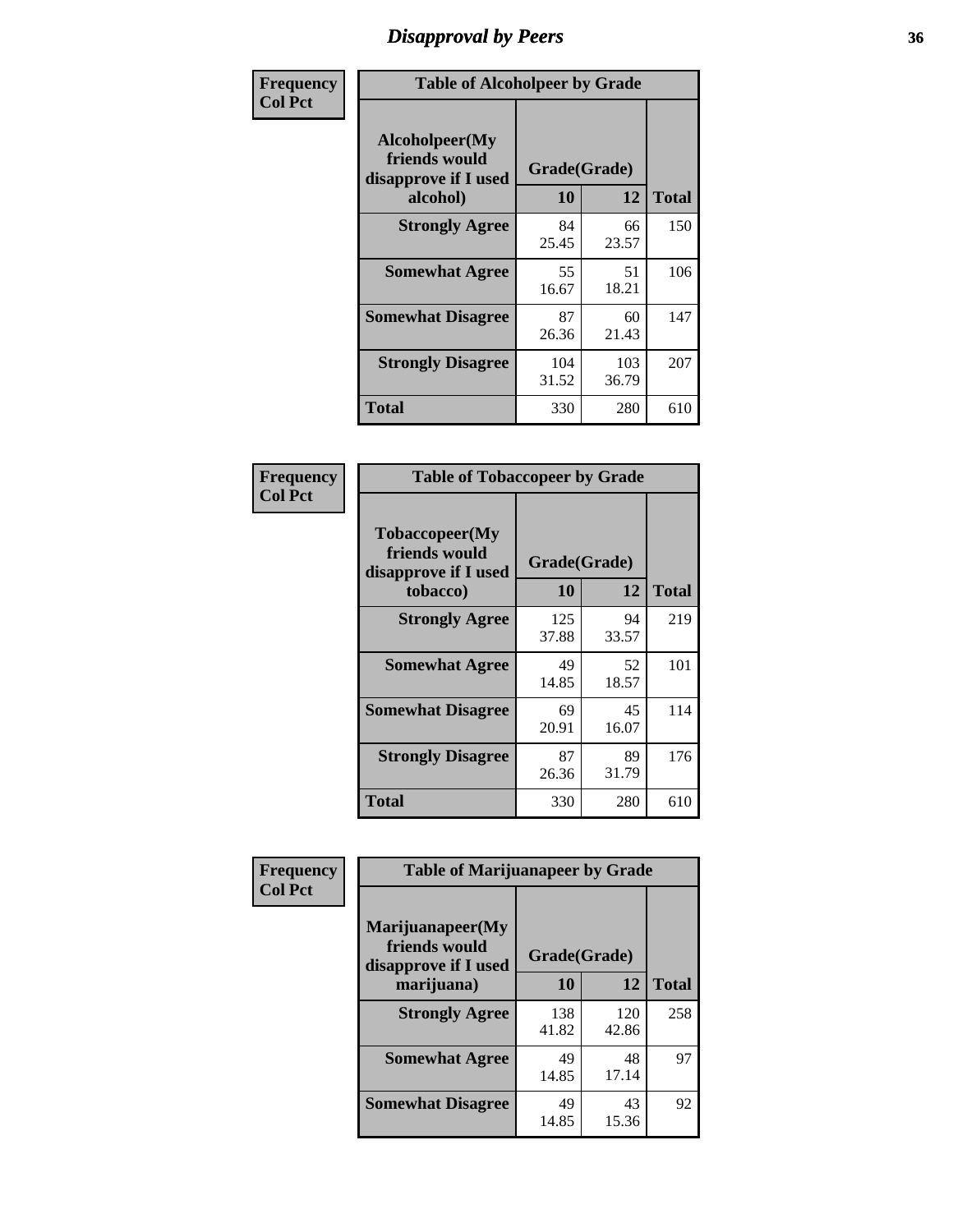# *Disapproval by Peers* **37**

| <b>Frequency</b> | <b>Table of Marijuanapeer by Grade</b>                                  |                    |             |              |
|------------------|-------------------------------------------------------------------------|--------------------|-------------|--------------|
| <b>Col Pct</b>   | Marijuanapeer(My<br>friends would<br>disapprove if I used<br>marijuana) | Grade(Grade)<br>10 | 12          | <b>Total</b> |
|                  | <b>Strongly Disagree</b>                                                | 94<br>28.48        | 69<br>24.64 | 163          |
|                  | Total                                                                   | 330                | 280         | 610          |

| Frequency      | <b>Table of Otherdrugpeer by Grade</b>                                    |                    |              |              |
|----------------|---------------------------------------------------------------------------|--------------------|--------------|--------------|
| <b>Col Pct</b> | Otherdrugpeer(My<br>friends would<br>disapprove if I used<br>other drugs) | Grade(Grade)<br>10 | 12           | <b>Total</b> |
|                | <b>Strongly Agree</b>                                                     | 188<br>56.97       | 178<br>63.57 | 366          |
|                | <b>Somewhat Agree</b>                                                     | 50<br>15.15        | 34<br>12.14  | 84           |
|                | <b>Somewhat Disagree</b>                                                  | 37<br>11.21        | 17<br>6.07   | 54           |
|                | <b>Strongly Disagree</b>                                                  | 55<br>16.67        | 51<br>18.21  | 106          |
|                | <b>Total</b>                                                              | 330                | 280          | 610          |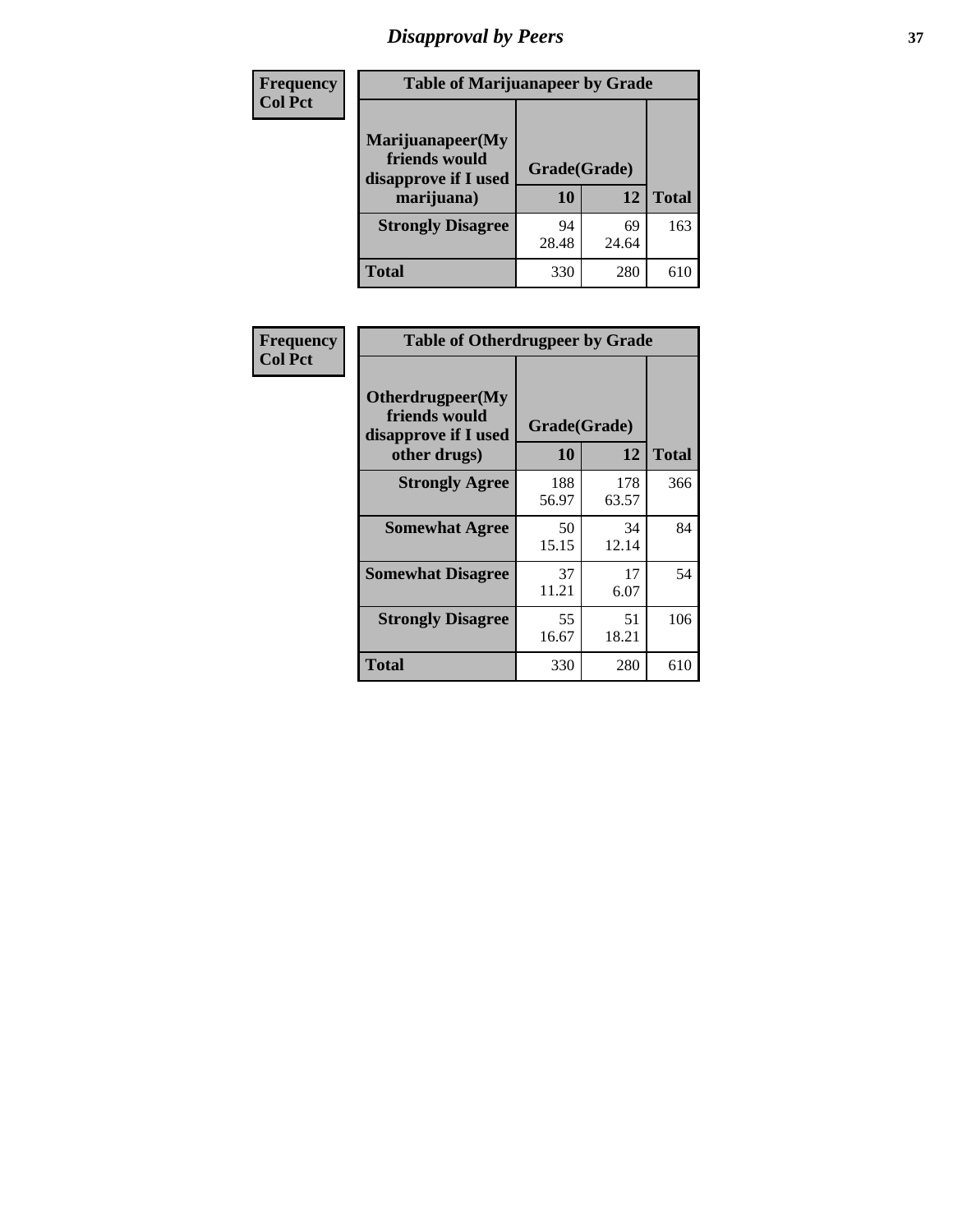| Frequency<br><b>Col Pct</b> | <b>Table of Alcohollocation1 by Grade</b> |              |              |              |  |
|-----------------------------|-------------------------------------------|--------------|--------------|--------------|--|
|                             | <b>Alcohollocation1(Places</b>            | Grade(Grade) |              |              |  |
|                             | <b>Friends Use Alcohol)</b>               | 10           | 12           | <b>Total</b> |  |
|                             |                                           | 220<br>66.67 | 193<br>68.93 | 413          |  |
|                             | Do Not Use                                | 110<br>33.33 | 87<br>31.07  | 197          |  |
|                             | <b>Total</b>                              | 330          | 280          | 610          |  |

| Frequency      | <b>Table of Alcohollocation2 by Grade</b>                     |                    |              |              |
|----------------|---------------------------------------------------------------|--------------------|--------------|--------------|
| <b>Col Pct</b> | <b>Alcohollocation2(Places</b><br><b>Friends Use Alcohol)</b> | Grade(Grade)<br>10 | 12           | <b>Total</b> |
|                |                                                               | 188<br>56.97       | 147<br>52.50 | 335          |
|                | Home                                                          | 142<br>43.03       | 133<br>47.50 | 275          |
|                | Total                                                         | 330                | 280          | 610          |

| <b>Frequency</b> | <b>Table of Alcohollocation 3 by Grade</b> |              |              |              |
|------------------|--------------------------------------------|--------------|--------------|--------------|
| <b>Col Pct</b>   | <b>Alcohollocation3</b> (Places            | Grade(Grade) |              |              |
|                  | <b>Friends Use Alcohol)</b>                | 10           | 12           | <b>Total</b> |
|                  |                                            | 317<br>96.06 | 268<br>95.71 | 585          |
|                  | <b>School</b>                              | 13<br>3.94   | 12<br>4.29   | 25           |
|                  | <b>Total</b>                               | 330          | 280          | 610          |

| Frequency      | <b>Table of Alcohollocation4 by Grade</b> |              |              |              |  |
|----------------|-------------------------------------------|--------------|--------------|--------------|--|
| <b>Col Pct</b> | <b>Alcohollocation4(Places</b>            | Grade(Grade) |              |              |  |
|                | <b>Friends Use Alcohol)</b>               | 10           | 12           | <b>Total</b> |  |
|                |                                           | 279<br>84.55 | 214<br>76.43 | 493          |  |
|                | Car                                       | 51<br>15.45  | 66<br>23.57  | 117          |  |
|                | <b>Total</b>                              | 330          | 280          | 610          |  |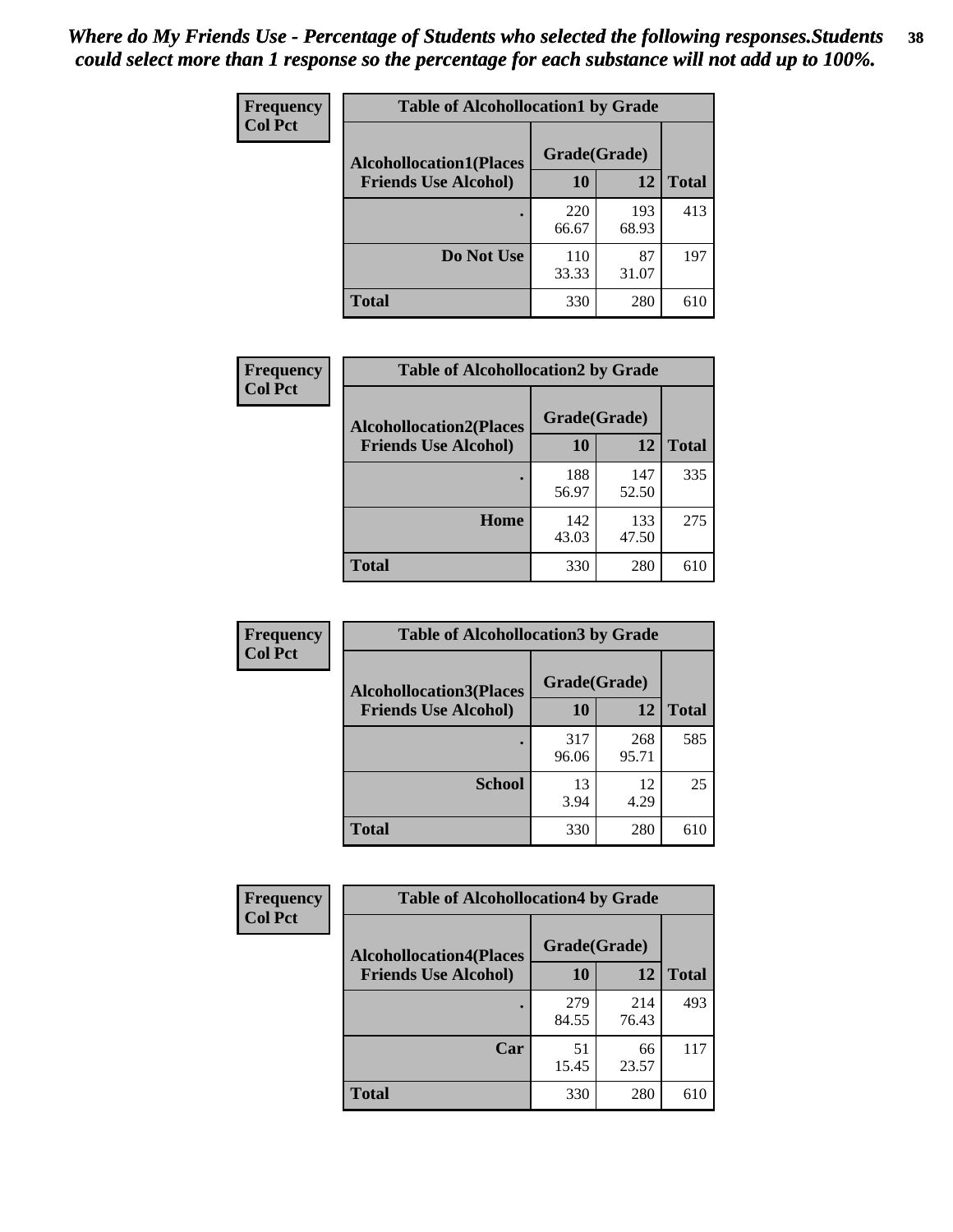| Frequency<br><b>Col Pct</b> | <b>Table of Alcohollocation5 by Grade</b> |              |              |              |
|-----------------------------|-------------------------------------------|--------------|--------------|--------------|
|                             | <b>Alcohollocation5(Places</b>            |              |              |              |
|                             | <b>Friends Use Alcohol)</b>               | 10           | 12           | <b>Total</b> |
|                             |                                           | 147<br>44.55 | 101<br>36.07 | 248          |
|                             | <b>Friend's House</b>                     | 183<br>55.45 | 179<br>63.93 | 362          |
|                             | <b>Total</b>                              | 330          | 280          | 610          |

| Frequency      | <b>Table of Alcohollocation6 by Grade</b>                     |                    |              |              |
|----------------|---------------------------------------------------------------|--------------------|--------------|--------------|
| <b>Col Pct</b> | <b>Alcohollocation6(Places</b><br><b>Friends Use Alcohol)</b> | Grade(Grade)<br>10 | 12           | <b>Total</b> |
|                |                                                               | 218<br>66.06       | 161<br>57.50 | 379          |
|                | <b>Other</b>                                                  | 112<br>33.94       | 119<br>42.50 | 231          |
|                | Total                                                         | 330                | 280          | 610          |

| Frequency      | <b>Table of Tobaccolocation1 by Grade</b> |              |              |              |
|----------------|-------------------------------------------|--------------|--------------|--------------|
| <b>Col Pct</b> | <b>Tobaccolocation1(Places</b>            | Grade(Grade) |              |              |
|                | <b>Friends Use Tobacco)</b>               | 10           | <b>12</b>    | <b>Total</b> |
|                |                                           | 174<br>52.73 | 178<br>63.57 | 352          |
|                | <b>Do Not Use</b>                         | 156<br>47.27 | 102<br>36.43 | 258          |
|                | <b>Total</b>                              | 330          | 280          | 610          |

| Frequency      | <b>Table of Tobaccolocation2 by Grade</b> |              |              |              |  |
|----------------|-------------------------------------------|--------------|--------------|--------------|--|
| <b>Col Pct</b> | <b>Tobaccolocation2(Places</b>            | Grade(Grade) |              |              |  |
|                | <b>Friends Use Tobacco)</b>               | 10           | 12           | <b>Total</b> |  |
|                |                                           | 205<br>62.12 | 133<br>47.50 | 338          |  |
|                | Home                                      | 125<br>37.88 | 147<br>52.50 | 272          |  |
|                | <b>Total</b>                              | 330          | 280          | 610          |  |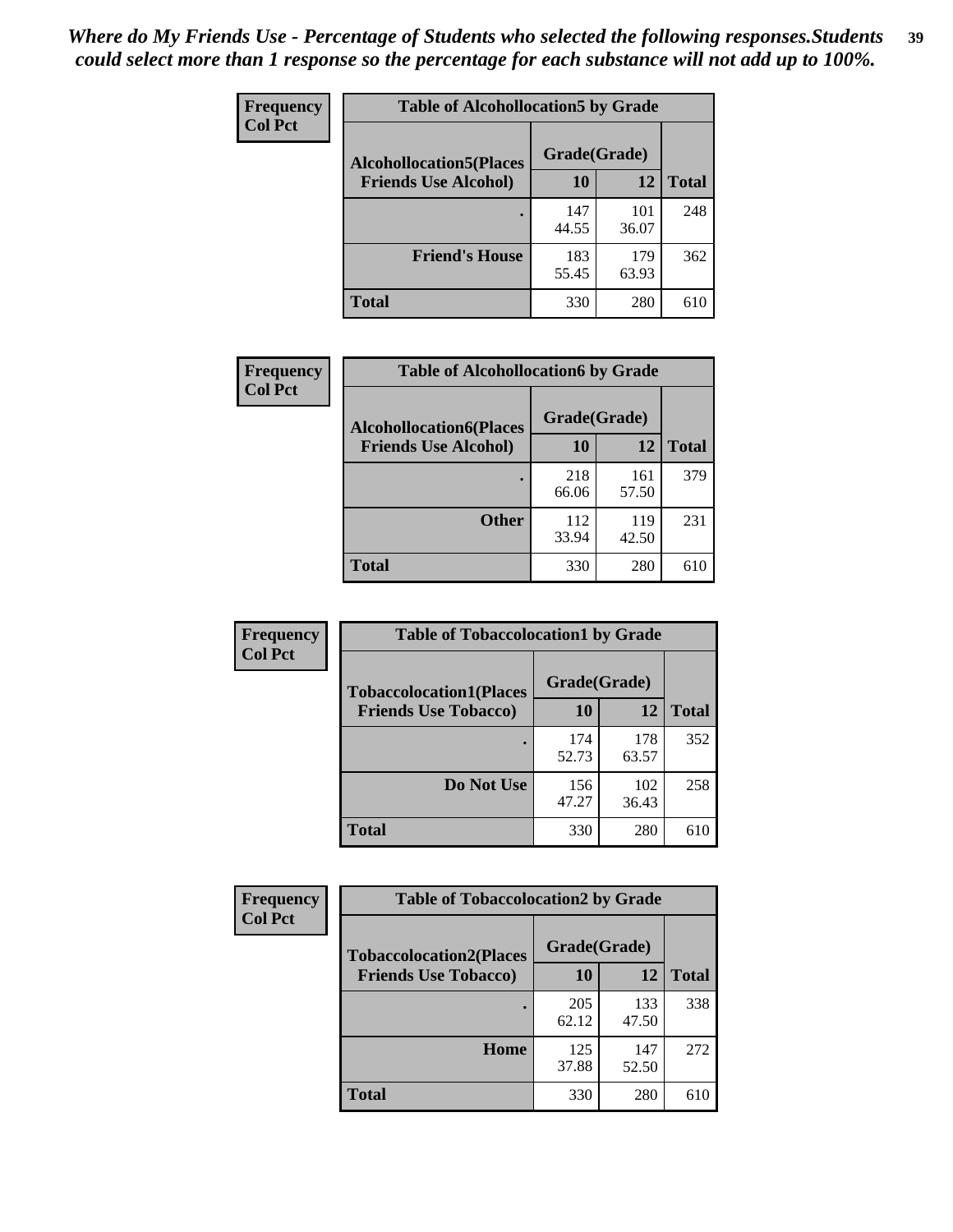| Frequency<br><b>Col Pct</b> | <b>Table of Tobaccolocation 3 by Grade</b> |              |              |              |
|-----------------------------|--------------------------------------------|--------------|--------------|--------------|
|                             | <b>Tobaccolocation3(Places</b>             | Grade(Grade) |              |              |
|                             | <b>Friends Use Tobacco)</b>                | 10           | 12           | <b>Total</b> |
|                             |                                            | 282<br>85.45 | 213<br>76.07 | 495          |
|                             | <b>School</b>                              | 48<br>14.55  | 67<br>23.93  | 115          |
|                             | <b>Total</b>                               | 330          | 280          | 610          |

| Frequency      | <b>Table of Tobaccolocation4 by Grade</b> |              |              |              |
|----------------|-------------------------------------------|--------------|--------------|--------------|
| <b>Col Pct</b> | <b>Tobaccolocation4(Places</b>            | Grade(Grade) |              |              |
|                | <b>Friends Use Tobacco)</b>               | 10           | 12           | <b>Total</b> |
|                |                                           | 228<br>69.09 | 153<br>54.64 | 381          |
|                | Car                                       | 102<br>30.91 | 127<br>45.36 | 229          |
|                | <b>Total</b>                              | 330          | 280          | 610          |

| <b>Frequency</b>            | <b>Table of Tobaccolocation5 by Grade</b> |              |              |     |
|-----------------------------|-------------------------------------------|--------------|--------------|-----|
| <b>Col Pct</b>              | <b>Tobaccolocation5(Places</b>            | Grade(Grade) |              |     |
| <b>Friends Use Tobacco)</b> | 10                                        | 12           | <b>Total</b> |     |
|                             |                                           | 190<br>57.58 | 143<br>51.07 | 333 |
|                             | <b>Friend's House</b>                     | 140<br>42.42 | 137<br>48.93 | 277 |
|                             | Total                                     | 330          | 280          | 610 |

| Frequency      | <b>Table of Tobaccolocation6 by Grade</b> |              |              |              |  |
|----------------|-------------------------------------------|--------------|--------------|--------------|--|
| <b>Col Pct</b> | <b>Tobaccolocation6(Places</b>            | Grade(Grade) |              |              |  |
|                | <b>Friends Use Tobacco)</b>               | 10           | 12           | <b>Total</b> |  |
|                |                                           | 231<br>70.00 | 158<br>56.43 | 389          |  |
|                | <b>Other</b>                              | 99<br>30.00  | 122<br>43.57 | 221          |  |
|                | <b>Total</b>                              | 330          | 280          | 610          |  |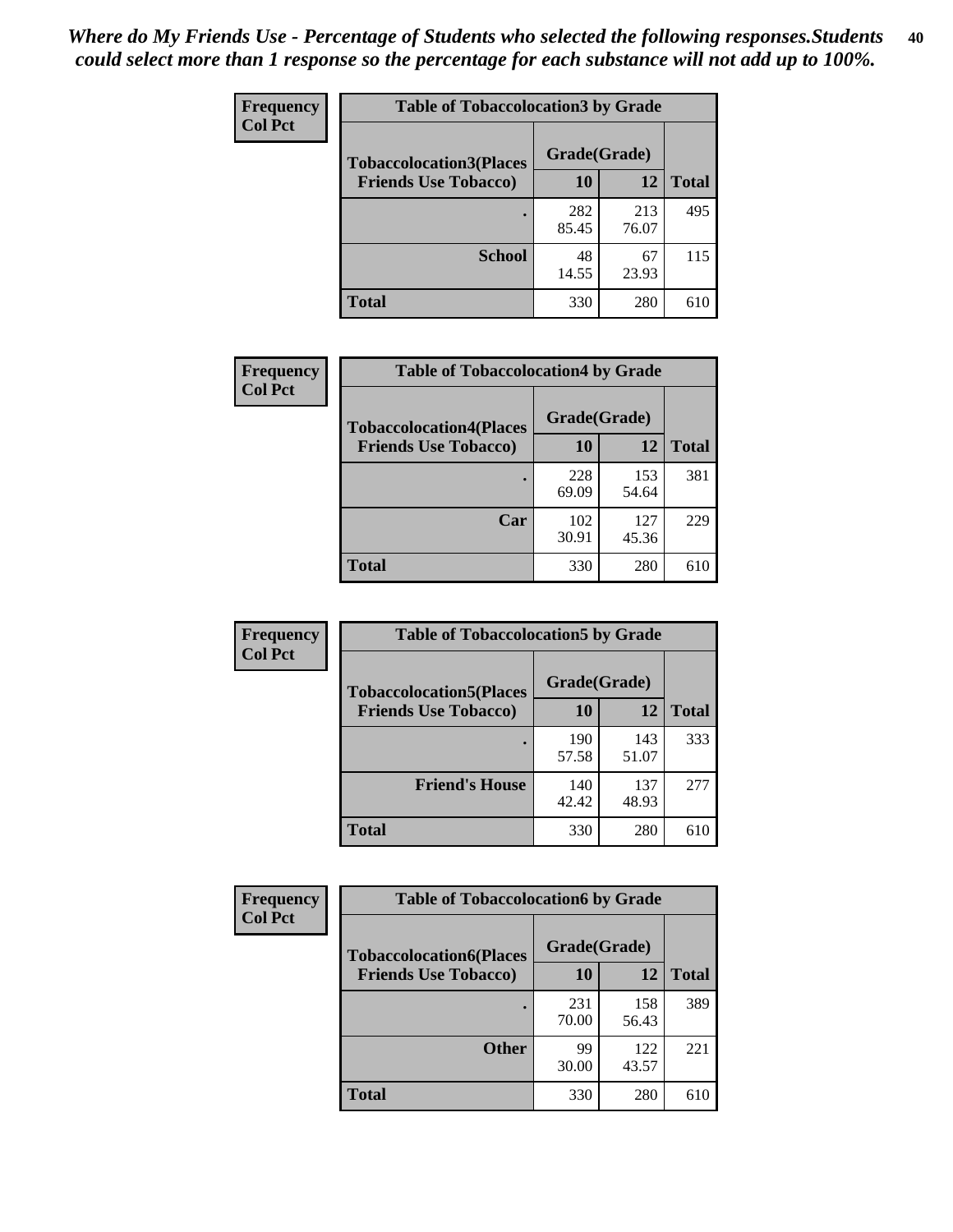| <b>Frequency</b> | <b>Table of Marijuanalocation1 by Grade</b> |              |              |              |
|------------------|---------------------------------------------|--------------|--------------|--------------|
| <b>Col Pct</b>   | <b>Marijuanalocation1(Places</b>            | Grade(Grade) |              |              |
|                  | <b>Friends Use Marijuana</b> )              | <b>10</b>    | 12           | <b>Total</b> |
|                  |                                             | 150<br>45.45 | 133<br>47.50 | 283          |
|                  | Do Not Use                                  | 180<br>54.55 | 147<br>52.50 | 327          |
|                  | <b>Total</b>                                | 330          | 280          | 610          |

| <b>Frequency</b> | <b>Table of Marijuanalocation2 by Grade</b>                        |                           |              |              |  |
|------------------|--------------------------------------------------------------------|---------------------------|--------------|--------------|--|
| <b>Col Pct</b>   | <b>Marijuanalocation2(Places</b><br><b>Friends Use Marijuana</b> ) | Grade(Grade)<br><b>10</b> | 12           | <b>Total</b> |  |
|                  |                                                                    | 235<br>71.21              | 181<br>64.64 | 416          |  |
|                  | Home                                                               | 95<br>28.79               | 99<br>35.36  | 194          |  |
|                  | <b>Total</b>                                                       | 330                       | 280          | 610          |  |

| <b>Frequency</b><br><b>Col Pct</b> | <b>Table of Marijuanalocation3 by Grade</b> |              |              |     |
|------------------------------------|---------------------------------------------|--------------|--------------|-----|
|                                    | <b>Marijuanalocation3(Places</b>            | Grade(Grade) |              |     |
| <b>Friends Use Marijuana</b> )     | <b>10</b>                                   | 12           | <b>Total</b> |     |
|                                    |                                             | 315<br>95.45 | 259<br>92.50 | 574 |
|                                    | <b>School</b>                               | 15<br>4.55   | 21<br>7.50   | 36  |
|                                    | <b>Total</b>                                | 330          | 280          | 610 |

| <b>Frequency</b> | <b>Table of Marijuanalocation4 by Grade</b> |              |              |              |  |
|------------------|---------------------------------------------|--------------|--------------|--------------|--|
| <b>Col Pct</b>   | <b>Marijuanalocation4(Places</b>            | Grade(Grade) |              |              |  |
|                  | <b>Friends Use Marijuana</b> )              | <b>10</b>    | 12           | <b>Total</b> |  |
|                  |                                             | 251<br>76.06 | 191<br>68.21 | 442          |  |
|                  | Car                                         | 79<br>23.94  | 89<br>31.79  | 168          |  |
|                  | <b>Total</b>                                | 330          | 280          | 610          |  |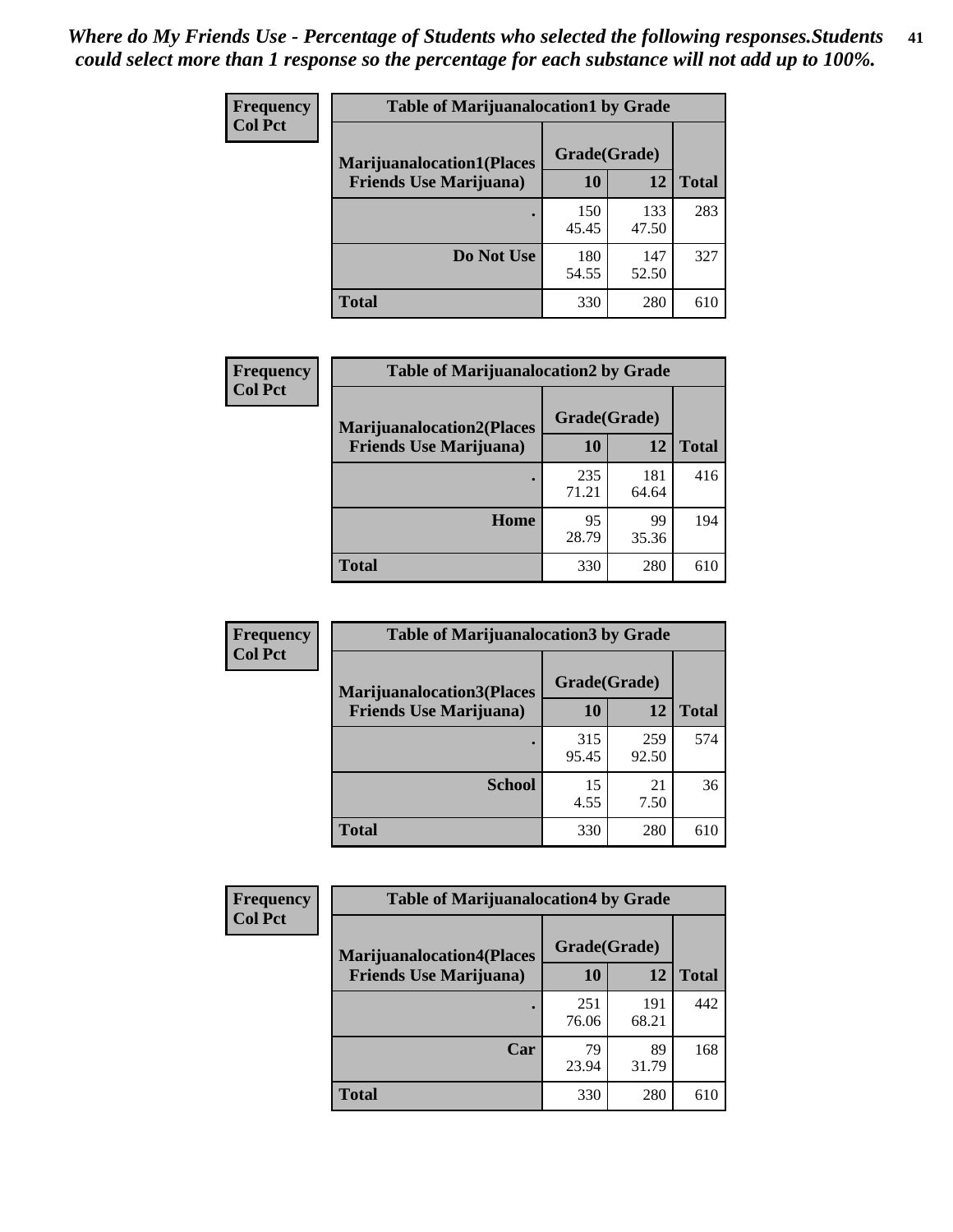| <b>Frequency</b> | <b>Table of Marijuanalocation5 by Grade</b>                         |              |              |              |
|------------------|---------------------------------------------------------------------|--------------|--------------|--------------|
| <b>Col Pct</b>   | <b>Marijuanalocation5</b> (Places<br><b>Friends Use Marijuana</b> ) | Grade(Grade) |              |              |
|                  |                                                                     | 10           | 12           | <b>Total</b> |
|                  |                                                                     | 200<br>60.61 | 170<br>60.71 | 370          |
|                  | <b>Friend's House</b>                                               | 130<br>39.39 | 110<br>39.29 | 240          |
|                  | <b>Total</b>                                                        | 330          | 280          | 610          |

| <b>Frequency</b> | <b>Table of Marijuanalocation6 by Grade</b>                        |                    |              |              |
|------------------|--------------------------------------------------------------------|--------------------|--------------|--------------|
| <b>Col Pct</b>   | <b>Marijuanalocation6(Places</b><br><b>Friends Use Marijuana</b> ) | Grade(Grade)<br>10 | 12           | <b>Total</b> |
|                  |                                                                    | 250<br>75.76       | 189<br>67.50 | 439          |
|                  | <b>Other</b>                                                       | 80<br>24.24        | 91<br>32.50  | 171          |
|                  | <b>Total</b>                                                       | 330                | 280          | 610          |

| Frequency      | <b>Table of Otherdruglocation1 by Grade</b>                                          |              |              |              |
|----------------|--------------------------------------------------------------------------------------|--------------|--------------|--------------|
| <b>Col Pct</b> | <b>Otherdruglocation1(Places</b><br>Grade(Grade)<br><b>Friends Use Other Illegal</b> |              |              |              |
|                | Drugs)                                                                               | 10           | 12           | <b>Total</b> |
|                |                                                                                      | 96<br>29.09  | 84<br>30.00  | 180          |
|                | Do Not Use                                                                           | 234<br>70.91 | 196<br>70.00 | 430          |
|                | <b>Total</b>                                                                         | 330          | 280          | 610          |

| <b>Frequency</b> | <b>Table of Otherdruglocation2 by Grade</b>                          |              |              |              |
|------------------|----------------------------------------------------------------------|--------------|--------------|--------------|
| <b>Col Pct</b>   | <b>Otherdruglocation2(Places</b><br><b>Friends Use Other Illegal</b> |              | Grade(Grade) |              |
|                  | Drugs)                                                               | 10           | 12           | <b>Total</b> |
|                  |                                                                      | 276<br>83.64 | 216<br>77.14 | 492          |
|                  | <b>Home</b>                                                          | 54<br>16.36  | 64<br>22.86  | 118          |
|                  | <b>Total</b>                                                         | 330          | 280          | 610          |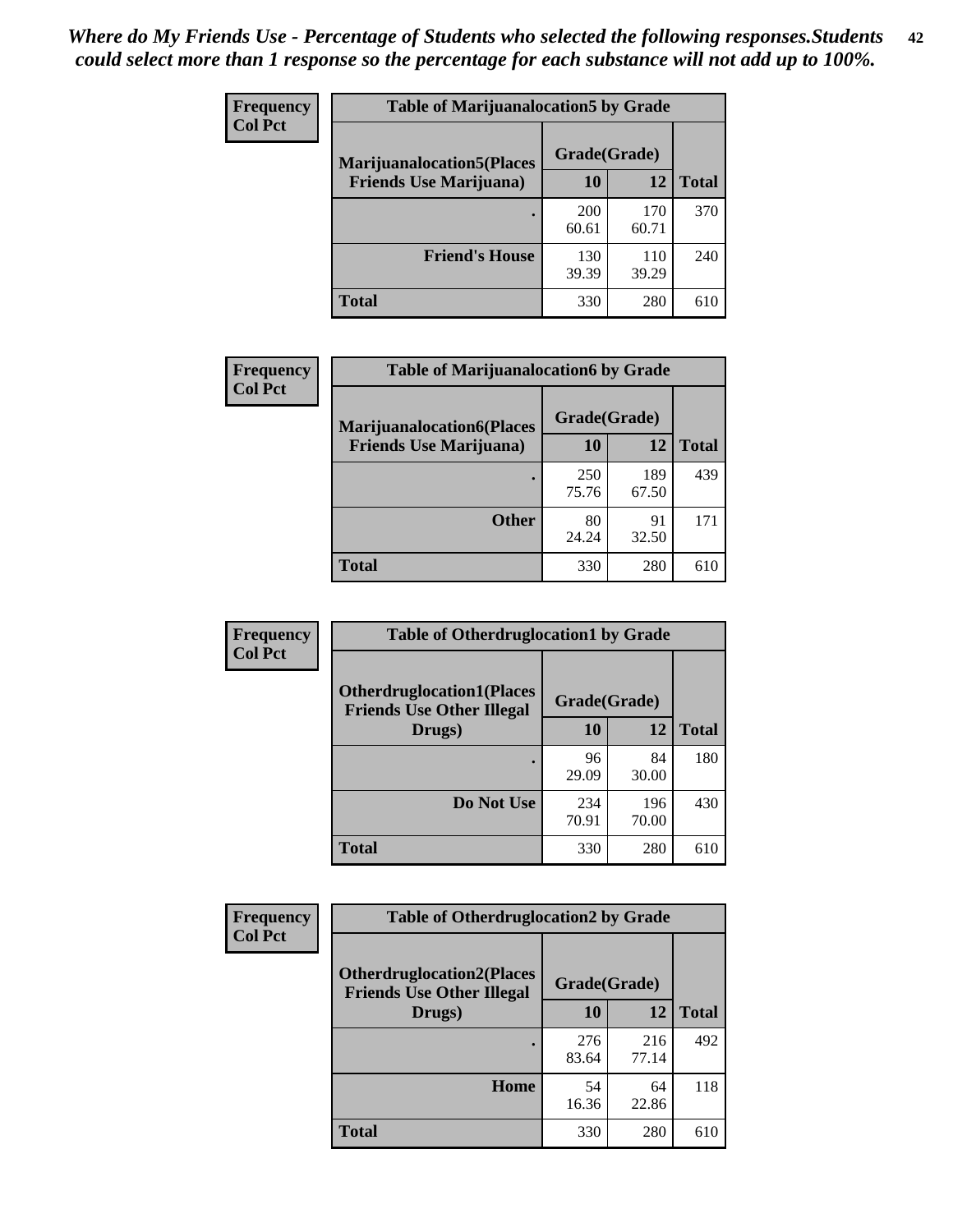| <b>Frequency</b> | <b>Table of Otherdruglocation 3 by Grade</b>                          |              |              |              |
|------------------|-----------------------------------------------------------------------|--------------|--------------|--------------|
| <b>Col Pct</b>   | <b>Otherdruglocation3(Places)</b><br><b>Friends Use Other Illegal</b> | Grade(Grade) |              |              |
|                  | Drugs)                                                                | 10           | 12           | <b>Total</b> |
|                  |                                                                       | 315<br>95.45 | 261<br>93.21 | 576          |
|                  | <b>School</b>                                                         | 15<br>4.55   | 19<br>6.79   | 34           |
|                  | <b>Total</b>                                                          | 330          | 280          | 610          |

| Frequency      | <b>Table of Otherdruglocation4 by Grade</b>                          |              |              |              |
|----------------|----------------------------------------------------------------------|--------------|--------------|--------------|
| <b>Col Pct</b> | <b>Otherdruglocation4(Places</b><br><b>Friends Use Other Illegal</b> | Grade(Grade) |              |              |
|                | Drugs)                                                               | 10           | 12           | <b>Total</b> |
|                |                                                                      | 291<br>88.18 | 230<br>82.14 | 521          |
|                | Car                                                                  | 39<br>11.82  | 50<br>17.86  | 89           |
|                | <b>Total</b>                                                         | 330          | 280          | 610          |

| Frequency      | <b>Table of Otherdruglocation5 by Grade</b>                          |              |              |              |
|----------------|----------------------------------------------------------------------|--------------|--------------|--------------|
| <b>Col Pct</b> | <b>Otherdruglocation5(Places</b><br><b>Friends Use Other Illegal</b> | Grade(Grade) |              |              |
|                | Drugs)                                                               | 10           | 12           | <b>Total</b> |
|                |                                                                      | 249<br>75.45 | 209<br>74.64 | 458          |
|                | <b>Friend's House</b>                                                | 81<br>24.55  | 71<br>25.36  | 152          |
|                | <b>Total</b>                                                         | 330          | 280          | 610          |

| <b>Frequency</b> | <b>Table of Otherdruglocation6 by Grade</b>                          |              |              |              |
|------------------|----------------------------------------------------------------------|--------------|--------------|--------------|
| <b>Col Pct</b>   | <b>Otherdruglocation6(Places</b><br><b>Friends Use Other Illegal</b> | Grade(Grade) |              |              |
|                  | Drugs)                                                               | 10           | 12           | <b>Total</b> |
|                  |                                                                      | 266<br>80.61 | 212<br>75.71 | 478          |
|                  | <b>Other</b>                                                         | 64<br>19.39  | 68<br>24.29  | 132          |
|                  | <b>Total</b>                                                         | 330          | 280          | 610          |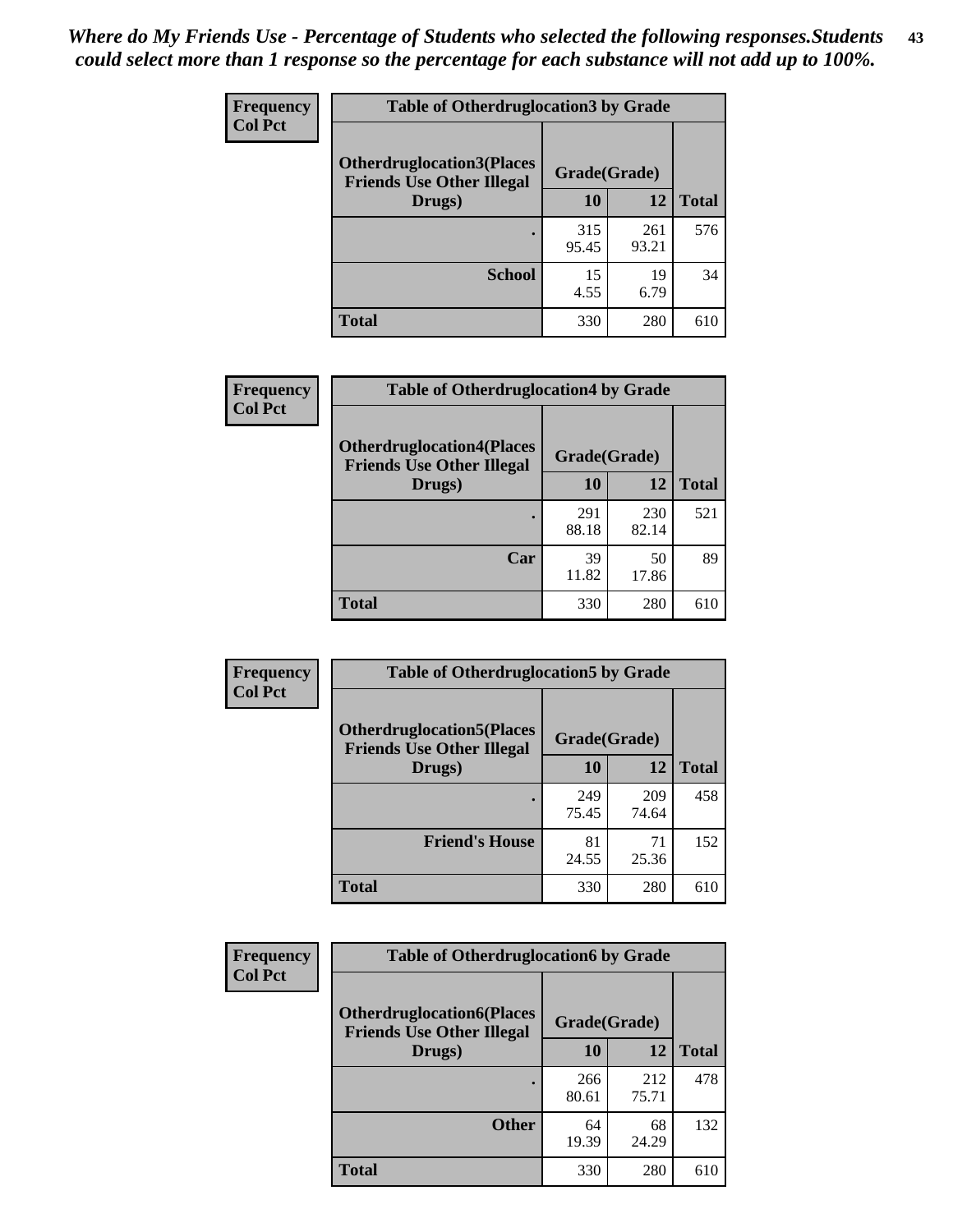| <b>Frequency</b> | <b>Table of Alcoholtime1 by Grade</b>           |              |              |              |
|------------------|-------------------------------------------------|--------------|--------------|--------------|
| <b>Col Pct</b>   | <b>Alcoholtime1(Times</b><br><b>Friends Use</b> | Grade(Grade) |              |              |
|                  | Alcohol)                                        | 10           | 12           | <b>Total</b> |
|                  |                                                 | 221<br>66.97 | 200<br>71.43 | 421          |
|                  | Do Not Use                                      | 109<br>33.03 | 80<br>28.57  | 189          |
|                  | <b>Total</b>                                    | 330          | 280          | 610          |

| Frequency      | <b>Table of Alcoholtime2 by Grade</b>                           |              |              |              |  |
|----------------|-----------------------------------------------------------------|--------------|--------------|--------------|--|
| <b>Col Pct</b> | <b>Alcoholtime2(Times</b><br>Grade(Grade)<br><b>Friends Use</b> |              |              |              |  |
|                | Alcohol)                                                        | 10           | 12           | <b>Total</b> |  |
|                |                                                                 | 317<br>96.06 | 259<br>92.50 | 576          |  |
|                | <b>On Way to School</b>                                         | 13<br>3.94   | 21<br>7.50   | 34           |  |
|                | <b>Total</b>                                                    | 330          | 280          | 610          |  |

| Frequency<br>Col Pct | <b>Table of Alcoholtime3 by Grade</b>           |              |              |              |
|----------------------|-------------------------------------------------|--------------|--------------|--------------|
|                      | <b>Alcoholtime3(Times</b><br><b>Friends Use</b> | Grade(Grade) |              |              |
|                      | Alcohol)                                        | 10           | 12           | <b>Total</b> |
|                      |                                                 | 325<br>98.48 | 268<br>95.71 | 593          |
|                      | <b>During School</b>                            | 5<br>1.52    | 12<br>4.29   | 17           |
|                      | Total                                           | 330          | 280          | 610          |

| <b>Frequency</b><br><b>Col Pct</b> | <b>Table of Alcoholtime4 by Grade</b> |              |              |              |
|------------------------------------|---------------------------------------|--------------|--------------|--------------|
|                                    | <b>Alcoholtime4(Times</b>             | Grade(Grade) |              |              |
|                                    | <b>Friends Use Alcohol)</b>           | 10           | 12           | <b>Total</b> |
|                                    |                                       | 308<br>93.33 | 253<br>90.36 | 561          |
|                                    | <b>On Way Home From School</b>        | 22<br>6.67   | 27<br>9.64   | 49           |
|                                    | <b>Total</b>                          | 330          | 280          | 610          |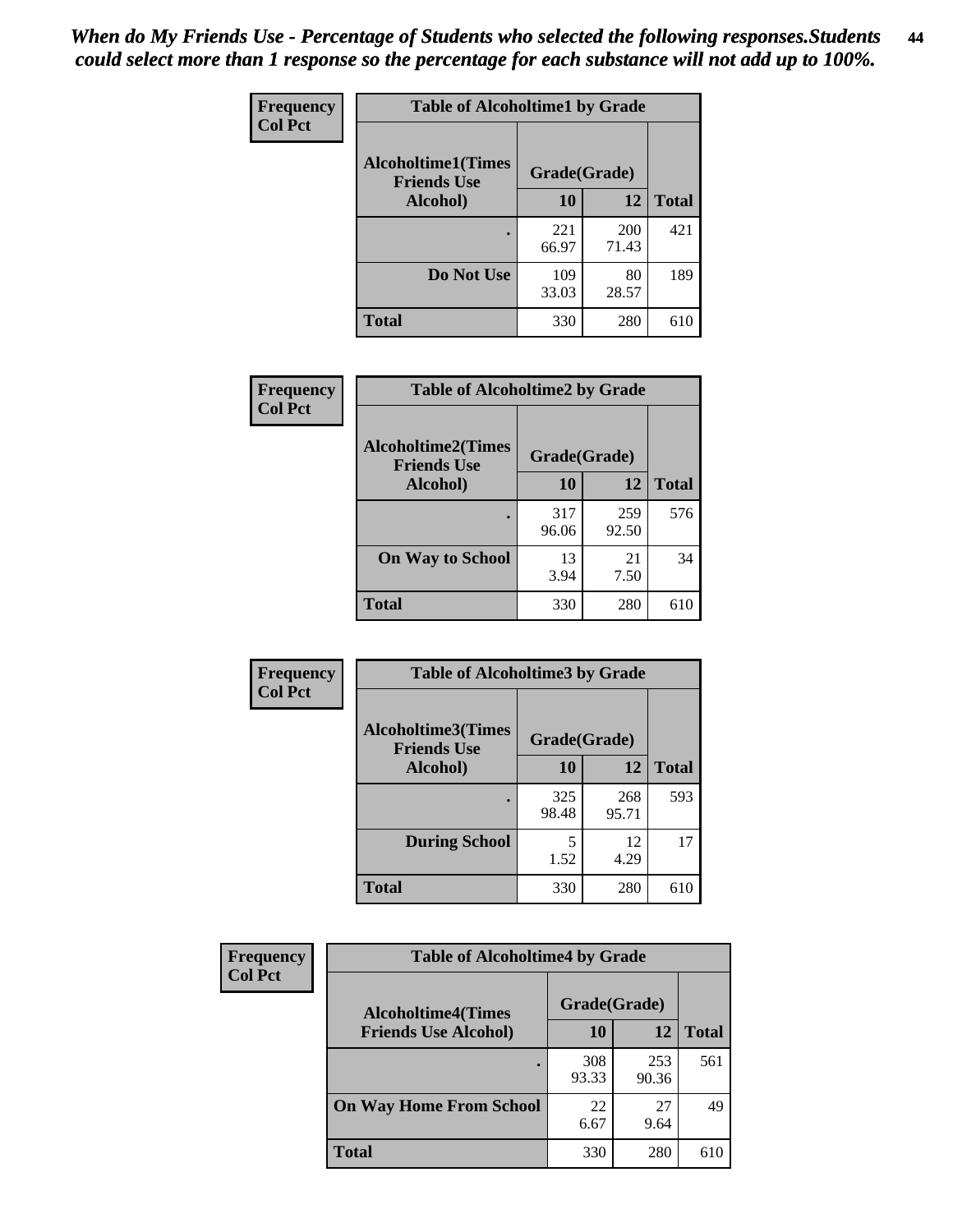*When do My Friends Use - Percentage of Students who selected the following responses.Students could select more than 1 response so the percentage for each substance will not add up to 100%.* **45**

| Frequency      | <b>Table of Alcoholtime5 by Grade</b>           |              |              |              |
|----------------|-------------------------------------------------|--------------|--------------|--------------|
| <b>Col Pct</b> | <b>Alcoholtime5(Times</b><br><b>Friends Use</b> | Grade(Grade) |              |              |
|                | Alcohol)                                        | 10           | <b>12</b>    | <b>Total</b> |
|                |                                                 | 251<br>76.06 | 187<br>66.79 | 438          |
|                | Weeknights                                      | 79<br>23.94  | 93<br>33.21  | 172          |
|                | <b>Total</b>                                    | 330          | 280          | 610          |

| Frequency      | <b>Table of Alcoholtime6 by Grade</b>           |              |              |              |
|----------------|-------------------------------------------------|--------------|--------------|--------------|
| <b>Col Pct</b> | <b>Alcoholtime6(Times</b><br><b>Friends Use</b> | Grade(Grade) |              |              |
|                | Alcohol)                                        | 10           | 12           | <b>Total</b> |
|                |                                                 | 101<br>30.61 | 74<br>26.43  | 175          |
|                | Weekends                                        | 229<br>69.39 | 206<br>73.57 | 435          |
|                | <b>Total</b>                                    | 330          | 280          | 610          |

| Frequency<br><b>Col Pct</b> | <b>Table of Tobaccotime1 by Grade</b>           |              |              |              |
|-----------------------------|-------------------------------------------------|--------------|--------------|--------------|
|                             | <b>Tobaccotime1(Times</b><br><b>Friends Use</b> | Grade(Grade) |              |              |
|                             | <b>Tobacco</b> )                                | 10           | 12           | <b>Total</b> |
|                             |                                                 | 180<br>54.55 | 174<br>62.14 | 354          |
|                             | Do Not Use                                      | 150<br>45.45 | 106<br>37.86 | 256          |
|                             | <b>Total</b>                                    | 330          | 280          | 610          |

| <b>Frequency</b> | <b>Table of Tobaccotime2 by Grade</b>           |              |              |              |
|------------------|-------------------------------------------------|--------------|--------------|--------------|
| <b>Col Pct</b>   | <b>Tobaccotime2(Times</b><br><b>Friends Use</b> | Grade(Grade) |              |              |
|                  | <b>Tobacco</b> )                                | 10           | 12           | <b>Total</b> |
|                  |                                                 | 268<br>81.21 | 161<br>57.50 | 429          |
|                  | <b>On Way to School</b>                         | 62<br>18.79  | 119<br>42.50 | 181          |
|                  | <b>Total</b>                                    | 330          | 280          | 610          |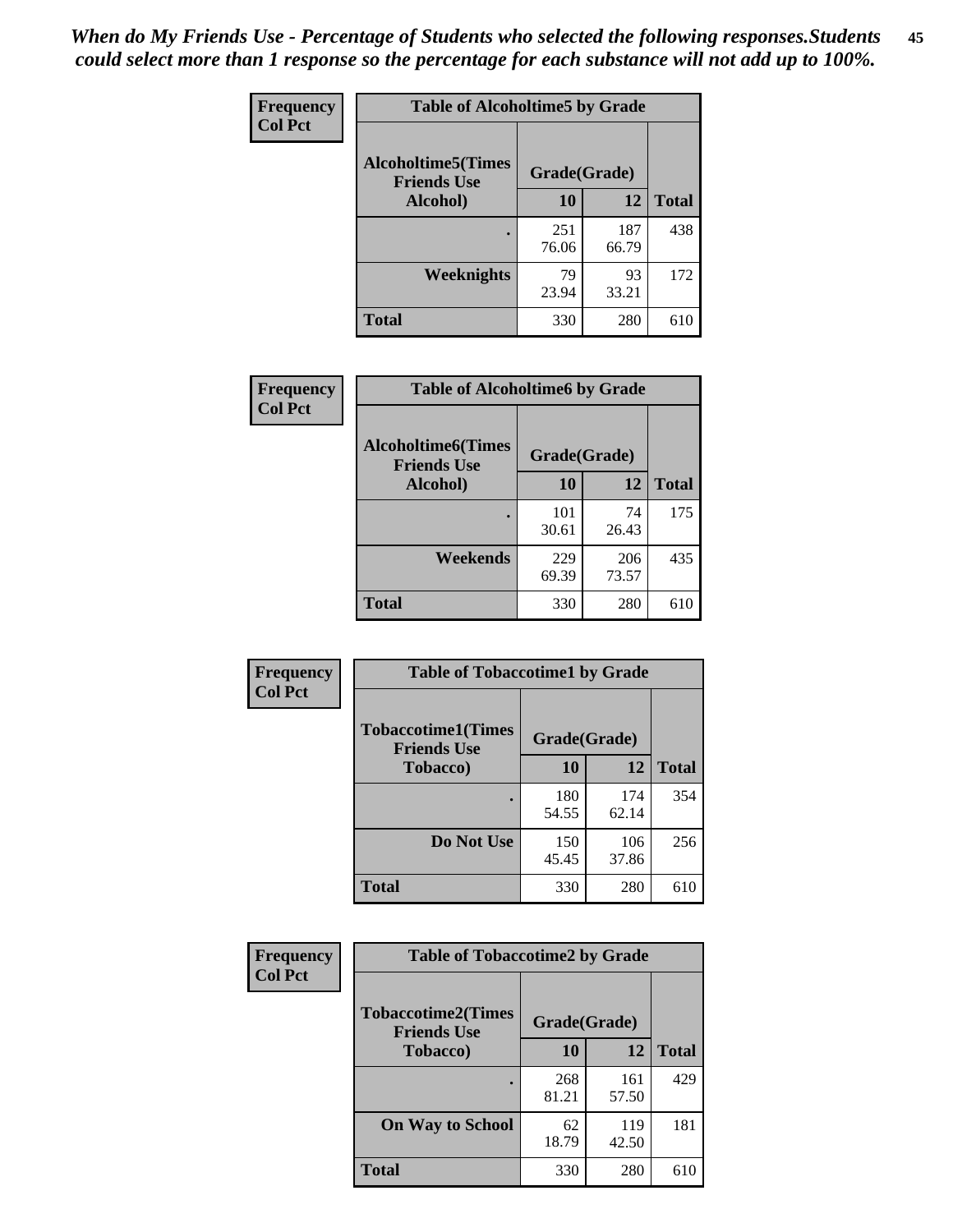*When do My Friends Use - Percentage of Students who selected the following responses.Students could select more than 1 response so the percentage for each substance will not add up to 100%.* **46**

| <b>Frequency</b> | <b>Table of Tobaccotime3 by Grade</b>           |              |              |              |
|------------------|-------------------------------------------------|--------------|--------------|--------------|
| <b>Col Pct</b>   | <b>Tobaccotime3(Times</b><br><b>Friends Use</b> | Grade(Grade) |              |              |
|                  | <b>Tobacco</b> )                                | 10           | 12           | <b>Total</b> |
|                  |                                                 | 288<br>87.27 | 230<br>82.14 | 518          |
|                  | <b>During School</b>                            | 42<br>12.73  | 50<br>17.86  | 92           |
|                  | <b>Total</b>                                    | 330          | 280          | 610          |

| <b>Frequency</b><br><b>Col Pct</b> | <b>Table of Tobaccotime4 by Grade</b> |              |              |              |
|------------------------------------|---------------------------------------|--------------|--------------|--------------|
|                                    | <b>Tobaccotime4(Times</b>             | Grade(Grade) |              |              |
|                                    | <b>Friends Use Tobacco)</b>           | 10           | 12           | <b>Total</b> |
|                                    |                                       | 308<br>93.33 | 253<br>90.36 | 561          |
|                                    | <b>On Way Home From School</b>        | 22<br>6.67   | 27<br>9.64   | 49           |
|                                    | <b>Total</b>                          | 330          | 280          | 610          |

| Frequency      | <b>Table of Tobaccotime5 by Grade</b>           |              |              |              |
|----------------|-------------------------------------------------|--------------|--------------|--------------|
| <b>Col Pct</b> | <b>Tobaccotime5(Times</b><br><b>Friends Use</b> | Grade(Grade) |              |              |
|                | <b>Tobacco</b> )                                | 10           | 12           | <b>Total</b> |
|                |                                                 | 202<br>61.21 | 138<br>49.29 | 340          |
|                | <b>Weeknights</b>                               | 128<br>38.79 | 142<br>50.71 | 270          |
|                | <b>Total</b>                                    | 330          | 280          | 610          |

| Frequency      | <b>Table of Tobaccotime6 by Grade</b>           |              |              |              |
|----------------|-------------------------------------------------|--------------|--------------|--------------|
| <b>Col Pct</b> | <b>Tobaccotime6(Times</b><br><b>Friends Use</b> | Grade(Grade) |              |              |
|                | <b>Tobacco</b> )                                | 10           | <b>12</b>    | <b>Total</b> |
|                |                                                 | 151<br>45.76 | 117<br>41.79 | 268          |
|                | Weekends                                        | 179<br>54.24 | 163<br>58.21 | 342          |
|                | <b>Total</b>                                    | 330          | 280          | 610          |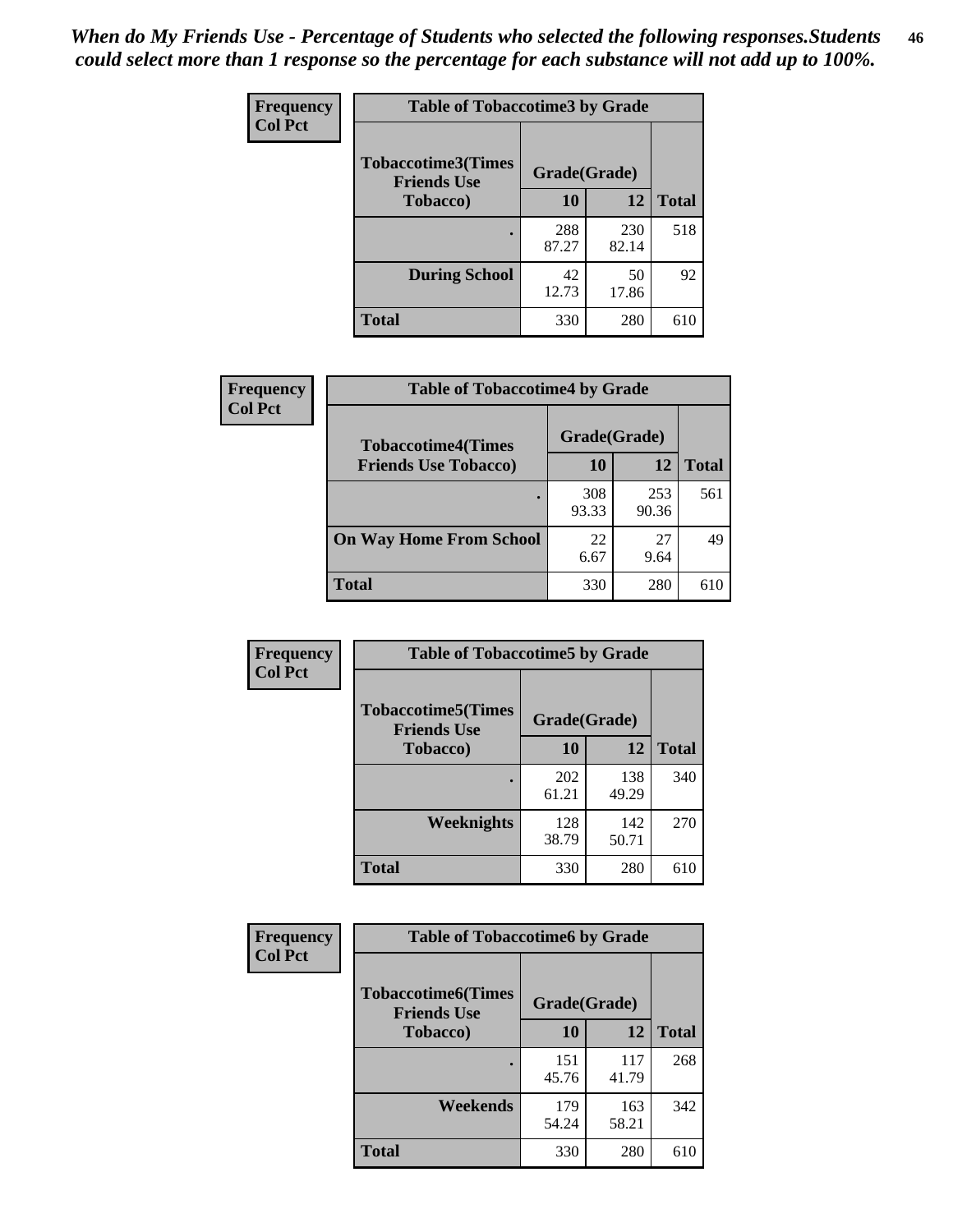| Frequency      | <b>Table of Marijuanatime1 by Grade</b>           |              |              |              |
|----------------|---------------------------------------------------|--------------|--------------|--------------|
| <b>Col Pct</b> | <b>Marijuanatime1(Times</b><br><b>Friends Use</b> | Grade(Grade) |              |              |
|                | Marijuana)                                        | 10           | 12           | <b>Total</b> |
|                |                                                   | 158<br>47.88 | 132<br>47.14 | 290          |
|                | Do Not Use                                        | 172<br>52.12 | 148<br>52.86 | 320          |
|                | <b>Total</b>                                      | 330          | 280          | 610          |

| Frequency      | <b>Table of Marijuanatime2 by Grade</b>           |              |              |              |
|----------------|---------------------------------------------------|--------------|--------------|--------------|
| <b>Col Pct</b> | <b>Marijuanatime2(Times</b><br><b>Friends Use</b> | Grade(Grade) |              |              |
|                | Marijuana)                                        | 10           | 12           | <b>Total</b> |
|                |                                                   | 301<br>91.21 | 236<br>84.29 | 537          |
|                | <b>On Way to School</b>                           | 29<br>8.79   | 44<br>15.71  | 73           |
|                | <b>Total</b>                                      | 330          | 280          | 610          |

| Frequency      | <b>Table of Marijuanatime3 by Grade</b>    |              |              |              |  |
|----------------|--------------------------------------------|--------------|--------------|--------------|--|
| <b>Col Pct</b> | Marijuanatime3(Times<br><b>Friends Use</b> | Grade(Grade) |              |              |  |
|                | Marijuana)                                 | 10           | 12           | <b>Total</b> |  |
|                |                                            | 320<br>96.97 | 271<br>96.79 | 591          |  |
|                | <b>During School</b>                       | 10<br>3.03   | 9<br>3.21    | 19           |  |
|                | <b>Total</b>                               | 330          | 280          | 610          |  |

| <b>Frequency</b> | <b>Table of Marijuanatime4 by Grade</b> |              |              |              |
|------------------|-----------------------------------------|--------------|--------------|--------------|
| <b>Col Pct</b>   | <b>Marijuanatime4(Times</b>             | Grade(Grade) |              |              |
|                  | <b>Friends Use Marijuana</b> )          | 10           | 12           | <b>Total</b> |
|                  |                                         | 296<br>89.70 | 234<br>83.57 | 530          |
|                  | <b>On Way Home From School</b>          | 34<br>10.30  | 46<br>16.43  | 80           |
|                  | <b>Total</b>                            | 330          | 280          | 610          |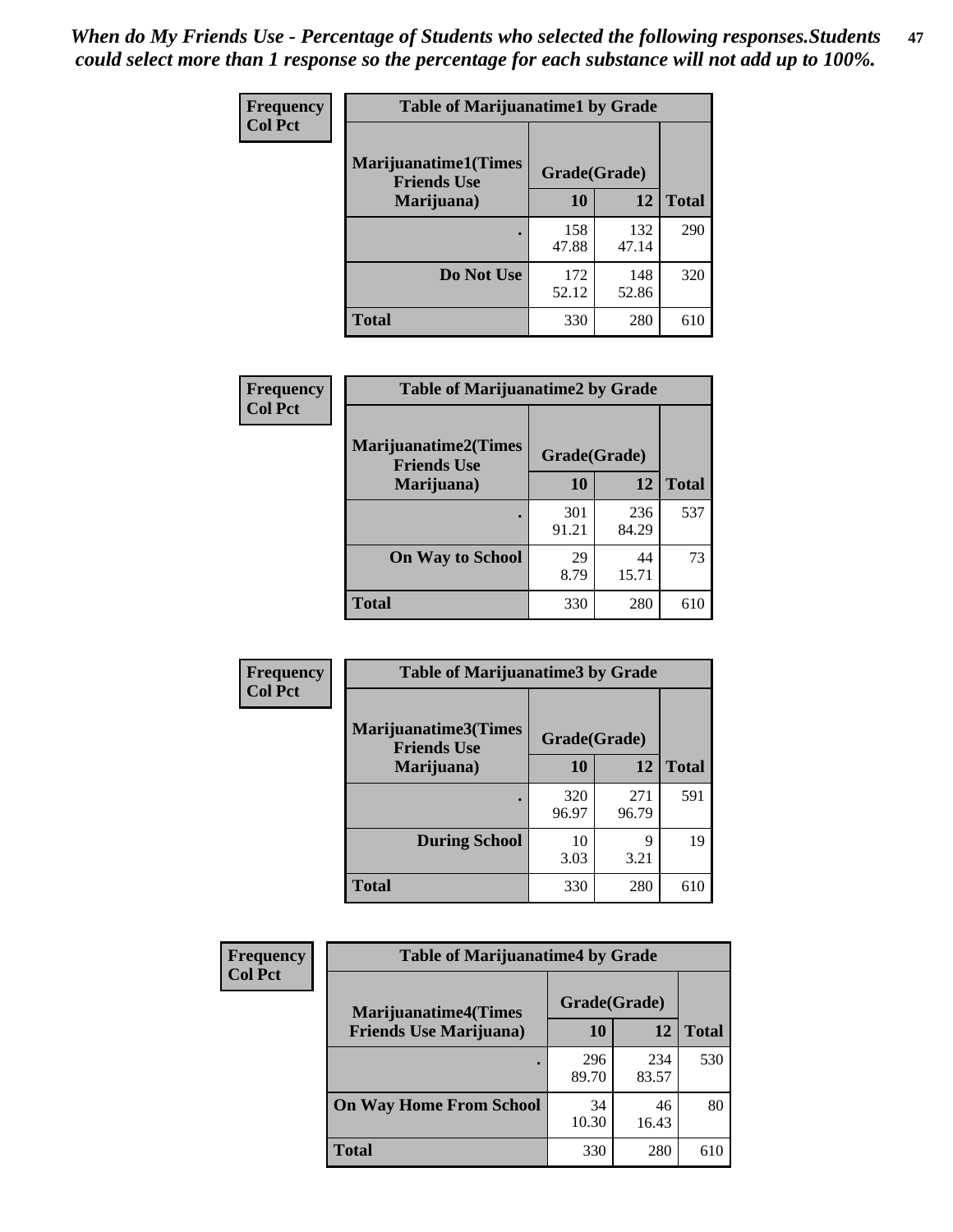| Frequency      | <b>Table of Marijuanatime5 by Grade</b>            |              |              |              |  |
|----------------|----------------------------------------------------|--------------|--------------|--------------|--|
| <b>Col Pct</b> | <b>Marijuanatime5</b> (Times<br><b>Friends Use</b> | Grade(Grade) |              |              |  |
|                | Marijuana)                                         | 10           | 12           | <b>Total</b> |  |
|                |                                                    | 245<br>74.24 | 188<br>67.14 | 433          |  |
|                | Weeknights                                         | 85<br>25.76  | 92<br>32.86  | 177          |  |
|                | <b>Total</b>                                       | 330          | 280          | 610          |  |

| Frequency      | <b>Table of Marijuanatime6 by Grade</b>            |              |              |              |
|----------------|----------------------------------------------------|--------------|--------------|--------------|
| <b>Col Pct</b> | <b>Marijuanatime6</b> (Times<br><b>Friends Use</b> | Grade(Grade) |              |              |
|                | Marijuana)                                         | 10           | 12           | <b>Total</b> |
|                |                                                    | 166<br>50.30 | 146<br>52.14 | 312          |
|                | Weekends                                           | 164<br>49.70 | 134<br>47.86 | 298          |
|                | <b>Total</b>                                       | 330          | 280          | 610          |

| Frequency      | <b>Table of Otherdrugtime1 by Grade</b>                 |              |              |              |
|----------------|---------------------------------------------------------|--------------|--------------|--------------|
| <b>Col Pct</b> | <b>Otherdrugtime1(Times</b><br><b>Friends Use Other</b> | Grade(Grade) |              |              |
|                | <b>Illegal Drugs</b> )                                  | 10           | 12           | <b>Total</b> |
|                |                                                         | 106<br>32.12 | 73<br>26.07  | 179          |
|                | Do Not Use                                              | 224<br>67.88 | 207<br>73.93 | 431          |
|                | Total                                                   | 330          | 280          | 610          |

| <b>Frequency</b> | <b>Table of Otherdrugtime2 by Grade</b>                 |              |              |              |
|------------------|---------------------------------------------------------|--------------|--------------|--------------|
| <b>Col Pct</b>   | <b>Otherdrugtime2(Times</b><br><b>Friends Use Other</b> | Grade(Grade) |              |              |
|                  | <b>Illegal Drugs</b> )                                  | 10           | 12           | <b>Total</b> |
|                  |                                                         | 314<br>95.15 | 255<br>91.07 | 569          |
|                  | <b>On Way to School</b>                                 | 16<br>4.85   | 25<br>8.93   | 41           |
|                  | Total                                                   | 330          | 280          | 610          |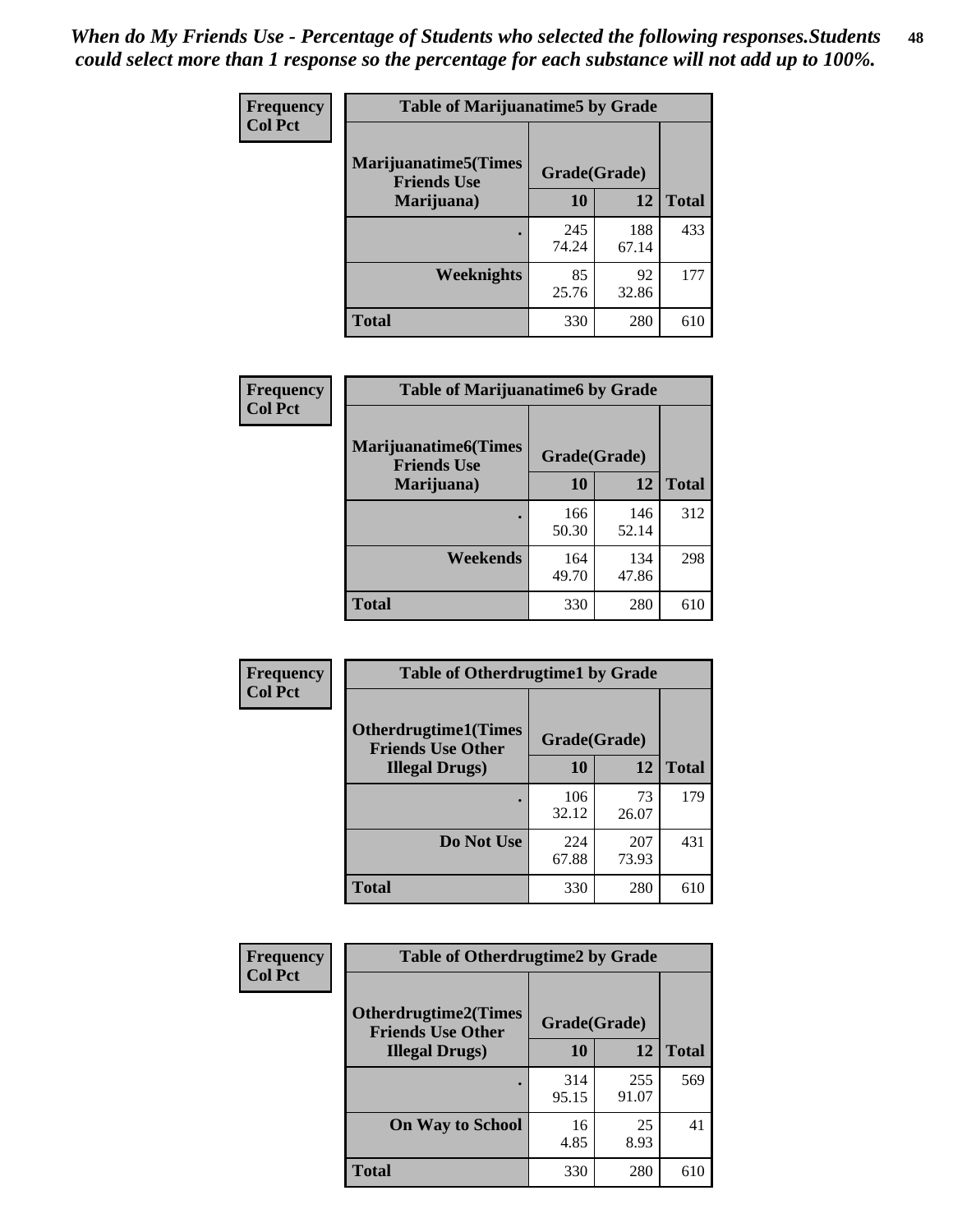| <b>Frequency</b> | <b>Table of Otherdrugtime3 by Grade</b>          |              |              |              |
|------------------|--------------------------------------------------|--------------|--------------|--------------|
| <b>Col Pct</b>   | Otherdrugtime3(Times<br><b>Friends Use Other</b> | Grade(Grade) |              |              |
|                  | <b>Illegal Drugs</b> )                           | 10           | 12           | <b>Total</b> |
|                  |                                                  | 321<br>97.27 | 268<br>95.71 | 589          |
|                  | <b>During School</b>                             | 9<br>2.73    | 12<br>4.29   | 21           |
|                  | Total                                            | 330          | 280          | 610          |

| Frequency      | <b>Table of Otherdrugtime4 by Grade</b>                         |              |              |              |
|----------------|-----------------------------------------------------------------|--------------|--------------|--------------|
| <b>Col Pct</b> | <b>Otherdrugtime4(Times</b><br><b>Friends Use Other Illegal</b> | Grade(Grade) |              |              |
|                | Drugs)                                                          | 10           | 12           | <b>Total</b> |
|                | ٠                                                               | 305<br>92.42 | 254<br>90.71 | 559          |
|                | <b>On Way Home From School</b>                                  | 25<br>7.58   | 26<br>9.29   | 51           |
|                | <b>Total</b>                                                    | 330          | 280          | 610          |

| <b>Frequency</b> | <b>Table of Otherdrugtime5 by Grade</b>                 |              |              |              |  |  |
|------------------|---------------------------------------------------------|--------------|--------------|--------------|--|--|
| <b>Col Pct</b>   | <b>Otherdrugtime5(Times</b><br><b>Friends Use Other</b> | Grade(Grade) |              |              |  |  |
|                  | <b>Illegal Drugs</b> )                                  | 10           | 12           | <b>Total</b> |  |  |
|                  |                                                         | 276<br>83.64 | 234<br>83.57 | 510          |  |  |
|                  | Weeknights                                              | 54<br>16.36  | 46<br>16.43  | 100          |  |  |
|                  | Total                                                   | 330          | 280          | 610          |  |  |

| <b>Frequency</b> | <b>Table of Otherdrugtime6 by Grade</b>                 |              |              |              |  |  |
|------------------|---------------------------------------------------------|--------------|--------------|--------------|--|--|
| <b>Col Pct</b>   | <b>Otherdrugtime6(Times</b><br><b>Friends Use Other</b> | Grade(Grade) |              |              |  |  |
|                  | <b>Illegal Drugs</b> )                                  | 10           | 12           | <b>Total</b> |  |  |
|                  |                                                         | 220<br>66.67 | 207<br>73.93 | 427          |  |  |
|                  | Weekends                                                | 110<br>33.33 | 73<br>26.07  | 183          |  |  |
|                  | Total                                                   | 330          | 280          | 610          |  |  |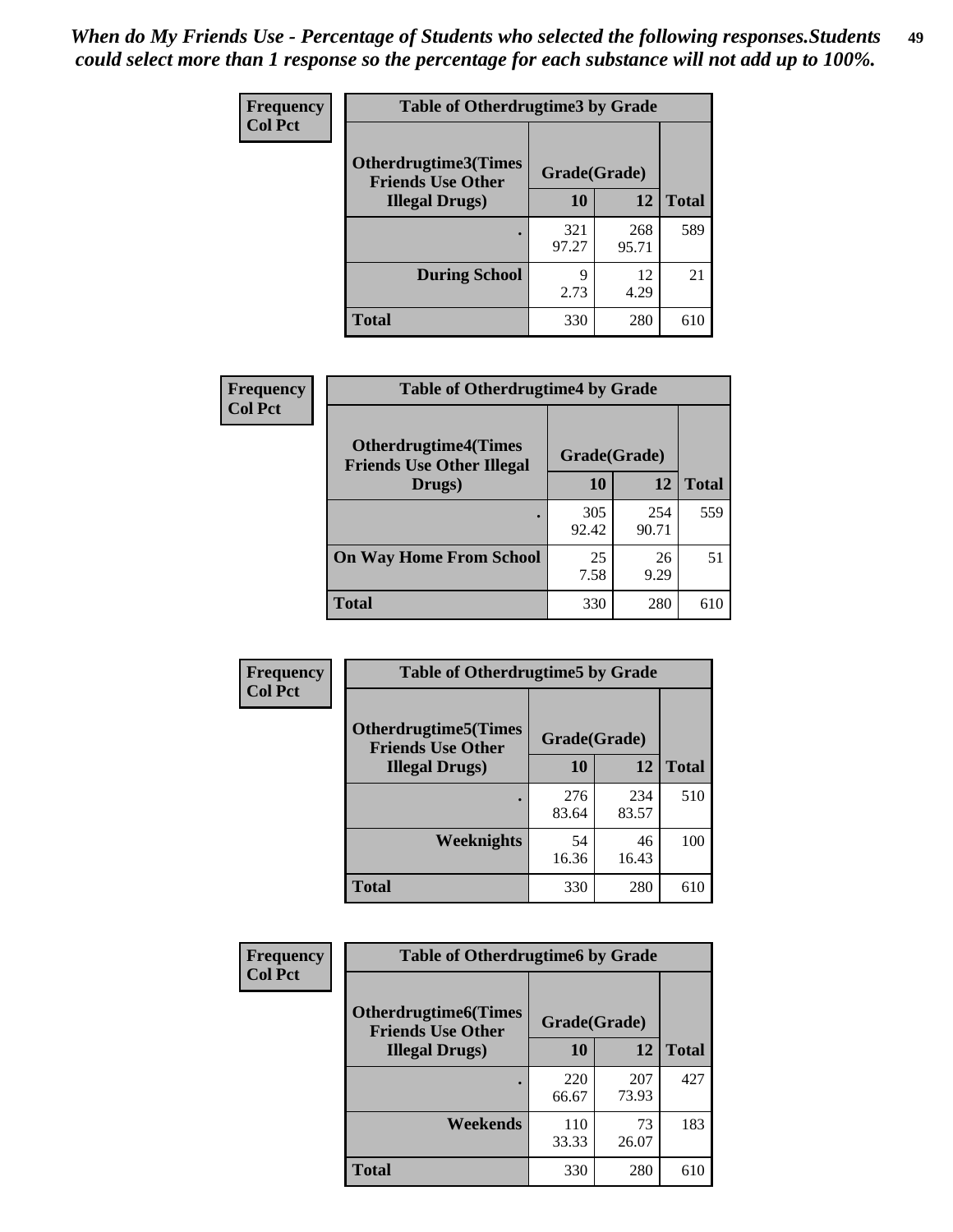| Frequency      | <b>Table of Educationalcohol by Grade</b>                                                                  |              |              |              |  |  |
|----------------|------------------------------------------------------------------------------------------------------------|--------------|--------------|--------------|--|--|
| <b>Col Pct</b> | Educationalcohol(I<br>have been taught<br>about alcohol,<br>tobacco,<br>and other drugs<br>within the last | Grade(Grade) |              |              |  |  |
|                | year at school)                                                                                            | 10           | 12           | <b>Total</b> |  |  |
|                | <b>Yes</b>                                                                                                 | 282<br>85.45 | 118<br>42.14 | 400          |  |  |
|                | N <sub>0</sub>                                                                                             | 48<br>14.55  | 162<br>57.86 | 210          |  |  |
|                | <b>Total</b>                                                                                               | 330          | 280          | 610          |  |  |

| Frequency      | <b>Table of Eversmoked by Grade</b> |              |              |              |  |  |
|----------------|-------------------------------------|--------------|--------------|--------------|--|--|
| <b>Col Pct</b> | Eversmoked(I)<br>have smoked        |              |              |              |  |  |
|                | a cigarette)                        | 10           | 12           | <b>Total</b> |  |  |
|                | <b>Yes</b>                          | 157<br>47.58 | 157<br>56.07 | 314          |  |  |
|                | N <sub>0</sub>                      | 173<br>52.42 | 123<br>43.93 | 296          |  |  |
|                | <b>Total</b>                        | 330          | 280          | 610          |  |  |

| Frequency      | <b>Table of Drovedrinking by Grade</b>                                                                              |                    |              |     |
|----------------|---------------------------------------------------------------------------------------------------------------------|--------------------|--------------|-----|
| <b>Col Pct</b> | Drovedrinking(In<br>the past 30 days I<br>have driven a car<br>or other vehicle<br>while I was<br>drinking alcohol) | Grade(Grade)<br>10 | <b>Total</b> |     |
|                | <b>Yes</b>                                                                                                          | 28<br>8.48         | 38<br>13.57  | 66  |
|                | N <sub>0</sub>                                                                                                      | 302<br>91.52       | 242<br>86.43 | 544 |
|                | <b>Total</b>                                                                                                        | 330                | 280          | 610 |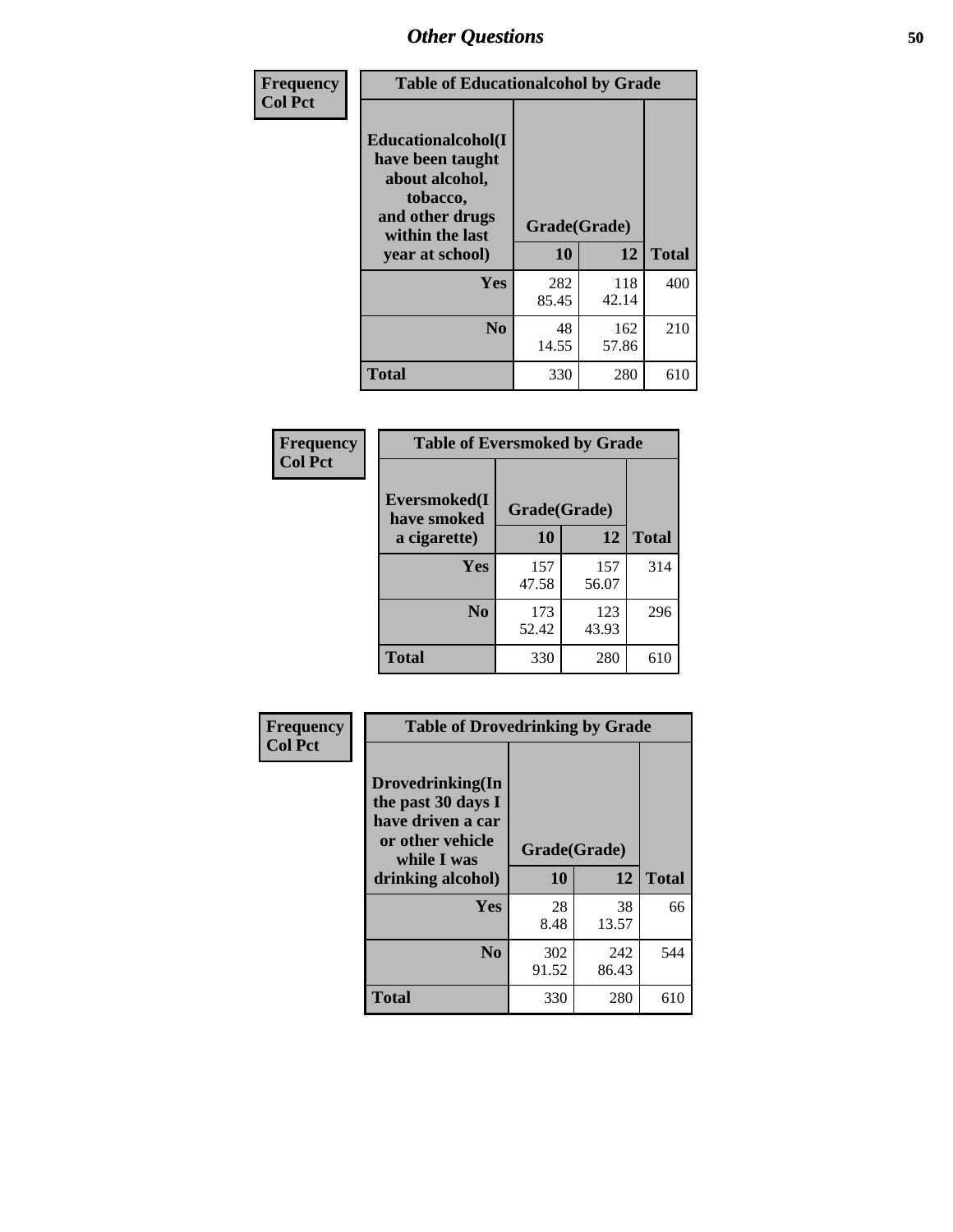| Frequency      |                                                                                                            | <b>Table of Rodedrinking by Grade</b> |              |              |  |  |
|----------------|------------------------------------------------------------------------------------------------------------|---------------------------------------|--------------|--------------|--|--|
| <b>Col Pct</b> | Rodedrinking(In<br>the past 30 days<br>I have ridden in<br>a car with a<br>driver who had<br>been drinking | Grade(Grade)                          |              |              |  |  |
|                | alcohol)                                                                                                   | 10                                    | 12           | <b>Total</b> |  |  |
|                | <b>Yes</b>                                                                                                 | 87<br>26.36                           | 66<br>23.57  | 153          |  |  |
|                | N <sub>0</sub>                                                                                             | 243<br>73.64                          | 214<br>76.43 | 457          |  |  |
|                | <b>Total</b>                                                                                               | 330                                   | 280          | 610          |  |  |

#### **Frequency Col Pct**

| <b>Table of Drugsschool by Grade</b>                                                                                      |              |              |              |  |  |  |
|---------------------------------------------------------------------------------------------------------------------------|--------------|--------------|--------------|--|--|--|
| <b>Drugsschool</b> (During<br>the past 12 months,<br>I have been offered,<br>sold,<br>or given illegal<br>drugs on school | Grade(Grade) |              |              |  |  |  |
| property)                                                                                                                 | 10           | 12           | <b>Total</b> |  |  |  |
| Yes                                                                                                                       | 66<br>20.00  | 45<br>16.07  | 111          |  |  |  |
|                                                                                                                           |              |              |              |  |  |  |
| N <sub>0</sub>                                                                                                            | 264<br>80.00 | 235<br>83.93 | 499          |  |  |  |

| Frequency      | <b>Table of Helpbullied by Grade</b>                                   |                    |              |     |  |  |  |
|----------------|------------------------------------------------------------------------|--------------------|--------------|-----|--|--|--|
| <b>Col Pct</b> | $Helpb$ ullied $(I$<br>would help<br>someone who was<br>being bullied) | Grade(Grade)<br>10 | <b>Total</b> |     |  |  |  |
|                |                                                                        |                    | 12           |     |  |  |  |
|                | <b>Strongly Agree</b>                                                  | 148<br>44.85       | 157<br>56.07 | 305 |  |  |  |
|                | <b>Somewhat Agree</b>                                                  | 134<br>40.61       | 87<br>31.07  | 221 |  |  |  |
|                | <b>Somewhat Disagree</b>                                               | 23<br>6.97         | 20<br>7.14   | 43  |  |  |  |
|                | <b>Strongly Disagree</b>                                               | 25<br>7.58         | 16<br>5.71   | 41  |  |  |  |
|                | <b>Total</b>                                                           | 330                | 280          | 610 |  |  |  |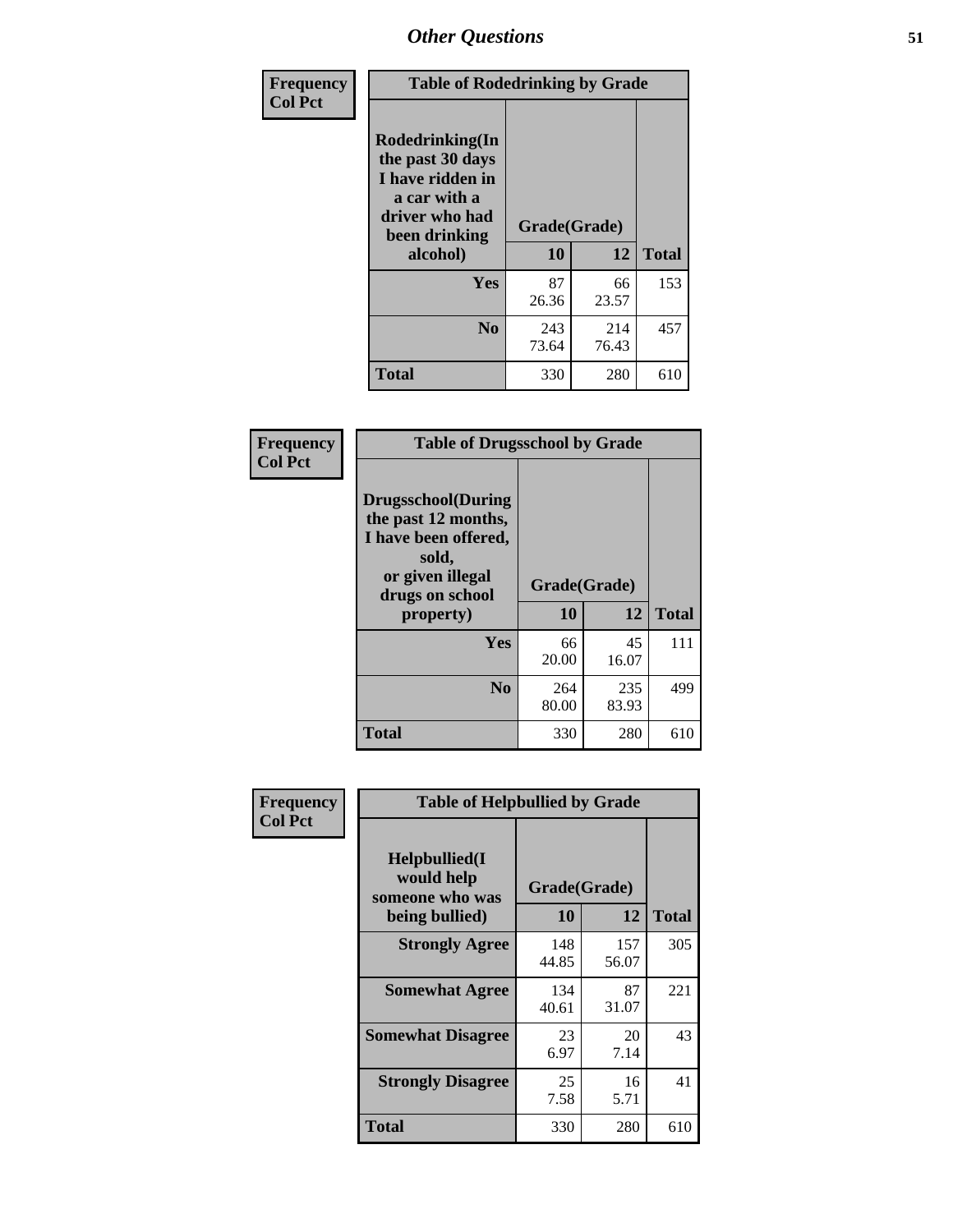| <b>Frequency</b> | <b>Table of Grade by Bingedrinking</b> |                                                                                                         |                                |                              |                   |                               |                               |                        |              |
|------------------|----------------------------------------|---------------------------------------------------------------------------------------------------------|--------------------------------|------------------------------|-------------------|-------------------------------|-------------------------------|------------------------|--------------|
| <b>Row Pct</b>   |                                        | Bingedrinking(I have drunk five or more<br>drinks of alcohol at one sitting during the<br>last 30 days) |                                |                              |                   |                               |                               |                        |              |
|                  | Grade(Grade)   Days                    | $\mathbf{0}$                                                                                            | 1 or<br>$\overline{2}$<br>days | 3 <sub>to</sub><br>5<br>days | 6 to<br>9<br>days | <b>10</b><br>to<br>19<br>days | <b>20</b><br>to<br>29<br>days | All<br>30<br>days      | <b>Total</b> |
|                  | 10                                     | 259<br>78.48                                                                                            | 16<br>4.85                     | 18<br>5.45                   | 10<br>3.03        | 13<br>3.94                    | 11<br>3.33                    | 3<br>0.91              | 330          |
|                  | 12                                     | 207<br>73.93                                                                                            | 15<br>5.36                     | 21<br>7.50                   | 6<br>2.14         | 15<br>5.36                    | 14<br>5.00                    | $\overline{2}$<br>0.71 | 280          |
|                  | <b>Total</b>                           | 466                                                                                                     | 31                             | 39                           | 16                | 28                            | 25                            | 5                      | 610          |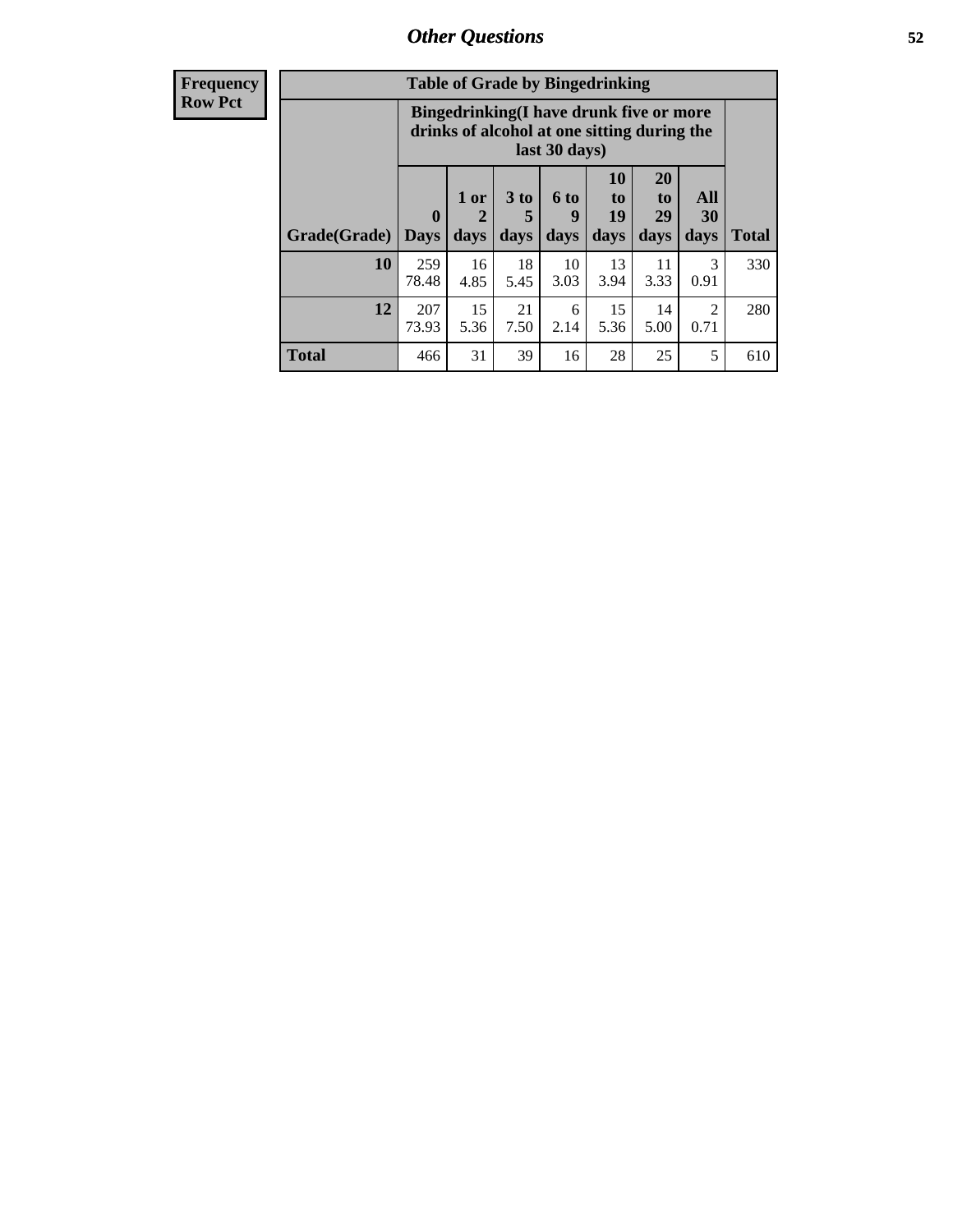### *Nutrition* **53**

| Frequency      |
|----------------|
| <b>Row Pct</b> |

| <b>Table of Grade by Dairy</b> |                          |                                                                 |                                    |                                    |              |  |  |
|--------------------------------|--------------------------|-----------------------------------------------------------------|------------------------------------|------------------------------------|--------------|--|--|
|                                |                          | Dairy (I eat at least 3 servings of dairy<br>products each day) |                                    |                                    |              |  |  |
| Grade(Grade)                   | <b>Strongly</b><br>Agree | <b>Somewhat</b><br>Agree                                        | <b>Somewhat</b><br><b>Disagree</b> | <b>Strongly</b><br><b>Disagree</b> | <b>Total</b> |  |  |
| 10                             | 99<br>30.00              | 121<br>36.67                                                    | 53<br>16.06                        | 57<br>17.27                        | 330          |  |  |
| 12                             | 81<br>28.93              | 116<br>41.43                                                    | 43<br>15.36                        | 40<br>14.29                        | 280          |  |  |
| <b>Total</b>                   | 180                      | 237                                                             | 96                                 | 97                                 | 610          |  |  |

| <b>Frequency</b> |  |
|------------------|--|
| <b>Row Pct</b>   |  |

| <b>Table of Grade by Fruitveg</b>                                        |                          |              |                                   |                                    |              |  |
|--------------------------------------------------------------------------|--------------------------|--------------|-----------------------------------|------------------------------------|--------------|--|
| Fruitveg(I eat at least 5 servings of fruits<br>and vegetables each day) |                          |              |                                   |                                    |              |  |
| Grade(Grade)                                                             | <b>Strongly</b><br>Agree | Agree        | Somewhat   Somewhat  <br>Disagree | <b>Strongly</b><br><b>Disagree</b> | <b>Total</b> |  |
| 10                                                                       | 53<br>16.06              | 108<br>32.73 | 98<br>29.70                       | 71<br>21.52                        | 330          |  |
| 12                                                                       | 41<br>14.64              | 94<br>33.57  | 84<br>30.00                       | 61<br>21.79                        | 280          |  |
| <b>Total</b>                                                             | 94                       | 202          | 182                               | 132                                | 610          |  |

| <b>Frequency</b> | <b>Table of Grade by Cafeteriahealthy</b> |                                                                       |                            |                 |                                    |              |  |  |
|------------------|-------------------------------------------|-----------------------------------------------------------------------|----------------------------|-----------------|------------------------------------|--------------|--|--|
| <b>Row Pct</b>   |                                           | Cafeteriahealthy (School meals in my<br>school cafeteria are healthy) |                            |                 |                                    |              |  |  |
|                  | Grade(Grade)                              | <b>Strongly</b><br>Agree                                              | Somewhat Somewhat<br>Agree | <b>Disagree</b> | <b>Strongly</b><br><b>Disagree</b> | <b>Total</b> |  |  |
|                  | 10                                        | 17<br>5.15                                                            | 99<br>30.00                | 81<br>24.55     | 133<br>40.30                       | 330          |  |  |
|                  | 12                                        | 11<br>3.93                                                            | 63<br>22.50                | 64<br>22.86     | 142<br>50.71                       | 280          |  |  |
|                  | Total                                     | 28                                                                    | 162                        | 145             | 275                                | 610          |  |  |

| <b>Frequency</b> |
|------------------|
| <b>Row Pct</b>   |

| <b>Table of Grade by Cafeterianutrition</b> |                                                                                           |                   |                             |                                    |              |  |
|---------------------------------------------|-------------------------------------------------------------------------------------------|-------------------|-----------------------------|------------------------------------|--------------|--|
|                                             | <b>Cafeterianutrition</b> (Facts about nutrition<br>are available in my school cafeteria) |                   |                             |                                    |              |  |
| Grade(Grade)                                | <b>Strongly</b><br>Agree                                                                  | Somewhat<br>Agree | <b>Somewhat</b><br>Disagree | <b>Strongly</b><br><b>Disagree</b> | <b>Total</b> |  |
| 10                                          | 40<br>12.12                                                                               | 107<br>32.42      | 78<br>23.64                 | 105<br>31.82                       | 330          |  |
| 12                                          | 33<br>11.79                                                                               | 86<br>30.71       | 69<br>24.64                 | 92<br>32.86                        | 280          |  |
| <b>Total</b>                                | 73                                                                                        | 193               | 147                         | 197                                | 610          |  |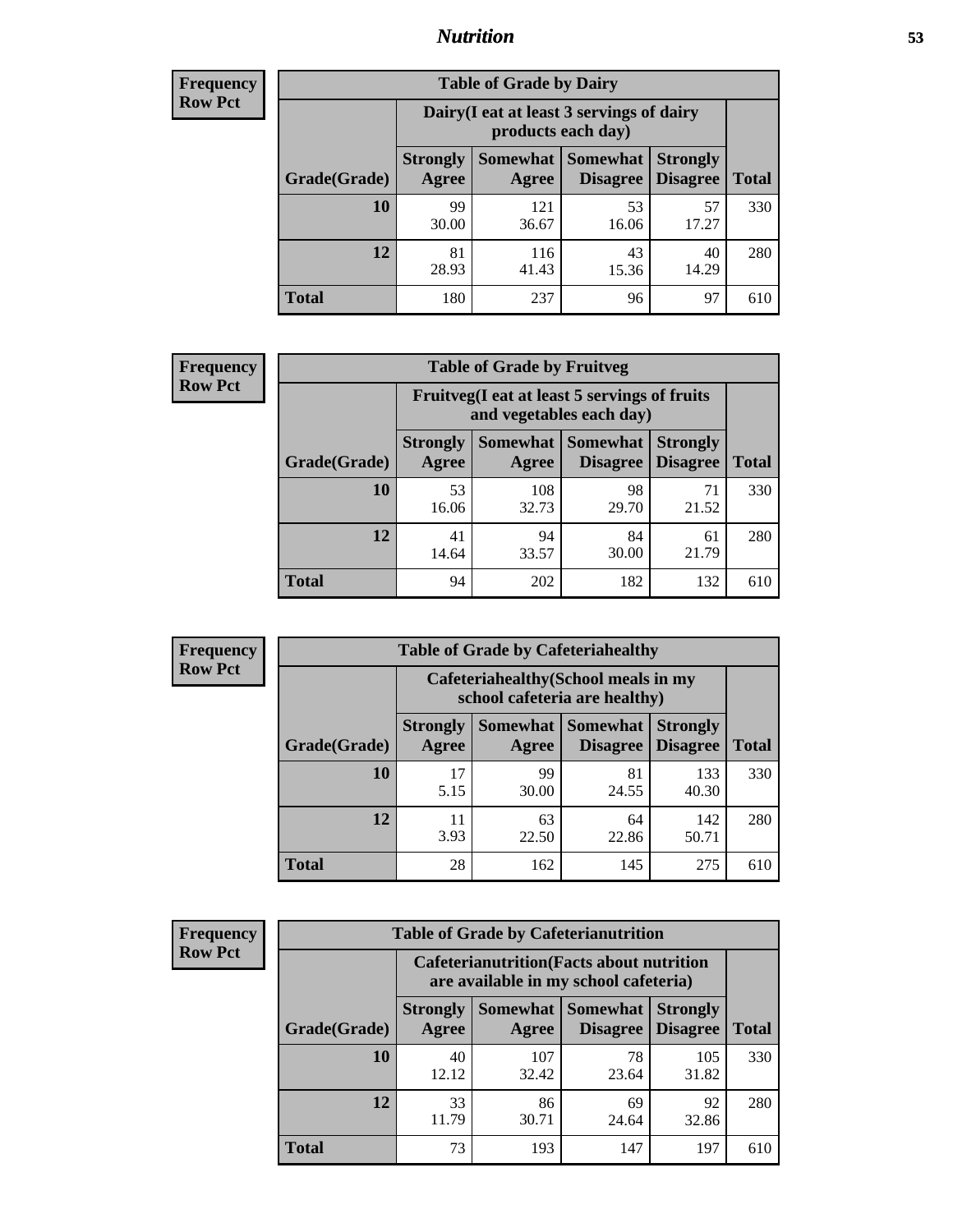### *Nutrition* **54**

| <b>Frequency</b> |
|------------------|
| <b>Row Pct</b>   |

| <b>Table of Grade by Schoollunch</b> |                                                                                                                                           |                                                                 |            |              |     |  |  |
|--------------------------------------|-------------------------------------------------------------------------------------------------------------------------------------------|-----------------------------------------------------------------|------------|--------------|-----|--|--|
|                                      |                                                                                                                                           | Schoollunch(I eat school lunch three or<br>more times per week) |            |              |     |  |  |
| Grade(Grade)                         | Somewhat<br><b>Somewhat</b><br><b>Strongly</b><br><b>Strongly</b><br><b>Disagree</b><br>Agree<br><b>Disagree</b><br><b>Total</b><br>Agree |                                                                 |            |              |     |  |  |
| 10                                   | 129<br>39.09                                                                                                                              | 71<br>21.52                                                     | 29<br>8.79 | 101<br>30.61 | 330 |  |  |
| 12                                   | 123<br>43.93                                                                                                                              | 65<br>23.21                                                     | 8<br>2.86  | 84<br>30.00  | 280 |  |  |
| <b>Total</b>                         | 252                                                                                                                                       | 136                                                             | 37         | 185          | 610 |  |  |

| <b>Frequency</b> |  |
|------------------|--|
| <b>Row Pct</b>   |  |

| <b>Table of Grade by Foodchoices</b> |                                                                     |              |                               |                                    |              |  |
|--------------------------------------|---------------------------------------------------------------------|--------------|-------------------------------|------------------------------------|--------------|--|
|                                      | Foodchoices (I make healthy food choices in<br>my school cafeteria) |              |                               |                                    |              |  |
| Grade(Grade)                         | <b>Strongly</b><br>Agree                                            | Agree        | Somewhat Somewhat<br>Disagree | <b>Strongly</b><br><b>Disagree</b> | <b>Total</b> |  |
| 10                                   | 48<br>14.55                                                         | 116<br>35.15 | 58<br>17.58                   | 108<br>32.73                       | 330          |  |
| 12                                   | 49<br>17.50                                                         | 96<br>34.29  | 54<br>19.29                   | 81<br>28.93                        | 280          |  |
| <b>Total</b>                         | 97                                                                  | 212          | 112                           | 189                                | 610          |  |

| <b>Frequency</b> | <b>Table of Grade by Wholewheat</b> |                                                                                     |              |                                   |                                    |              |  |  |  |
|------------------|-------------------------------------|-------------------------------------------------------------------------------------|--------------|-----------------------------------|------------------------------------|--------------|--|--|--|
| <b>Row Pct</b>   |                                     | Wholewheat (There are whole wheat and<br>multigrain breads and cereals available in |              |                                   |                                    |              |  |  |  |
|                  | Grade(Grade)                        | <b>Strongly</b><br>Agree                                                            | Agree        | Somewhat   Somewhat  <br>Disagree | <b>Strongly</b><br><b>Disagree</b> | <b>Total</b> |  |  |  |
|                  | 10                                  | 59<br>17.88                                                                         | 120<br>36.36 | 59<br>17.88                       | 92<br>27.88                        | 330          |  |  |  |
|                  | 12                                  | 46<br>16.43                                                                         | 74<br>26.43  | 48<br>17.14                       | 112<br>40.00                       | 280          |  |  |  |
|                  | <b>Total</b>                        | 105                                                                                 | 194          | 107                               | 204                                | 610          |  |  |  |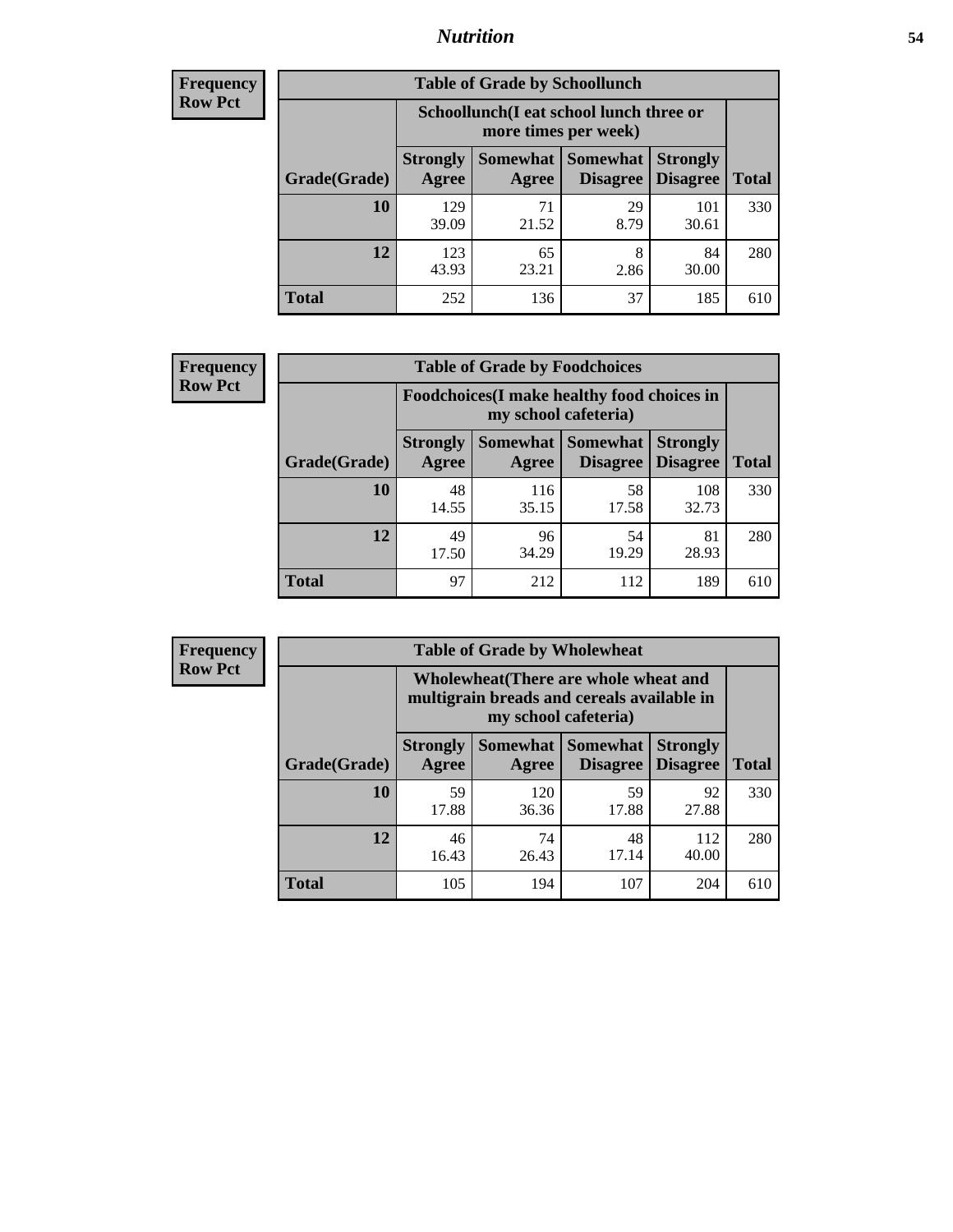### *Nutrition* **55**

**Frequency Row Pct**

| <b>Table of Grade by Healthyvending</b> |                                                                                                                                               |                          |                                    |                                    |              |  |  |  |
|-----------------------------------------|-----------------------------------------------------------------------------------------------------------------------------------------------|--------------------------|------------------------------------|------------------------------------|--------------|--|--|--|
|                                         | Healthyvending (If only healthy snacks and<br>beverages were available in the vending<br>machines during the school day,<br>I would buy them) |                          |                                    |                                    |              |  |  |  |
| Grade(Grade)                            | <b>Strongly</b><br>Agree                                                                                                                      | <b>Somewhat</b><br>Agree | <b>Somewhat</b><br><b>Disagree</b> | <b>Strongly</b><br><b>Disagree</b> | <b>Total</b> |  |  |  |
| 10                                      | 56<br>16.97                                                                                                                                   | 128<br>38.79             | 58<br>17.58                        | 88<br>26.67                        | 330          |  |  |  |
| 12                                      | 64<br>22.86                                                                                                                                   | 66<br>23.57              | 61<br>21.79                        | 89<br>31.79                        | 280          |  |  |  |
| <b>Total</b>                            | 120                                                                                                                                           | 194                      | 119                                | 177                                | 610          |  |  |  |

**Frequency Row Pct**

| <b>Table of Grade by Schoolbreakfast</b> |                                                                                                                                         |                     |                                    |                                    |              |  |  |
|------------------------------------------|-----------------------------------------------------------------------------------------------------------------------------------------|---------------------|------------------------------------|------------------------------------|--------------|--|--|
|                                          | Schoolbreakfast (If breakfast were<br>available at school,<br>but outside the cafeteria,<br>I would eat breakfast at school more often) |                     |                                    |                                    |              |  |  |
| Grade(Grade)                             | <b>Strongly</b><br>Agree                                                                                                                | Somewhat  <br>Agree | <b>Somewhat</b><br><b>Disagree</b> | <b>Strongly</b><br><b>Disagree</b> | <b>Total</b> |  |  |
| 10                                       | 99<br>30.00                                                                                                                             | 116<br>35.15        | 49<br>14.85                        | 66<br>20.00                        | 330          |  |  |
| 12                                       | 111<br>39.64                                                                                                                            | 84<br>30.00         | 38<br>13.57                        | 47<br>16.79                        | 280          |  |  |
| <b>Total</b>                             | 210                                                                                                                                     | 200                 | 87                                 | 113                                | 610          |  |  |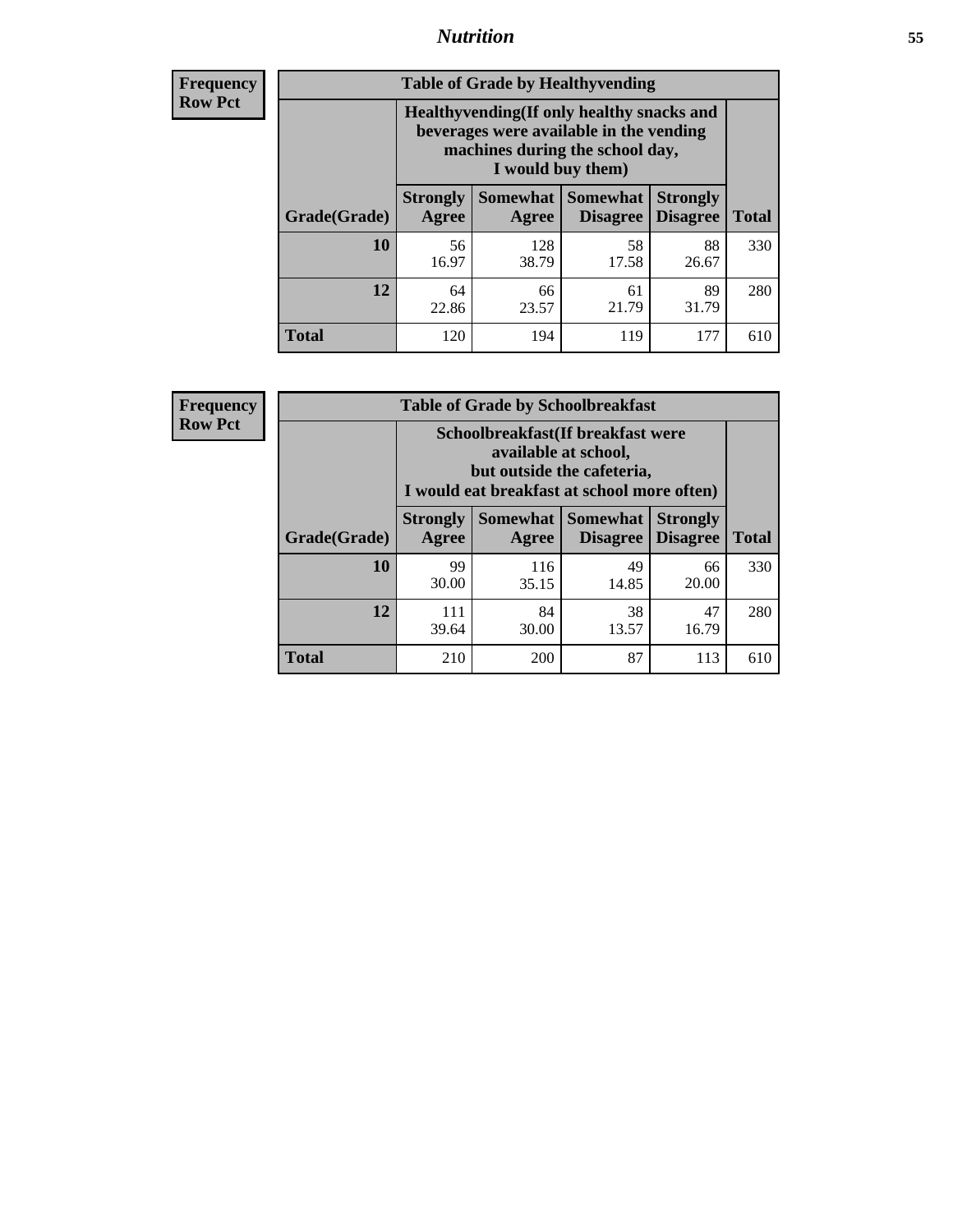| Frequency<br><b>Col Pct</b> | <b>Table of Educationaids by Grade</b>                                                                    |                    |              |              |  |  |
|-----------------------------|-----------------------------------------------------------------------------------------------------------|--------------------|--------------|--------------|--|--|
|                             | <b>Educationaids</b> (I<br>have been<br>taught about<br><b>HIV/AIDS</b> at<br>school in the<br>past year) | Grade(Grade)<br>10 | 12           | <b>Total</b> |  |  |
|                             | <b>Yes</b>                                                                                                | 296<br>89.70       | 122<br>43.57 | 418          |  |  |
|                             | N <sub>0</sub>                                                                                            | 34<br>10.30        | 158<br>56.43 | 192          |  |  |
|                             | <b>Total</b>                                                                                              | 330                | 280          | 610          |  |  |

| Frequency      | <b>Table of Educationcharacter by Grade</b>                                                  |              |              |              |
|----------------|----------------------------------------------------------------------------------------------|--------------|--------------|--------------|
| <b>Col Pct</b> | <b>Educationcharacter(I)</b><br>have been taught<br>about character<br>education in the past | Grade(Grade) |              |              |
|                | year at school)                                                                              | 10           | 12           | <b>Total</b> |
|                | Yes                                                                                          | 240<br>72.73 | 144<br>51.43 | 384          |
|                | N <sub>0</sub>                                                                               | 90<br>27.27  | 136<br>48.57 | 226          |
|                | <b>Total</b>                                                                                 | 330          | 280          | 610          |

| Frequency      | <b>Table of Gradcoach1 by Grade</b>              |              |              |              |
|----------------|--------------------------------------------------|--------------|--------------|--------------|
| <b>Col Pct</b> | Gradcoach1(I<br>know who my<br><b>Graduation</b> | Grade(Grade) |              |              |
|                | Coach is)                                        | 10           | 12           | <b>Total</b> |
|                | Yes                                              | 129<br>39.09 | 146<br>52.14 | 275          |
|                | N <sub>0</sub>                                   | 201<br>60.91 | 134<br>47.86 | 335          |
|                | <b>Total</b>                                     | 330          | 280          | 610          |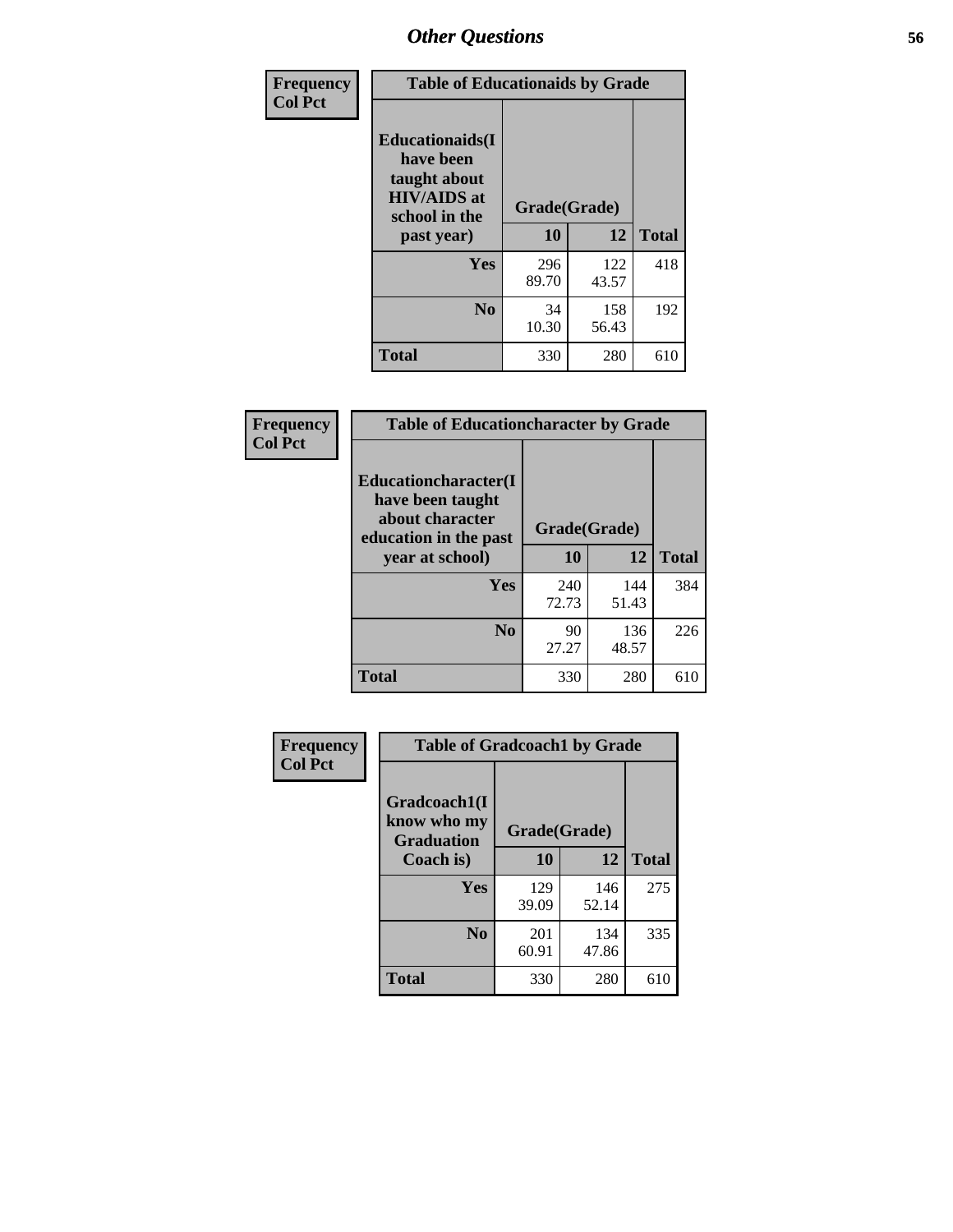| Frequency      | <b>Table of Gradcoach2 by Grade</b>  |              |              |              |
|----------------|--------------------------------------|--------------|--------------|--------------|
| <b>Col Pct</b> | Gradcoach2(I<br>have<br>contacted my |              |              |              |
|                | <b>Graduation</b>                    | Grade(Grade) |              |              |
|                | Coach)                               | 10           | 12           | <b>Total</b> |
|                | Yes                                  | 34<br>10.30  | 62<br>22.14  | 96           |
|                | N <sub>0</sub>                       | 296<br>89.70 | 218<br>77.86 | 514          |
|                | <b>Total</b>                         | 330          | 280          | 610          |

| <b>Frequency</b><br><b>Col Pct</b> | <b>Table of Gradcoach3 by Grade</b>                                         |              |              |              |
|------------------------------------|-----------------------------------------------------------------------------|--------------|--------------|--------------|
|                                    | Gradcoach3(I<br>have received<br>assistance<br>from my<br><b>Graduation</b> | Grade(Grade) |              |              |
|                                    | Coach)                                                                      | 10           | 12           | <b>Total</b> |
|                                    | Yes                                                                         | 27<br>8.18   | 50<br>17.86  | 77           |
|                                    | N <sub>0</sub>                                                              | 86<br>26.06  | 62<br>22.14  | 148          |
|                                    | Don't know                                                                  | 217<br>65.76 | 168<br>60.00 | 385          |
|                                    | <b>Total</b>                                                                | 330          | 280          | 610          |

| Frequency<br><b>Col Pct</b> | <b>Table of Selfharm by Grade</b>                                                                                                                                                      |                    |              |              |
|-----------------------------|----------------------------------------------------------------------------------------------------------------------------------------------------------------------------------------|--------------------|--------------|--------------|
|                             | <b>Selfharm</b> (During<br>the past 12<br>months,<br>I harmed myself<br>on purpose<br><b>Suicideconsider</b><br>During the past<br>12 months,<br>I seriously<br>considered<br>suicide) | Grade(Grade)<br>10 | 12           | <b>Total</b> |
|                             | <b>Yes</b>                                                                                                                                                                             | 49                 | 33           | 82           |
|                             |                                                                                                                                                                                        | 14.85              | 11.79        |              |
|                             | N <sub>0</sub>                                                                                                                                                                         | 281<br>85.15       | 247<br>88.21 | 528          |
|                             | <b>Total</b>                                                                                                                                                                           | 330                | 280          | 610          |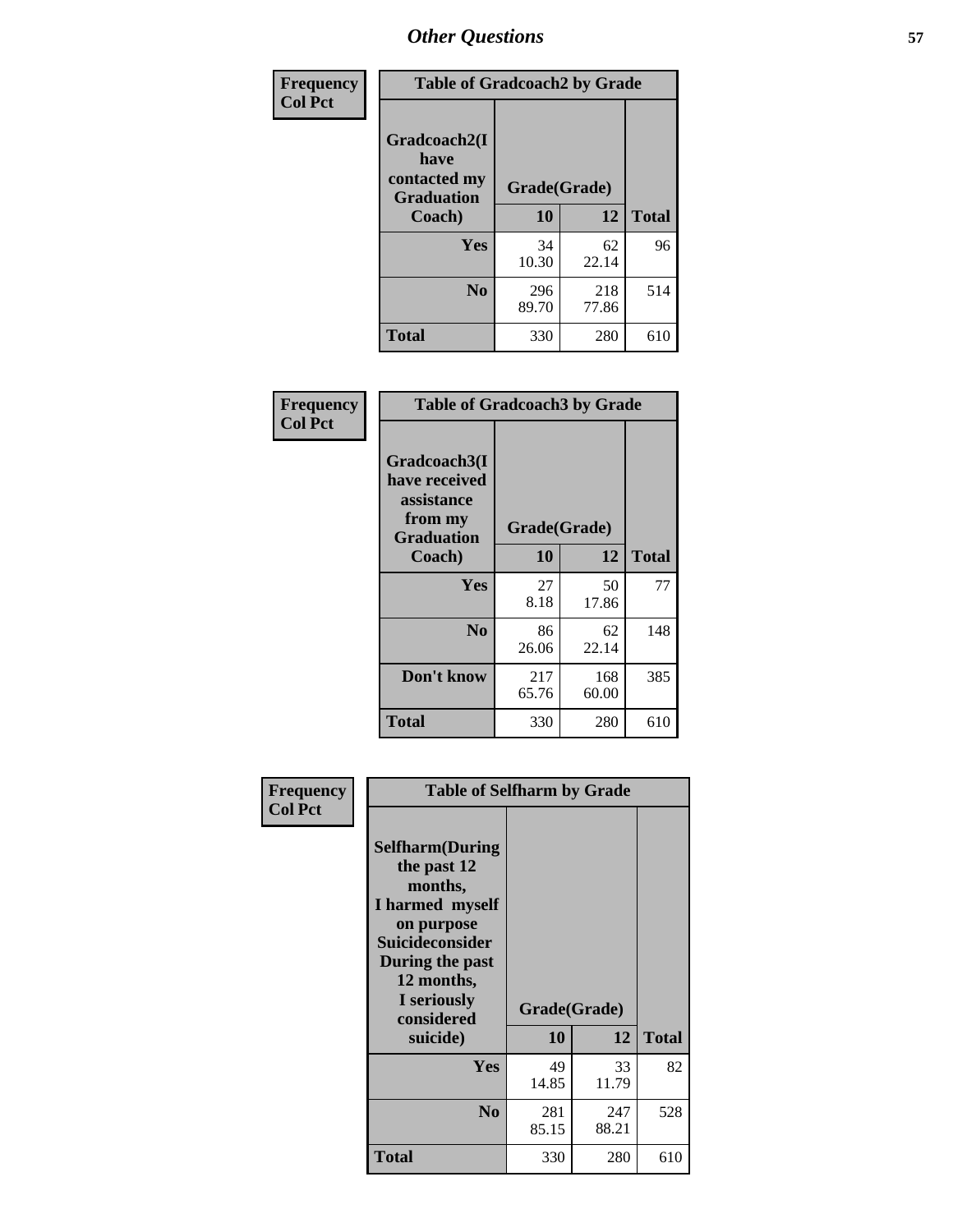| <b>Frequency</b> | <b>Table of Suicideconsider by Grade</b> |              |              |              |
|------------------|------------------------------------------|--------------|--------------|--------------|
| <b>Col Pct</b>   |                                          | Grade(Grade) |              |              |
|                  | Suicideconsider                          | <b>10</b>    | 12           | <b>Total</b> |
|                  | Yes                                      | 54<br>16.36  | 31<br>11.07  | 85           |
|                  | N <sub>0</sub>                           | 276<br>83.64 | 249<br>88.93 | 525          |
|                  | Total                                    | 330          | 280          | 610          |

| Frequency      | <b>Table of Suicideattempt by Grade</b>              |              |              |              |
|----------------|------------------------------------------------------|--------------|--------------|--------------|
| <b>Col Pct</b> | Suicideattempt(I<br>have attempted<br>suicide in the | Grade(Grade) |              |              |
|                | last year)                                           | 10           | 12           | <b>Total</b> |
|                | Yes                                                  | 29<br>8.79   | 22<br>7.86   | 51           |
|                | N <sub>0</sub>                                       | 301<br>91.21 | 258<br>92.14 | 559          |
|                | <b>Total</b>                                         | 330          | 280          | 610          |

| Frequency      | <b>Table of Instantmessaged by Grade</b>               |              |              |              |
|----------------|--------------------------------------------------------|--------------|--------------|--------------|
| <b>Col Pct</b> | Instantmessaged(I<br>have instant<br>messaged people I | Grade(Grade) |              |              |
|                | do not even know)                                      | 10           | 12           | <b>Total</b> |
|                | Yes                                                    | 152<br>46.06 | 110<br>39.29 | 262          |
|                | N <sub>0</sub>                                         | 178<br>53.94 | 170<br>60.71 | 348          |
|                | <b>Total</b>                                           | 330          | 280          | 610          |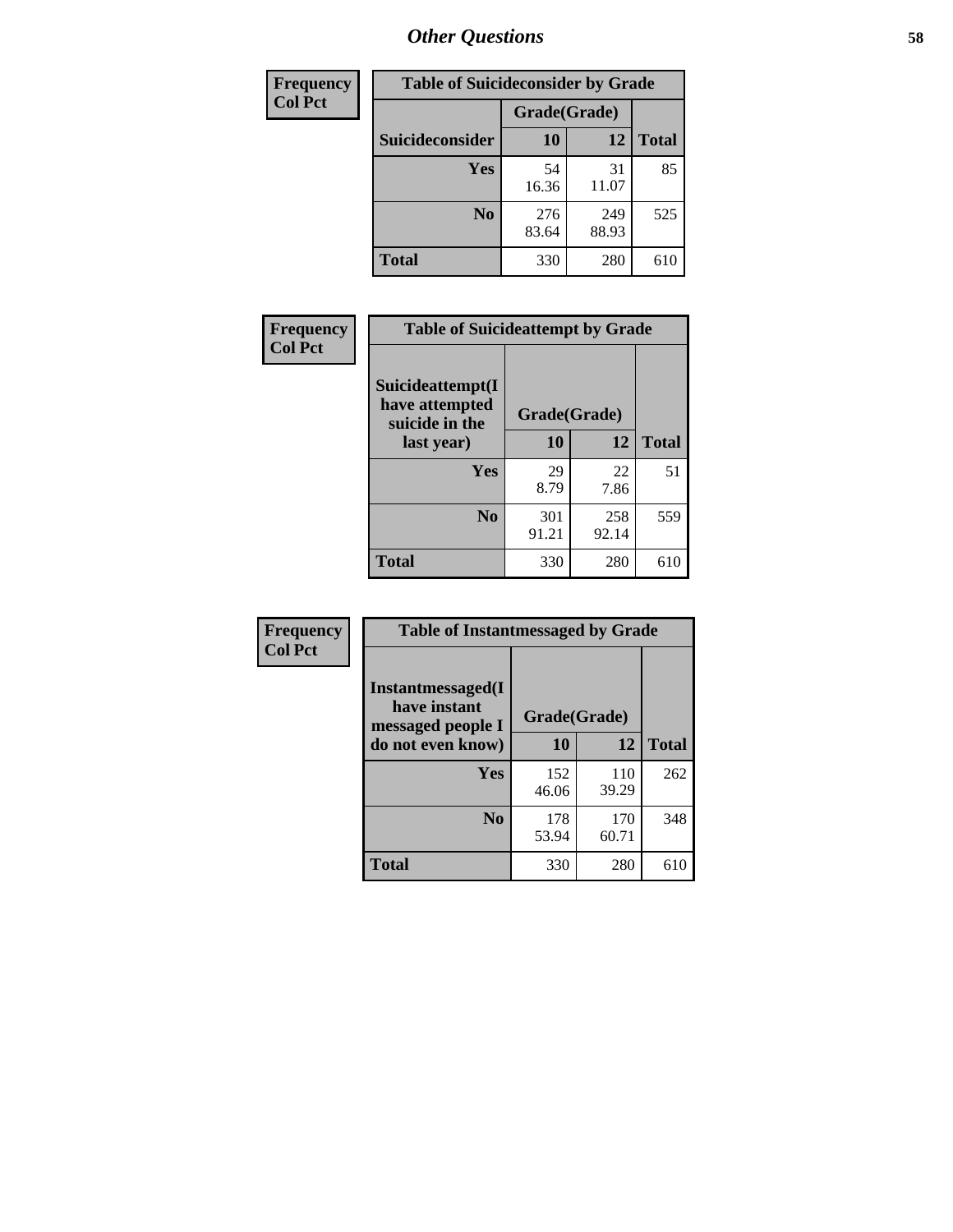| Frequency      | <b>Table of Getsalong by Grade</b>                          |              |              |              |
|----------------|-------------------------------------------------------------|--------------|--------------|--------------|
| <b>Col Pct</b> | <b>Getsalong</b> (I get<br>along with other<br>students and |              | Grade(Grade) |              |
|                | adults)                                                     | 10           | 12           | <b>Total</b> |
|                | <b>Strongly Agree</b>                                       | 167<br>50.61 | 157<br>56.07 | 324          |
|                | <b>Somewhat Agree</b>                                       | 133<br>40.30 | 100<br>35.71 | 233          |
|                | <b>Somewhat Disagree</b>                                    | 16<br>4.85   | 11<br>3.93   | 27           |
|                | <b>Strongly Disagree</b>                                    | 14<br>4.24   | 12<br>4.29   | 26           |
|                | Total                                                       | 330          | 280          | 610          |

| Frequency<br>  Col Pct |
|------------------------|

| <b>Table of Safehome by Grade</b> |              |              |     |  |
|-----------------------------------|--------------|--------------|-----|--|
| Safehome(I feel<br>safe at home)  | <b>Total</b> |              |     |  |
| <b>Strongly Agree</b>             | 194<br>58.79 | 218<br>77.86 | 412 |  |
| <b>Somewhat Agree</b>             | 103<br>31.21 | 39<br>13.93  | 142 |  |
| <b>Somewhat Disagree</b>          | 20<br>6.06   | 10<br>3.57   | 30  |  |
| <b>Strongly Disagree</b>          | 13<br>3.94   | 13<br>4.64   | 26  |  |
| <b>Total</b>                      | 330          | 280          | 610 |  |

| Frequency      | <b>Table of Adulttalk by Grade</b>                                                   |              |              |              |
|----------------|--------------------------------------------------------------------------------------|--------------|--------------|--------------|
| <b>Col Pct</b> | <b>Adulttalk</b> (I<br>know an<br>adult at<br>school that<br>I can talk<br>with if I | Grade(Grade) |              |              |
|                | need help)                                                                           | 10           | 12           | <b>Total</b> |
|                | <b>Yes</b>                                                                           | 231<br>70.00 | 204<br>72.86 | 435          |
|                | N <sub>0</sub>                                                                       | 99<br>30.00  | 76<br>27.14  | 175          |
|                | <b>Total</b>                                                                         | 330          | 280          | 610          |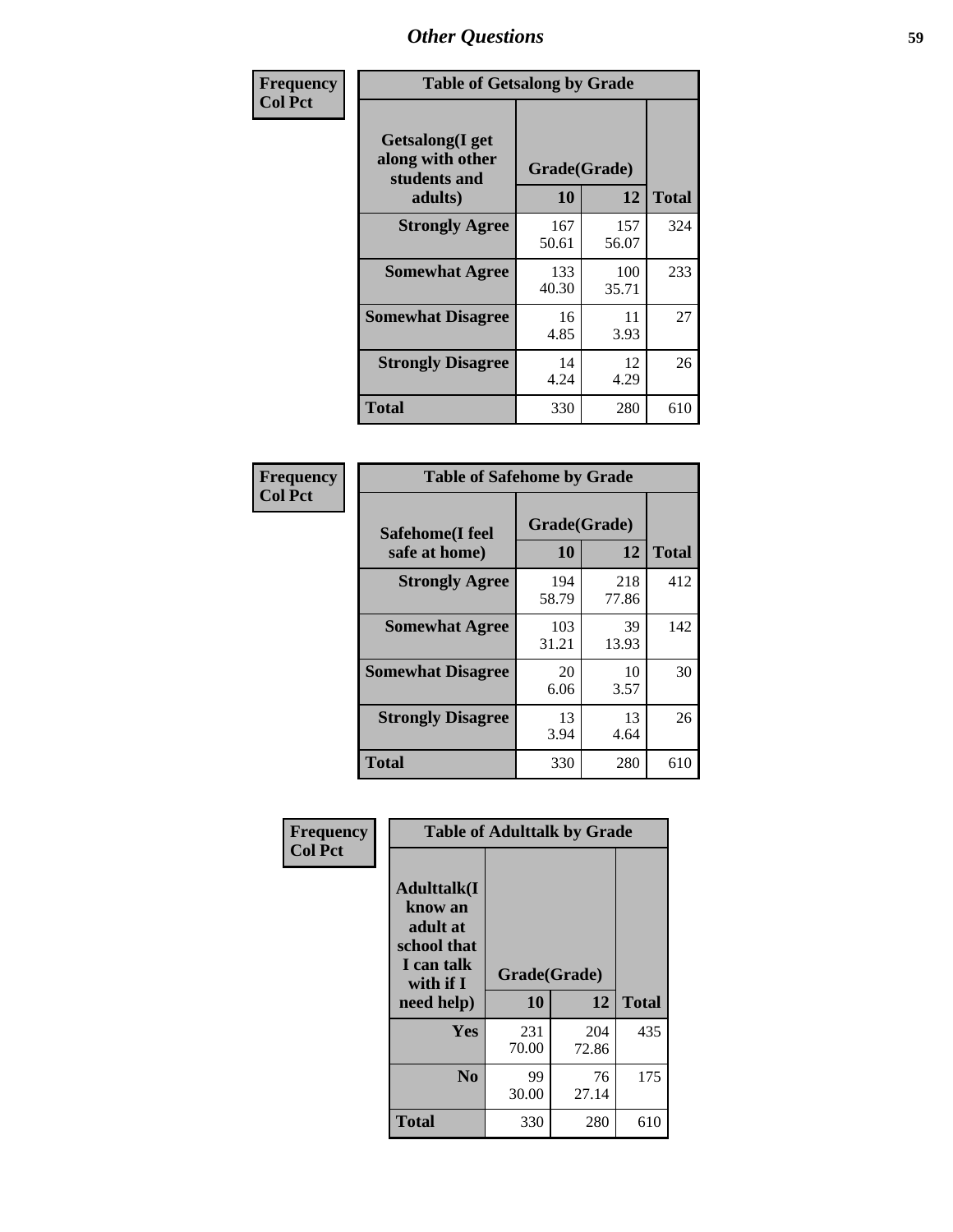**Frequency Row Pct**

| <b>Table of Grade by Tytime</b> |             |                                                                                                                               |             |             |            |             |     |  |  |
|---------------------------------|-------------|-------------------------------------------------------------------------------------------------------------------------------|-------------|-------------|------------|-------------|-----|--|--|
|                                 |             | Tvtime(On an average school day,<br>how much unsupervised time do I spend watching TV)                                        |             |             |            |             |     |  |  |
| Grade(Grade)                    | None        | <b>Less that</b><br>$4 - 5$<br>$2 - 3$<br>$6+$<br>hour/day<br>hours/day<br>hours/day<br>hour/day<br>hours/day<br><b>Total</b> |             |             |            |             |     |  |  |
| 10                              | 48<br>14.55 | 63<br>19.09                                                                                                                   | 63<br>19.09 | 81<br>24.55 | 32<br>9.70 | 43<br>13.03 | 330 |  |  |
| 12                              | 52<br>18.57 | 69<br>24.64                                                                                                                   | 46<br>16.43 | 77<br>27.50 | 17<br>6.07 | 19<br>6.79  | 280 |  |  |
| <b>Total</b>                    | 100         | 132                                                                                                                           | 109         | 158         | 49         | 62          | 610 |  |  |

**Frequency Row Pct**

| <b>Table of Grade by Computertime</b> |             |                                                                                                   |             |             |            |            |              |  |
|---------------------------------------|-------------|---------------------------------------------------------------------------------------------------|-------------|-------------|------------|------------|--------------|--|
|                                       |             | Computertime (On an average school day,<br>how much unsupervised time do I spend on the computer) |             |             |            |            |              |  |
|                                       |             | <b>Less that</b>                                                                                  |             | $2 - 3$     | $4 - 5$    | $6+$       |              |  |
| Grade(Grade)                          | None        | hour/day                                                                                          | hour/day    | hours/day   | hours/day  | hours/day  | <b>Total</b> |  |
| 10                                    | 76<br>23.03 | 83<br>25.15                                                                                       | 61<br>18.48 | 61<br>18.48 | 20<br>6.06 | 29<br>8.79 | 330          |  |
| 12                                    | 60<br>21.43 | 84<br>30.00                                                                                       | 47<br>16.79 | 52<br>18.57 | 18<br>6.43 | 19<br>6.79 | 280          |  |
| <b>Total</b>                          | 136         | 167                                                                                               | 108         | 113         | 38         | 48         | 610          |  |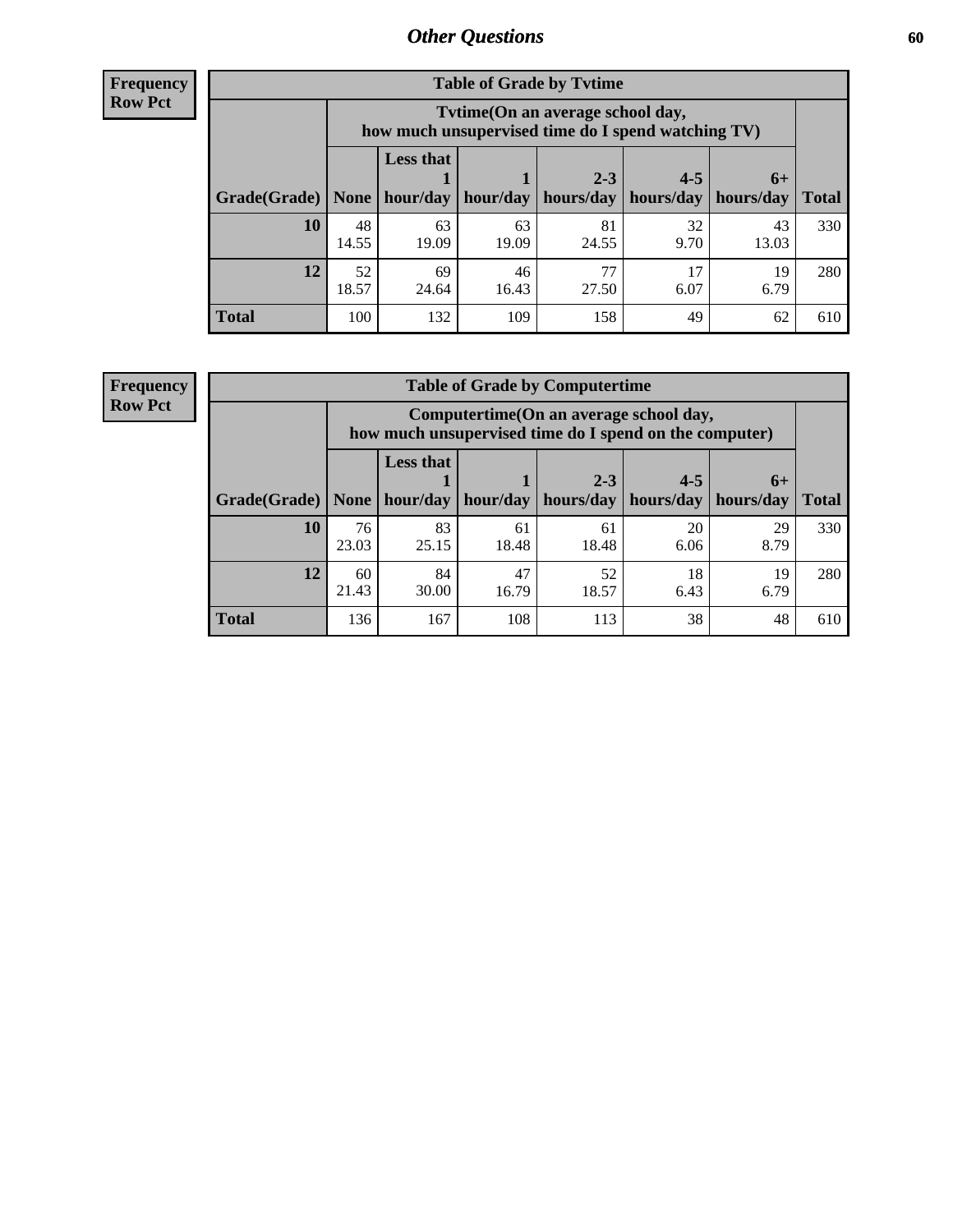#### *Questions about Driving Laws* **61** *Driving Questions were asked only of high school students.*

| <b>Frequency</b> |
|------------------|
| <b>Row Pct</b>   |

| <b>Table of Grade by License1</b> |                                     |                                                                                                                                           |                |            |                      |              |  |  |  |
|-----------------------------------|-------------------------------------|-------------------------------------------------------------------------------------------------------------------------------------------|----------------|------------|----------------------|--------------|--|--|--|
|                                   |                                     | License1(During the first 6 months of driving<br>with a provisional license,<br>the only passengers who can ride with the<br>driver are:) |                |            |                      |              |  |  |  |
| Grade(Grade)                      | <b>Parent or</b><br><b>Guardian</b> | Family<br><b>Members</b>                                                                                                                  | <b>Friends</b> | Anyone     | Don't<br><b>Know</b> | <b>Total</b> |  |  |  |
| 10                                | 94<br>28.48                         | 141<br>42.73                                                                                                                              | 12<br>3.64     | 16<br>4.85 | 67<br>20.30          | 330          |  |  |  |
| 12                                | 96<br>34.29                         | 130<br>46.43                                                                                                                              | 11<br>3.93     | 24<br>8.57 | 19<br>6.79           | 280          |  |  |  |
| <b>Total</b>                      | 190                                 | 271                                                                                                                                       | 23             | 40         | 86                   | 610          |  |  |  |

| <b>Frequency</b> |              | <b>Table of Grade by License2</b> |                                                                                                                      |                  |                                                      |                      |              |  |  |
|------------------|--------------|-----------------------------------|----------------------------------------------------------------------------------------------------------------------|------------------|------------------------------------------------------|----------------------|--------------|--|--|
| <b>Row Pct</b>   |              |                                   | License $2(17 \text{ yr})$ old drivers with a<br>provisional driver's license cannot<br>drive between the hours of:) |                  |                                                      |                      |              |  |  |
|                  | Grade(Grade) | <b>Midnight</b><br>to 6am         | 1am<br>to<br>5am                                                                                                     | 1am<br>to<br>6am | N <sub>0</sub><br>curfew<br>for $17$<br>year<br>olds | Don't<br><b>Know</b> | <b>Total</b> |  |  |
|                  | 10           | 147<br>44.55                      | 29<br>8.79                                                                                                           | 27<br>8.18       | 33<br>10.00                                          | 94<br>28.48          | 330          |  |  |
|                  | 12           | 165<br>58.93                      | 35<br>12.50                                                                                                          | 28<br>10.00      | 18<br>6.43                                           | 34<br>12.14          | 280          |  |  |
|                  | <b>Total</b> | 312                               | 64                                                                                                                   | 55               | 51                                                   | 128                  | 610          |  |  |

| Frequency      | <b>Table of Grade by License3</b> |                      |                                                                                        |             |            |             |               |              |  |
|----------------|-----------------------------------|----------------------|----------------------------------------------------------------------------------------|-------------|------------|-------------|---------------|--------------|--|
| <b>Row Pct</b> |                                   |                      | License3(For drivers under the age of 21,<br>what level of alcohol is considered DUI?) |             |            |             |               |              |  |
|                | Grade(Grade)                      | Any<br><b>Amount</b> | 0.02                                                                                   | 0.04        | 0.06       | 0.08        | Don't<br>know | <b>Total</b> |  |
|                | 10                                | 47<br>14.24          | 75<br>22.73                                                                            | 31<br>9.39  | 24<br>7.27 | 39<br>11.82 | 114<br>34.55  | 330          |  |
|                | 12                                | 58<br>20.71          | 92<br>32.86                                                                            | 29<br>10.36 | 14<br>5.00 | 33<br>11.79 | 54<br>19.29   | 280          |  |
|                | <b>Total</b>                      | 105                  | 167                                                                                    | 60          | 38         | 72          | 168           | 610          |  |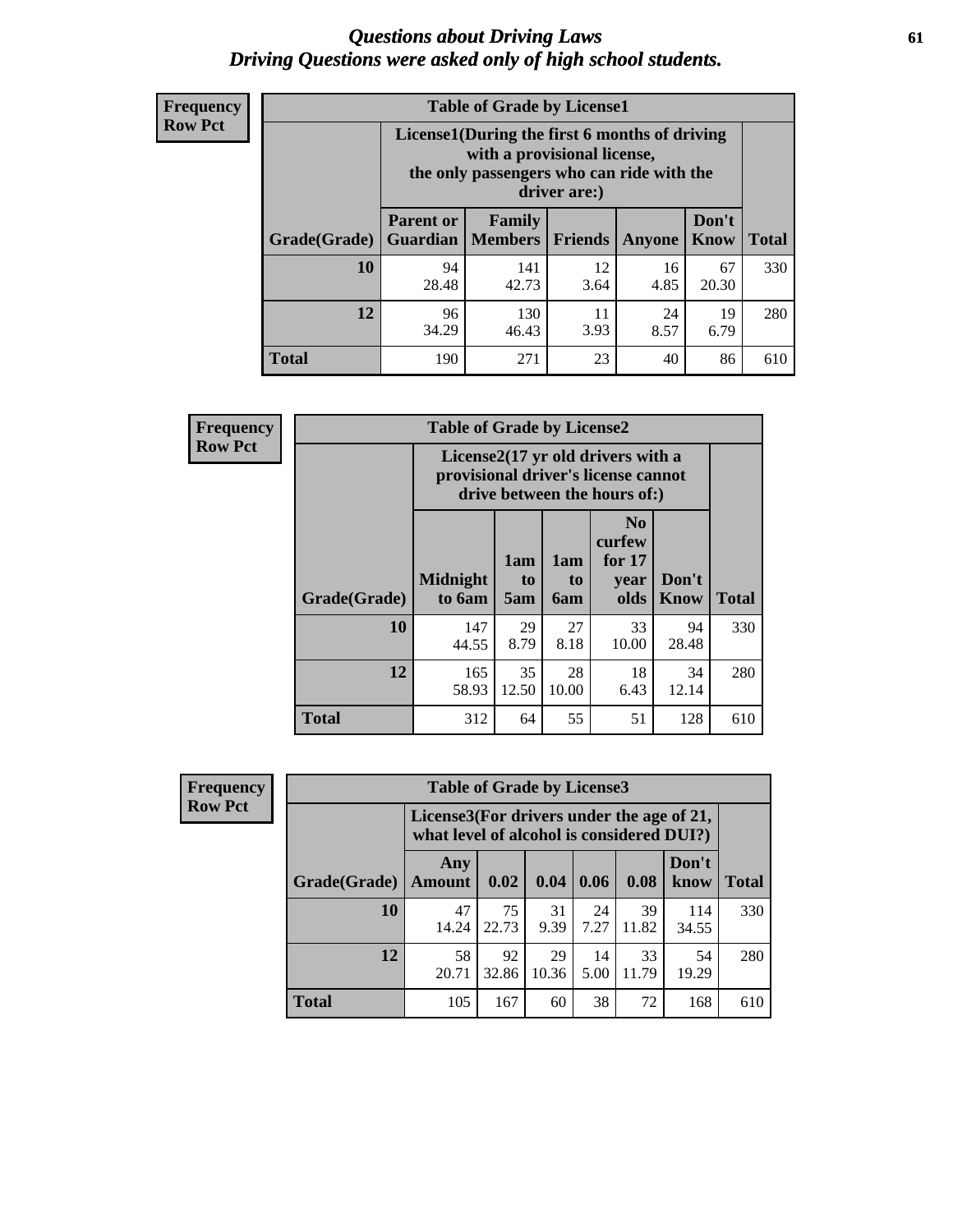#### *Questions about Driving Laws* **62** *Driving Questions were asked only of high school students.*

**Frequency Row Pct**

| <b>Table of Grade by License4</b> |              |                                                                                                                               |             |             |            |              |     |  |
|-----------------------------------|--------------|-------------------------------------------------------------------------------------------------------------------------------|-------------|-------------|------------|--------------|-----|--|
|                                   |              | License4(A driver under 21 automatically<br>loses his/her license if caught exceeding the<br>posted speet limit by:)          |             |             |            |              |     |  |
| Grade(Grade)                      | $15+$<br>mph | Can't<br>lose<br><b>Depends</b><br>license<br>$25+$<br>$35+$<br>Don't<br>for<br>on<br>speeding<br>mph<br>mph<br>know<br>judge |             |             |            |              |     |  |
| 10                                | 62<br>18.79  | 43<br>13.03                                                                                                                   | 46<br>13.94 | 40<br>12.12 | 22<br>6.67 | 117<br>35.45 | 330 |  |
| 12                                | 41<br>14.64  | 56<br>20.00                                                                                                                   | 49<br>17.50 | 40<br>14.29 | 22<br>7.86 | 72<br>25.71  | 280 |  |
| <b>Total</b>                      | 103          | 99                                                                                                                            | 95          | 80          | 44         | 189          | 610 |  |

| Frequency      | <b>Table of Grade by License5</b> |              |                                                                                                                                      |                     |       |
|----------------|-----------------------------------|--------------|--------------------------------------------------------------------------------------------------------------------------------------|---------------------|-------|
| <b>Row Pct</b> |                                   |              | License5(A)<br>Georgia teenager<br>with family<br>connections or a<br>good lawyer can<br>break a teen<br>driving law and<br>license) | keep their driver's |       |
|                | Grade(Grade)                      | <b>Yes</b>   | N <sub>0</sub>                                                                                                                       | Don't<br>know       | Total |
|                | 10                                | 58<br>17.58  | 146<br>44.24                                                                                                                         | 126<br>38.18        | 330   |
|                | 12                                | 102<br>36.43 | 109<br>38.93                                                                                                                         | 69<br>24.64         | 280   |
|                | <b>Total</b>                      | 160          | 255                                                                                                                                  | 195                 | 610   |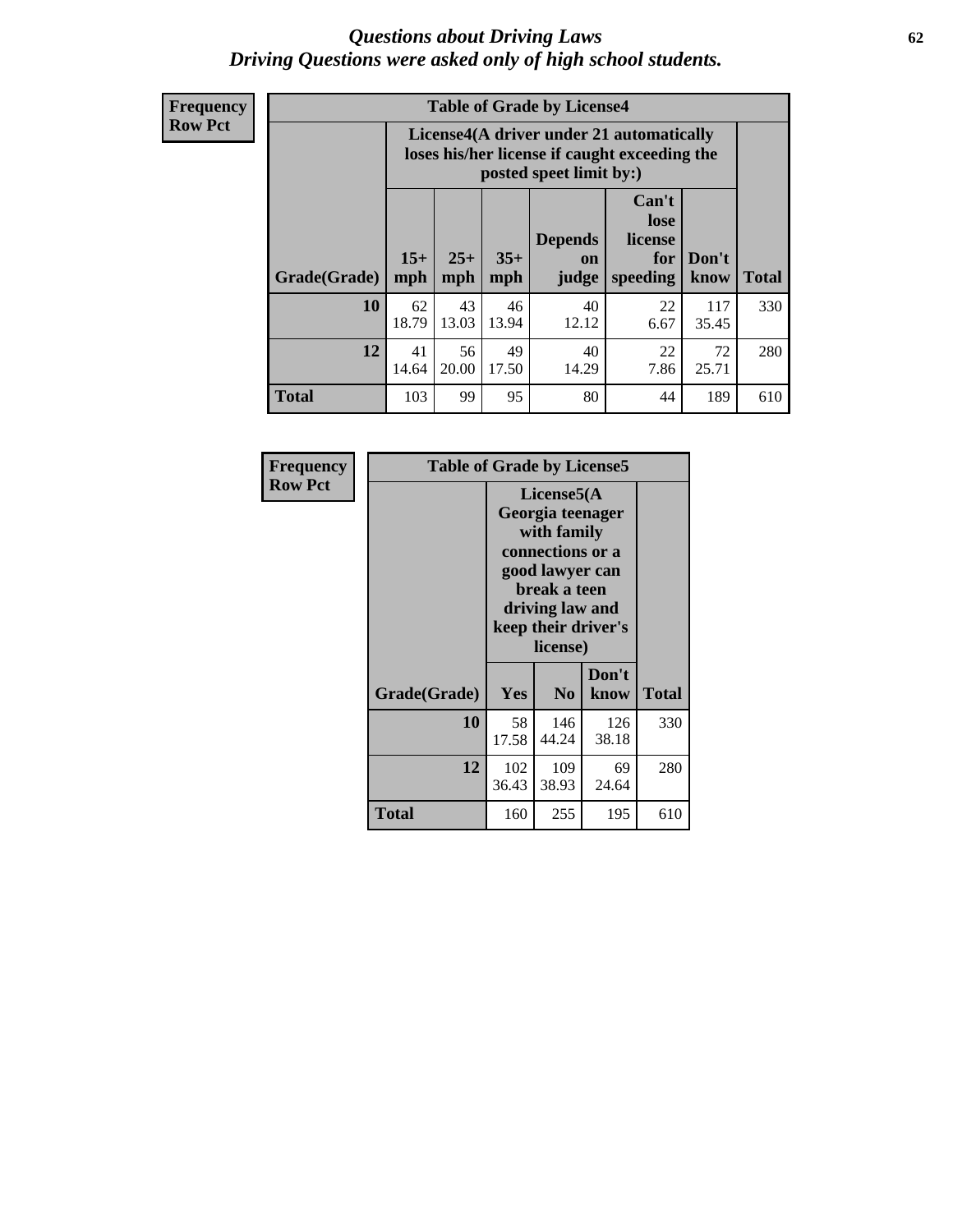#### *Questions about Driving Laws* **63** *Driving Questions were asked only of high school students.*

| <b>Frequency</b> | <b>Table of Grade by License6</b> |              |                                                                                                                           |                    |              |  |
|------------------|-----------------------------------|--------------|---------------------------------------------------------------------------------------------------------------------------|--------------------|--------------|--|
| <b>Row Pct</b>   |                                   |              | License <sub>6</sub> (I know a<br>friend or<br>classmate that<br>broke a teen<br>driving law,<br>keep his/her<br>license) | but was allowed to |              |  |
|                  | Grade(Grade)                      | <b>Yes</b>   | N <sub>0</sub>                                                                                                            | Don't<br>know      | <b>Total</b> |  |
|                  | 10                                | 77<br>23.33  | 131<br>39.70                                                                                                              | 122<br>36.97       | 330          |  |
|                  | 12                                | 108<br>38.57 | 99<br>35.36                                                                                                               | 73<br>26.07        | 280          |  |
|                  | <b>Total</b>                      | 185          | 230                                                                                                                       | 195                | 610          |  |

| <b>Frequency</b> | <b>Table of Grade by License7</b> |                                                                             |                                                                                               |                                                   |                        |              |  |  |
|------------------|-----------------------------------|-----------------------------------------------------------------------------|-----------------------------------------------------------------------------------------------|---------------------------------------------------|------------------------|--------------|--|--|
| <b>Row Pct</b>   |                                   |                                                                             | License7(A student under the age of 18 cam loser<br>his/her driving privileges if he or she:) |                                                   |                        |              |  |  |
|                  | Grade(Grade)                      | <b>Have</b><br>more than<br>10<br>unexcused<br>absences<br>per school<br>yr | Drop out<br>without  <br>graduating                                                           | <b>Bring</b><br>alcohol/drugs/weapon<br>to school | All of<br>the<br>above | <b>Total</b> |  |  |
|                  | 10                                | 39<br>11.82                                                                 | 27<br>8.18                                                                                    | 24<br>7.27                                        | 240<br>72.73           | 330          |  |  |
|                  | 12                                | 31<br>11.07                                                                 | 20<br>7.14                                                                                    | 15<br>5.36                                        | 214<br>76.43           | 280          |  |  |
|                  | <b>Total</b>                      | 70                                                                          | 47                                                                                            | 39                                                | 454                    | 610          |  |  |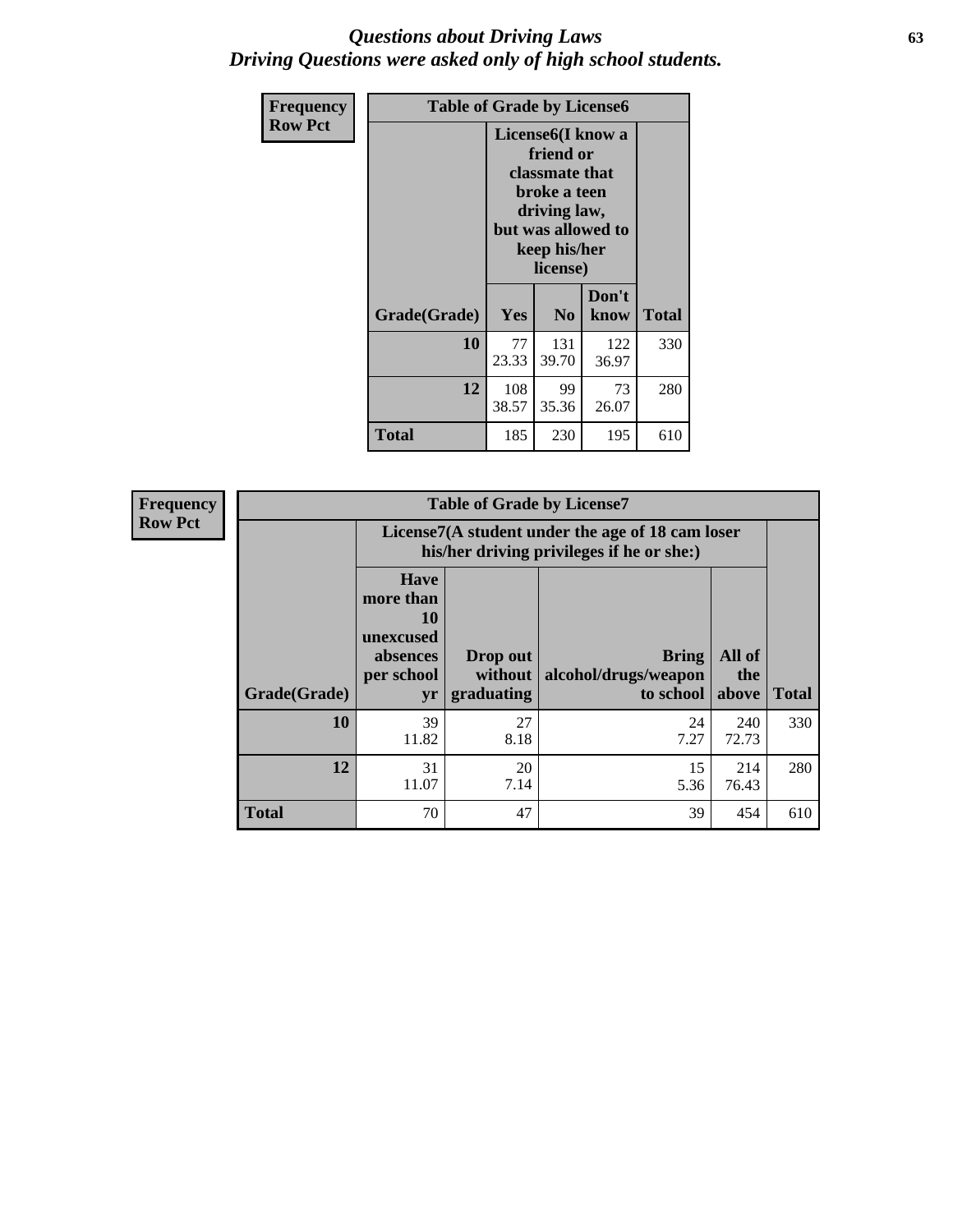## *Select Results by Gender* **64**

| Frequency      | <b>Table of SchoolClimate2 by Gender</b>          |                                 |              |              |  |  |  |
|----------------|---------------------------------------------------|---------------------------------|--------------|--------------|--|--|--|
| <b>Col Pct</b> | SchoolClimate2(I<br>feel successful at<br>school) | Gender(Gender)<br><b>Female</b> | <b>Male</b>  | <b>Total</b> |  |  |  |
|                | <b>Strongly Agree</b>                             | 100<br>29.67                    | 74<br>27.11  | 174          |  |  |  |
|                | <b>Somewhat Agree</b>                             | 214<br>63.50                    | 164<br>60.07 | 378          |  |  |  |
|                | <b>Somewhat Disagree</b>                          | 12<br>3.56                      | 20<br>7.33   | 32           |  |  |  |
|                | <b>Strongly Disagree</b>                          | 11<br>3.26                      | 15<br>5.49   | 26           |  |  |  |
|                | <b>Total</b>                                      | 337                             | 273          | 610          |  |  |  |

| <b>Frequency</b> | <b>Table of SchoolClimate6 by Gender</b>                 |               |                               |              |
|------------------|----------------------------------------------------------|---------------|-------------------------------|--------------|
| <b>Col Pct</b>   | <b>SchoolClimate6(Teachers</b><br>treat me with respect) | <b>Female</b> | Gender(Gender)<br><b>Male</b> | <b>Total</b> |
|                  | <b>Strongly Agree</b>                                    | 101<br>29.97  | 72<br>26.37                   | 173          |
|                  | <b>Somewhat Agree</b>                                    | 149<br>44.21  | 119<br>43.59                  | 268          |
|                  | <b>Somewhat Disagree</b>                                 | 57<br>16.91   | 48<br>17.58                   | 105          |
|                  | <b>Strongly Disagree</b>                                 | 30<br>8.90    | 34<br>12.45                   | 64           |
|                  | <b>Total</b>                                             | 337           | 273                           | 610          |

| <b>Frequency</b> | <b>Table of SchoolClimate8 by Gender</b>                                             |               |                               |              |
|------------------|--------------------------------------------------------------------------------------|---------------|-------------------------------|--------------|
| <b>Col Pct</b>   | <b>SchoolClimate8(Students</b><br>are frequently<br>recognized for good<br>behavior) | <b>Female</b> | Gender(Gender)<br><b>Male</b> | <b>Total</b> |
|                  |                                                                                      |               |                               |              |
|                  | <b>Strongly Agree</b>                                                                | 26<br>7.72    | 23<br>8.42                    | 49           |
|                  | <b>Somewhat Agree</b>                                                                | 113<br>33.53  | 104<br>38.10                  | 217          |
|                  | <b>Somewhat Disagree</b>                                                             | 99<br>29.38   | 71<br>26.01                   | 170          |
|                  | <b>Strongly Disagree</b>                                                             | 99<br>29.38   | 75<br>27.47                   | 174          |
|                  | Total                                                                                | 337           | 273                           | 610          |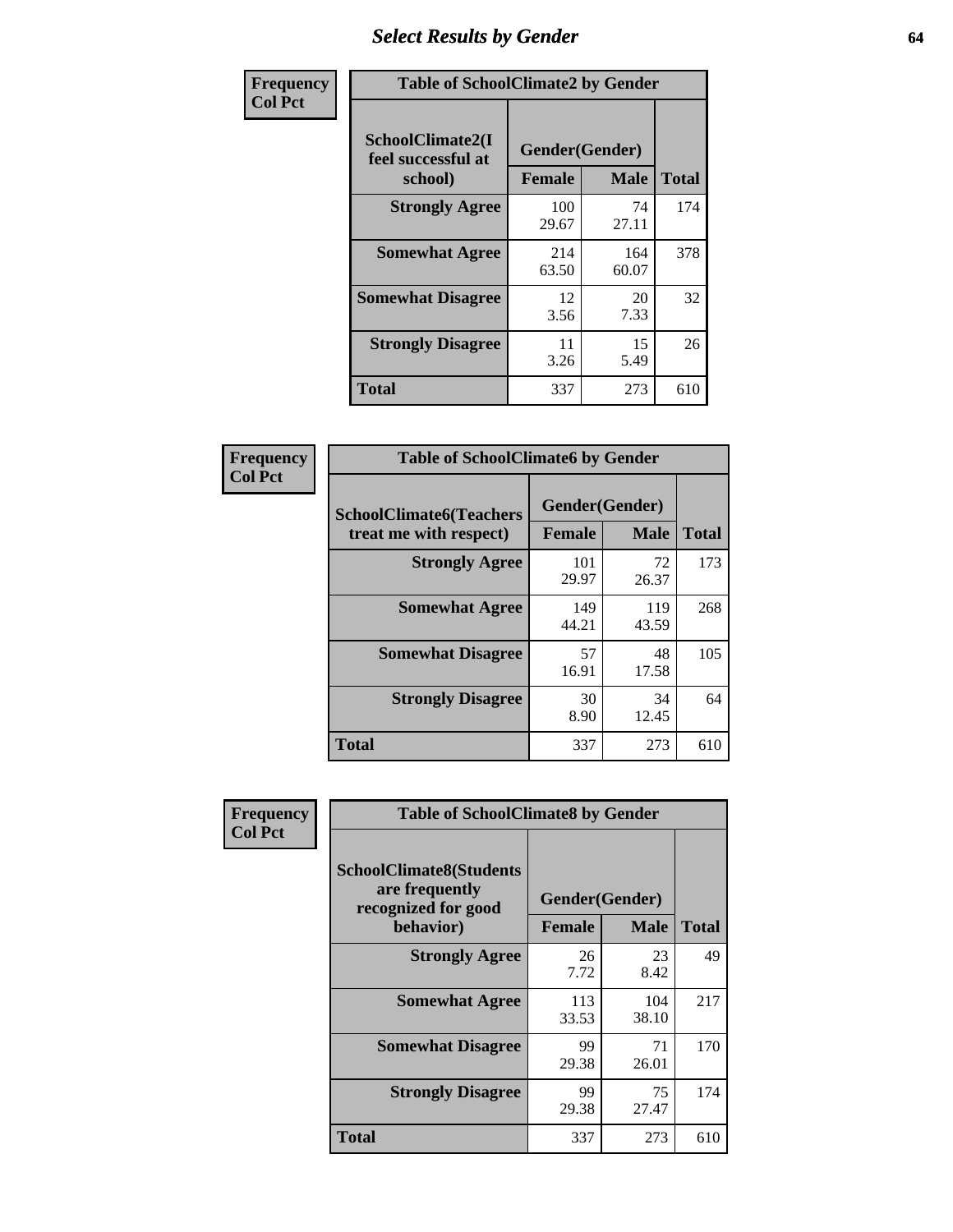## *Select Results by Gender* **65**

| Frequency      |                | <b>Table of Gender by Dropout</b>                            |                |              |
|----------------|----------------|--------------------------------------------------------------|----------------|--------------|
| <b>Row Pct</b> |                | Dropout(I<br>have<br>thought<br>about<br>dropping<br>school) | out of         |              |
|                | Gender(Gender) | Yes                                                          | N <sub>0</sub> | <b>Total</b> |
|                | Female         | 102<br>30.27                                                 | 235<br>69.73   | 337          |
|                | <b>Male</b>    | 100<br>36.63                                                 | 173<br>63.37   | 273          |
|                | <b>Total</b>   | 202                                                          | 408            | 610          |

| <b>Frequency</b> |
|------------------|
| <b>Row Pct</b>   |

r

| V | <b>Table of Gender by Dropoutreason</b> |                      |                                                                                            |            |            |             |     |  |
|---|-----------------------------------------|----------------------|--------------------------------------------------------------------------------------------|------------|------------|-------------|-----|--|
|   |                                         |                      | Dropoutreason (If I dropped out the<br>reason would most likely be)                        |            |            |             |     |  |
|   | <b>Gender</b> (Gender)                  | Won't<br>Drop<br>out | Family<br><b>Being</b><br><b>Bullied</b><br><b>Other</b><br><b>Bored</b><br><b>Reasons</b> |            |            |             |     |  |
|   | <b>Female</b>                           | 191<br>56.68         | 46<br>13.65                                                                                | 28<br>8.31 | 10<br>2.97 | 62<br>18.40 | 337 |  |
|   | <b>Male</b>                             | 149<br>54.58         | 57<br>20.88                                                                                | 16<br>5.86 | 3<br>1.10  | 48<br>17.58 | 273 |  |
|   | <b>Total</b>                            | 340                  | 103                                                                                        | 44         | 13         | 110         | 610 |  |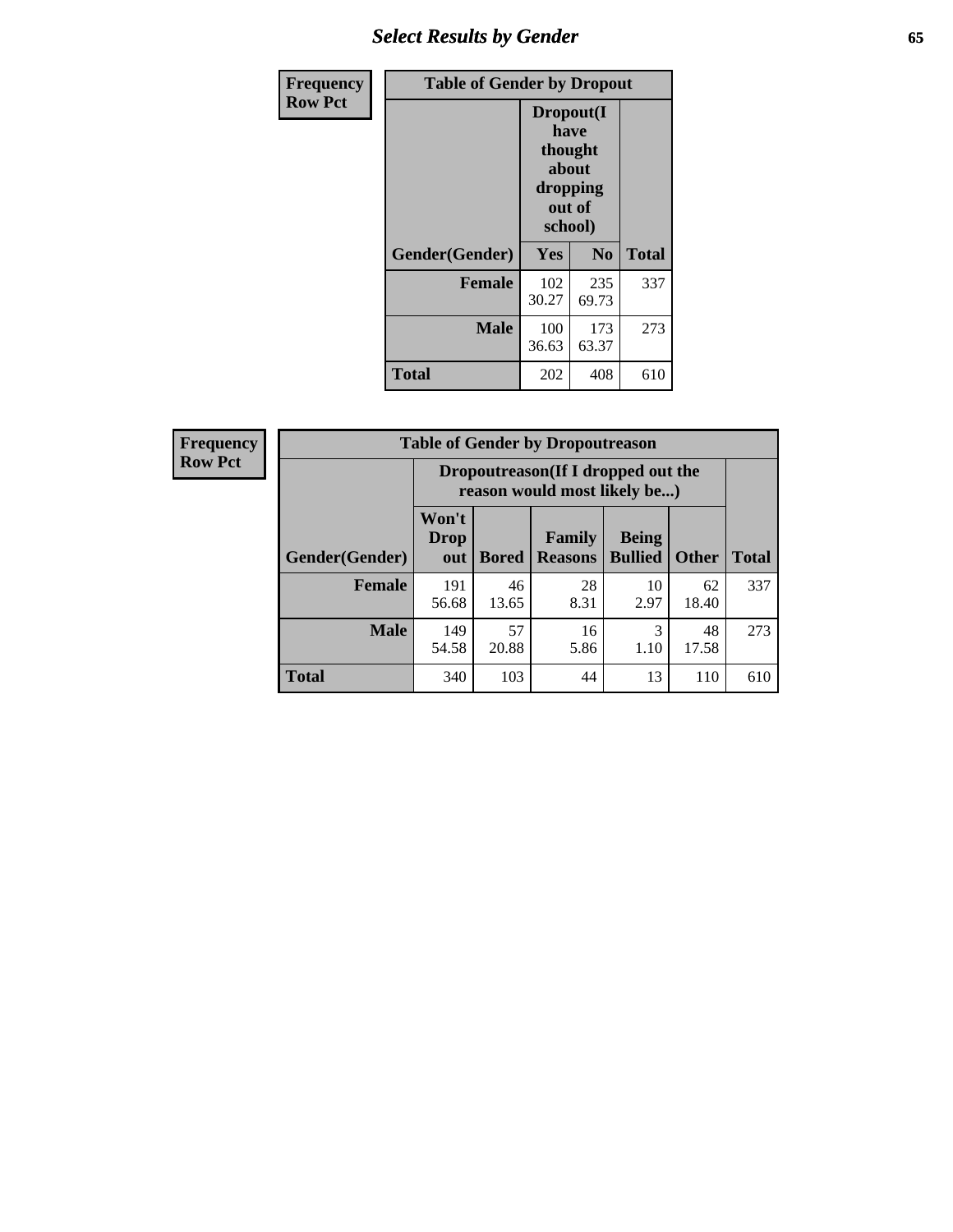*School Safety* **66**

| Frequency      | <b>Table of Gender by Bullied2</b> |             |                 |              |
|----------------|------------------------------------|-------------|-----------------|--------------|
| <b>Row Pct</b> |                                    |             | <b>Bullied2</b> |              |
|                | Gender(Gender)                     | Yes         | N <sub>0</sub>  | <b>Total</b> |
|                | <b>Female</b>                      | 42<br>12.46 | 295<br>87.54    | 337          |
|                | <b>Male</b>                        | 26<br>9.52  | 247<br>90.48    | 273          |
|                | <b>Total</b>                       | 68          | 542             | 610          |

| Frequency      | <b>Table of Gender by Bulliedothers2</b> |                       |                |              |
|----------------|------------------------------------------|-----------------------|----------------|--------------|
| <b>Row Pct</b> |                                          | <b>Bulliedothers2</b> |                |              |
|                | Gender(Gender)                           | Yes                   | N <sub>0</sub> | <b>Total</b> |
|                | <b>Female</b>                            | 32<br>9.50            | 305<br>90.50   | 337          |
|                | <b>Male</b>                              | 35<br>12.82           | 238<br>87.18   | 273          |
|                | <b>Total</b>                             | 67                    | 543            | 610          |

| Frequency      | <b>Table of Gender by Weaponschool2</b> |                      |                |              |
|----------------|-----------------------------------------|----------------------|----------------|--------------|
| <b>Row Pct</b> |                                         | <b>Weaponschool2</b> |                |              |
|                | Gender(Gender)                          | Yes                  | N <sub>0</sub> | <b>Total</b> |
|                | <b>Female</b>                           | 5<br>1.48            | 332<br>98.52   | 337          |
|                | <b>Male</b>                             | 19<br>6.96           | 254<br>93.04   | 273          |
|                | <b>Total</b>                            | 24                   | 586            | 610          |

| <b>Frequency</b> | <b>Table of Gender by Absentunsafe2</b> |               |                |              |
|------------------|-----------------------------------------|---------------|----------------|--------------|
| <b>Row Pct</b>   |                                         | Absentunsafe2 |                |              |
|                  | Gender(Gender)                          | <b>Yes</b>    | N <sub>0</sub> | <b>Total</b> |
|                  | <b>Female</b>                           | 14<br>4.15    | 323<br>95.85   | 337          |
|                  | <b>Male</b>                             | q<br>3.30     | 264<br>96.70   | 273          |
|                  | <b>Total</b>                            | 23            | 587            | 610          |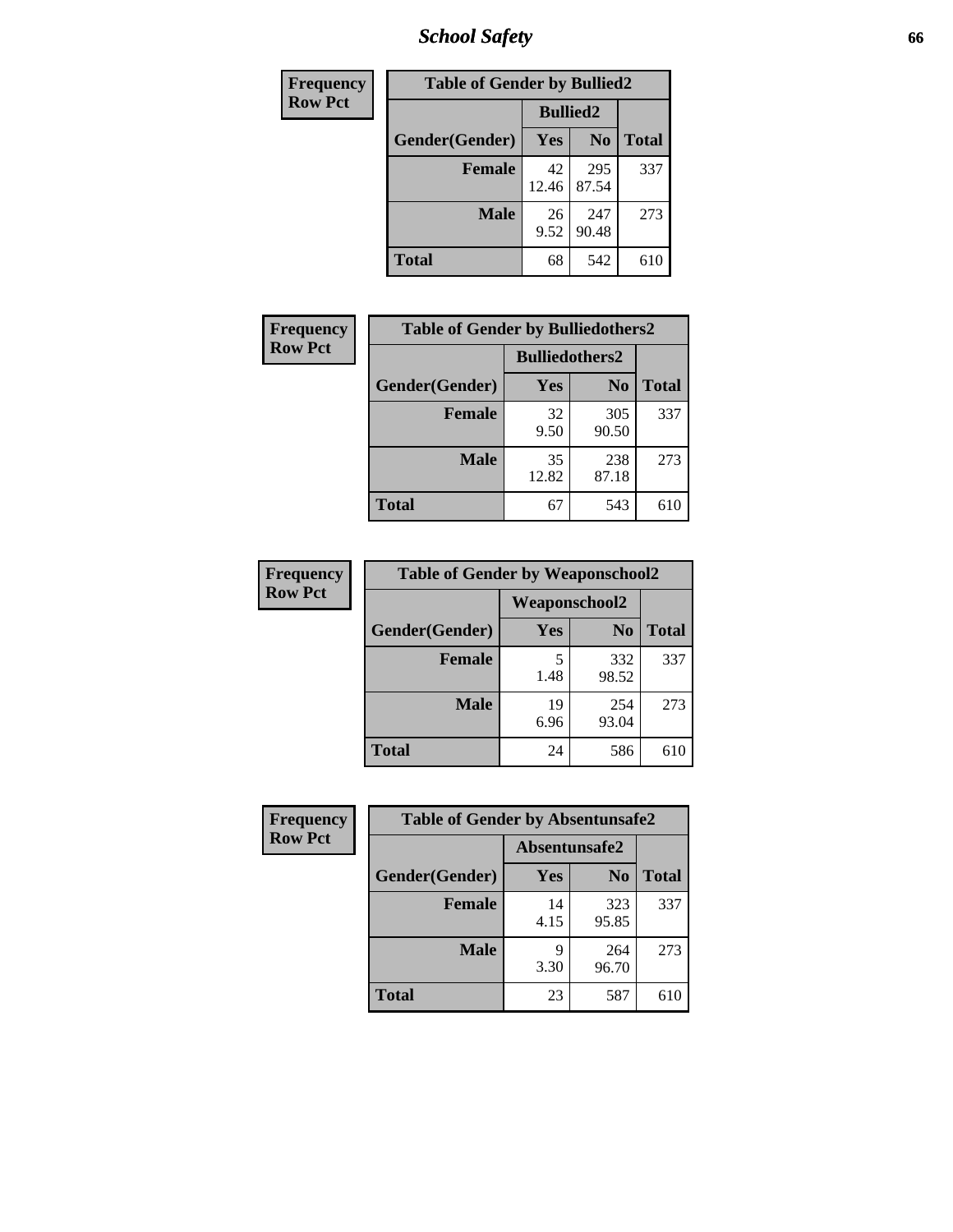*School Safety* **67**

| Frequency      | <b>Table of Gender by Gangself</b> |                                                                                                        |              |              |
|----------------|------------------------------------|--------------------------------------------------------------------------------------------------------|--------------|--------------|
| <b>Row Pct</b> |                                    | <b>Gangself</b> (I<br>have<br>participated<br>in illegal gang<br>activities in<br>the past 30<br>days) |              |              |
|                | Gender(Gender)                     | Yes                                                                                                    | $\bf No$     | <b>Total</b> |
|                | <b>Female</b>                      | 14<br>4.15                                                                                             | 323<br>95.85 | 337          |
|                | <b>Male</b>                        | 34<br>12.45                                                                                            | 239<br>87.55 | 273          |
|                | <b>Total</b>                       | 48                                                                                                     | 562          | 610          |

| Frequency      | <b>Table of Gender by Gangpeers</b> |                                                                                                                             |                |              |
|----------------|-------------------------------------|-----------------------------------------------------------------------------------------------------------------------------|----------------|--------------|
| <b>Row Pct</b> |                                     | <b>Gangpeers</b> (I<br>have friends<br>who have<br>participated<br>in illegal gang<br>activities in<br>the past 30<br>days) |                |              |
|                | Gender(Gender)                      | Yes                                                                                                                         | N <sub>0</sub> | <b>Total</b> |
|                | <b>Female</b>                       | 63<br>18.69                                                                                                                 | 274<br>81.31   | 337          |
|                | <b>Male</b>                         | 79<br>28.94                                                                                                                 | 194<br>71.06   | 273          |
|                | Total                               | 142                                                                                                                         | 468            | 610          |

| Frequency      | <b>Table of Gender by Pickedon2</b> |              |                |              |
|----------------|-------------------------------------|--------------|----------------|--------------|
| <b>Row Pct</b> |                                     | Pickedon2    |                |              |
|                | Gender(Gender)                      | Yes          | N <sub>0</sub> | <b>Total</b> |
|                | <b>Female</b>                       | 109<br>32.34 | 228<br>67.66   | 337          |
|                | <b>Male</b>                         | 73<br>26.74  | 200<br>73.26   | 273          |
|                | <b>Total</b>                        | 182          | 428            | 610          |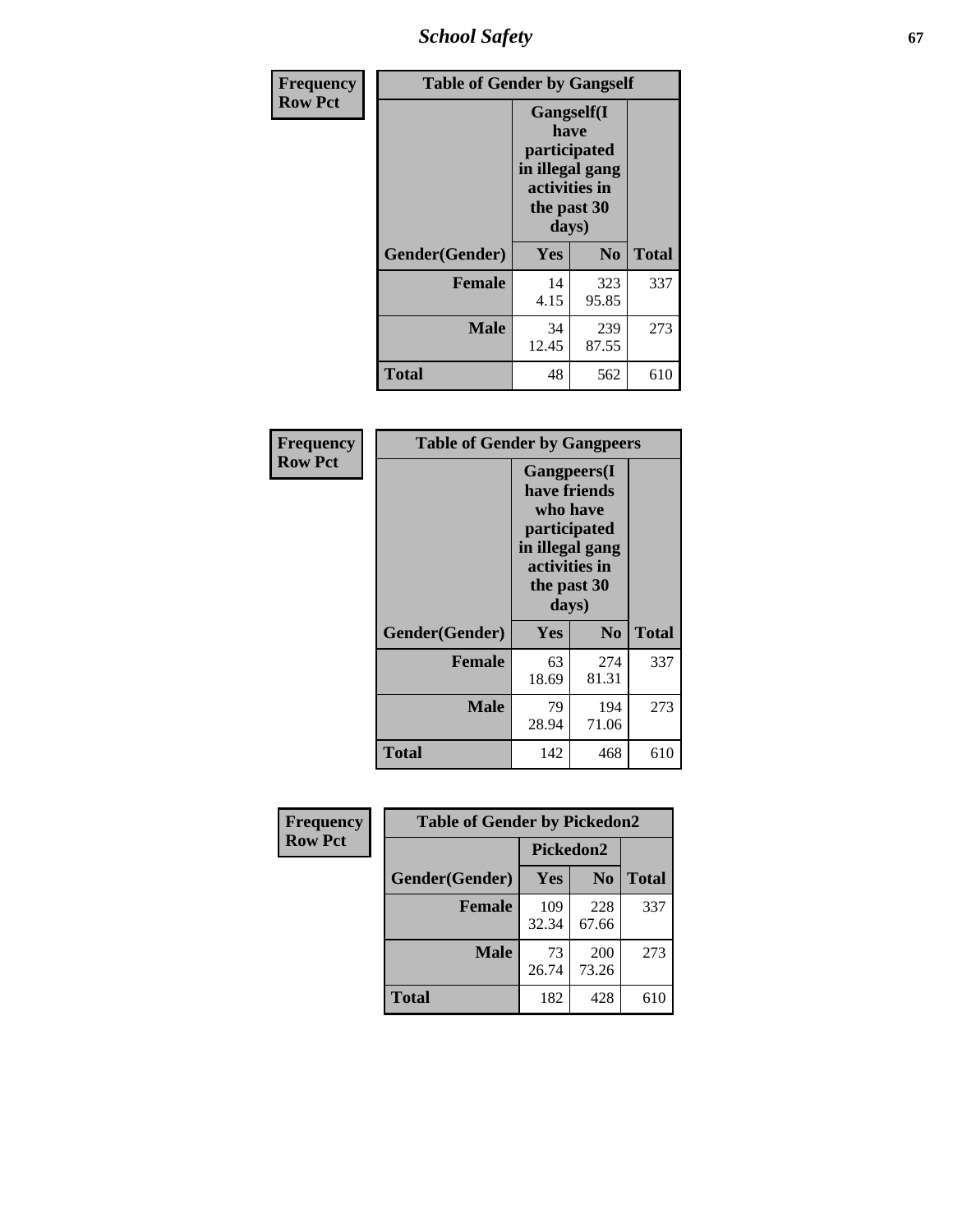*School Safety* **68**

| Frequency      | <b>Table of Gender by Safeschool2</b> |              |                |              |
|----------------|---------------------------------------|--------------|----------------|--------------|
| <b>Row Pct</b> |                                       | Safeschool2  |                |              |
|                | Gender(Gender)                        | <b>Yes</b>   | N <sub>0</sub> | <b>Total</b> |
|                | <b>Female</b>                         | 216<br>64.09 | 121<br>35.91   | 337          |
|                | Male                                  | 190<br>69.60 | 83<br>30.40    | 273          |
|                | <b>Total</b>                          | 406          | 204            | 610          |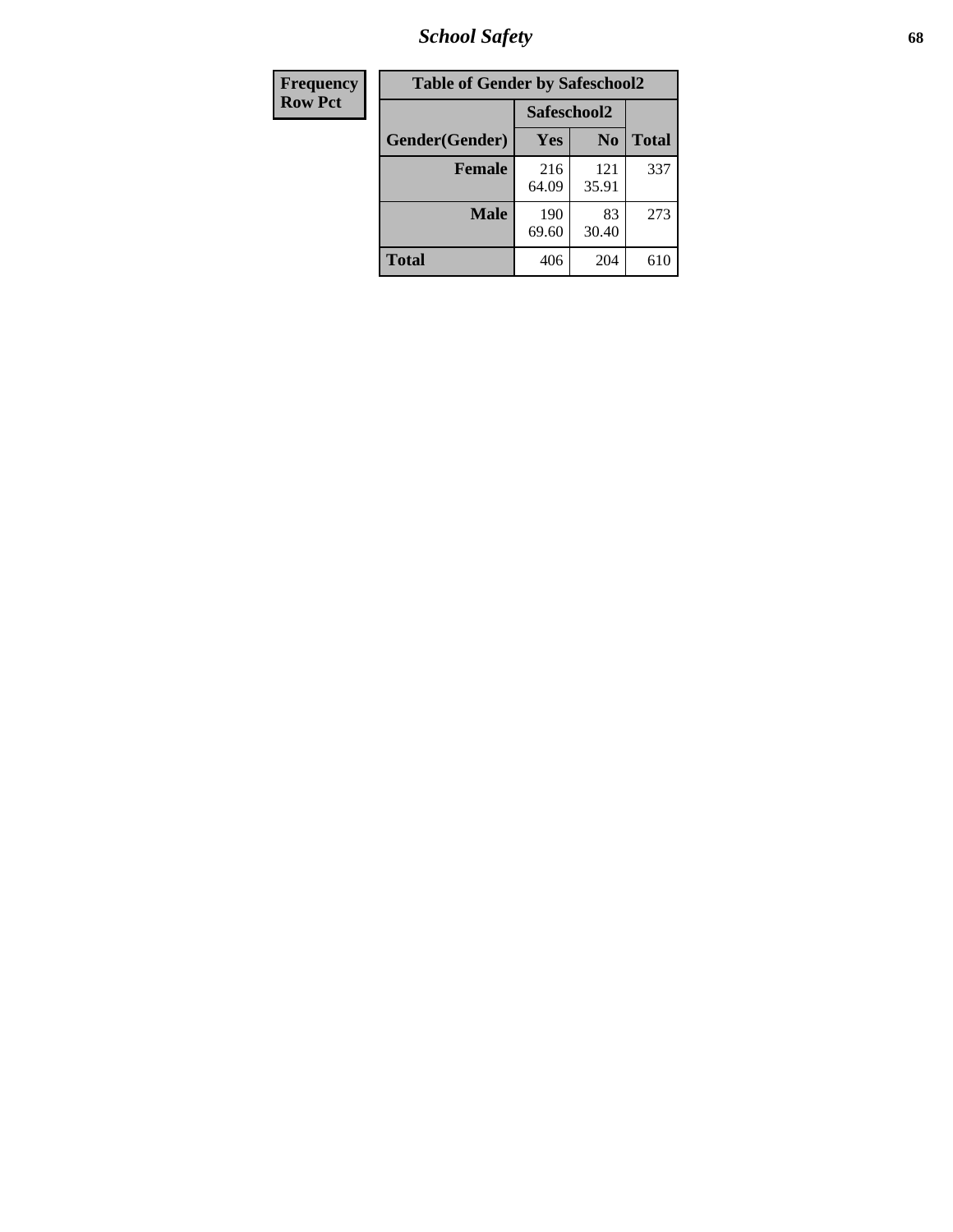# *Incidence of Drug Use* 69

| <b>Frequency</b> | <b>Table of Gender by AlcoholAlt</b> |                                          |                |              |
|------------------|--------------------------------------|------------------------------------------|----------------|--------------|
| <b>Row Pct</b>   |                                      | AlcoholAlt(Alcohol<br>use, past 30 days) |                |              |
|                  | Gender(Gender)                       | Yes                                      | N <sub>0</sub> | <b>Total</b> |
|                  | <b>Female</b>                        | 94<br>27.89                              | 243<br>72.11   | 337          |
|                  | <b>Male</b>                          | 109<br>39.93                             | 164<br>60.07   | 273          |
|                  | <b>Total</b>                         | 203                                      | 407            | 610          |

| <b>Frequency</b> | <b>Table of Gender by TobaccoAny</b> |                    |                    |              |
|------------------|--------------------------------------|--------------------|--------------------|--------------|
| <b>Row Pct</b>   |                                      | use, past 30 days) | TobaccoAny(Tobacco |              |
|                  | Gender(Gender)                       | Yes                | N <sub>0</sub>     | <b>Total</b> |
|                  | <b>Female</b>                        | 63<br>18.69        | 274<br>81.31       | 337          |
|                  | <b>Male</b>                          | 97<br>35.53        | 176<br>64.47       | 273          |
|                  | <b>Total</b>                         | 160                | 450                | 610          |

| <b>Frequency</b> | <b>Table of Gender by MarijuanaAlt</b> |                    |                        |       |
|------------------|----------------------------------------|--------------------|------------------------|-------|
| <b>Row Pct</b>   |                                        | use, past 30 days) | MarijuanaAlt(Marijuana |       |
|                  | Gender(Gender)                         | <b>Yes</b>         | N <sub>0</sub>         | Total |
|                  | <b>Female</b>                          | 48<br>14.24        | 289<br>85.76           | 337   |
|                  | <b>Male</b>                            | 54<br>19.78        | 219<br>80.22           | 273   |
|                  | <b>Total</b>                           | 102                | 508                    | 610   |

| <b>Frequency</b> | <b>Table of Gender by OtherDrugAny</b> |                         |                           |              |
|------------------|----------------------------------------|-------------------------|---------------------------|--------------|
| <b>Row Pct</b>   |                                        | drug use, past 30 days) | <b>OtherDrugAny(Other</b> |              |
|                  | Gender(Gender)                         | <b>Yes</b>              | N <sub>0</sub>            | <b>Total</b> |
|                  | <b>Female</b>                          | 34<br>10.09             | 303<br>89.91              | 337          |
|                  | <b>Male</b>                            | 33<br>12.09             | 240<br>87.91              | 273          |
|                  | <b>Total</b>                           | 67                      | 543                       | 610          |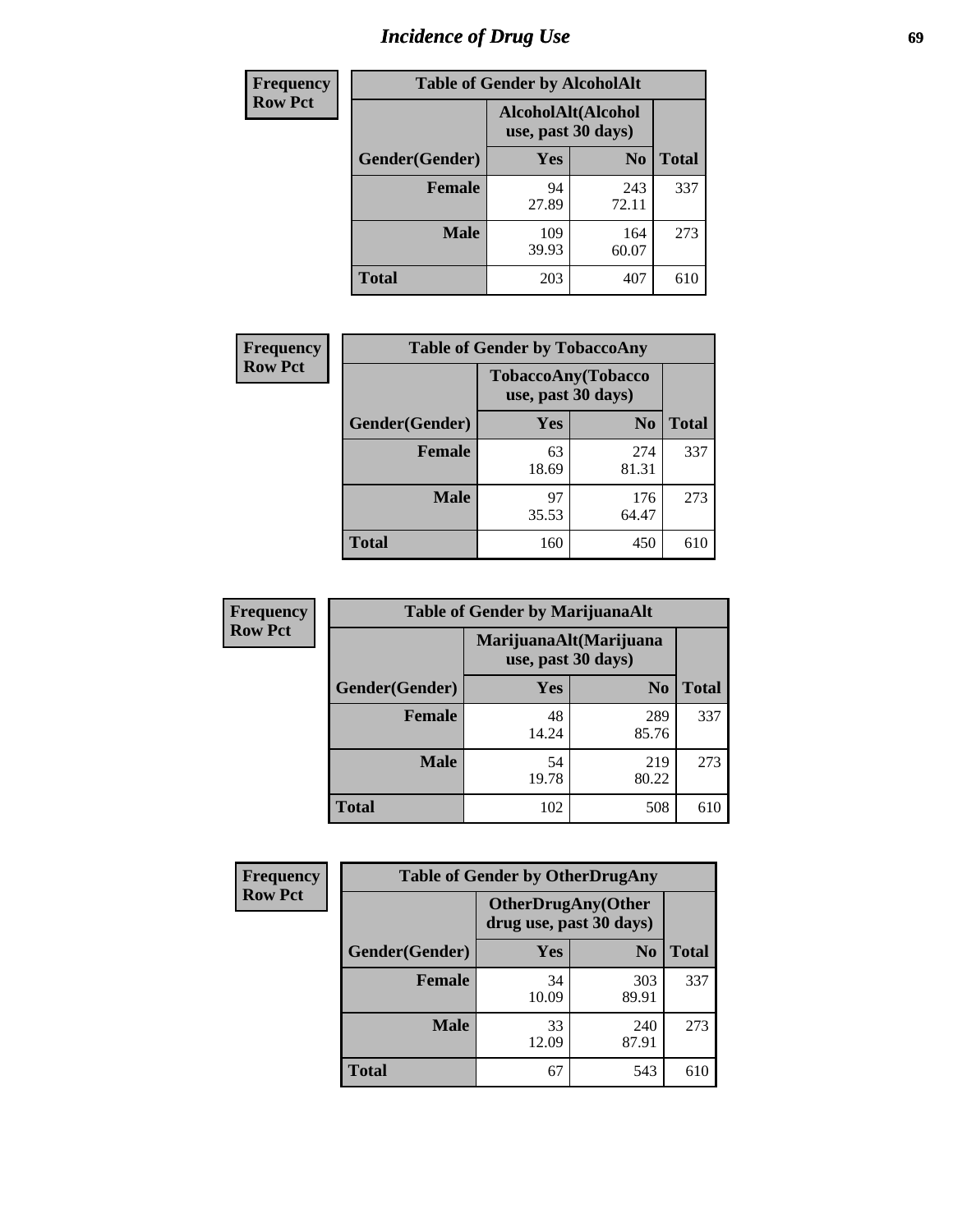### *Average Age at Onset of Use* 70 *Results for "Average Age at Onset of Use" questions exclude students who said they did not use that substance*

#### **Gender=Female**

| <b>Variable</b>                 | Label                                                              | <b>Mean</b> |
|---------------------------------|--------------------------------------------------------------------|-------------|
| Alcoholinit2                    | I started using alcohol when I was                                 | 13.83       |
| Cigarettesinit2                 | I started smoking tobacco when I was                               | 13.47       |
| Smokelessinit2                  | I started chewing tobacco when I was                               | 13.29       |
| Marijuanainit2                  | I started using marijuana when I was                               | 14.12       |
| Cocaineinit2                    | I started using cocaine when I was                                 | 13.70       |
| Inhalantsinit2                  | I started using inhalants when I was                               | 13.00       |
| Steroidsinit2                   | I started using steroids when I was                                | 13.60       |
| Ecstasyinit2                    | I started using ecstasy when I was                                 | 14.68       |
| Methinit2                       | I started using methamphetamines when I was                        | 13.75       |
| Hallucinogensinit2              | I started using hallucinogens when I was                           | 14.25       |
| Prescription in it <sub>2</sub> | I started using prescription drugs not prescribed to me when I was | 14.05       |

#### **Gender=Male**

| <b>Variable</b>    | Label                                                              | <b>Mean</b> |
|--------------------|--------------------------------------------------------------------|-------------|
| Alcoholinit2       | I started using alcohol when I was                                 | 13.44       |
| Cigarettesinit2    | I started smoking tobacco when I was                               | 13.44       |
| Smokelessinit2     | I started chewing tobacco when I was                               | 13.45       |
| Marijuanainit2     | I started using marijuana when I was                               | 13.92       |
| Cocaineinit2       | I started using cocaine when I was                                 | 14.60       |
| Inhalantsinit2     | I started using inhalants when I was                               | 11.92       |
| Steroidsinit2      | I started using steroids when I was                                | 14.45       |
| Ecstasyinit2       | I started using ecstasy when I was                                 | 12.50       |
| Methinit2          | I started using methamphetamines when I was                        | 14.40       |
| Hallucinogensinit2 | I started using hallucinogens when I was                           | 10.50       |
| Prescriptioninit2  | I started using prescription drugs not prescribed to me when I was | 12.81       |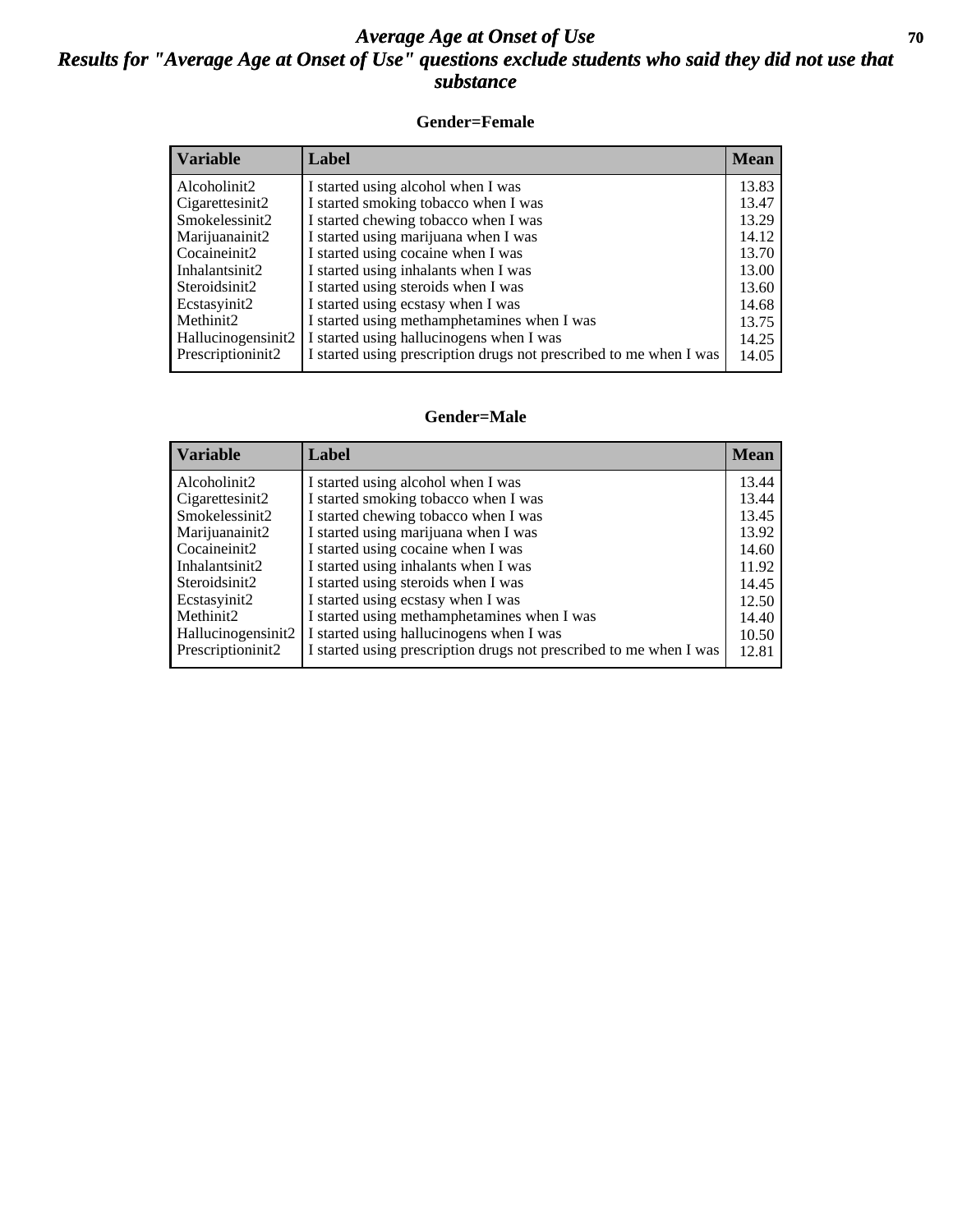# *I Think These Drugs are Harmful* **71**

| <b>Frequency</b> | <b>Table of Gender by Alcoholharmdich</b> |                                                   |                |              |
|------------------|-------------------------------------------|---------------------------------------------------|----------------|--------------|
| <b>Row Pct</b>   |                                           | Alcoholharmdich(I<br>think alcohol is<br>harmful) |                |              |
|                  | Gender(Gender)                            | Yes                                               | N <sub>0</sub> | <b>Total</b> |
|                  | <b>Female</b>                             | 281<br>83.38                                      | 56<br>16.62    | 337          |
|                  | <b>Male</b>                               | 201<br>73.63                                      | 72<br>26.37    | 273          |
|                  | Total                                     | 482                                               | 128            | 610          |

| Frequency      | <b>Table of Gender by Tobaccoharmdich</b> |                              |                   |              |
|----------------|-------------------------------------------|------------------------------|-------------------|--------------|
| <b>Row Pct</b> |                                           | think tobacco is<br>harmful) | Tobaccoharmdich(I |              |
|                | Gender(Gender)                            | Yes                          | N <sub>0</sub>    | <b>Total</b> |
|                | <b>Female</b>                             | 318<br>94.36                 | 19<br>5.64        | 337          |
|                | <b>Male</b>                               | 243<br>89.01                 | 30<br>10.99       | 273          |
|                | <b>Total</b>                              | 561                          | 49                | 610          |

| Frequency      | <b>Table of Gender by Marijuanaharmdich</b> |                                |                     |              |  |
|----------------|---------------------------------------------|--------------------------------|---------------------|--------------|--|
| <b>Row Pct</b> |                                             | think marijuana is<br>harmful) | Marijuanaharmdich(I |              |  |
|                | Gender(Gender)                              | <b>Yes</b>                     | N <sub>0</sub>      | <b>Total</b> |  |
|                | <b>Female</b>                               | 267<br>79.23                   | 70<br>20.77         | 337          |  |
|                | <b>Male</b>                                 | 191<br>69.96                   | 82<br>30.04         | 273          |  |
|                | <b>Total</b>                                | 458                            | 152                 | 610          |  |

| Frequency      | <b>Table of Gender by Otherdrugharmdich</b> |                                                          |                |              |
|----------------|---------------------------------------------|----------------------------------------------------------|----------------|--------------|
| <b>Row Pct</b> |                                             | Otherdrugharmdich(I<br>think other drugs are<br>harmful) |                |              |
|                | Gender(Gender)                              | <b>Yes</b>                                               | N <sub>0</sub> | <b>Total</b> |
|                | <b>Female</b>                               | 320<br>94.96                                             | 17<br>5.04     | 337          |
|                | <b>Male</b>                                 | 246<br>90.11                                             | 27<br>9.89     | 273          |
|                | <b>Total</b>                                | 566                                                      | 44             | 610          |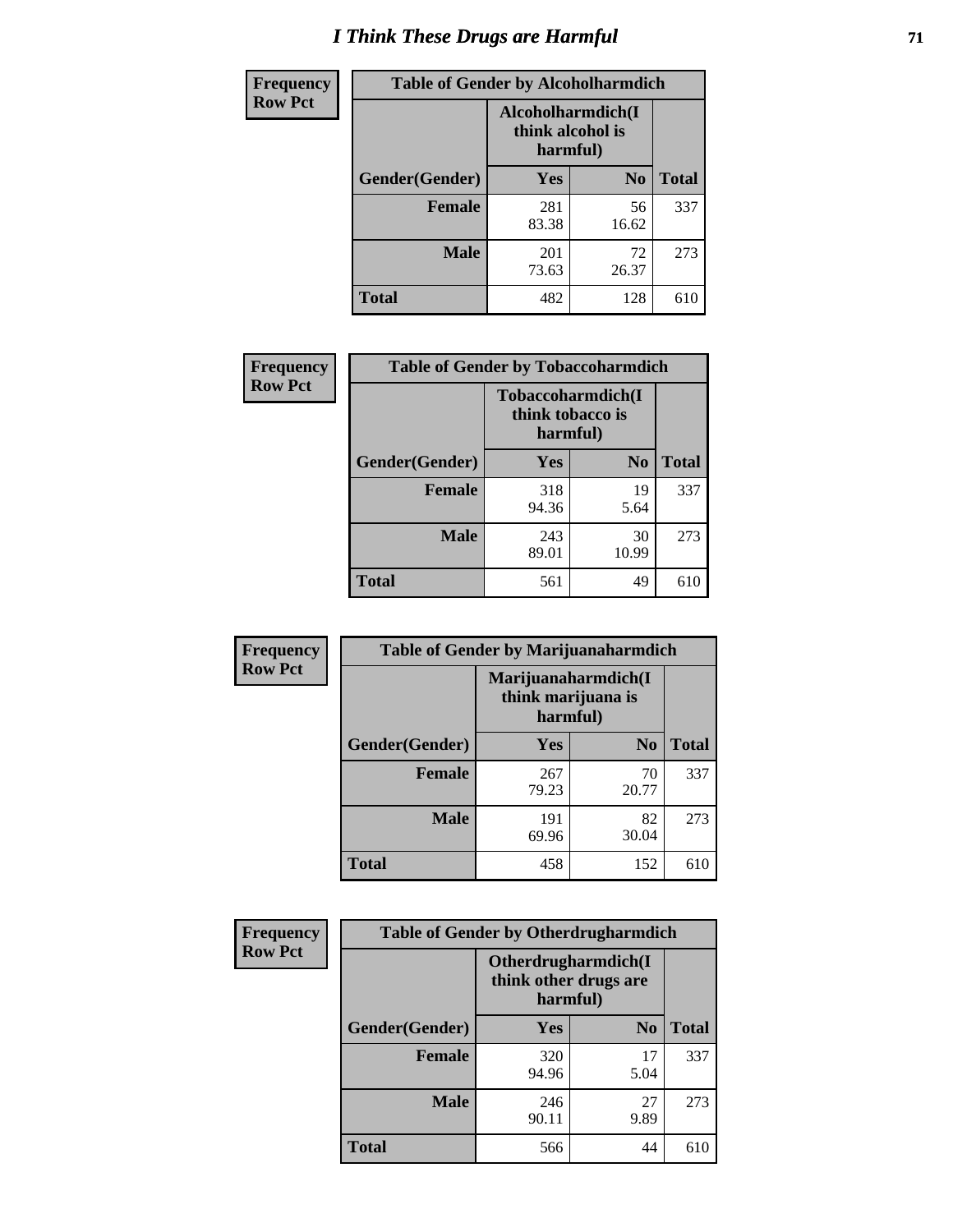| <b>Frequency</b> | <b>Table of Gender by Alcohollocation1</b> |                                                               |              |              |
|------------------|--------------------------------------------|---------------------------------------------------------------|--------------|--------------|
| <b>Row Pct</b>   |                                            | <b>Alcohollocation1(Places</b><br><b>Friends Use Alcohol)</b> |              |              |
|                  | Gender(Gender)                             |                                                               | Do Not Use   | <b>Total</b> |
|                  | <b>Female</b>                              | 235<br>69.73                                                  | 102<br>30.27 | 337          |
|                  | <b>Male</b>                                | 178<br>65.20                                                  | 95<br>34.80  | 273          |
|                  | <b>Total</b>                               | 413                                                           | 197          | 610          |

| <b>Frequency</b> | <b>Table of Gender by Alcohollocation2</b> |                                                               |              |              |
|------------------|--------------------------------------------|---------------------------------------------------------------|--------------|--------------|
| <b>Row Pct</b>   |                                            | <b>Alcohollocation2(Places</b><br><b>Friends Use Alcohol)</b> |              |              |
|                  | Gender(Gender)                             |                                                               | Home         | <b>Total</b> |
|                  | <b>Female</b>                              | 176<br>52.23                                                  | 161<br>47.77 | 337          |
|                  | <b>Male</b>                                | 159<br>58.24                                                  | 114<br>41.76 | 273          |
|                  | <b>Total</b>                               | 335                                                           | 275          | 610          |

| Frequency      | <b>Table of Gender by Alcohollocation3</b> |                                                               |               |              |
|----------------|--------------------------------------------|---------------------------------------------------------------|---------------|--------------|
| <b>Row Pct</b> |                                            | <b>Alcohollocation3(Places</b><br><b>Friends Use Alcohol)</b> |               |              |
|                | Gender(Gender)                             |                                                               | <b>School</b> | <b>Total</b> |
|                | <b>Female</b>                              | 326<br>96.74                                                  | 11<br>3.26    | 337          |
|                | <b>Male</b>                                | 259<br>94.87                                                  | 14<br>5.13    | 273          |
|                | <b>Total</b>                               | 585                                                           | 25            | 610          |

| Frequency      | <b>Table of Gender by Alcohollocation4</b> |                                                               |             |              |  |
|----------------|--------------------------------------------|---------------------------------------------------------------|-------------|--------------|--|
| <b>Row Pct</b> |                                            | <b>Alcohollocation4(Places</b><br><b>Friends Use Alcohol)</b> |             |              |  |
|                | <b>Gender</b> (Gender)                     |                                                               | Car         | <b>Total</b> |  |
|                | <b>Female</b>                              | 268<br>79.53                                                  | 69<br>20.47 | 337          |  |
|                | <b>Male</b>                                | 225<br>82.42                                                  | 48<br>17.58 | 273          |  |
|                | <b>Total</b>                               | 493                                                           | 117         | 610          |  |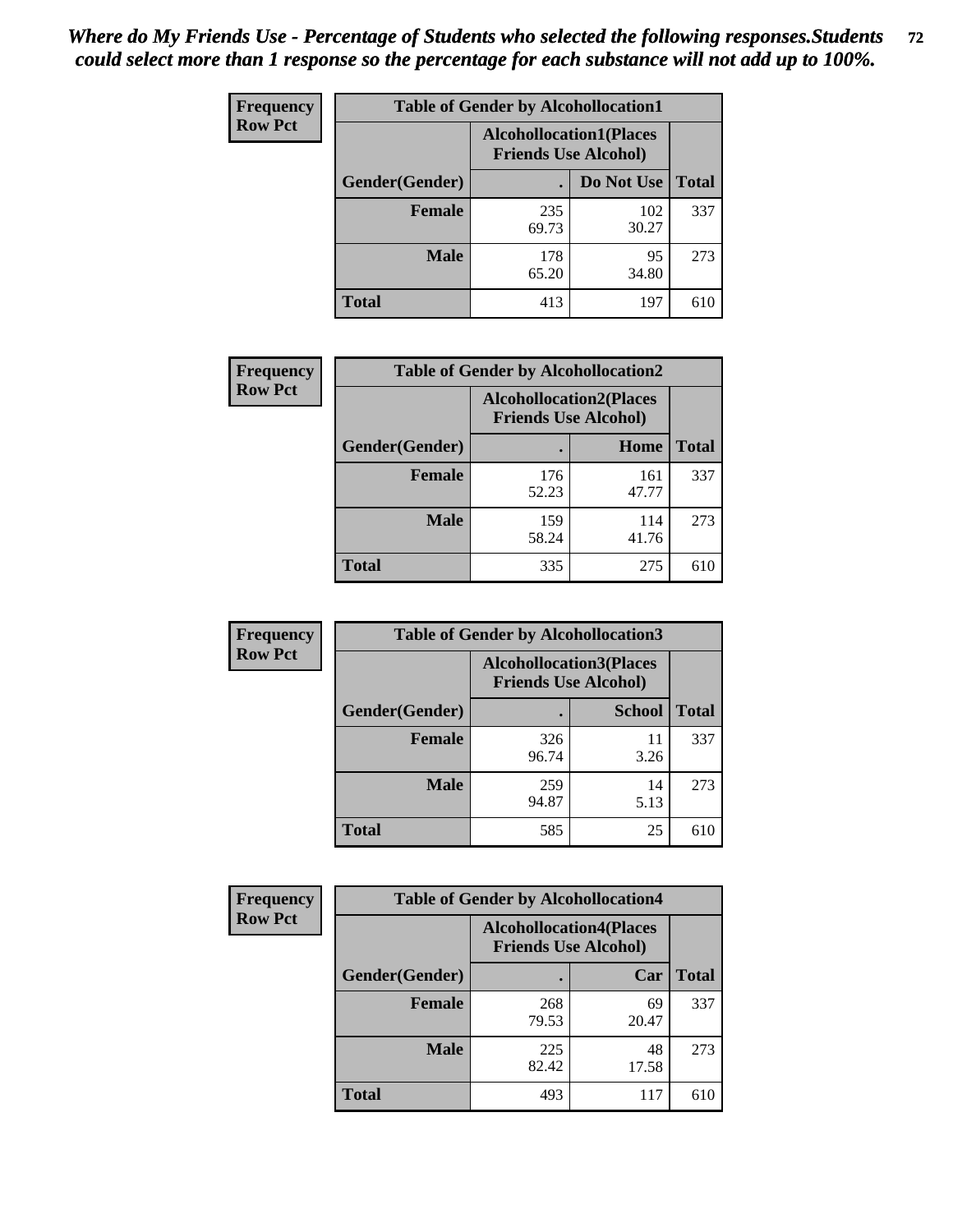| <b>Frequency</b> | <b>Table of Gender by Alcohollocation5</b> |                                |                                 |              |
|------------------|--------------------------------------------|--------------------------------|---------------------------------|--------------|
| <b>Row Pct</b>   |                                            | <b>Alcohollocation5(Places</b> | <b>Friends Use Alcohol)</b>     |              |
|                  | Gender(Gender)                             |                                | <b>Friend's</b><br><b>House</b> | <b>Total</b> |
|                  | <b>Female</b>                              | 116<br>34.42                   | 221<br>65.58                    | 337          |
|                  | <b>Male</b>                                | 132<br>48.35                   | 141<br>51.65                    | 273          |
|                  | <b>Total</b>                               | 248                            | 362                             | 610          |

| <b>Frequency</b> | <b>Table of Gender by Alcohollocation6</b> |                                                               |              |              |
|------------------|--------------------------------------------|---------------------------------------------------------------|--------------|--------------|
| <b>Row Pct</b>   |                                            | <b>Alcohollocation6(Places</b><br><b>Friends Use Alcohol)</b> |              |              |
|                  | <b>Gender</b> (Gender)                     |                                                               | <b>Other</b> | <b>Total</b> |
|                  | <b>Female</b>                              | 212<br>62.91                                                  | 125<br>37.09 | 337          |
|                  | <b>Male</b>                                | 167<br>61.17                                                  | 106<br>38.83 | 273          |
|                  | <b>Total</b>                               | 379                                                           | 231          | 610          |

| Frequency      | <b>Table of Gender by Tobaccolocation1</b> |                                                               |              |              |  |
|----------------|--------------------------------------------|---------------------------------------------------------------|--------------|--------------|--|
| <b>Row Pct</b> |                                            | <b>Tobaccolocation1(Places</b><br><b>Friends Use Tobacco)</b> |              |              |  |
|                | Gender(Gender)                             |                                                               | Do Not Use   | <b>Total</b> |  |
|                | Female                                     | 187<br>55.49                                                  | 150<br>44.51 | 337          |  |
|                | <b>Male</b>                                | 165<br>60.44                                                  | 108<br>39.56 | 273          |  |
|                | <b>Total</b>                               | 352                                                           | 258          | 610          |  |

| <b>Frequency</b> | <b>Table of Gender by Tobaccolocation2</b> |                             |                                |              |
|------------------|--------------------------------------------|-----------------------------|--------------------------------|--------------|
| <b>Row Pct</b>   |                                            | <b>Friends Use Tobacco)</b> | <b>Tobaccolocation2(Places</b> |              |
|                  | Gender(Gender)                             |                             | Home                           | <b>Total</b> |
|                  | Female                                     | 187<br>55.49                | 150<br>44.51                   | 337          |
|                  | <b>Male</b>                                | 151<br>55.31                | 122<br>44.69                   | 273          |
|                  | <b>Total</b>                               | 338                         | 272                            | 610          |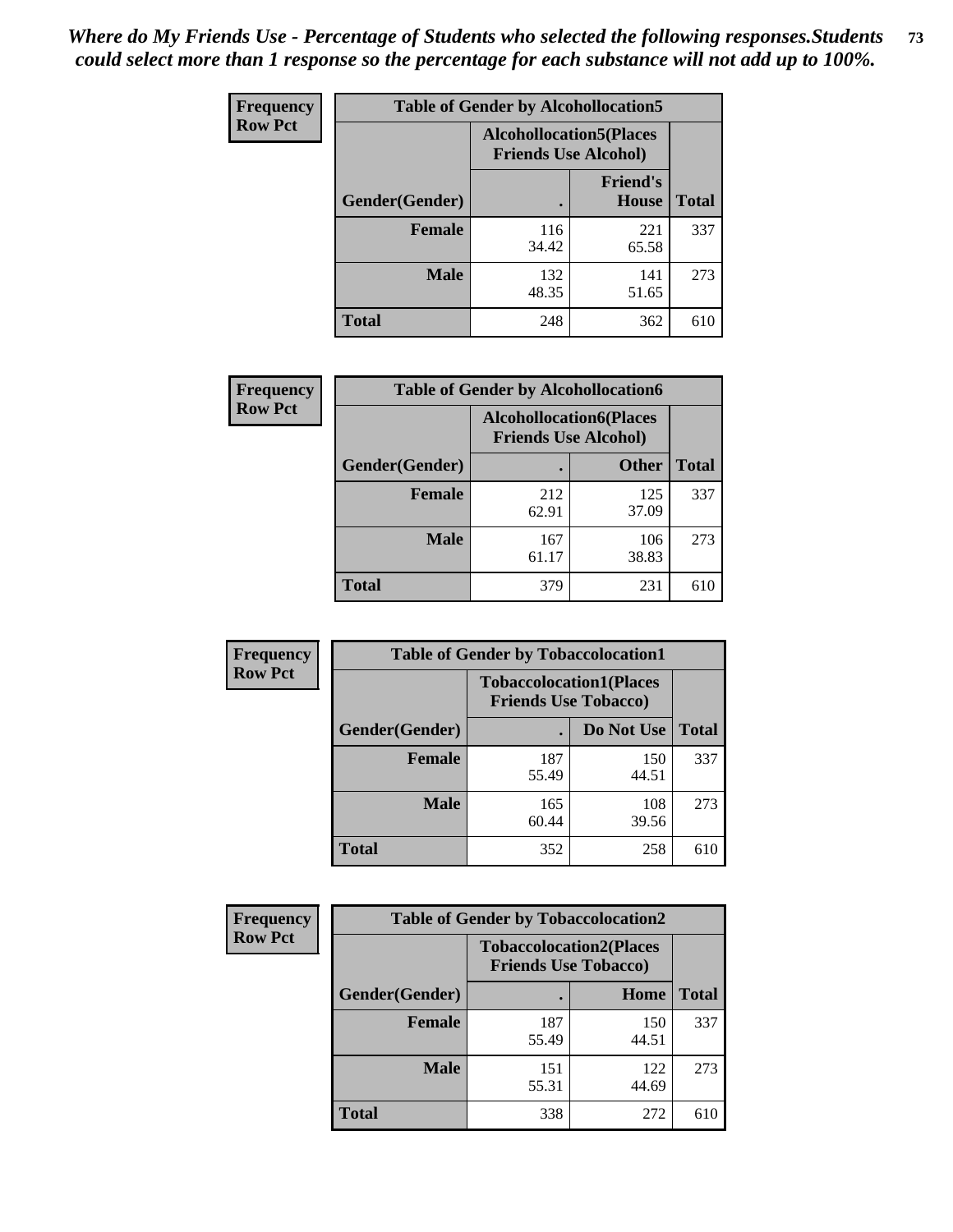| <b>Frequency</b> | <b>Table of Gender by Tobaccolocation3</b> |                             |                                |              |
|------------------|--------------------------------------------|-----------------------------|--------------------------------|--------------|
| <b>Row Pct</b>   |                                            | <b>Friends Use Tobacco)</b> | <b>Tobaccolocation3(Places</b> |              |
|                  | Gender(Gender)                             |                             | <b>School</b>                  | <b>Total</b> |
|                  | <b>Female</b>                              | 287<br>85.16                | 50<br>14.84                    | 337          |
|                  | <b>Male</b>                                | 208<br>76.19                | 65<br>23.81                    | 273          |
|                  | <b>Total</b>                               | 495                         | 115                            | 610          |

| <b>Frequency</b> | <b>Table of Gender by Tobaccolocation4</b> |              |                                                               |              |
|------------------|--------------------------------------------|--------------|---------------------------------------------------------------|--------------|
| <b>Row Pct</b>   |                                            |              | <b>Tobaccolocation4(Places</b><br><b>Friends Use Tobacco)</b> |              |
|                  | Gender(Gender)                             |              | Car                                                           | <b>Total</b> |
|                  | <b>Female</b>                              | 212<br>62.91 | 125<br>37.09                                                  | 337          |
|                  | <b>Male</b>                                | 169<br>61.90 | 104<br>38.10                                                  | 273          |
|                  | <b>Total</b>                               | 381          | 229                                                           | 610          |

| <b>Frequency</b> | <b>Table of Gender by Tobaccolocation5</b> |                             |                                 |              |
|------------------|--------------------------------------------|-----------------------------|---------------------------------|--------------|
| <b>Row Pct</b>   |                                            | <b>Friends Use Tobacco)</b> | <b>Tobaccolocation5(Places</b>  |              |
|                  | Gender(Gender)                             |                             | <b>Friend's</b><br><b>House</b> | <b>Total</b> |
|                  | <b>Female</b>                              | 180<br>53.41                | 157<br>46.59                    | 337          |
|                  | <b>Male</b>                                | 153<br>56.04                | 120<br>43.96                    | 273          |
|                  | <b>Total</b>                               | 333                         | 277                             | 610          |

| <b>Frequency</b> | <b>Table of Gender by Tobaccolocation6</b> |                                                               |              |              |
|------------------|--------------------------------------------|---------------------------------------------------------------|--------------|--------------|
| <b>Row Pct</b>   |                                            | <b>Tobaccolocation6(Places</b><br><b>Friends Use Tobacco)</b> |              |              |
|                  | Gender(Gender)                             |                                                               | <b>Other</b> | <b>Total</b> |
|                  | Female                                     | 221<br>65.58                                                  | 116<br>34.42 | 337          |
|                  | <b>Male</b>                                | 168<br>61.54                                                  | 105<br>38.46 | 273          |
|                  | <b>Total</b>                               | 389                                                           | 221          | 610          |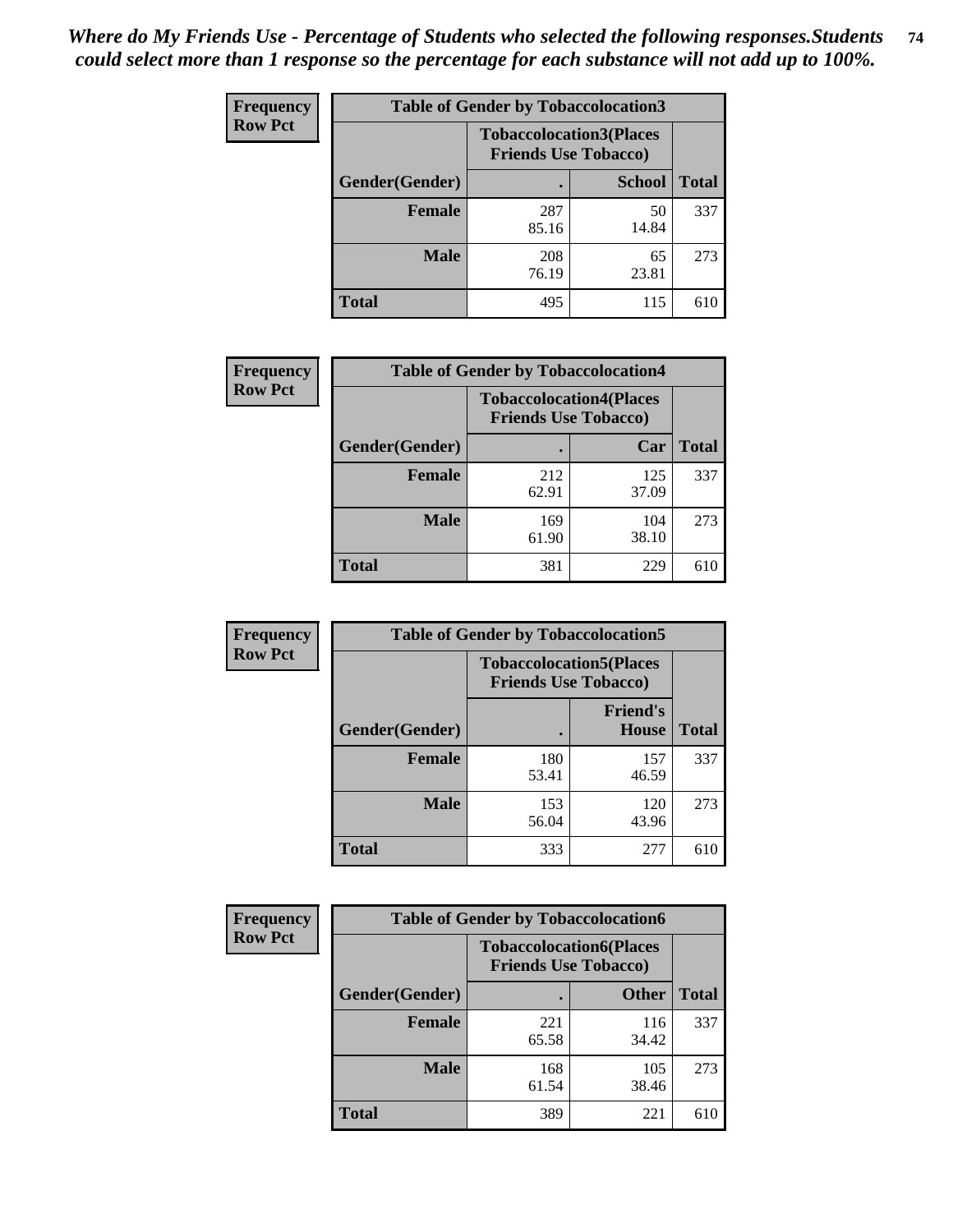| <b>Frequency</b> | <b>Table of Gender by Marijuanalocation1</b> |                                  |                                |              |  |
|------------------|----------------------------------------------|----------------------------------|--------------------------------|--------------|--|
| <b>Row Pct</b>   |                                              | <b>Marijuanalocation1(Places</b> | <b>Friends Use Marijuana</b> ) |              |  |
|                  | <b>Gender</b> (Gender)                       |                                  | Do Not Use                     | <b>Total</b> |  |
|                  | <b>Female</b>                                | 161<br>47.77                     | 176<br>52.23                   | 337          |  |
|                  | <b>Male</b>                                  | 122<br>44.69                     | 151<br>55.31                   | 273          |  |
|                  | <b>Total</b>                                 | 283                              | 327                            | 610          |  |

| <b>Frequency</b> | <b>Table of Gender by Marijuanalocation2</b> |                                                                     |              |              |
|------------------|----------------------------------------------|---------------------------------------------------------------------|--------------|--------------|
| <b>Row Pct</b>   |                                              | <b>Marijuanalocation2(Places)</b><br><b>Friends Use Marijuana</b> ) |              |              |
|                  | Gender(Gender)                               |                                                                     | Home         | <b>Total</b> |
|                  | <b>Female</b>                                | 232<br>68.84                                                        | 105<br>31.16 | 337          |
|                  | <b>Male</b>                                  | 184<br>67.40                                                        | 89<br>32.60  | 273          |
|                  | <b>Total</b>                                 | 416                                                                 | 194          | 610          |

| Frequency      | <b>Table of Gender by Marijuanalocation3</b> |                                                                     |               |              |
|----------------|----------------------------------------------|---------------------------------------------------------------------|---------------|--------------|
| <b>Row Pct</b> |                                              | <b>Marijuanalocation3(Places)</b><br><b>Friends Use Marijuana</b> ) |               |              |
|                | Gender(Gender)                               |                                                                     | <b>School</b> | <b>Total</b> |
|                | <b>Female</b>                                | 322<br>95.55                                                        | 15<br>4.45    | 337          |
|                | <b>Male</b>                                  | 252<br>92.31                                                        | 21<br>7.69    | 273          |
|                | <b>Total</b>                                 | 574                                                                 | 36            | 610          |

| <b>Frequency</b> | <b>Table of Gender by Marijuanalocation4</b> |                                                                    |             |              |
|------------------|----------------------------------------------|--------------------------------------------------------------------|-------------|--------------|
| <b>Row Pct</b>   |                                              | <b>Marijuanalocation4(Places</b><br><b>Friends Use Marijuana</b> ) |             |              |
|                  | Gender(Gender)                               |                                                                    | Car         | <b>Total</b> |
|                  | Female                                       | 241<br>71.51                                                       | 96<br>28.49 | 337          |
|                  | <b>Male</b>                                  | 201<br>73.63                                                       | 72<br>26.37 | 273          |
|                  | <b>Total</b>                                 | 442                                                                | 168         | 610          |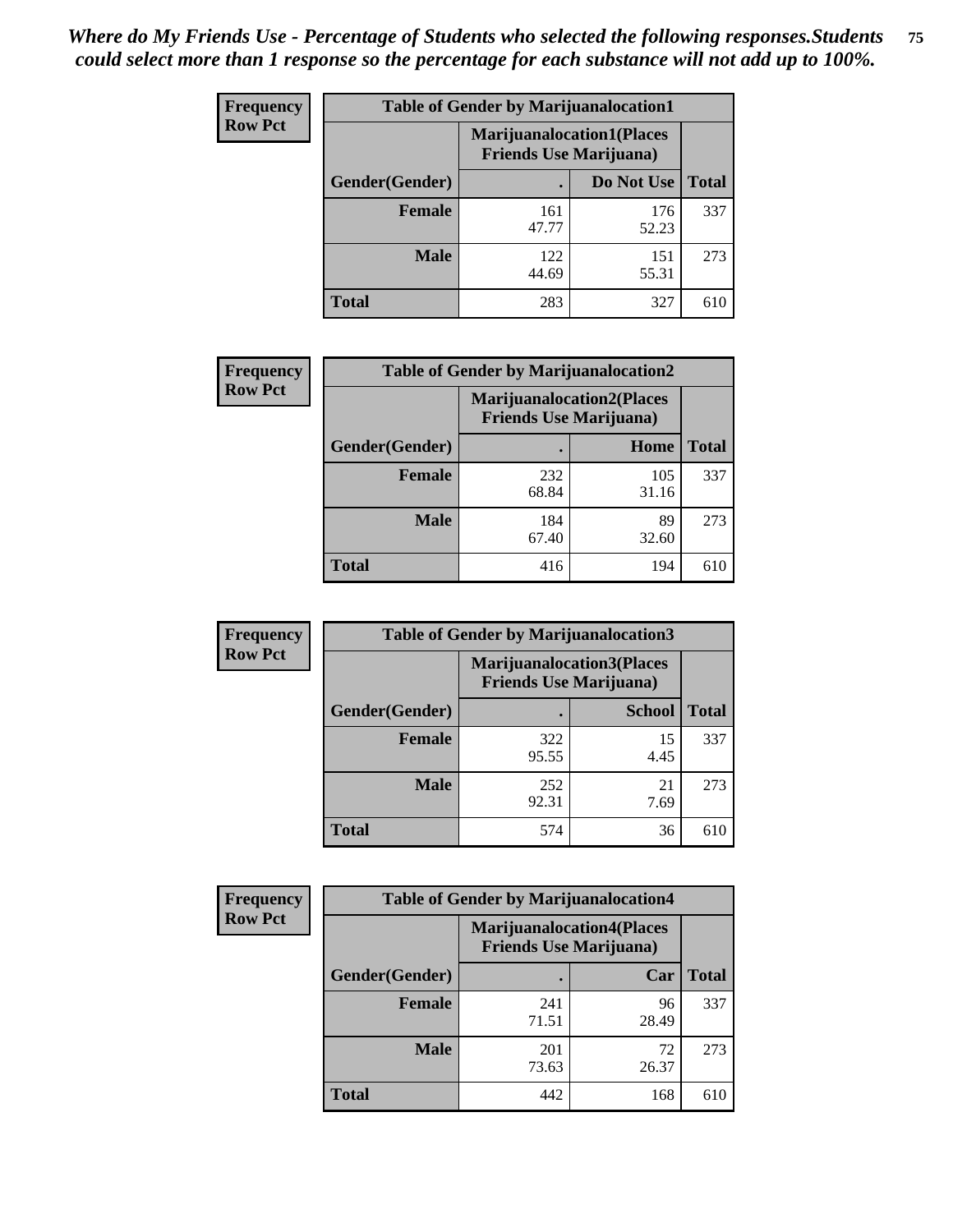| Frequency      | <b>Table of Gender by Marijuanalocation5</b> |                                                                    |                                 |              |
|----------------|----------------------------------------------|--------------------------------------------------------------------|---------------------------------|--------------|
| <b>Row Pct</b> |                                              | <b>Marijuanalocation5(Places</b><br><b>Friends Use Marijuana</b> ) |                                 |              |
|                | Gender(Gender)                               |                                                                    | <b>Friend's</b><br><b>House</b> | <b>Total</b> |
|                | Female                                       | 192<br>56.97                                                       | 145<br>43.03                    | 337          |
|                | <b>Male</b>                                  | 178<br>65.20                                                       | 95<br>34.80                     | 273          |
|                | <b>Total</b>                                 | 370                                                                | 240                             | 610          |

| <b>Frequency</b> | <b>Table of Gender by Marijuanalocation6</b> |                                |                                   |              |
|------------------|----------------------------------------------|--------------------------------|-----------------------------------|--------------|
| <b>Row Pct</b>   |                                              | <b>Friends Use Marijuana</b> ) | <b>Marijuanalocation6(Places)</b> |              |
|                  | <b>Gender</b> (Gender)                       |                                | <b>Other</b>                      | <b>Total</b> |
|                  | <b>Female</b>                                | 231<br>68.55                   | 106<br>31.45                      | 337          |
|                  | <b>Male</b>                                  | 208<br>76.19                   | 65<br>23.81                       | 273          |
|                  | <b>Total</b>                                 | 439                            | 171                               | 610          |

| <b>Frequency</b> | <b>Table of Gender by Otherdruglocation1</b> |                                                                                |              |              |
|------------------|----------------------------------------------|--------------------------------------------------------------------------------|--------------|--------------|
| <b>Row Pct</b>   |                                              | <b>Otherdruglocation1(Places</b><br><b>Friends Use Other Illegal</b><br>Drugs) |              |              |
|                  | Gender(Gender)                               |                                                                                | Do Not Use   | <b>Total</b> |
|                  | <b>Female</b>                                | 116<br>34.42                                                                   | 221<br>65.58 | 337          |
|                  | <b>Male</b>                                  | 64<br>23.44                                                                    | 209<br>76.56 | 273          |
|                  | <b>Total</b>                                 | 180                                                                            | 430          | 610          |

| <b>Frequency</b> | <b>Table of Gender by Otherdruglocation2</b> |                                            |                                  |              |
|------------------|----------------------------------------------|--------------------------------------------|----------------------------------|--------------|
| <b>Row Pct</b>   |                                              | <b>Friends Use Other Illegal</b><br>Drugs) | <b>Otherdruglocation2(Places</b> |              |
|                  | Gender(Gender)                               |                                            | Home                             | <b>Total</b> |
|                  | Female                                       | 265<br>78.64                               | 72<br>21.36                      | 337          |
|                  | <b>Male</b>                                  | 227<br>83.15                               | 46<br>16.85                      | 273          |
|                  | <b>Total</b>                                 | 492                                        | 118                              | 610          |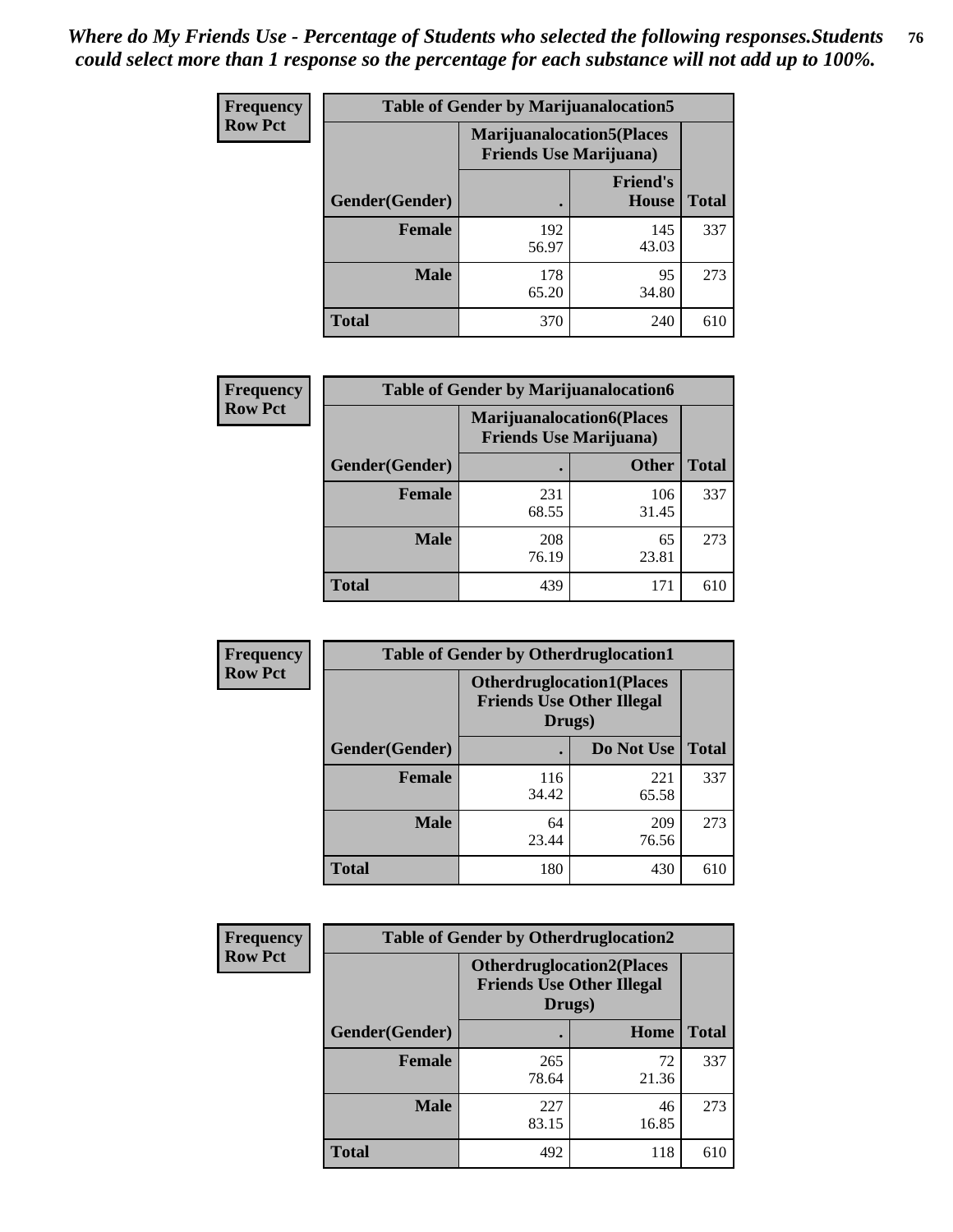| Frequency      | <b>Table of Gender by Otherdruglocation3</b> |                                                                                |               |              |
|----------------|----------------------------------------------|--------------------------------------------------------------------------------|---------------|--------------|
| <b>Row Pct</b> |                                              | <b>Otherdruglocation3(Places</b><br><b>Friends Use Other Illegal</b><br>Drugs) |               |              |
|                | Gender(Gender)                               |                                                                                | <b>School</b> | <b>Total</b> |
|                | Female                                       | 320<br>94.96                                                                   | 17<br>5.04    | 337          |
|                | <b>Male</b>                                  | 256<br>93.77                                                                   | 17<br>6.23    | 273          |
|                | <b>Total</b>                                 | 576                                                                            | 34            | 610          |

| Frequency      | <b>Table of Gender by Otherdruglocation4</b> |                                            |                                  |              |
|----------------|----------------------------------------------|--------------------------------------------|----------------------------------|--------------|
| <b>Row Pct</b> |                                              | <b>Friends Use Other Illegal</b><br>Drugs) | <b>Otherdruglocation4(Places</b> |              |
|                | <b>Gender</b> (Gender)                       |                                            | Car                              | <b>Total</b> |
|                | <b>Female</b>                                | 280<br>83.09                               | 57<br>16.91                      | 337          |
|                | <b>Male</b>                                  | 241<br>88.28                               | 32<br>11.72                      | 273          |
|                | <b>Total</b>                                 | 521                                        | 89                               | 610          |

| Frequency      | <b>Table of Gender by Otherdruglocation5</b>                                   |              |                                 |              |
|----------------|--------------------------------------------------------------------------------|--------------|---------------------------------|--------------|
| <b>Row Pct</b> | <b>Otherdruglocation5(Places</b><br><b>Friends Use Other Illegal</b><br>Drugs) |              |                                 |              |
|                | Gender(Gender)                                                                 |              | <b>Friend's</b><br><b>House</b> | <b>Total</b> |
|                | <b>Female</b>                                                                  | 235<br>69.73 | 102<br>30.27                    | 337          |
|                | <b>Male</b>                                                                    | 223<br>81.68 | 50<br>18.32                     | 273          |
|                | <b>Total</b>                                                                   | 458          | 152                             | 610          |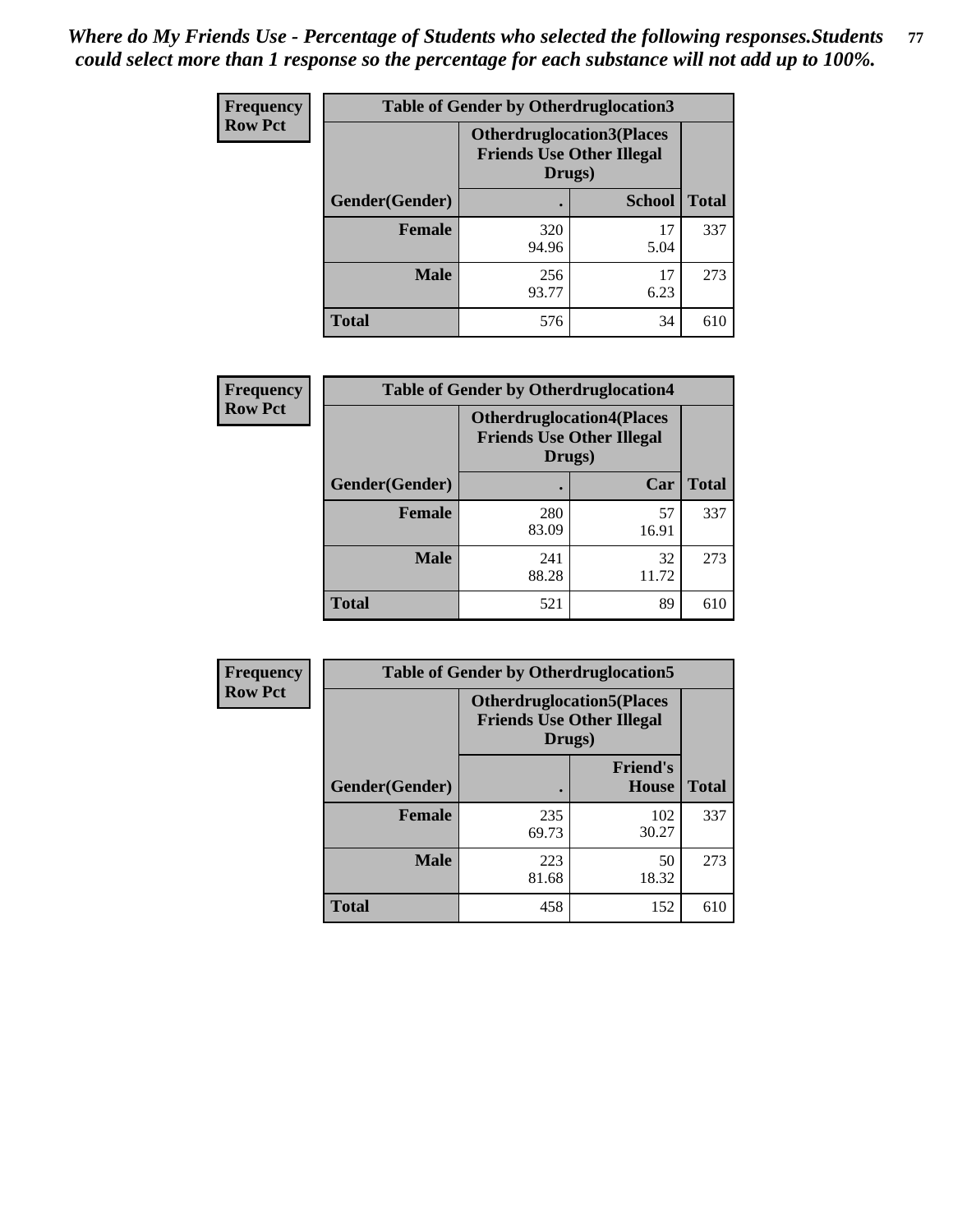| Frequency      | <b>Table of Gender by Otherdruglocation6</b>                                   |              |              |              |
|----------------|--------------------------------------------------------------------------------|--------------|--------------|--------------|
| <b>Row Pct</b> | <b>Otherdruglocation6(Places</b><br><b>Friends Use Other Illegal</b><br>Drugs) |              |              |              |
|                | Gender(Gender)                                                                 |              | <b>Other</b> | <b>Total</b> |
|                | <b>Female</b>                                                                  | 246<br>73.00 | 91<br>27.00  | 337          |
|                | <b>Male</b>                                                                    | 232<br>84.98 | 41<br>15.02  | 273          |
|                | <b>Total</b>                                                                   | 478          | 132          | 610          |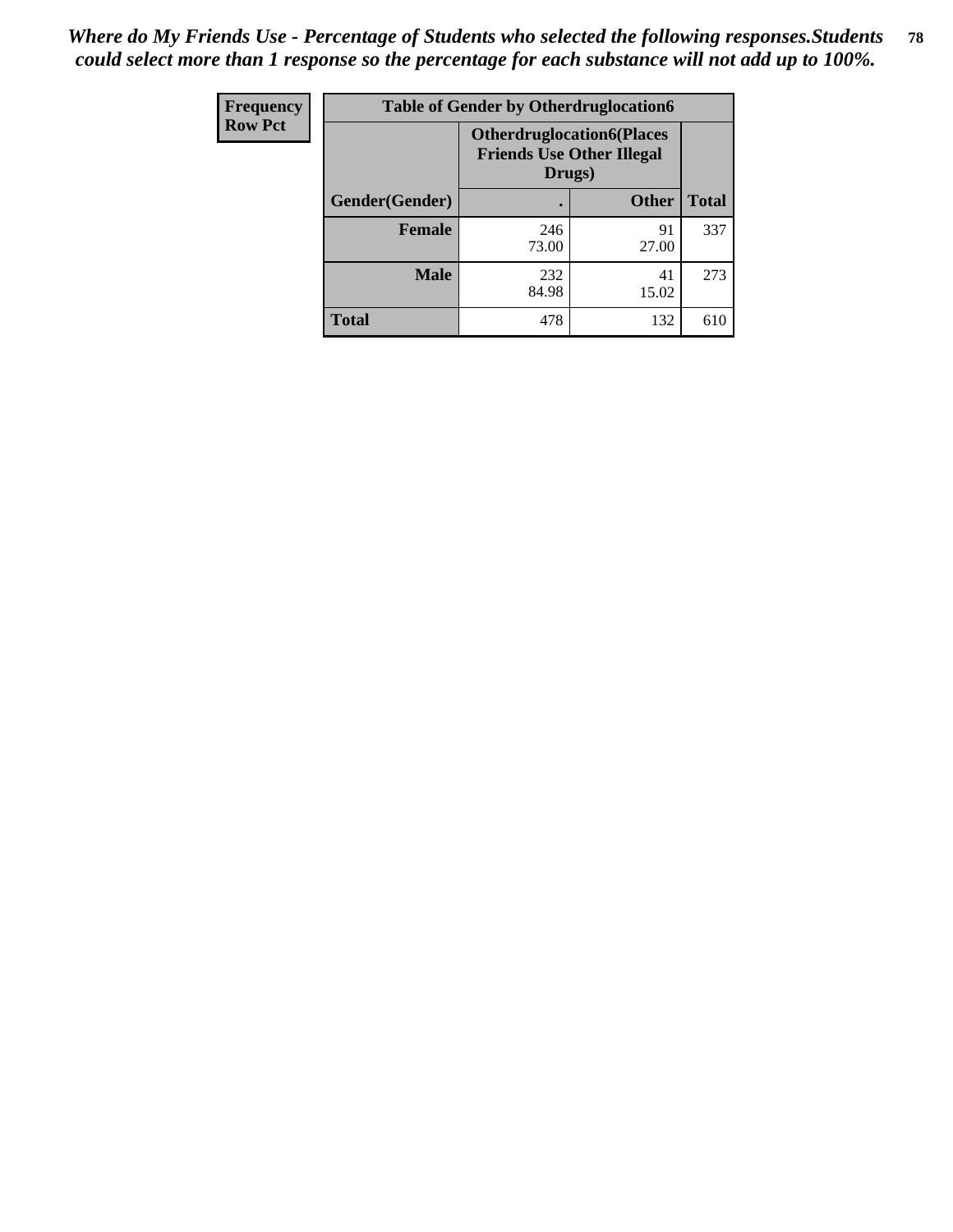| <b>Frequency</b> | <b>Table of Gender by Alcoholtime1</b> |                                                          |                      |              |
|------------------|----------------------------------------|----------------------------------------------------------|----------------------|--------------|
| <b>Row Pct</b>   |                                        | <b>Alcoholtime1(Times</b><br><b>Friends Use Alcohol)</b> |                      |              |
|                  | Gender(Gender)                         |                                                          | Do Not<br><b>Use</b> | <b>Total</b> |
|                  | <b>Female</b>                          | 247<br>73.29                                             | 90<br>26.71          | 337          |
|                  | <b>Male</b>                            | 174<br>63.74                                             | 99<br>36.26          | 273          |
|                  | <b>Total</b>                           | 421                                                      | 189                  | 610          |

| <b>Frequency</b> | <b>Table of Gender by Alcoholtime2</b> |                                                          |                            |              |
|------------------|----------------------------------------|----------------------------------------------------------|----------------------------|--------------|
| <b>Row Pct</b>   |                                        | <b>Alcoholtime2(Times</b><br><b>Friends Use Alcohol)</b> |                            |              |
|                  | Gender(Gender)                         |                                                          | <b>On Way</b><br>to School | <b>Total</b> |
|                  | <b>Female</b>                          | 314<br>93.18                                             | 23<br>6.82                 | 337          |
|                  | <b>Male</b>                            | 262<br>95.97                                             | 11<br>4.03                 | 273          |
|                  | <b>Total</b>                           | 576                                                      | 34                         | 610          |

| Frequency      | <b>Table of Gender by Alcoholtime3</b> |                                                   |                                |              |
|----------------|----------------------------------------|---------------------------------------------------|--------------------------------|--------------|
| <b>Row Pct</b> |                                        | Alcoholtime3(Times<br><b>Friends Use Alcohol)</b> |                                |              |
|                | Gender(Gender)                         |                                                   | <b>During</b><br><b>School</b> | <b>Total</b> |
|                | <b>Female</b>                          | 329<br>97.63                                      | 8<br>2.37                      | 337          |
|                | <b>Male</b>                            | 264<br>96.70                                      | 9<br>3.30                      | 273          |
|                | <b>Total</b>                           | 593                                               | 17                             | 610          |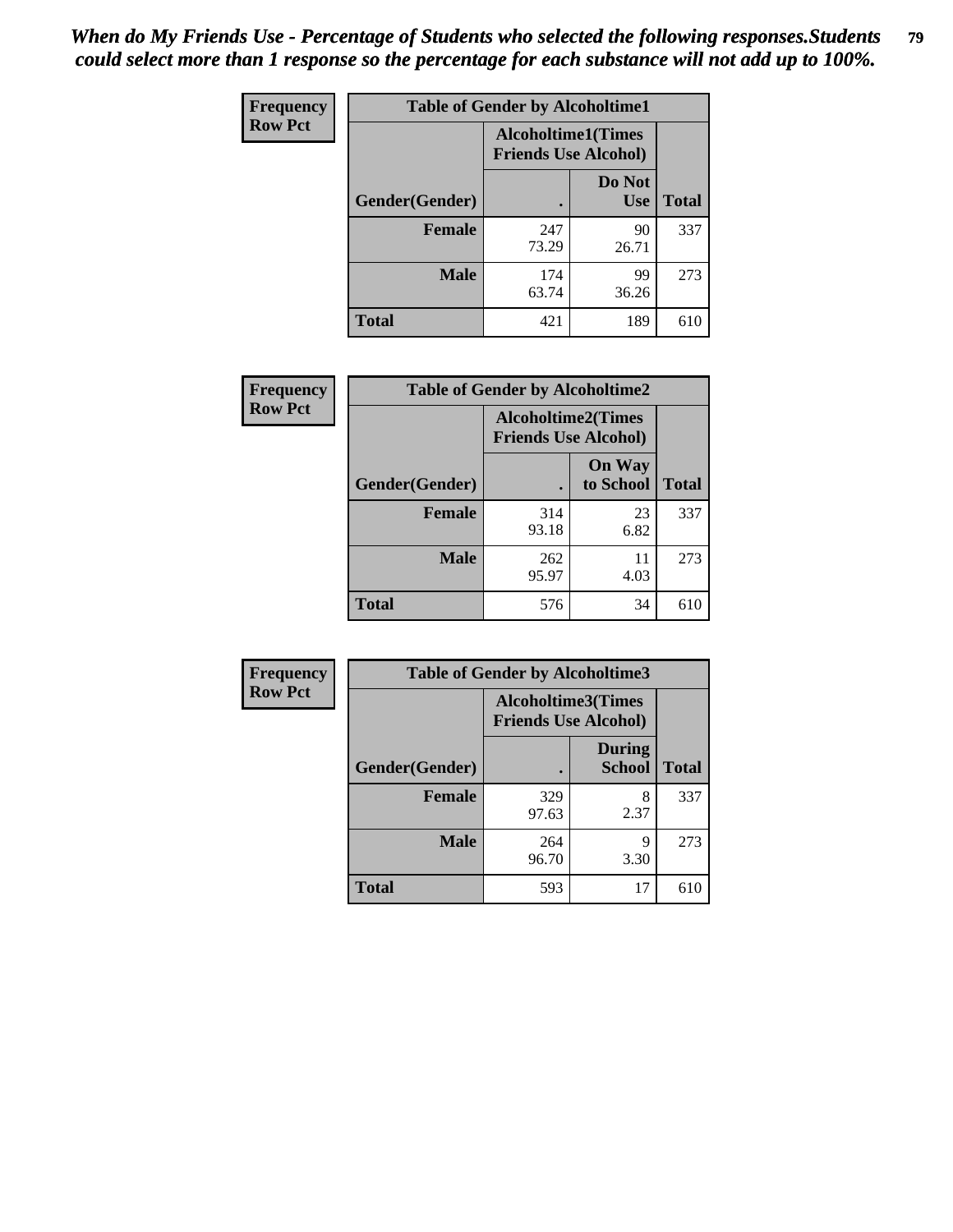*When do My Friends Use - Percentage of Students who selected the following responses.Students could select more than 1 response so the percentage for each substance will not add up to 100%.* **80**

| <b>Frequency</b> | <b>Table of Gender by Alcoholtime4</b> |                                                          |                                                       |              |
|------------------|----------------------------------------|----------------------------------------------------------|-------------------------------------------------------|--------------|
| <b>Row Pct</b>   |                                        | <b>Alcoholtime4(Times</b><br><b>Friends Use Alcohol)</b> |                                                       |              |
|                  | Gender(Gender)                         |                                                          | <b>On Way</b><br>Home<br><b>From</b><br><b>School</b> | <b>Total</b> |
|                  | <b>Female</b>                          | 304<br>90.21                                             | 33<br>9.79                                            | 337          |
|                  | <b>Male</b>                            | 257<br>94.14                                             | 16<br>5.86                                            | 273          |
|                  | <b>Total</b>                           | 561                                                      | 49                                                    | 610          |

| <b>Frequency</b> | <b>Table of Gender by Alcoholtime5</b> |                                                           |              |              |
|------------------|----------------------------------------|-----------------------------------------------------------|--------------|--------------|
| <b>Row Pct</b>   |                                        | <b>Alcoholtime5</b> (Times<br><b>Friends Use Alcohol)</b> |              |              |
|                  | Gender(Gender)                         |                                                           | Weeknights   | <b>Total</b> |
|                  | <b>Female</b>                          | 229<br>67.95                                              | 108<br>32.05 | 337          |
|                  | <b>Male</b>                            | 209<br>76.56                                              | 64<br>23.44  | 273          |
|                  | <b>Total</b>                           | 438                                                       | 172          | 610          |

| <b>Frequency</b> | <b>Table of Gender by Alcoholtime6</b> |             |                                                           |              |  |
|------------------|----------------------------------------|-------------|-----------------------------------------------------------|--------------|--|
| <b>Row Pct</b>   |                                        |             | <b>Alcoholtime6</b> (Times<br><b>Friends Use Alcohol)</b> |              |  |
|                  | Gender(Gender)                         |             | Weekends                                                  | <b>Total</b> |  |
|                  | Female                                 | 78<br>23.15 | 259<br>76.85                                              | 337          |  |
|                  | <b>Male</b>                            | 97<br>35.53 | 176<br>64.47                                              | 273          |  |
|                  | <b>Total</b>                           | 175         | 435                                                       | 610          |  |

| Frequency      | <b>Table of Gender by Tobaccotime1</b> |                                                          |                      |              |
|----------------|----------------------------------------|----------------------------------------------------------|----------------------|--------------|
| <b>Row Pct</b> |                                        | <b>Tobaccotime1(Times</b><br><b>Friends Use Tobacco)</b> |                      |              |
|                | Gender(Gender)                         |                                                          | Do Not<br><b>Use</b> | <b>Total</b> |
|                | <b>Female</b>                          | 196<br>58.16                                             | 141<br>41.84         | 337          |
|                | <b>Male</b>                            | 158<br>57.88                                             | 115<br>42.12         | 273          |
|                | <b>Total</b>                           | 354                                                      | 256                  | 610          |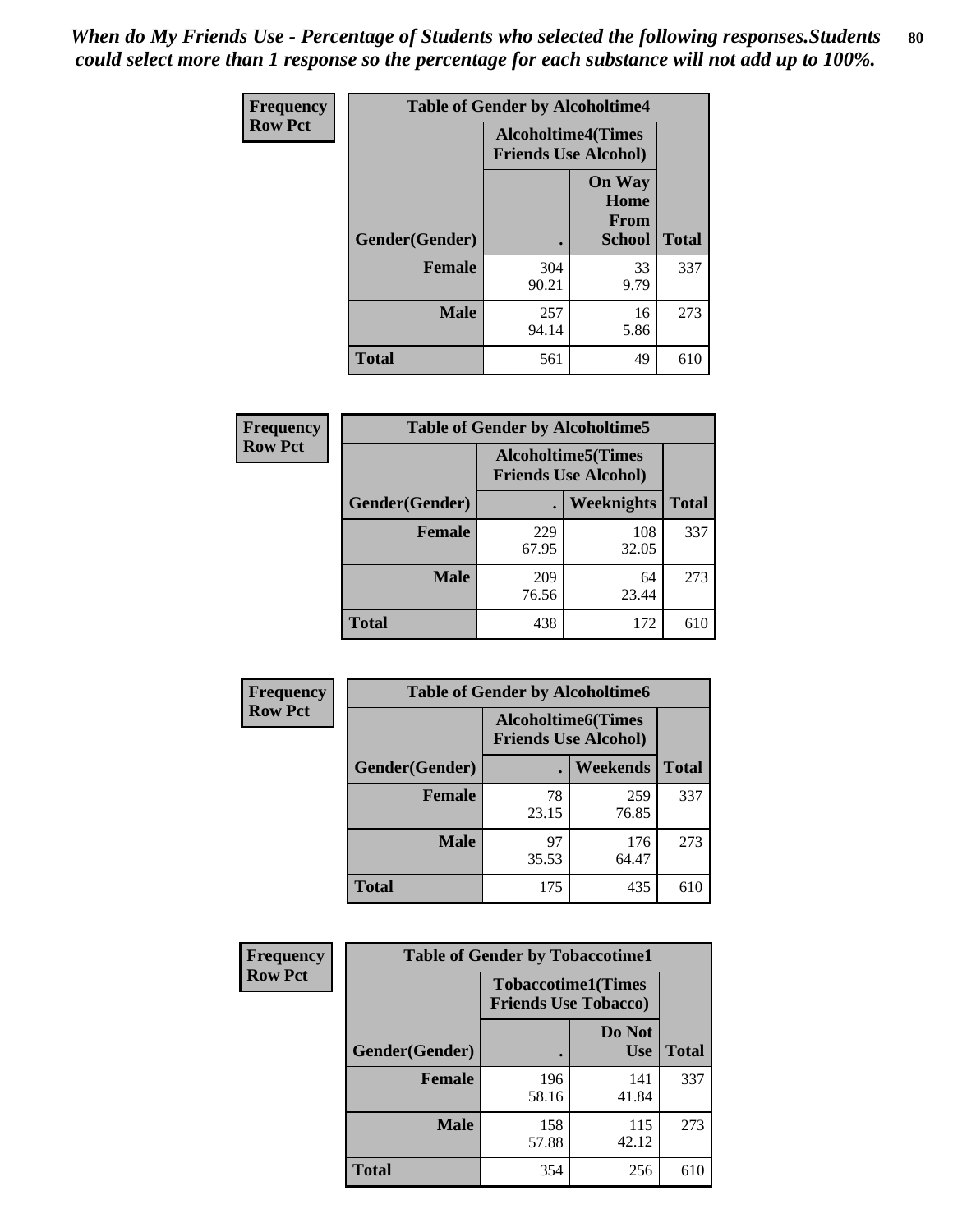*When do My Friends Use - Percentage of Students who selected the following responses.Students could select more than 1 response so the percentage for each substance will not add up to 100%.* **81**

| <b>Frequency</b> | <b>Table of Gender by Tobaccotime2</b> |                                                          |                            |              |
|------------------|----------------------------------------|----------------------------------------------------------|----------------------------|--------------|
| <b>Row Pct</b>   |                                        | <b>Tobaccotime2(Times</b><br><b>Friends Use Tobacco)</b> |                            |              |
|                  | Gender(Gender)                         |                                                          | <b>On Way</b><br>to School | <b>Total</b> |
|                  | <b>Female</b>                          | 236<br>70.03                                             | 101<br>29.97               | 337          |
|                  | <b>Male</b>                            | 193<br>70.70                                             | 80<br>29.30                | 273          |
|                  | <b>Total</b>                           | 429                                                      | 181                        | 610          |

| Frequency      | <b>Table of Gender by Tobaccotime3</b> |                             |                                |              |
|----------------|----------------------------------------|-----------------------------|--------------------------------|--------------|
| <b>Row Pct</b> |                                        | <b>Friends Use Tobacco)</b> | <b>Tobaccotime3(Times</b>      |              |
|                | Gender(Gender)                         |                             | <b>During</b><br><b>School</b> | <b>Total</b> |
|                | <b>Female</b>                          | 299<br>88.72                | 38<br>11.28                    | 337          |
|                | <b>Male</b>                            | 219<br>80.22                | 54<br>19.78                    | 273          |
|                | <b>Total</b>                           | 518                         | 92                             | 610          |

| Frequency      | <b>Table of Gender by Tobaccotime4</b> |                                                          |                                                       |              |
|----------------|----------------------------------------|----------------------------------------------------------|-------------------------------------------------------|--------------|
| <b>Row Pct</b> |                                        | <b>Tobaccotime4(Times</b><br><b>Friends Use Tobacco)</b> |                                                       |              |
|                | Gender(Gender)                         |                                                          | <b>On Way</b><br>Home<br><b>From</b><br><b>School</b> | <b>Total</b> |
|                | <b>Female</b>                          | 304<br>90.21                                             | 33<br>9.79                                            | 337          |
|                | <b>Male</b>                            | 257<br>94.14                                             | 16<br>5.86                                            | 273          |
|                | <b>Total</b>                           | 561                                                      | 49                                                    | 610          |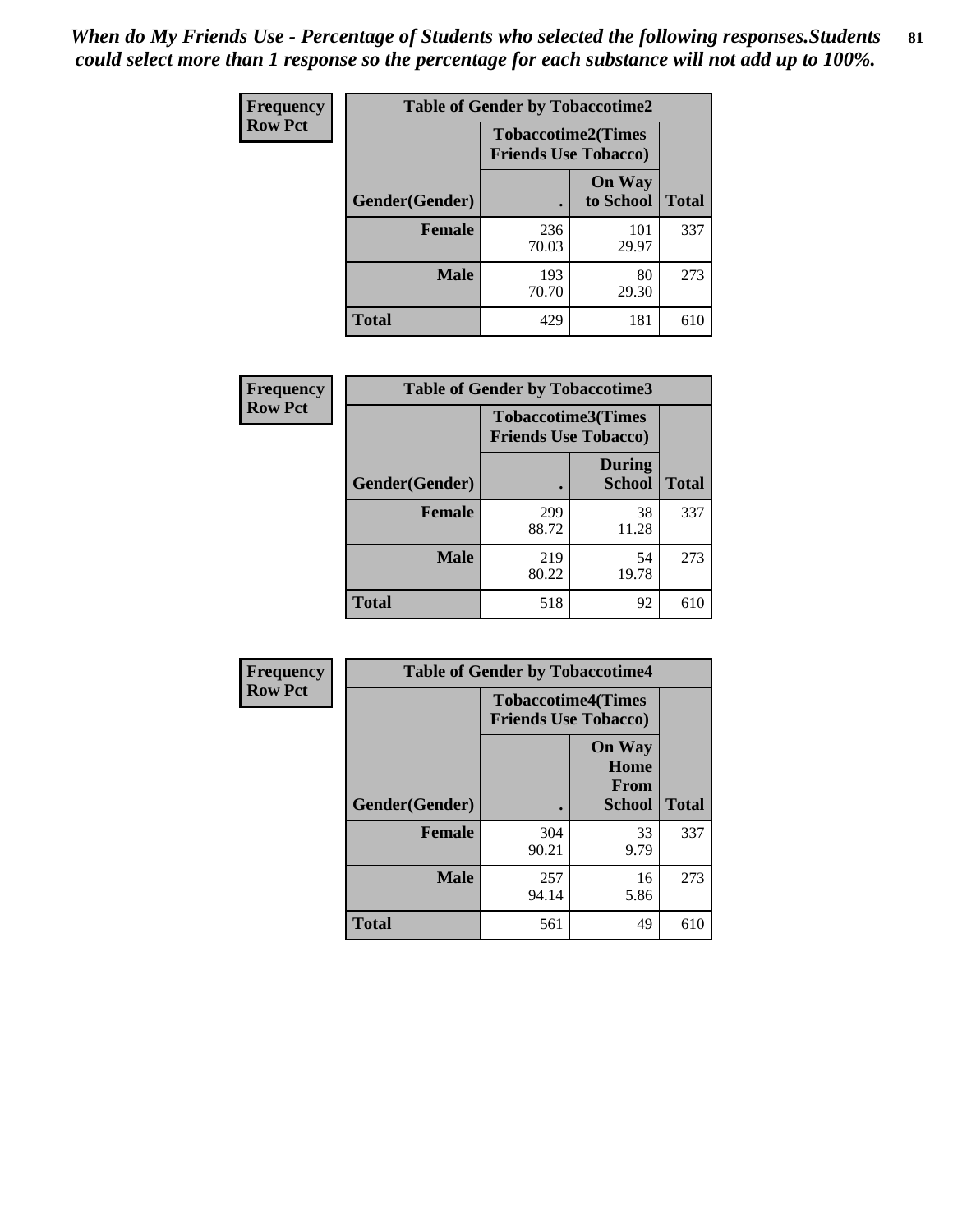| <b>Frequency</b> | <b>Table of Gender by Tobaccotime5</b> |                                                          |                   |              |
|------------------|----------------------------------------|----------------------------------------------------------|-------------------|--------------|
| <b>Row Pct</b>   |                                        | <b>Tobaccotime5(Times</b><br><b>Friends Use Tobacco)</b> |                   |              |
|                  | <b>Gender</b> (Gender)                 |                                                          | <b>Weeknights</b> | <b>Total</b> |
|                  | <b>Female</b>                          | 177<br>52.52                                             | 160<br>47.48      | 337          |
|                  | <b>Male</b>                            | 163<br>59.71                                             | 110<br>40.29      | 273          |
|                  | <b>Total</b>                           | 340                                                      | 270               | 610          |

| Frequency      | <b>Table of Gender by Tobaccotime6</b> |              |                                                          |              |  |
|----------------|----------------------------------------|--------------|----------------------------------------------------------|--------------|--|
| <b>Row Pct</b> |                                        |              | <b>Tobaccotime6(Times</b><br><b>Friends Use Tobacco)</b> |              |  |
|                | Gender(Gender)                         |              | <b>Weekends</b>                                          | <b>Total</b> |  |
|                | Female                                 | 138<br>40.95 | 199<br>59.05                                             | 337          |  |
|                | <b>Male</b>                            | 130<br>47.62 | 143<br>52.38                                             | 273          |  |
|                | <b>Total</b>                           | 268          | 342                                                      | 610          |  |

| <b>Frequency</b> | <b>Table of Gender by Marijuanatime1</b> |                                |                             |              |
|------------------|------------------------------------------|--------------------------------|-----------------------------|--------------|
| <b>Row Pct</b>   |                                          | <b>Friends Use Marijuana</b> ) | <b>Marijuanatime1(Times</b> |              |
|                  | Gender(Gender)                           |                                | Do Not Use                  | <b>Total</b> |
|                  | <b>Female</b>                            | 171<br>50.74                   | 166<br>49.26                | 337          |
|                  | <b>Male</b>                              | 119<br>43.59                   | 154<br>56.41                | 273          |
|                  | <b>Total</b>                             | 290                            | 320                         | 610          |

| <b>Frequency</b> | <b>Table of Gender by Marijuanatime2</b> |                                                               |                            |              |
|------------------|------------------------------------------|---------------------------------------------------------------|----------------------------|--------------|
| <b>Row Pct</b>   |                                          | <b>Marijuanatime2(Times</b><br><b>Friends Use Marijuana</b> ) |                            |              |
|                  | Gender(Gender)                           |                                                               | On Way to<br><b>School</b> | <b>Total</b> |
|                  | <b>Female</b>                            | 297<br>88.13                                                  | 40<br>11.87                | 337          |
|                  | <b>Male</b>                              | 240<br>87.91                                                  | 33<br>12.09                | 273          |
|                  | <b>Total</b>                             | 537                                                           | 73                         | 610          |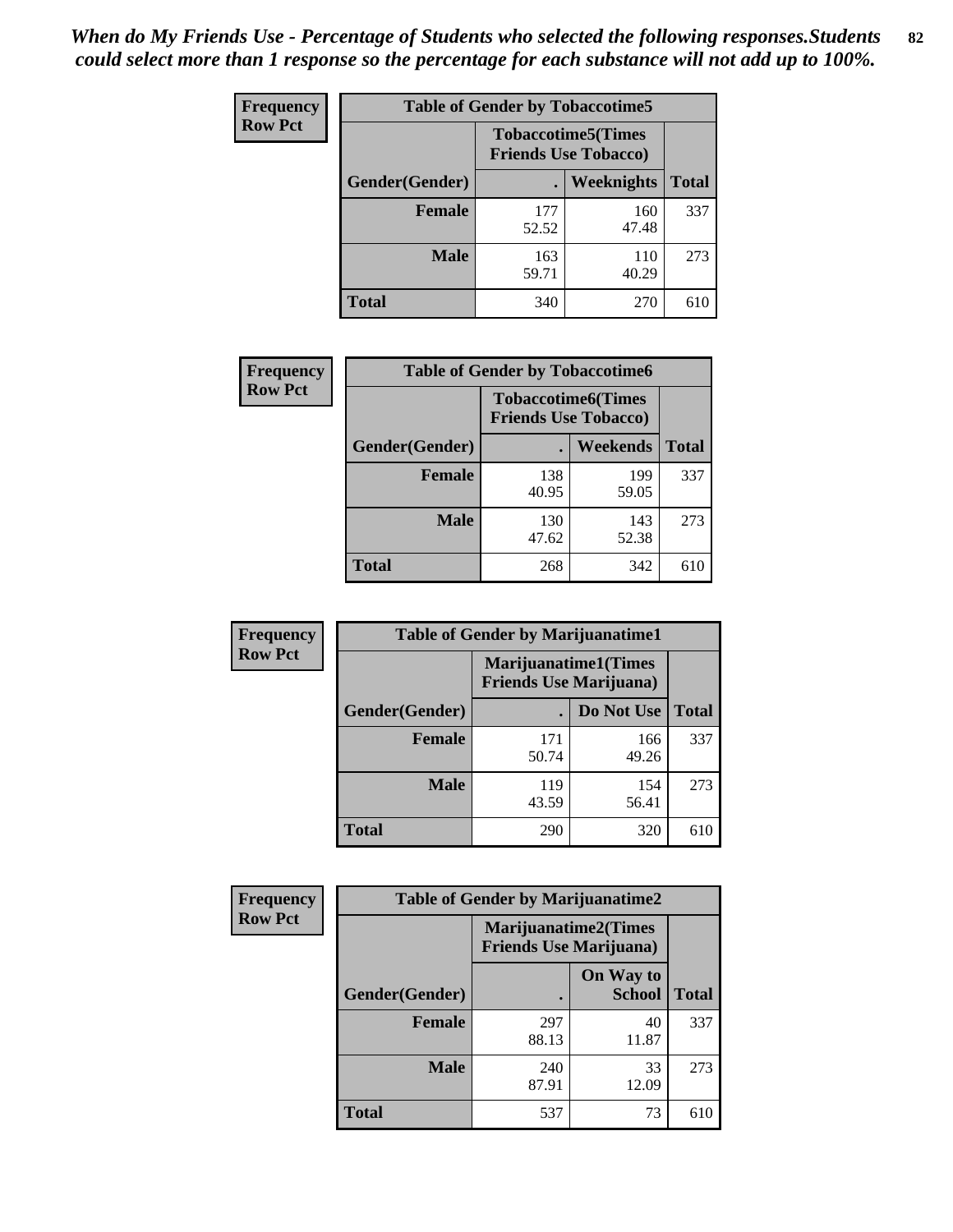*When do My Friends Use - Percentage of Students who selected the following responses.Students could select more than 1 response so the percentage for each substance will not add up to 100%.* **83**

| <b>Frequency</b> | Table of Gender by Marijuanatime3 |                                                        |                                |              |
|------------------|-----------------------------------|--------------------------------------------------------|--------------------------------|--------------|
| <b>Row Pct</b>   |                                   | Marijuanatime3(Times<br><b>Friends Use Marijuana</b> ) |                                |              |
|                  | Gender(Gender)                    |                                                        | <b>During</b><br><b>School</b> | <b>Total</b> |
|                  | <b>Female</b>                     | 328<br>97.33                                           | 9<br>2.67                      | 337          |
|                  | <b>Male</b>                       | 263<br>96.34                                           | 10<br>3.66                     | 273          |
|                  | <b>Total</b>                      | 591                                                    | 19                             | 610          |

| Frequency      | <b>Table of Gender by Marijuanatime4</b> |                                |                                                |              |
|----------------|------------------------------------------|--------------------------------|------------------------------------------------|--------------|
| <b>Row Pct</b> |                                          | <b>Friends Use Marijuana</b> ) | <b>Marijuanatime4</b> (Times                   |              |
|                | Gender(Gender)                           |                                | <b>On Way</b><br>Home<br>From<br><b>School</b> | <b>Total</b> |
|                | <b>Female</b>                            | 295<br>87.54                   | 42<br>12.46                                    | 337          |
|                | <b>Male</b>                              | 235<br>86.08                   | 38<br>13.92                                    | 273          |
|                | <b>Total</b>                             | 530                            | 80                                             | 610          |

| Frequency      | <b>Table of Gender by Marijuanatime5</b> |                                                                |              |              |  |
|----------------|------------------------------------------|----------------------------------------------------------------|--------------|--------------|--|
| <b>Row Pct</b> |                                          | <b>Marijuanatime5</b> (Times<br><b>Friends Use Marijuana</b> ) |              |              |  |
|                | Gender(Gender)                           |                                                                | Weeknights   | <b>Total</b> |  |
|                | <b>Female</b>                            | 228<br>67.66                                                   | 109<br>32.34 | 337          |  |
|                | <b>Male</b>                              | 205<br>75.09                                                   | 68<br>24.91  | 273          |  |
|                | <b>Total</b>                             | 433                                                            | 177          | 610          |  |

| Frequency      |                | <b>Table of Gender by Marijuanatime6</b>                      |                 |              |
|----------------|----------------|---------------------------------------------------------------|-----------------|--------------|
| <b>Row Pct</b> |                | <b>Marijuanatime6(Times</b><br><b>Friends Use Marijuana</b> ) |                 |              |
|                | Gender(Gender) |                                                               | <b>Weekends</b> | <b>Total</b> |
|                | <b>Female</b>  | 156<br>46.29                                                  | 181<br>53.71    | 337          |
|                | <b>Male</b>    | 156<br>57.14                                                  | 117<br>42.86    | 273          |
|                | <b>Total</b>   | 312                                                           | 298             | 610          |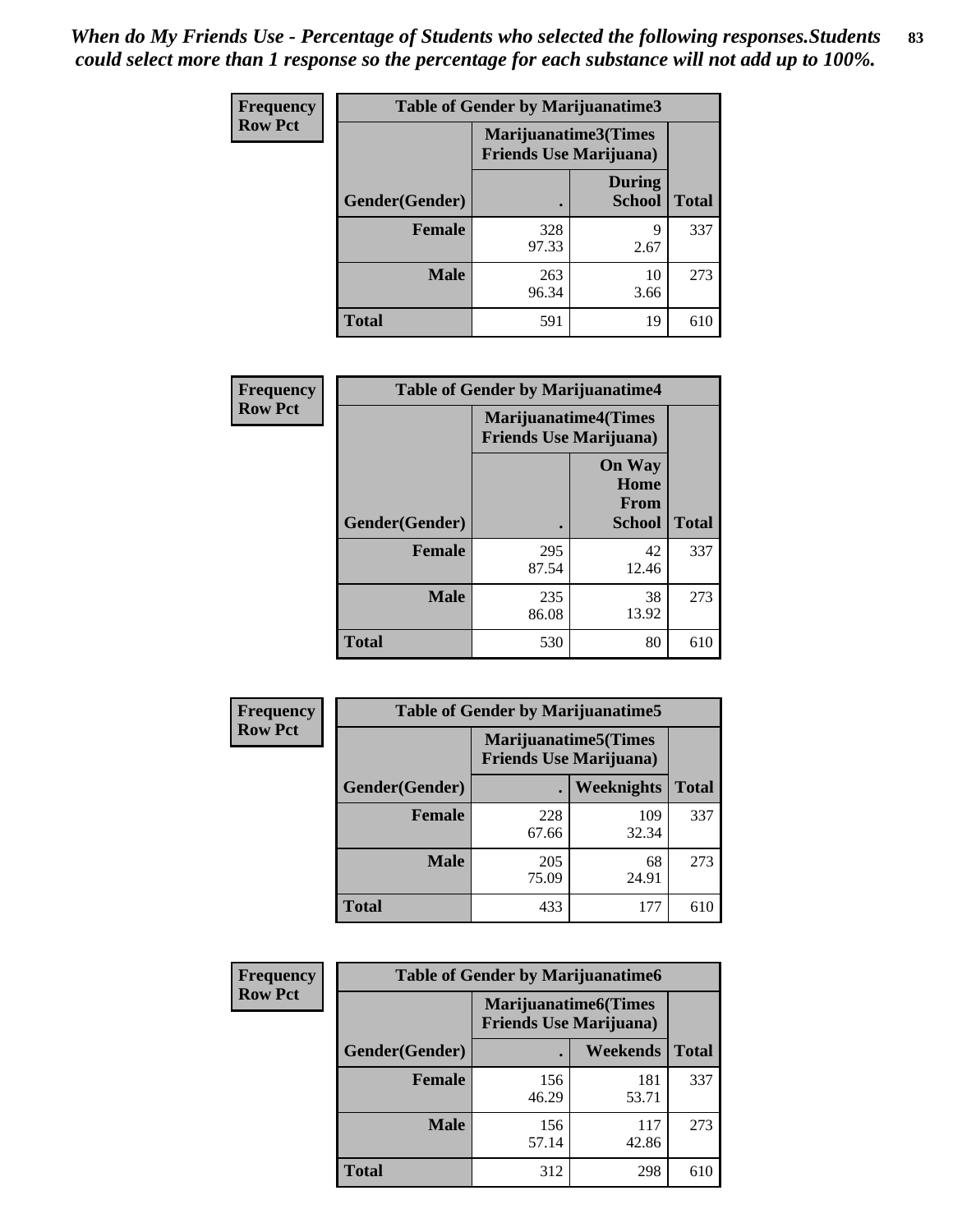*When do My Friends Use - Percentage of Students who selected the following responses.Students could select more than 1 response so the percentage for each substance will not add up to 100%.* **84**

| <b>Frequency</b> |                | <b>Table of Gender by Otherdrugtime1</b>                                           |              |              |
|------------------|----------------|------------------------------------------------------------------------------------|--------------|--------------|
| <b>Row Pct</b>   |                | <b>Otherdrugtime1</b> (Times<br><b>Friends Use Other</b><br><b>Illegal Drugs</b> ) |              |              |
|                  | Gender(Gender) |                                                                                    | Do Not Use   | <b>Total</b> |
|                  | <b>Female</b>  | 117<br>34.72                                                                       | 220<br>65.28 | 337          |
|                  | <b>Male</b>    | 62<br>22.71                                                                        | 211<br>77.29 | 273          |
|                  | <b>Total</b>   | 179                                                                                | 431          | 610          |

| <b>Frequency</b> | <b>Table of Gender by Otherdrugtime2</b> |                                                                                   |                            |              |  |  |
|------------------|------------------------------------------|-----------------------------------------------------------------------------------|----------------------------|--------------|--|--|
| <b>Row Pct</b>   |                                          | <b>Otherdrugtime2(Times</b><br><b>Friends Use Other</b><br><b>Illegal Drugs</b> ) |                            |              |  |  |
|                  | Gender(Gender)                           |                                                                                   | On Way to<br><b>School</b> | <b>Total</b> |  |  |
|                  | <b>Female</b>                            | 308<br>91.39                                                                      | 29<br>8.61                 | 337          |  |  |
|                  | <b>Male</b>                              | 261<br>95.60                                                                      | 12<br>4.40                 | 273          |  |  |
|                  | <b>Total</b>                             | 569                                                                               | 41                         | 610          |  |  |

| <b>Frequency</b> | <b>Table of Gender by Otherdrugtime3</b> |                                                                            |                                |              |  |
|------------------|------------------------------------------|----------------------------------------------------------------------------|--------------------------------|--------------|--|
| <b>Row Pct</b>   |                                          | Otherdrugtime3(Times<br><b>Friends Use Other</b><br><b>Illegal Drugs</b> ) |                                |              |  |
|                  | Gender(Gender)                           |                                                                            | <b>During</b><br><b>School</b> | <b>Total</b> |  |
|                  | <b>Female</b>                            | 323<br>95.85                                                               | 14<br>4.15                     | 337          |  |
|                  | <b>Male</b>                              | 266<br>97.44                                                               | 7<br>2.56                      | 273          |  |
|                  | <b>Total</b>                             | 589                                                                        | 21                             | 610          |  |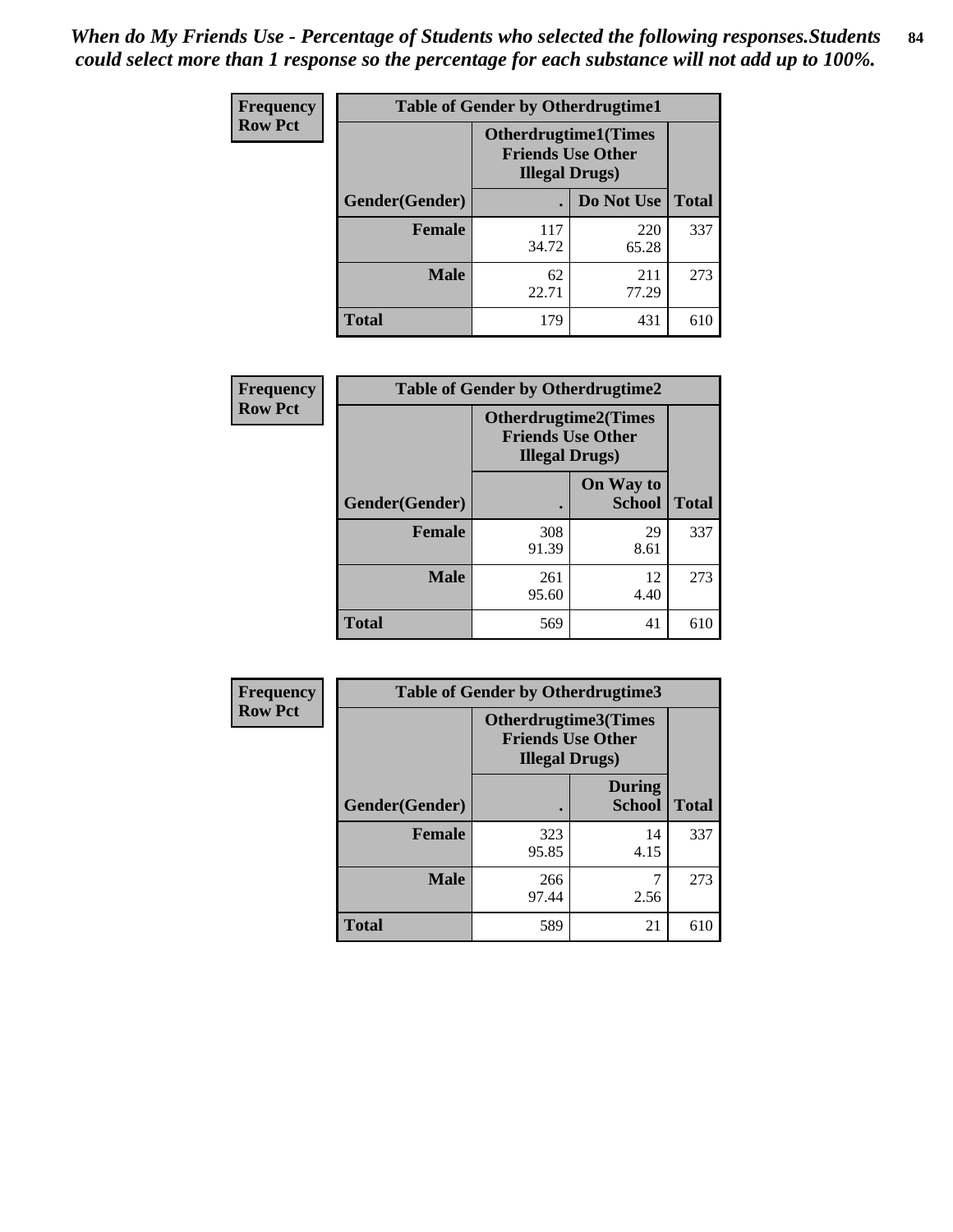*When do My Friends Use - Percentage of Students who selected the following responses.Students could select more than 1 response so the percentage for each substance will not add up to 100%.* **85**

| <b>Frequency</b> | <b>Table of Gender by Otherdrugtime4</b> |                        |                                                         |              |
|------------------|------------------------------------------|------------------------|---------------------------------------------------------|--------------|
| <b>Row Pct</b>   |                                          | <b>Illegal Drugs</b> ) | <b>Otherdrugtime4(Times</b><br><b>Friends Use Other</b> |              |
|                  | <b>Gender</b> (Gender)                   |                        | <b>On Way</b><br>Home<br>From<br><b>School</b>          | <b>Total</b> |
|                  | <b>Female</b>                            | 300<br>89.02           | 37<br>10.98                                             | 337          |
|                  | <b>Male</b>                              | 259<br>94.87           | 14<br>5.13                                              | 273          |
|                  | <b>Total</b>                             | 559                    | 51                                                      | 610          |

| Frequency      |                | <b>Table of Gender by Otherdrugtime5</b>                                           |             |              |  |
|----------------|----------------|------------------------------------------------------------------------------------|-------------|--------------|--|
| <b>Row Pct</b> |                | <b>Otherdrugtime5</b> (Times<br><b>Friends Use Other</b><br><b>Illegal Drugs</b> ) |             |              |  |
|                | Gender(Gender) |                                                                                    | Weeknights  | <b>Total</b> |  |
|                | <b>Female</b>  | 268<br>79.53                                                                       | 69<br>20.47 | 337          |  |
|                | <b>Male</b>    | 242<br>88.64                                                                       | 31<br>11.36 | 273          |  |
|                | <b>Total</b>   | 510                                                                                | 100         | 610          |  |

| <b>Frequency</b> | <b>Table of Gender by Otherdrugtime6</b> |                                                                                   |              |              |  |
|------------------|------------------------------------------|-----------------------------------------------------------------------------------|--------------|--------------|--|
| <b>Row Pct</b>   |                                          | <b>Otherdrugtime6(Times</b><br><b>Friends Use Other</b><br><b>Illegal Drugs</b> ) |              |              |  |
|                  | Gender(Gender)                           |                                                                                   | Weekends     | <b>Total</b> |  |
|                  | <b>Female</b>                            | 215<br>63.80                                                                      | 122<br>36.20 | 337          |  |
|                  | Male                                     | 212<br>77.66                                                                      | 61<br>22.34  | 273          |  |
|                  | <b>Total</b>                             | 427                                                                               | 183          | 610          |  |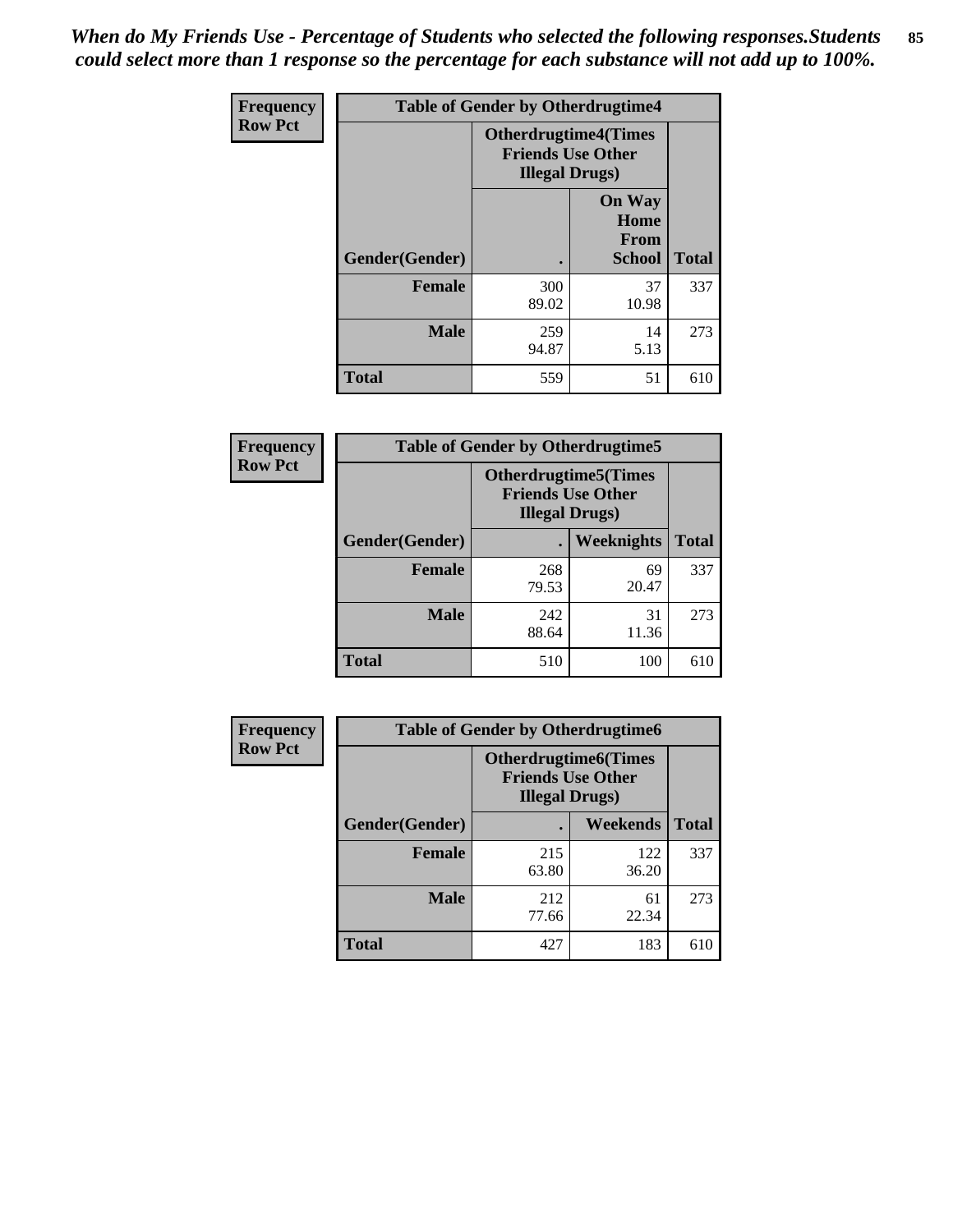# *Other Questions* **86**

| <b>Frequency</b> | <b>Table of Gender by Educationalcohol</b> |                                                                                                                                       |                |              |
|------------------|--------------------------------------------|---------------------------------------------------------------------------------------------------------------------------------------|----------------|--------------|
| <b>Row Pct</b>   |                                            | <b>Educationalcohol</b> (I<br>have been taught<br>about alcohol,<br>tobacco,<br>and other drugs<br>within the last year<br>at school) |                |              |
|                  | Gender(Gender)                             | <b>Yes</b>                                                                                                                            | N <sub>0</sub> | <b>Total</b> |
|                  | <b>Female</b>                              | 229<br>67.95                                                                                                                          | 108<br>32.05   | 337          |
|                  | <b>Male</b>                                | 171<br>62.64                                                                                                                          | 102<br>37.36   | 273          |
|                  | <b>Total</b>                               | 400                                                                                                                                   | 210            | 610          |

| Frequency      | <b>Table of Gender by Rodedrinking</b> |                                                                                                                     |              |              |  |  |
|----------------|----------------------------------------|---------------------------------------------------------------------------------------------------------------------|--------------|--------------|--|--|
| <b>Row Pct</b> |                                        | Rodedrinking(In<br>the past 30 days I<br>have ridden in a<br>car with a driver<br>who had been<br>drinking alcohol) |              |              |  |  |
|                | Gender(Gender)                         | Yes                                                                                                                 | $\bf N_0$    | <b>Total</b> |  |  |
|                | <b>Female</b>                          | 83<br>24.63                                                                                                         | 254<br>75.37 | 337          |  |  |
|                | <b>Male</b>                            | 70<br>25.64                                                                                                         | 203<br>74.36 | 273          |  |  |
|                | <b>Total</b>                           | 153                                                                                                                 | 457          | 610          |  |  |

| Frequency      | <b>Table of Gender by Drugsschool</b> |                                                                                                                                     |                |              |  |
|----------------|---------------------------------------|-------------------------------------------------------------------------------------------------------------------------------------|----------------|--------------|--|
| <b>Row Pct</b> |                                       | <b>Drugsschool</b> (During<br>the past 12 months,<br>I have been offered,<br>sold,<br>or given illegal drugs<br>on school property) |                |              |  |
|                | Gender(Gender)                        | Yes                                                                                                                                 | N <sub>0</sub> | <b>Total</b> |  |
|                | <b>Female</b>                         | 54<br>16.02                                                                                                                         | 283<br>83.98   | 337          |  |
|                | <b>Male</b>                           | 57<br>20.88                                                                                                                         | 216<br>79.12   | 273          |  |
|                | <b>Total</b>                          | 111                                                                                                                                 | 499            | 610          |  |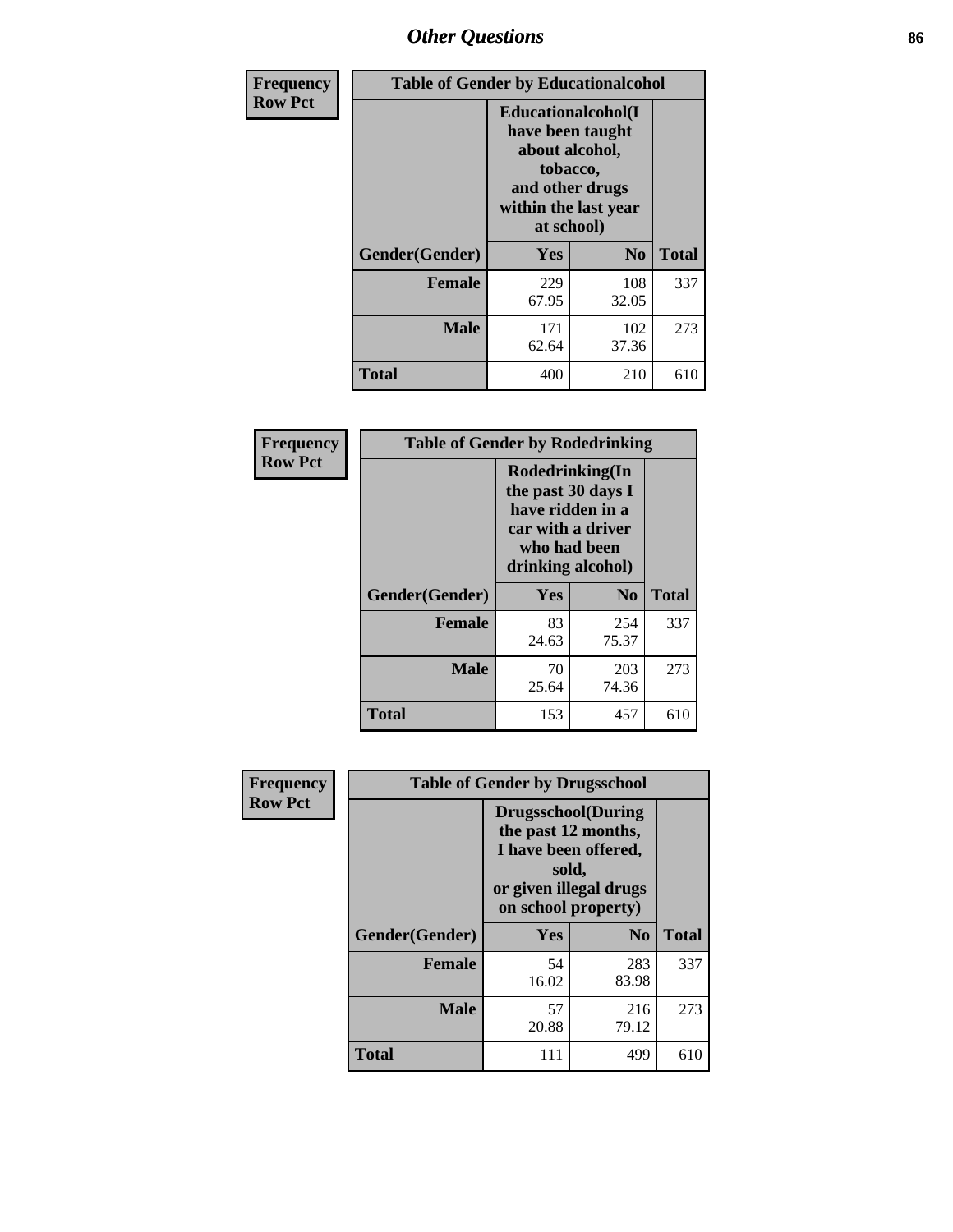## *Other Questions* **87**

**Frequency Row Pct**

| <b>Table of Gender by Bingedrinking</b> |                                                                                                                                                                   |                                                                                                         |            |            |            |              |                        |     |
|-----------------------------------------|-------------------------------------------------------------------------------------------------------------------------------------------------------------------|---------------------------------------------------------------------------------------------------------|------------|------------|------------|--------------|------------------------|-----|
|                                         |                                                                                                                                                                   | Bingedrinking(I have drunk five or more<br>drinks of alcohol at one sitting during the<br>last 30 days) |            |            |            |              |                        |     |
| <b>Gender</b> (Gender)   Days           | 10<br><b>20</b><br>1 or<br>3 to<br>6 to<br>All<br>to<br>to<br>19<br>29<br><b>30</b><br>$\mathbf 0$<br>5<br>9<br>2<br>days<br>days<br>days<br>days<br>days<br>days |                                                                                                         |            |            |            | <b>Total</b> |                        |     |
| <b>Female</b>                           | 271<br>80.42                                                                                                                                                      | 10<br>2.97                                                                                              | 21<br>6.23 | 11<br>3.26 | 12<br>3.56 | 9<br>2.67    | 3<br>0.89              | 337 |
| <b>Male</b>                             | 195<br>71.43                                                                                                                                                      | 21<br>7.69                                                                                              | 18<br>6.59 | 5<br>1.83  | 16<br>5.86 | 16<br>5.86   | $\overline{2}$<br>0.73 | 273 |
|                                         |                                                                                                                                                                   |                                                                                                         |            |            |            |              |                        |     |

| Frequency      | <b>Table of Gender by Educationaids</b> |                                                                                                 |             |              |
|----------------|-----------------------------------------|-------------------------------------------------------------------------------------------------|-------------|--------------|
| <b>Row Pct</b> |                                         | <b>Educationaids</b> (I<br>have been taught<br>about HIV/AIDS<br>at school in the<br>past year) |             |              |
|                | Gender(Gender)                          | Yes                                                                                             | $\bf No$    | <b>Total</b> |
|                | <b>Female</b>                           | 239<br>70.92                                                                                    | 98<br>29.08 | 337          |
|                | <b>Male</b>                             | 179<br>65.57                                                                                    | 94<br>34.43 | 273          |
|                | <b>Total</b>                            | 418                                                                                             | 192         | 610          |

| Frequency      | <b>Table of Gender by Suicideconsider</b> |                 |                |       |
|----------------|-------------------------------------------|-----------------|----------------|-------|
| <b>Row Pct</b> |                                           | Suicideconsider |                |       |
|                | Gender(Gender)                            | Yes             | N <sub>0</sub> | Total |
|                | <b>Female</b>                             | 55<br>16.32     | 282<br>83.68   | 337   |
|                | <b>Male</b>                               | 30<br>10.99     | 243<br>89.01   | 273   |
|                | <b>Total</b>                              | 85              | 525            | 610   |